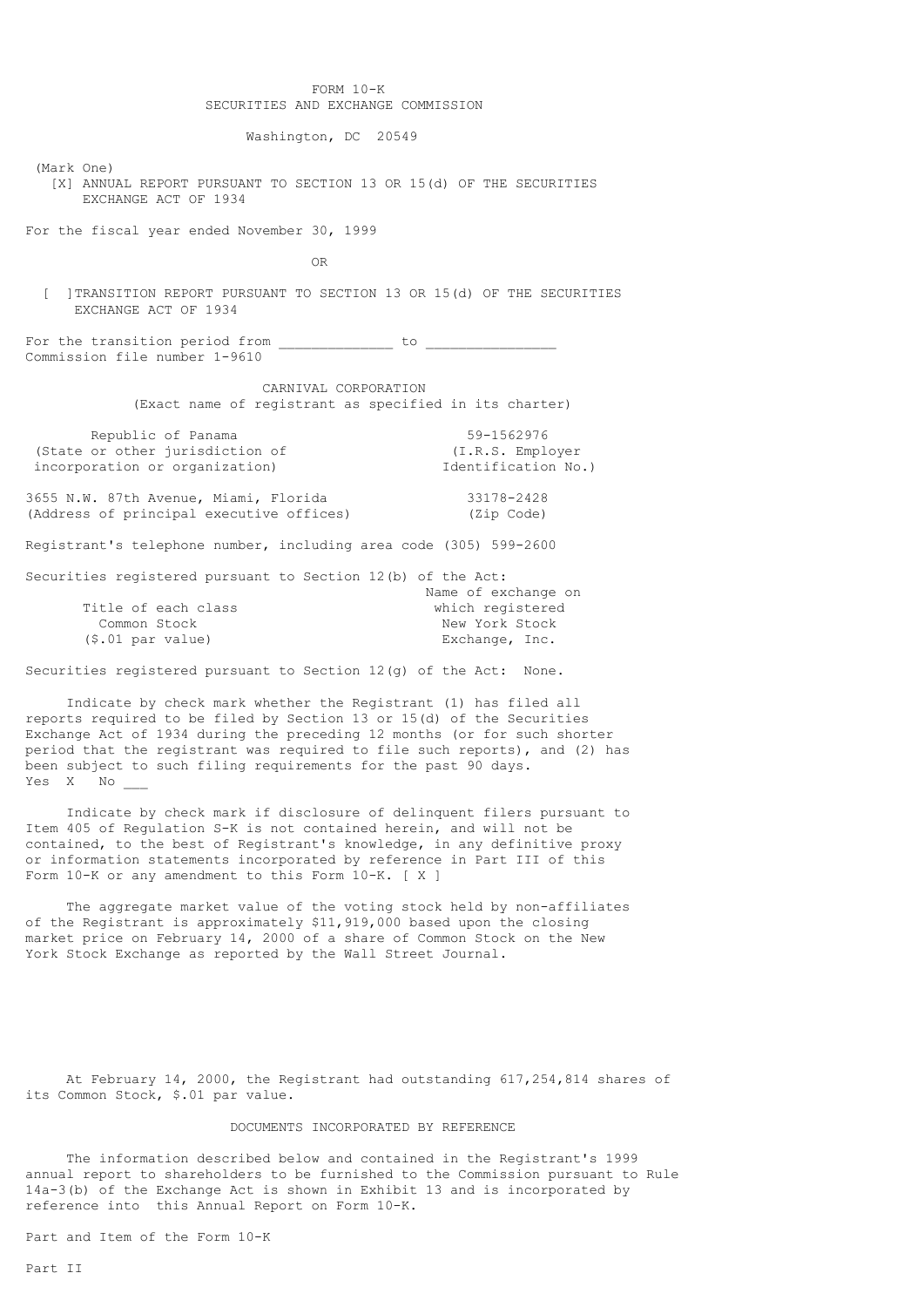| Item $5(a)$ and $(b)$ . | Market for the Registrant's Common Equity and Related<br>Stockholder Matters - Market Information and Holders |
|-------------------------|---------------------------------------------------------------------------------------------------------------|
| Item 6.                 | Selected Financial Data                                                                                       |
| Item 7.                 | Management's Discussion and Analysis of Financial<br>Condition and Results of Operations                      |
| Item 7A.<br>Risk        | Ouantitative and Oualitative Disclosures About Market                                                         |

Item 8. Financial Statements and Supplementary Data

 The information described below and contained in the Registrant's 2000 definitive Proxy Statement, to be filed with the Commission is incorporated therein by reference into this Annual Report on Form 10-K.

Part and Item of the Form 10-K

Part III

| Item 10. | Directors and Executive Officers of the Registrant                |
|----------|-------------------------------------------------------------------|
| Item 11. | Executive Compensation                                            |
| Item 12. | Security Ownership of Certain Beneficial Owners and<br>Management |
| Item 13. | Certain Relationships and Related Transactions                    |

PART I

#### Item 1. Business

# A. General

 Carnival Corporation was incorporated under the laws of the Republic of Panama in November 1974. Carnival Corporation, including its consolidated subsidiaries (referred to collectively as the "Company"), is the world's largest multiple-night cruise company based on the number of passengers carried, revenues generated and available capacity. The Company offers a broad range of cruise brands serving the contemporary cruise sector of the vacation market through Carnival Cruise Lines ("Carnival"), the premium cruise sector through Holland America Line ("Holland America") and the luxury cruise sector through Cunard Line ("Cunard"), Seabourn Cruise Line ("Seabourn") and Windstar Cruises ("Windstar") (collectively the "Wholly Owned Cruise Operations"). The Company also owns equity interests in Costa Crociere S.p.A. ("Costa"), an Italian cruise company, and Airtours plc ("Airtours"), an integrated leisure travel group of companies which also operates cruise ships (collectively the "Affiliated Cruise Operations"). Costa and Airtours' Sun Cruises target the contemporary cruise sector.

 A summary of the cruise operations of the Company and its affiliates is as follows:

|                       | PERCENTAGE<br>OWNED BY |                |              | PRIMARY       |
|-----------------------|------------------------|----------------|--------------|---------------|
| CRUISE                | CARNIVAL               | NUMBER         | PASSENGER    | GEOGRAPHIC    |
|                       |                        |                |              |               |
| <b>BRAND</b>          | CORPORATION            | OF SHIPS       | CAPACITY (1) | MARKET        |
| Wholly Owned Cruise   |                        |                |              |               |
| Operations:           |                        |                |              |               |
| Carnival              | 100%                   | 14             | 27,254       | North America |
| Holland America       | 100%                   | 9              | 11,742       | North America |
| Cunard (2)            | 100%                   | $\overline{2}$ | 2,444        | Worldwide     |
| Seabourn (2)          | 100%                   | 6              | 1,614        | North America |
| Windstar              | 100%                   | 4              | 756          | North America |
|                       |                        | 35             | 43,810       |               |
| Affiliated Cruise     |                        |                |              |               |
| Operations:           |                        |                |              |               |
| Costa                 | $50\%$ (3)             | 6              | 7,103        | Europe        |
| Airtours' Sun Cruises | 26%                    | 4              | 4,322        | Europe        |
|                       |                        | 10             | 11,425       |               |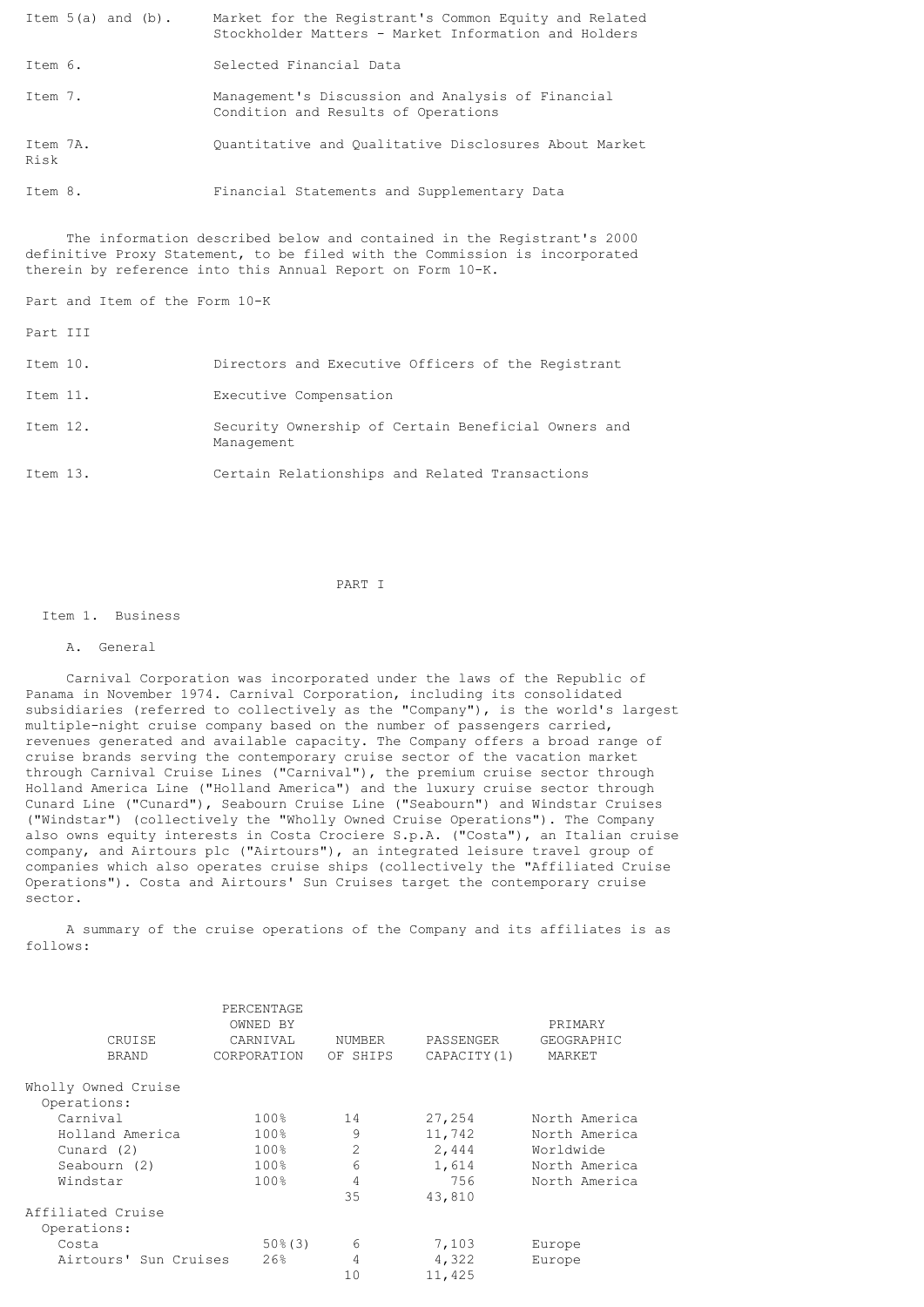(1) In accordance with cruise industry practice, all passenger capacities indicated within this Annual Report on Form 10-K are calculated based on two passengers per cabin even though some cabins can accommodate three or four passengers.

 (2) In November 1999, the Company acquired the 32% minority interest of Cunard Line Limited, which owns and operates the Cunard and Seabourn cruise brands, for \$203.5 million. See Note 12 to the Company's Consolidated Financial Statements in Exhibit 13 to this Annual Report on Form 10-K.

 (3) The 50% equity interest of Costa not owned by the Company is owned by Airtours. Including the Company's interest in Airtours, it beneficially owns 63% of Costa.

 The Company has signed agreements with two shipyards providing for the construction of additional cruise ships. A summary of new ship agreements for the Company's Wholly Owned Cruise Operations is as follows:

|                       | <b>EXPECTED</b> |           |
|-----------------------|-----------------|-----------|
|                       | SERVICE         | PASSENGER |
| VESSEL                | DATE (1)        | CAPACITY  |
| Carnival:             |                 |           |
| Carnival Victory      | 9/00            | 2,758     |
| Carnival Spirit       | 4/01            | 2,120     |
| Carnival Pride        | 1/02            | 2,120     |
| Carnival Legend       | 8/02            | 2,120     |
| Carnival Conquest     | 12/02           | 2,758     |
| Carnival Glory        | 8/03            | 2,758     |
| Total Carnival        |                 | 14,634    |
| Holland America:      |                 |           |
| Zaandam               | 5/00            | 1,440     |
| Amsterdam             | 11/00           | 1,380     |
| Newbuild              | 10/02           | 1,820     |
| Newbuild              | 8/03            | 1,820     |
| Newbuild              | 01/04           | 1,820     |
| Newbuild              | 09/04           | 1,820     |
| Total Holland America |                 | 10,100    |
| Total (2)             |                 | 24,734    |

 (1) The expected service date is the date the vessel is expected to begin revenue generating activities.

 (2) The Company also has one option for the construction of an additional vessel with a passenger capacity of 1,820. No assurance can be given that this option to construct the vessel will be exercised.

 In addition to its cruise operations, the Company operates a tour business, through Holland America Line-Westours Inc. ("Holland America Westours"), which markets sightseeing tours both separately and as a part of Holland America Westours cruise/tour packages. Holland America Westours operates 14 hotels in Alaska and the Canadian Yukon, two luxury dayboats offering tours to the glaciers of Alaska and the Yukon River, over 280 motor coaches used for sightseeing and charters in the states of Washington and Alaska and in the Canadian Rockies and 13 private domed rail cars which are run on the Alaska Railroad between Anchorage and Fairbanks.

B. Cruise Ship Segment - Wholly Owned Cruise Operations

# North American Cruise Industry

 The passenger cruise industry as it exists today began in approximately 1970. Over time, the industry has evolved from a trans-ocean carrier service into a vacation alternative to land-based resorts and sightseeing destinations. According to Cruise Lines International Association ("CLIA"), an industry trade group, in 1970 approximately 500,000 North American passengers took cruises of three consecutive nights or more. CLIA estimates that this number reached 5.9 million passengers in 1999, an average compound annual growth rate of 8.9% since 1970. Also, according to CLIA, by the end of 1999 the number of ships in service totaled 145 with an aggregate capacity of approximately 148,000 lower berths. CLIA estimates that the number of passengers carried in North America increased from 5.4 million in 1998 to 5.9 million in 1999 or 8.6%.

 CLIA estimates that the number of cruise passengers will grow to approximately 6.3 million in 2000. CLIA projections indicate that by the end of 2000, 2001, 2002 and 2003, North America will be served by 156, 168,176 and 181 vessels, respectively, having an aggregate capacity of approximately 164,000, 181,000, 198,000 and 209,000 lower berths, respectively. CLIA's estimates of new ship introductions are based on scheduled ship deliveries and could change. The lead time for design, construction and delivery of a typical large cruise ship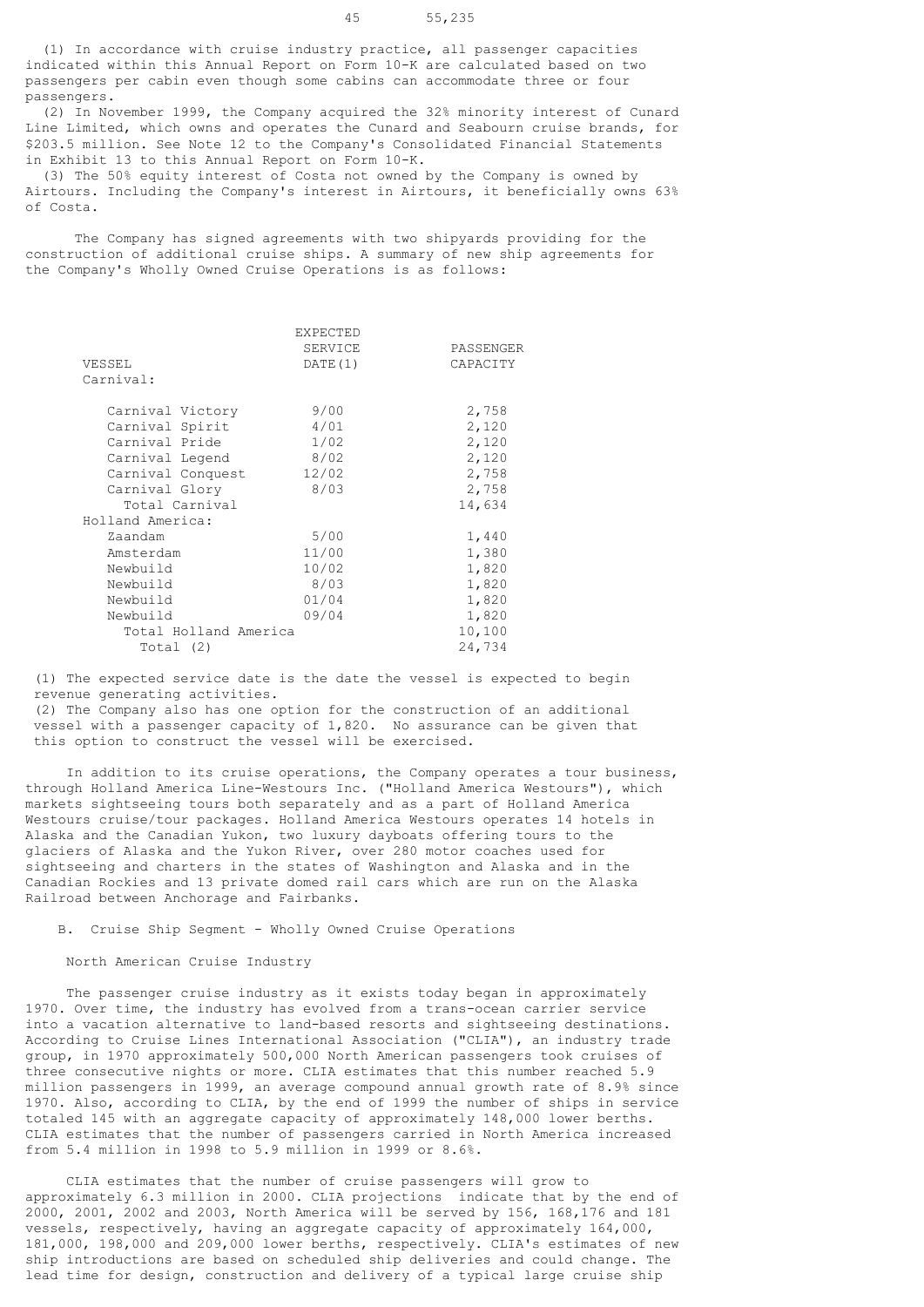is approximately two to three years. Additionally, CLIA's estimates of capacity do not include assumptions related to unannounced ship withdrawals due to age or changes in itineraries and, accordingly, could indicate a higher percentage growth in capacity than will actually occur. Nonetheless, management believes net capacity serving North American cruise passengers will increase over the next several years.

CLIA's estimate of North American cruise passengers and passenger berths is as follows:

| YEAR | NORTH AMERICAN<br>CRUISE<br>PASSENGERS (1) | NORTH AMERICAN<br>PASSENGER<br>BERTHS(2) |
|------|--------------------------------------------|------------------------------------------|
| 1999 | $5,900,000$ (est)                          | 148,000                                  |
| 1998 | 5,432,000                                  | 138,000                                  |
| 1997 | 5,051,000                                  | 118,000                                  |
| 1996 | 4,659,000                                  | 110,000                                  |
| 1995 | 4,378,000                                  | 105,000                                  |

(1) Source: CLIA estimates based on passengers carried for at least three consecutive nights for the calendar year. (2) Information presented is as of the end of the year.

 In spite of the cruise industry's growth since 1970, management believes cruises only represent approximately 2% of the applicable North American vacation market, defined as persons who travel for leisure purposes on trips of three nights or longer involving at least three night's stay in a hotel. Only an estimated 11% of the North American population has ever taken a cruise.

### Passengers and Berths

 The Company's Wholly Owned Cruise Operations had worldwide cruise passengers and passenger berths as follows:

|      | CRUISE     | PASSENGER |
|------|------------|-----------|
| YEAR | PASSENGERS | BERTHS(1) |
| 1999 | 2,366,000  | 43,810    |
| 1998 | 2,045,000  | 39,466    |
| 1997 | 1,945,000  | 31,078    |
| 1996 | 1,764,000  | 30,837    |
| 1995 | 1,543,000  | 26,035    |

(1) Information presented is as of the end of the Company's fiscal year.

 The Company's passenger capacity has grown from 26,035 at November 30, 1995 to 43,810 at November 30, 1999. During 1996, gross capacity increased by 5,960 berths due to delivery of the Inspiration, the Veendam and the Carnival Destiny which was partially offset by the 1,146 berth decrease due to the sale of the Festivale, for a total net increase of 4,802. In 1997 gross capacity increased 1,316 berths due to the delivery of the Rotterdam VI which was offset by the 1,075 berth decrease due to the sale of the Rotterdam V for a total net increase of 241. During 1998, with the delivery of the Elation and the Paradise, the purchase of the Wind Surf, the acquisition of Cunard and the consolidation of Seabourn, capacity increased by 8,388 berths. In 1999 capacity increased by 4,344 berths primarily due to the delivery of the Carnival Triumph and the Volendam.

### Cruise Ships and Itineraries

 Under the Carnival name, the Company serves the contemporary sector of the vacation market with 14 ships (the "Carnival Ships"). All of the Carnival Ships were designed by and built for Carnival, including two of the world's largest, the Carnival Destiny and the Carnival Triumph. Ten of the Carnival Ships operate in the Caribbean during all or a portion of the year and two Carnival Ships call on ports on the Mexican Riviera year round. Carnival Ships also offer cruises to Alaska, Canada, the Hawaiian Islands, the Bahamas and the Panama Canal.

 Through its wholly owned subsidiary, HAL Antillen, N.V. ("HAL"), the Company operates nine ships serving the premium sector of the vacation market under the Holland America name (the "Holland America Ships"). HAL also operates four sailing ships in the luxury cruise sector under the Windstar name (the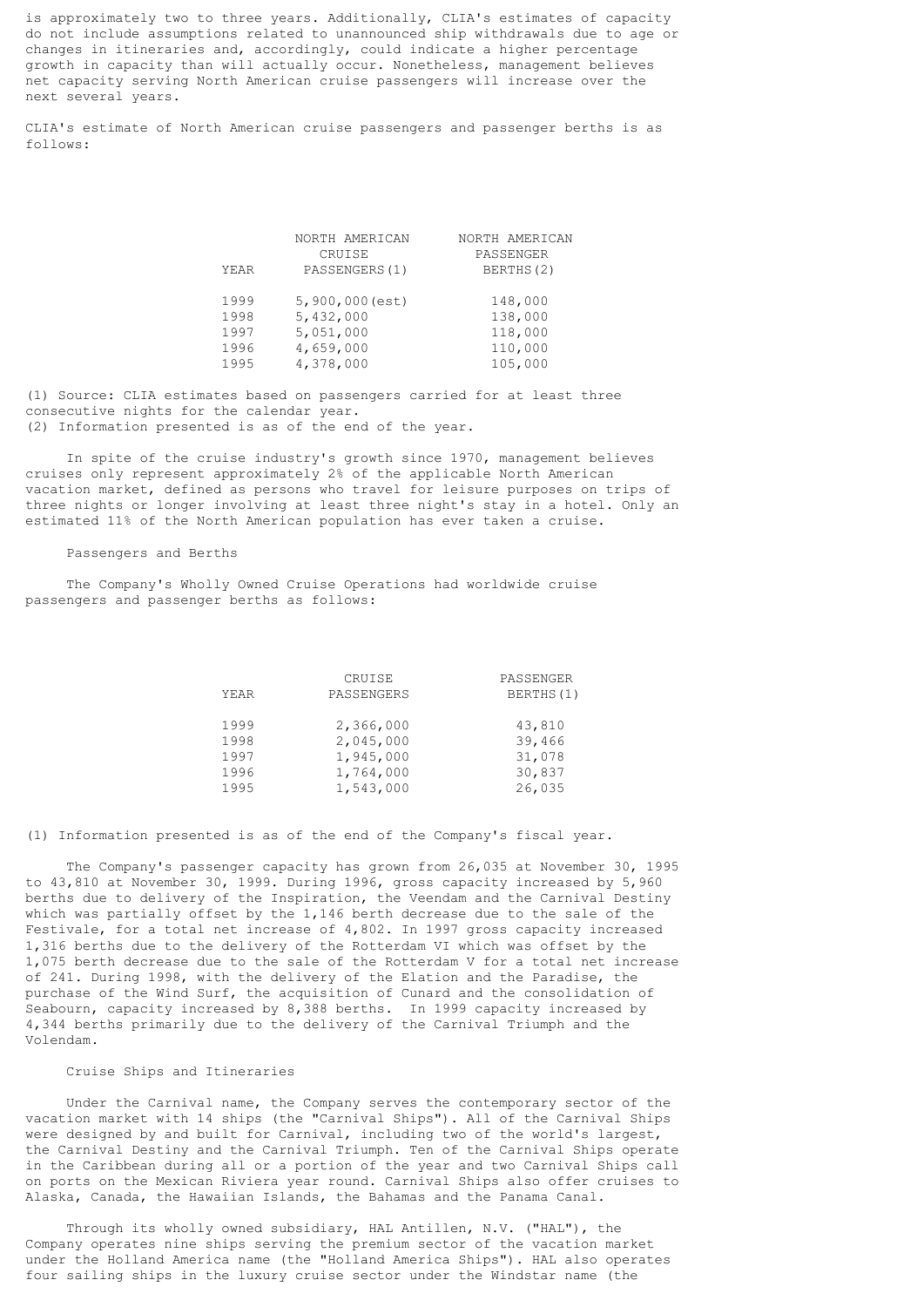"Windstar Ships").

 The Holland America Ships offer premium cruises of various lengths in Alaska, the Caribbean, Panama Canal, Europe, Hawaii, South America and other worldwide itineraries. Cruise lengths vary from seven to 98 days, with a large proportion of cruises being seven or ten days in length. Periodically, the Holland America Ships make longer cruises or operate on special itineraries. For example, in 1999, the Rotterdam made a 98-day world cruise and the Nieuw Amsterdam made a series of 14-day South China Sea Explorer cruises. Holland America will continue to offer these special or longer itineraries in order to increase travel opportunities for its customers and strengthen its cruise offerings in view of the fleet expansion. The majority of the Holland America Ships operate in the Caribbean during fall to spring and in Alaska and Europe during spring to fall. In order to offer a unique destination , to compete more effectively with land based vacation alternatives, and to compete with other cruise lines more effectively while operating in the Caribbean, in December 1997 Holland America introduced into its Caribbean itineraries a private island, Half Moon Cay. Half Moon Cay is a 2400-acre island acquired by Holland America in December 1996. Facilities were constructed on the island on 45 acres along a crescent-shaped white sand beach. The remainder of the island remains undeveloped. The facilities on Half Moon Cay include bars, shops, restrooms, a post office, a chapel and an ice cream shop, as well as a food pavilion with open-air dining shelters and a bandstand.

 The four Windstar Ships currently operate in the Caribbean, Europe and Central America and offer a casual, yet luxurious, cruise experience on board these modern sail ships.

 Under the Cunard brand, the Company operates two ships which offer classic "Old World" cruising and recreate the golden age of ocean liner travel with a British style and essence serving the luxury sector of the vacation market. Cunard's flagship, the Queen Elizabeth 2 ("QE2"), offers the only remaining scheduled transatlantic ocean liner service between the U.S. and Britain. Both ships offer cruises to worldwide destinations, with many of the cruises ranging between 10 and 21 days in length. Periodically, the Cunard ships offer extended cruises, such as a 104-day world cruise or Cape Town Line Voyages between Southampton, England and Cape Town, South Africa.

 The six Seabourn Ships offer a choice of three distinct styles of luxury cruises aboard intimately sized ships. Seabourn is marketed as the "world's most celebrated cruise line" because of its intense focus on personalized service and extraordinary cuisine. These ships concentrate their operations in the Caribbean, Mediterranean, Baltic and Western Europe with cruises in the seven to 14 day range and also make extended cruises to various other worldwide destinations, including South America, Australia, the South Pacific and Southeast Asia.

 Summary information concerning the Company's ships is as follows (primary areas of operation reflect 1999 itineraries and are subject to change in future years).

|                                      |          | YEAR   | PAX   | APPROXIMATE<br>GROSS<br>REGISTERED | PRIMARY<br>AREAS OF                                        |
|--------------------------------------|----------|--------|-------|------------------------------------|------------------------------------------------------------|
| <b>NAME</b>                          | REGISTRY | BUILT  | CAP   | TONS                               | OPERATION                                                  |
| Carnival:                            |          |        |       |                                    |                                                            |
| Carnival Triumph Panama              |          | 1999   | 2,758 |                                    | 102,000 Caribbean,<br>Eastern Canada                       |
| Paradise                             | Panama   | 1998   | 2,052 |                                    | 70,000 Caribbean                                           |
| Elation                              | Panama   | 1998   | 2,052 |                                    | 70,000 Mexican Riviera                                     |
| Carnival Destiny                     | Panama   | 1996   | 2,642 |                                    | 101,000 Caribbean                                          |
| Inspiration                          | Panama   | 1996 — | 2,052 |                                    | 70,000 Caribbean                                           |
| Imagination                          | Panama   | 1995   | 2,052 |                                    | 70,000 Caribbean                                           |
| Fascination                          | Panama   | 1994   | 2,052 |                                    | 70,000 Caribbean                                           |
| Sensation                            | Panama   | 1993   | 2,052 |                                    | 70,000 Caribbean                                           |
| Ecstasy                              | Liberia  | 1991   | 2,052 |                                    | 70,000 Caribbean                                           |
| Fantasy                              | Liberia  | 1990   | 2,056 |                                    | 70,000 Bahamas                                             |
| Celebration                          | Liberia  | 1987   | 1,486 |                                    | 47,000 Caribbean                                           |
| Jubilee                              | Panama   | 1986   | 1,486 |                                    | 47,000 Alaska, Hawaii,<br>Mexican Riviera,<br>Panama Canal |
| Holiday                              | Panama   | 1985   | 1,448 |                                    | 46,000 Mexican Riviera                                     |
| Tropicale                            | Liberia  | 1982   | 1,014 |                                    | 37,000 Caribbean                                           |
| Total Carnival Ships Capacity 27,254 |          |        |       |                                    |                                                            |
| Holland America:                     |          |        |       |                                    |                                                            |

Volendam Netherlands 1999 1,440 63,000 Caribbean (1)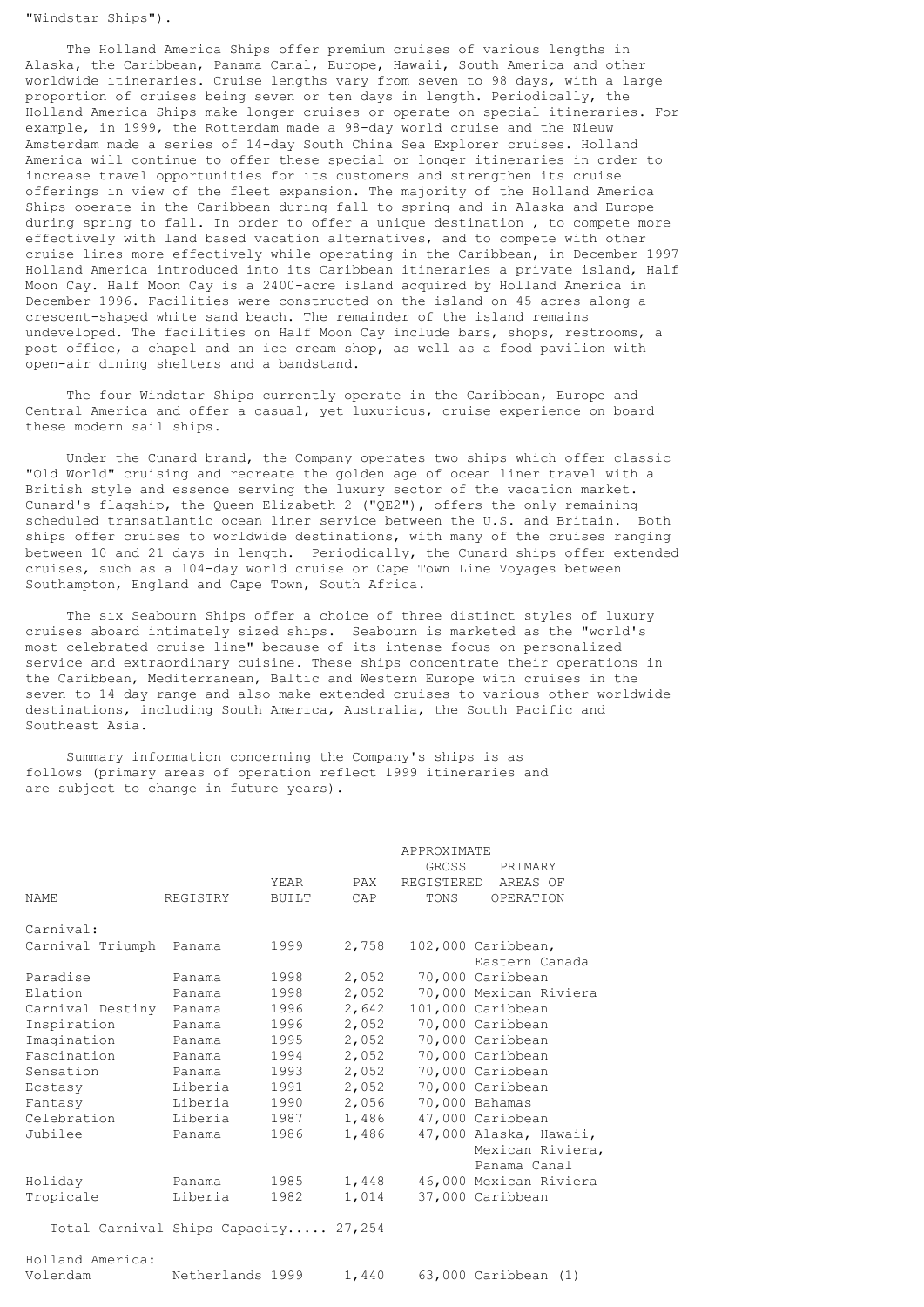| Rotterdam                                                                                                                                                                                                                                                | Netherlands 1997                     |               | 1,316          |             | 62,000 Europe,<br>Worldwide                                                                                                                             |
|----------------------------------------------------------------------------------------------------------------------------------------------------------------------------------------------------------------------------------------------------------|--------------------------------------|---------------|----------------|-------------|---------------------------------------------------------------------------------------------------------------------------------------------------------|
| Veendam                                                                                                                                                                                                                                                  | Bahamas                              | 1996          | 1,266          |             | 55,000 Alaska,<br>Caribbean                                                                                                                             |
| Ryndam                                                                                                                                                                                                                                                   | Netherlands 1994                     |               | 1,266          |             | 55,000 Alaska, Caribbean                                                                                                                                |
| Maasdam                                                                                                                                                                                                                                                  | Netherlands 1993                     |               | 1,266          |             | 55,000 Eastern Canada,<br>Europe,                                                                                                                       |
| Statendam                                                                                                                                                                                                                                                | Netherlands 1993                     |               | 1,266          |             | Panama Canal<br>55,000 Alaska, Hawaii,<br>Caribbean, Mexico                                                                                             |
| Westerdam<br>Noordam                                                                                                                                                                                                                                     | Netherlands 1986<br>Netherlands 1984 |               | 1,494<br>1,214 |             | 54,000 Alaska, Caribbean<br>34,000 Alaska, Caribbean,<br>South America                                                                                  |
| Nieuw Amsterdam (2) Netherlands 1983                                                                                                                                                                                                                     |                                      |               | 1,214          |             | 34,000 Alaska, Caribbean,<br>Asia/Pacific                                                                                                               |
| Total Holland America<br>Ships Capacity 11,742                                                                                                                                                                                                           |                                      |               |                |             |                                                                                                                                                         |
| Windstar Cruises:                                                                                                                                                                                                                                        |                                      |               |                |             |                                                                                                                                                         |
|                                                                                                                                                                                                                                                          | Bahamas                              |               |                |             | 14,750 Caribbean, Europe                                                                                                                                |
| Wind Surf                                                                                                                                                                                                                                                |                                      | 1990          | 312            |             |                                                                                                                                                         |
| Wind Spirit                                                                                                                                                                                                                                              | Bahamas                              | 1988          | 148            |             | 5,700 Caribbean, Europe                                                                                                                                 |
| Wind Song                                                                                                                                                                                                                                                | Bahamas                              | 1987          | 148            |             | 5,700 Central America,<br>Europe                                                                                                                        |
| Wind Star                                                                                                                                                                                                                                                | Bahamas                              | 1986          | 148            |             | 5,700 Caribbean,<br>Central America                                                                                                                     |
| Total Windstar Ships Capacity                                                                                                                                                                                                                            |                                      |               | 756            |             |                                                                                                                                                         |
|                                                                                                                                                                                                                                                          |                                      |               |                | APPROXIMATE |                                                                                                                                                         |
|                                                                                                                                                                                                                                                          |                                      |               |                | GROSS       | PRIMARY                                                                                                                                                 |
| NAME                                                                                                                                                                                                                                                     | REGISTRY                             | YEAR<br>BUILT | PAX<br>CAP     | TONS        | REGISTERED AREAS OF<br>OPERATION                                                                                                                        |
| Cunard:<br>Caronia                                                                                                                                                                                                                                       | England                              | 1973          | 666            |             | 24,500 Caribbean, Europe,<br>Pacific                                                                                                                    |
| Queen Elizabeth 2 England                                                                                                                                                                                                                                |                                      | 1969          | 1,778          |             | 70,000 Transatlantic,<br>Worldwide                                                                                                                      |
| Total Cunard Ships Capacity                                                                                                                                                                                                                              |                                      |               | 2,444          |             |                                                                                                                                                         |
| Seabourn:                                                                                                                                                                                                                                                |                                      |               |                |             |                                                                                                                                                         |
| Seabourn Legend                                                                                                                                                                                                                                          | Norway                               | 1992          | 208            |             | 10,000 Caribbean, Europe                                                                                                                                |
| Seabourn Spirit                                                                                                                                                                                                                                          | Norway                               | 1989          | 208            |             | 10,000 Asia, Europe                                                                                                                                     |
| Seabourn Pride                                                                                                                                                                                                                                           | Norway                               | 1988          | 208            |             | 10,000 South America,<br>Europe, Caribbean                                                                                                              |
| Seabourn Sun                                                                                                                                                                                                                                             | Bahamas                              | 1988          | 758            |             | 38,000 Caribbean, Europe,<br>Pacific                                                                                                                    |
| Seabourn Goddess II Bahamas                                                                                                                                                                                                                              |                                      | 1985          | 116            |             | 4,250 Asia, Caribbean,<br>Europe                                                                                                                        |
| Seabourn Goddess I Bahamas                                                                                                                                                                                                                               |                                      | 1984          | 116            |             | 4,250 Caribbean, Europe                                                                                                                                 |
| Total Seabourn Ships Capacity 1,614                                                                                                                                                                                                                      |                                      |               |                |             |                                                                                                                                                         |
| Total Capacity 43,810                                                                                                                                                                                                                                    |                                      |               |                |             |                                                                                                                                                         |
| (1) The Volendam was in service for only 18 days during fiscal<br>1999. During fiscal 2000, the primary areas of operations are<br>expected to be Alaska and the Caribbean.<br>(2) In late 2000, this ship is contracted to be sold to a third<br>party. |                                      |               |                |             |                                                                                                                                                         |
|                                                                                                                                                                                                                                                          | Cruise Ship Construction             |               |                |             |                                                                                                                                                         |
|                                                                                                                                                                                                                                                          |                                      |               |                |             | The Company has signed agreements with two shipyards providing for the<br>construction of additional cruise ships. A summary of new ship agreements for |
| the Company's Wholly Owned Cruise Operations is as follows:                                                                                                                                                                                              |                                      |               |                |             |                                                                                                                                                         |

APPROXIMATE

|                  | EXPECTED<br>SERVICE |                | PAX   | GROSS<br>REGISTERED | ESTIMATED<br>TOTAL |
|------------------|---------------------|----------------|-------|---------------------|--------------------|
| VESSEL           | DATE (1)            | SHIPYARD       | CAP   | TONS                | COST(2)            |
| Carnival         |                     |                |       |                     | (In millions)      |
| Carnival Victory | 9/00                | Fincantieri    | 2,758 | 101,000             | 450                |
| Carnival Spirit  | 4/01                | Masa-Yards     | 2,120 | 84,000              | 375                |
| Carnival Pride   | 1/02                | Masa-Yards (3) | 2,120 | 84,000              | 375                |
| Carnival Legend  | 8/02                | Masa-Yards (3) | 2,120 | 84,000              | 375                |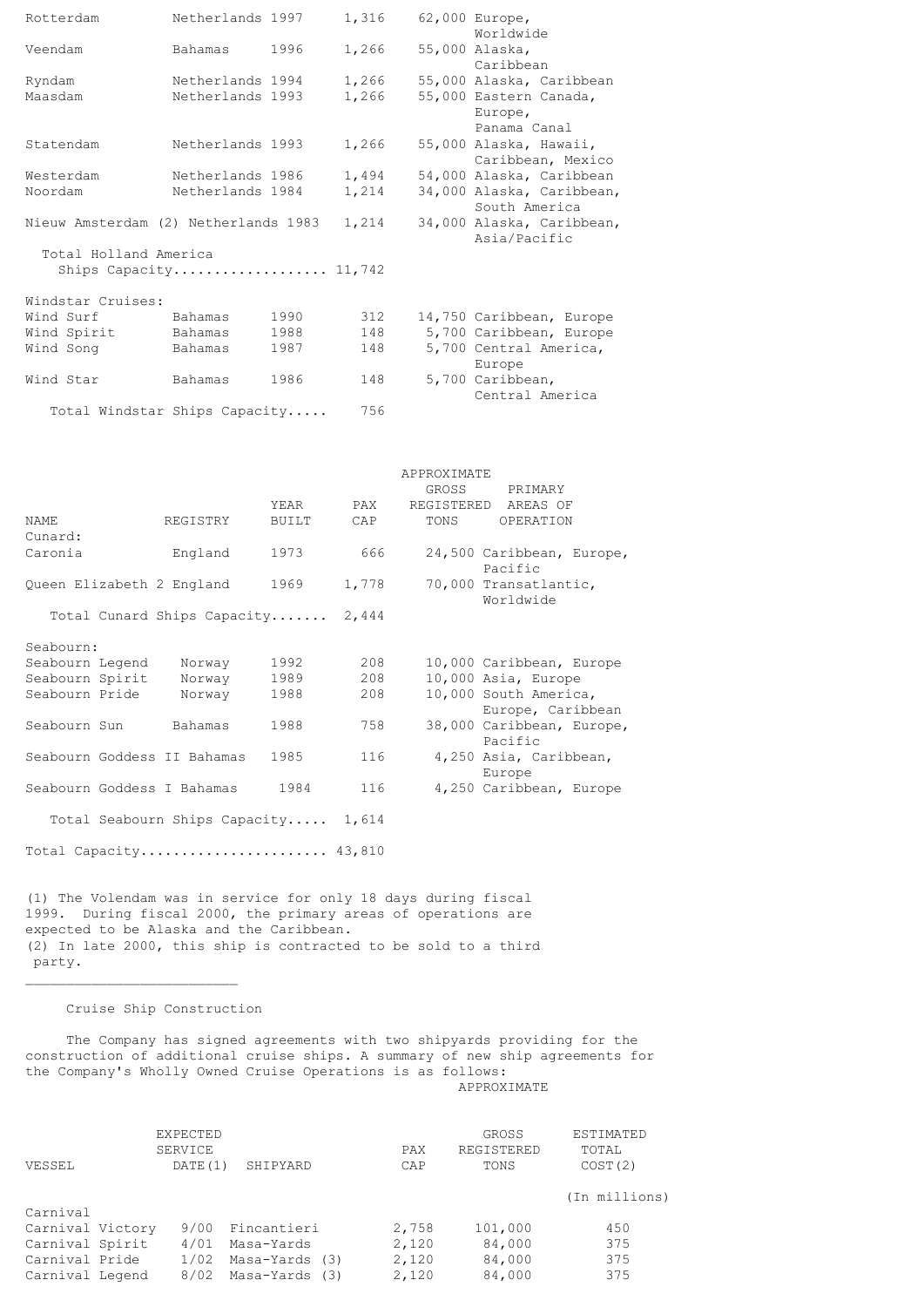| Carnival Conquest 12/02 Fincantieri |      |                          | 2,758  | 101,000 | 450     |
|-------------------------------------|------|--------------------------|--------|---------|---------|
| Carnival Glory                      |      | 8/03 Fincantieri         | 2,758  | 101,000 | 450     |
| Total Carnival Ships                |      |                          | 14,634 |         | 2,475   |
| Holland America                     |      |                          |        |         |         |
| Zaandam                             | 5/00 | Fincantieri (4)          | 1,440  | 63,000  | 300     |
| Amsterdam                           |      | 11/00 Fincantieri        | 1,380  | 62,000  | 300     |
| Newbuild                            |      | 10/02 Fincantieri(4)     | 1,820  | 84,000  | 400     |
| Newbuild                            |      | 8/03 Fincantieri(4)      | 1,820  | 84,000  | 400     |
| Newbuild                            |      | $1/04$ Fincantieri $(4)$ | 1,820  | 84,000  | 400     |
| Newbuild                            | 9/04 | Fincantieri (4)          | 1,820  | 84,000  | 400     |
| Total Holland America Ships         |      |                          | 10,100 |         | 2,200   |
| Total (5)                           |      |                          | 24,734 |         | \$4,675 |

 (1) No assurance can be made that the vessels under construction will be introduced into service by the expected service date.

 (2) Estimated total cost of the completed vessel includes the contract price with the shipyard, design and engineering fees, capitalized interest, various owner supplied items and construction oversight costs.

 (3) These construction contracts are denominated in German Deutsche Marks and have been fixed into U.S. dollars through the utilization of forward foreign currency contracts.

 (4) These construction contracts are denominated in Italian Lira and have been fixed into U.S. dollars through the utilization of forward foreign currency contracts.

 (5) The Company has one option for the construction of an additional 84,000 gross registered ton vessel for Holland America, with a passenger capacity of 1,820 to be delivered in 2005. The estimated total vessel cost of approximately \$400 million is denominated in Italian Lira. No assurance can be given that the option to construct the vessel will be exercised.

### Cruise Pricing

 Each of the Company's cruise brands publishes brochures with prices for the upcoming seasons. Brochure prices vary by cruise line, by category of cabin, by ship and itinerary. Brochure prices are regularly discounted through the Company's early booking discount program and other promotions. The cruise price includes all meals and entertainment on board and use of, or admission to, a wide variety of activities and facilities, such as a fully equipped casino, nightclubs, theatrical shows, movies, parties, a discotheque, a health club and swimming pools, on each ship.

# Onboard and Other Revenues

 The Company derives revenues from certain onboard activities and services including casino gaming, bar sales, gift shop sales, entertainment arcades, shore tours, art auctions, photography, spa services and promotional advertising by merchants located in ports of call.

 The casinos, which contain slot machines and gaming tables including blackjack, and in most cases craps, roulette and stud poker, are generally open only when the ships are at sea in international waters. The Company also earns revenue from the sale of alcoholic and other beverages. Onboard activities are either performed directly by the Company or by independent concessionaires, from which the Company collects a percentage of revenues.

 The Company receives additional revenue from the sale to its passengers of shore excursions at each ship's ports of call. They include bus and taxi sightseeing excursions, local boat and beach parties, and nightclub and casino visits. On the Carnival, Windstar, Cunard and Seabourn Ships, such shore excursions are primarily operated by independent tour operators. On the Holland America Ships, shore excursions are operated by Holland America Westours and independent parties.

 In conjunction with its cruise vacations on its ships, all of the Company's cruise brands sell pre-cruise and post-cruise land packages. Carnival packages generally include one, two or three-night vacations at nearby attractions, such as Universal Studios and Walt Disney World in Orlando, Florida, or in proximity to other vacation destinations in Central and South Florida, Los Angeles, California and San Juan, Puerto Rico. Holland America packages outside of Alaska generally include one, two or three-night vacations, including stays in unique European port cities or near attractions in Central and South Florida. Cunard and Seabourn packages include numerous luxury and/or exotic pre and post-cruise land programs, such as world class golf programs, wine tastings and tours of the Galapagos Islands and the Hidden Kingdoms of Nepal.

 In conjunction with its Alaskan cruise vacations on its Holland America and Carnival Ships, the Company sells pre and post-cruise land packages which are more fully described in Part I, Item 1. Business, C. Tour Segment.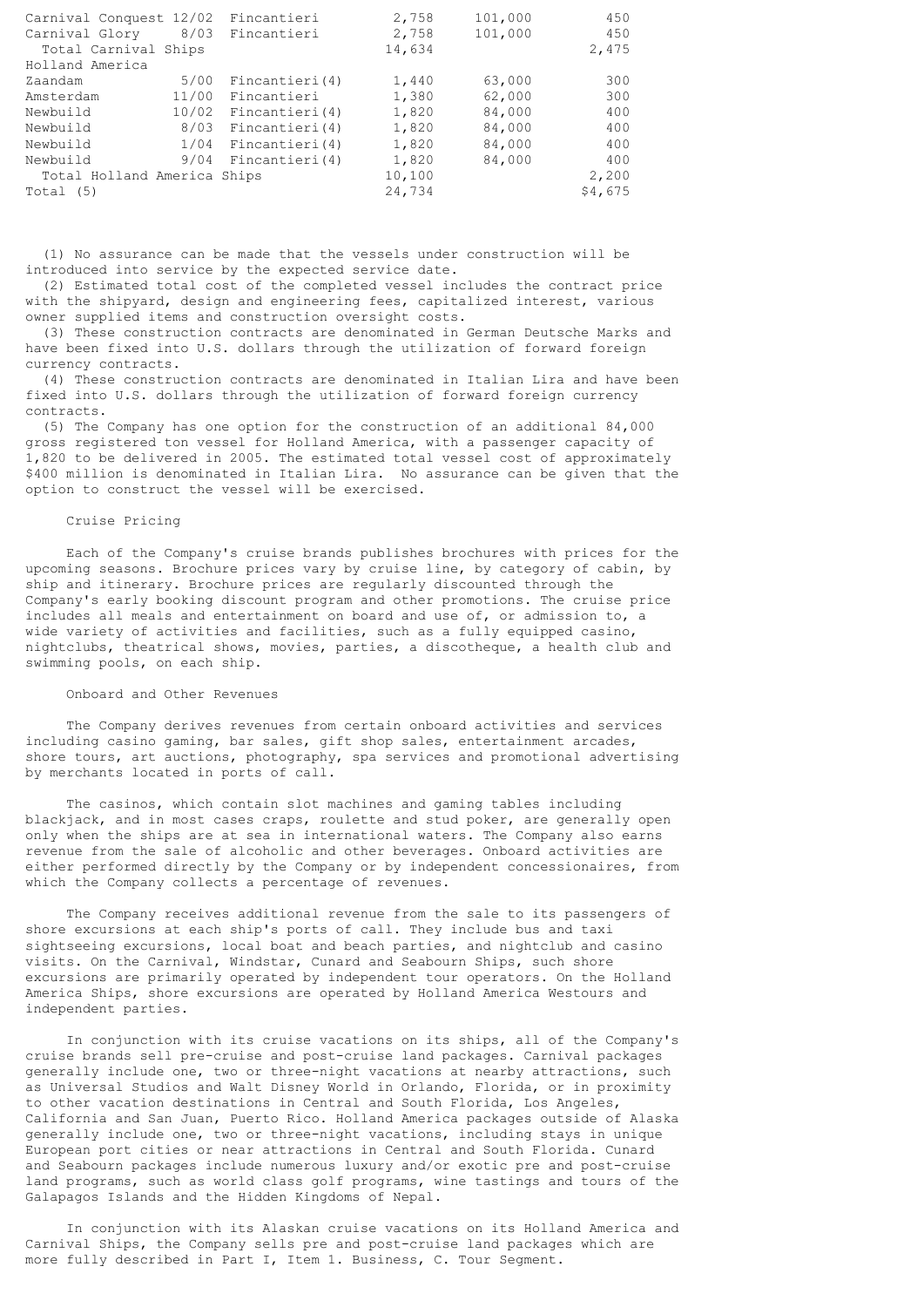The aggregate number of passengers carried and occupancy percentage for the Company's ships is as follows:

|                             |           | YEARS ENDED NOVEMBER 30, |           |
|-----------------------------|-----------|--------------------------|-----------|
|                             | 1999      | 1998                     | 1997      |
| Passengers carried          | 2,366,000 | 2,045,000                | 1,945,000 |
| Occupancy percentage (1)(2) | 104.3%    | 106.3%                   | 108.3%    |

 (1) In accordance with cruise industry practice, occupancy percentage is calculated based on two passengers per cabin even though some cabins can accommodate three or four passengers. The percentages in excess of 100% indicate that more than two passengers occupied some cabins.

 (2) The Company acquired a majority interest in Cunard Line Limited on May 28, 1998. Since that date Cunard Line Limited's occupancy percentages have been included in the Company's total occupancy. Cunard Line Limited's ships generally sail with lower occupancy percentages than the Company's other brands.

 The actual occupancy percentage for all cruises on the Company's ships during each quarter of fiscal 1998 and 1999 was as follows:

|                       | OCCUPANCY  |
|-----------------------|------------|
| <b>OUARTERS ENDED</b> | PERCENTAGE |
| February 28, 1998     | 105.9      |
| May 31, 1998          | 105.4      |
| August 31, 1998       | 111.5      |
| November 30, 1998     | 102.1      |
| February 28, 1999     | 100.9      |
| May 31, 1999          | 99.9       |
| August 31, 1999       | 112.3      |
| November 30, 1999     | 103.6      |
|                       |            |

Sales and Marketing

 The Company's brands are positioned to appeal to each of the three major sectors of the vacation market (contemporary, premium and luxury). The contemporary sector is served typically by cruises that are seven days or shorter in length, are priced at per diems of \$200 or less, and feature a casual ambiance. The Company believes that the success and growth of the Carnival brand is attributable in large part to its early recognition of these sectors of the vacation market and its efforts to reach and promote the expansion of the contemporary sector. The premium sector typically is served by cruises that last for seven to 14 days or more at per diems of \$250 or higher, and appeal principally to more affluent customers. The luxury sector, which is not as large as the other sectors, is served by cruises with per diems of \$300 or higher.

 During 1998, the Company created a marketing association called the "World's Leading Cruise LinesSM" for its family of six cruise brands, including Costa, in order to both educate the consumer about the overall breadth of the Company's cruise brands, as well as to increase the effectiveness and efficiency of marketing the brands. This initiative is meant to supplement the existing marketing programs of each individual brand.

 The Company's various cruise lines employ over 350 personnel, excluding reservation agents, in the sales and sales support area who, among other things, focus on motivating, training and supporting the retail travel agent community which sells substantially all of the Company's cruises. Travel agents generally receive a standard commission of 10% plus the potential of additional commissions based on sales volume. Commission rates on cruise vacations are usually higher than commission rates earned by travel agents on sales of airline tickets and hotel rooms. Moreover, since cruise vacations are substantially all-inclusive, sales of the Company's cruise vacations generally yield higher commissions to travel agents than commissions earned on selling airline tickets and hotel rooms. During fiscal 1999, no controlled group of travel agencies accounted for more than 10% of the Company's consolidated revenues.

 Historically, the Company's cruise brands have been marketed primarily in North America. The Company began to globalize its cruise business by expanding into Europe through the acquisition of its interest in Airtours in April 1996, Costa in June 1997 and Cunard in May 1998. The cruise sectors in Europe are much smaller than the North American sectors. Industry wide European cruise passengers carried in 1999 are estimated to be approximately 1.4 million compared to approximately 5.9 million from North America. See Note 9, "Segment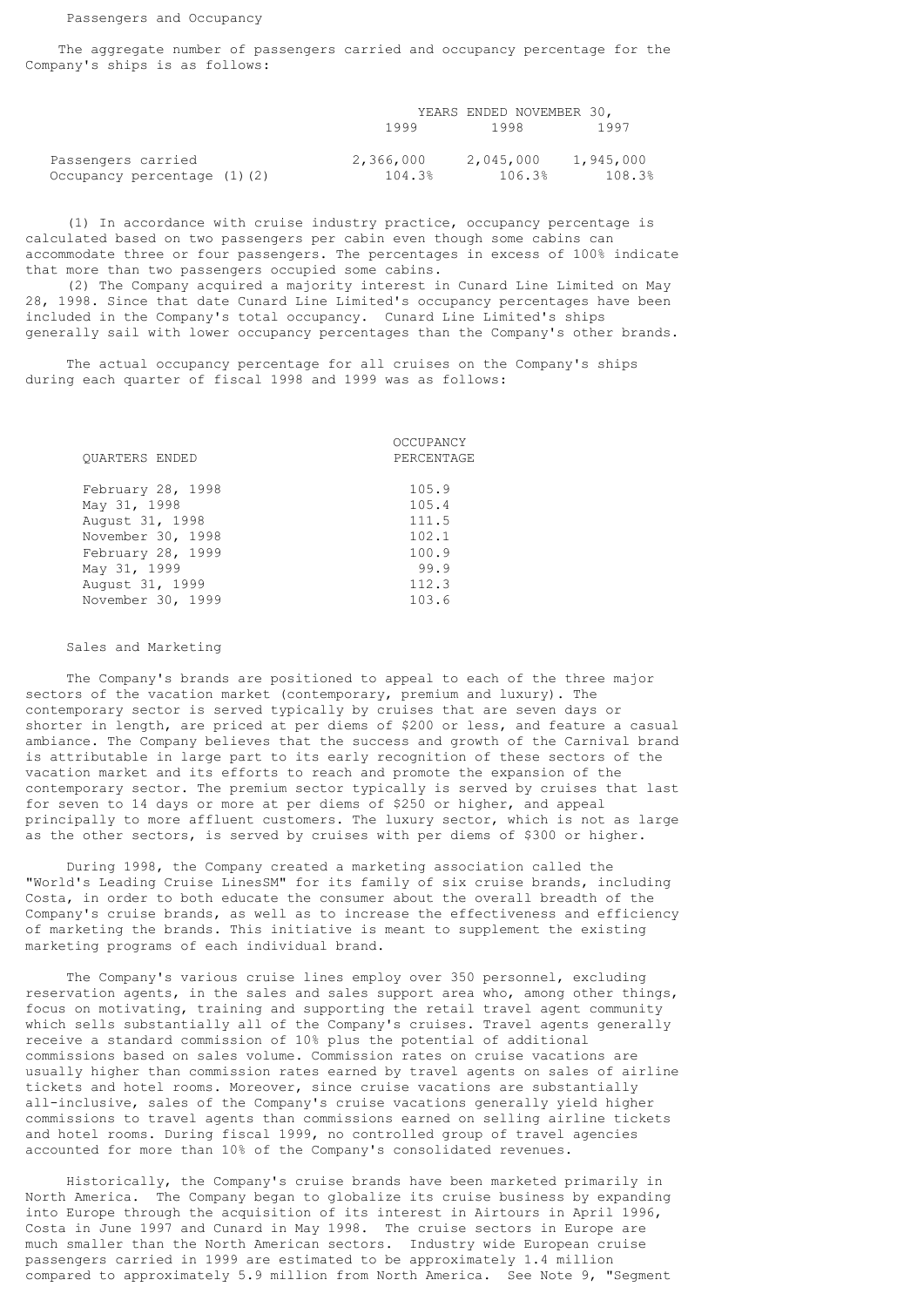Information," to the Company's Consolidated Financial Statements in Exhibit 13 to this Annual Report on Form 10-K for additional information regarding the Company's foreign revenues.

### Carnival

 Carnival believes that its success is due in large part to its unique brand positioning within the vacation industry. Carnival markets the Carnival Ship cruises not only as alternatives to competitors' cruises, but as vacation alternatives to land-based resorts and sightseeing destinations. Carnival seeks to attract passengers from the broad vacation market, including those who have never been on a cruise ship before and who might not otherwise consider a cruise as a vacation alternative. Carnival's strategy has been to emphasize the cruise experience itself rather than particular destinations, as well as the advantages of a prepaid, all-inclusive vacation package. Carnival markets the Carnival Ship cruises as the "Fun Shipsr" experience, which includes a wide variety of shipboard activities and entertainment, such as full-scale casinos and nightclubs, an atmosphere of pampered service and high quality food.

 As mentioned above, the Company markets the Carnival Ships as the "Fun Shipsr" and uses, among others, the themes "Carnival's Got the Funr" and "The Most Popular Cruise Line in the World!r". Carnival advertises nationally directly to consumers on network and cable television and through extensive print and radio media. Carnival believes its advertising generates interest in cruise vacations generally and results in a higher degree of consumer awareness of the "Fun Shipsr" concept and the "Carnivalr" name in particular. Substantially all of Carnival's cruise bookings are made through travel agents. In fiscal 1999, Carnival took reservations from about 29,000 of approximately 49,000 travel agency locations known to the Company in the United States and Canada. Travel agents generally receive a standard commission of 10% plus the potential of additional commissions based on sales volume.

 Carnival engages in substantial promotional efforts designed to motivate and educate retail travel agents about its "Fun Shipsr" cruise vacations. Carnival employs approximately 120 business development managers and 50 in-house service representatives to motivate independent travel agents and to promote its cruises as an alternative to land-based vacations or other cruise lines. Carnival believes it has one of the largest sales forces in the industry.

 To facilitate access and to simplify the reservation process, Carnival employs approximately 750 reservation agents to take bookings from independent travel agents. Carnival's fully automated reservation system allows its reservation agents to respond quickly to book staterooms on its ships. Additionally, through Leisure Shopper, Cruise Director or Carnival's internet booking engine, travel agents and consumers have the ability to make reservations through their own computer terminals directly into Carnival's computerized reservations system.

 A significant portion of Carnival's cruises are generally booked several months in advance of the sailing date. This lead-time allows Carnival to adjust its prices, if necessary, in relation to demand for available cabins, as indicated by the level of advance bookings. Carnival's SuperSaver fares are designed to encourage potential passengers to book cruise reservations earlier, which helps the Company to more effectively manage overall net revenue yields (net revenue per available berth). Carnival's payment terms require that a passenger pay approximately 20% of the cruise price within seven days of the reservation date and the balance not later than 45 days before the sailing date for three, four and five day cruises and 70 days before the sailing date for seven-day and longer cruises.

# Holland America and Windstar

 The Holland America and Windstar Ships cater to the premium and luxury sectors, respectively. The Company believes that the hallmarks of the Holland America experience are beautiful ships and gracious, attentive service. Holland America communicates this difference as "A Tradition of Excellencer", a reference to its long-standing reputation for "world class" service and cruise itineraries.

 Substantially all of Holland America's bookings are made through travel agents. In fiscal 1999, Holland America took reservations from about 20,000 of approximately 49,000 travel agency locations known to the Company in the United States and Canada. Travel agents generally receive a standard commission of 10% plus the potential of additional commissions based on sales volume.

 Holland America has focused much of its sales effort at creating an excellent relationship with the travel agency community. This is related to its marketing philosophy that travel agents have a large impact on the consumer vacation selection process and will recommend Holland America more often because of its excellent reputation for service to both consumers and independent travel agents. Holland America solicits continuous feedback from consumers and the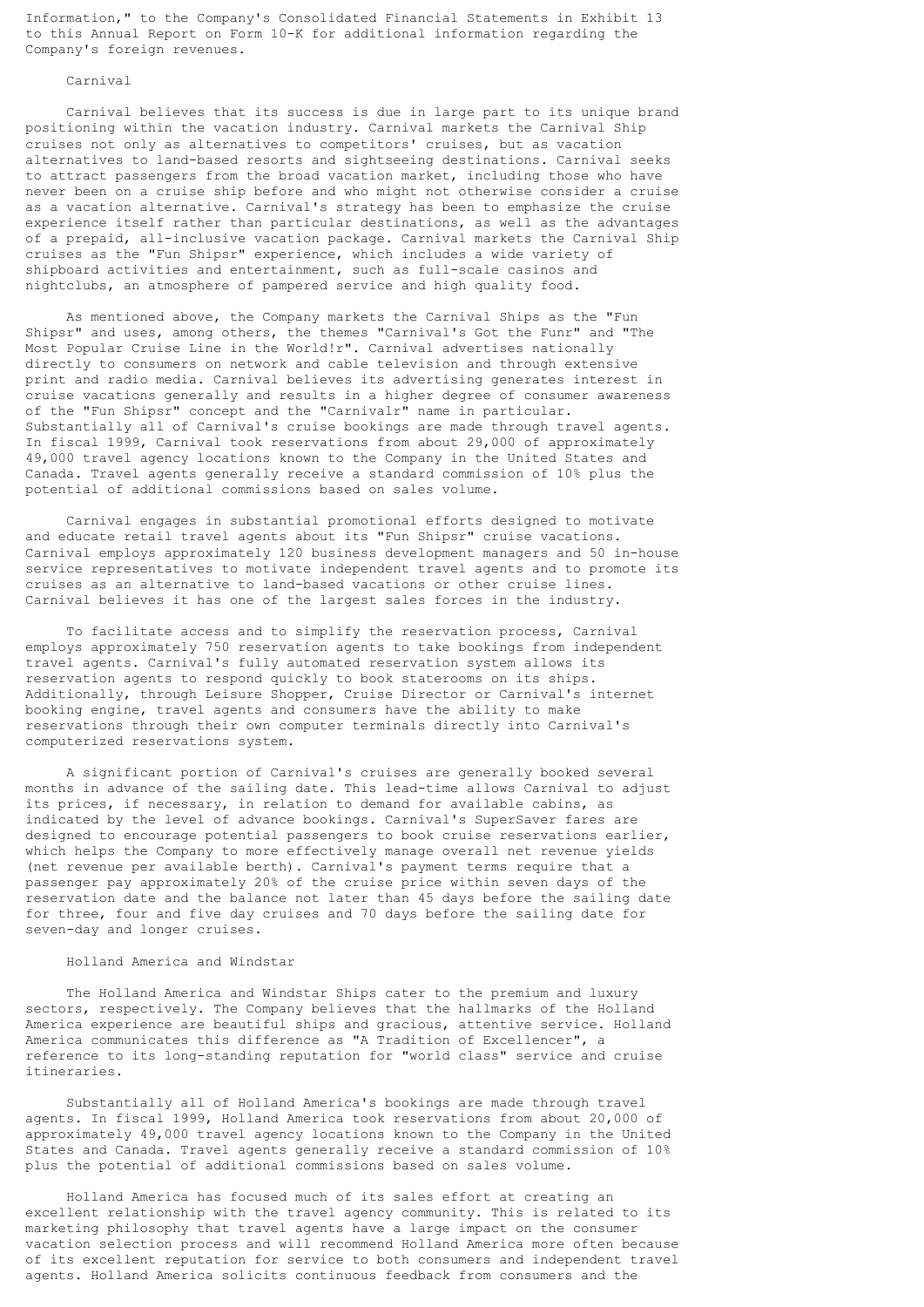independent travel agents making bookings with Holland America to ensure they are receiving excellent service.

 Holland America's marketing communication strategy is primarily composed of newspaper and magazine advertising, large scale brochure distribution, direct mail solicitations to past passengers (referred to as "alumni"), network and cable television and radio spots. Holland America engages in substantial promotional efforts designed to motivate and educate retail travel agents about its products. Holland America employs approximately 54 field sales representatives, 23 inside sales representatives and 18 sales and service representatives to support the field sales force. To facilitate access to Holland America and to simplify the reservation process for the Holland America Ships, Holland America employs approximately 260 reservation agents to take bookings from travel agents. Additionally, through Leisure Shopper and Cruise Director, travel agents have the ability to make reservations directly into Holland America's reservations system. Holland America's cruises generally are booked several months in advance of the sailing date.

 Windstar has its own marketing and reservations staff. Field sales representatives for both Holland America and Carnival also act as field sales representatives for Windstar. Marketing efforts are devoted primarily to i) travel agent support and awareness, ii) direct mail solicitation of past passengers and iii) distribution of brochures. The marketing features the distinctive nature of the graceful, modern sail ships and the distinctive "casually elegant" experience on "intimate itineraries" (apart from the normal cruise experience). Windstar's cruise sector positioning is embodied in the phrase "180 degrees from ordinaryr".

### Cunard and Seabourn

 During the period from December 1995 through May 1998, the Company owned a 50% equity interest in Seabourn Cruise Line Limited. Simultaneously with the Company's acquisition of the assets of Cunard in May 1998, Cunard and Seabourn were combined to form Cunard Line Limited, in which the Company owned a 68% equity interest. In November 1999 the Company acquired the remaining 32% minority interest of Cunard Line Limited. Cunard Line Limited currently operates eight ships in its Cunard and Seabourn brands.

 The Cunard brand currently operates two ships in the luxury cruise sector. Cunard's most visible asset is the QE2. The QE2 is the only active passenger ship of its size built specifically for navigating ocean waters and currently offering transatlantic cruises, and thus enjoys a unique standing among modern passenger ships. Since being acquired by the Company, Cunard has redefined itself as the brand that offers classic "Old World" cruising with a British essence.

 The Seabourn brand currently operates six ships, offering ultra-luxury cruising with an intense focus on service and cuisine. It is the exceptionally high level of service which management believes enables Seabourn to be marketed as the "Best of the Best" in luxury worldwide cruising.

 Seabourn and Cunard currently market and sell their products through one combined sales and marketing organization. This combined organization has sales offices in Miami, England, Germany and Australia. Approximately 40% of Cunard Line Limited's revenues are generated from outside the U.S. Marketing efforts are devoted primarily to i) travel agent support and awareness, ii) direct mail solicitation of past passengers and iii) targeted print media campaigns and brochure distribution. Cunard Line Limited has consolidated and streamlined its entire organization, including its sales and marketing activities and implemented a group sales reservation desk to support its emphasis on developing its base of group business.

 Substantially all of Seabourn's and Cunard's bookings are made through travel agents. In fiscal 1999, Seabourn and Cunard took reservations from about 7,000 of approximately 49,000 travel agency locations known to the Company in the United States and Canada. Travel agents generally receive a standard commission of 10% plus the potential of additional commissions based on sales volume.

 Cunard and Seabourn employ approximately 41 field sales representatives, 18 inside sales representatives and 41 sales and service representatives to support its field sales force. They also employ approximately 93 Cruise Sales Consultants to take bookings, substantially all of which come from travel agents.

 During late 1999, Cunard refurbished the Royal Viking Sun and transferred it along with the Sea Goddess I and II ships to the Seabourn brand. The ships were renamed the Seabourn Sun, Seabourn Goddess I and Seabourn Goddess II, respectively. Management believes these ships more appropriately fit within the Seabourn brand. Additionally, after a major refurbishment in late 1999, Cunard's Vistafjord was renamed the "Caronia", the name once used by two of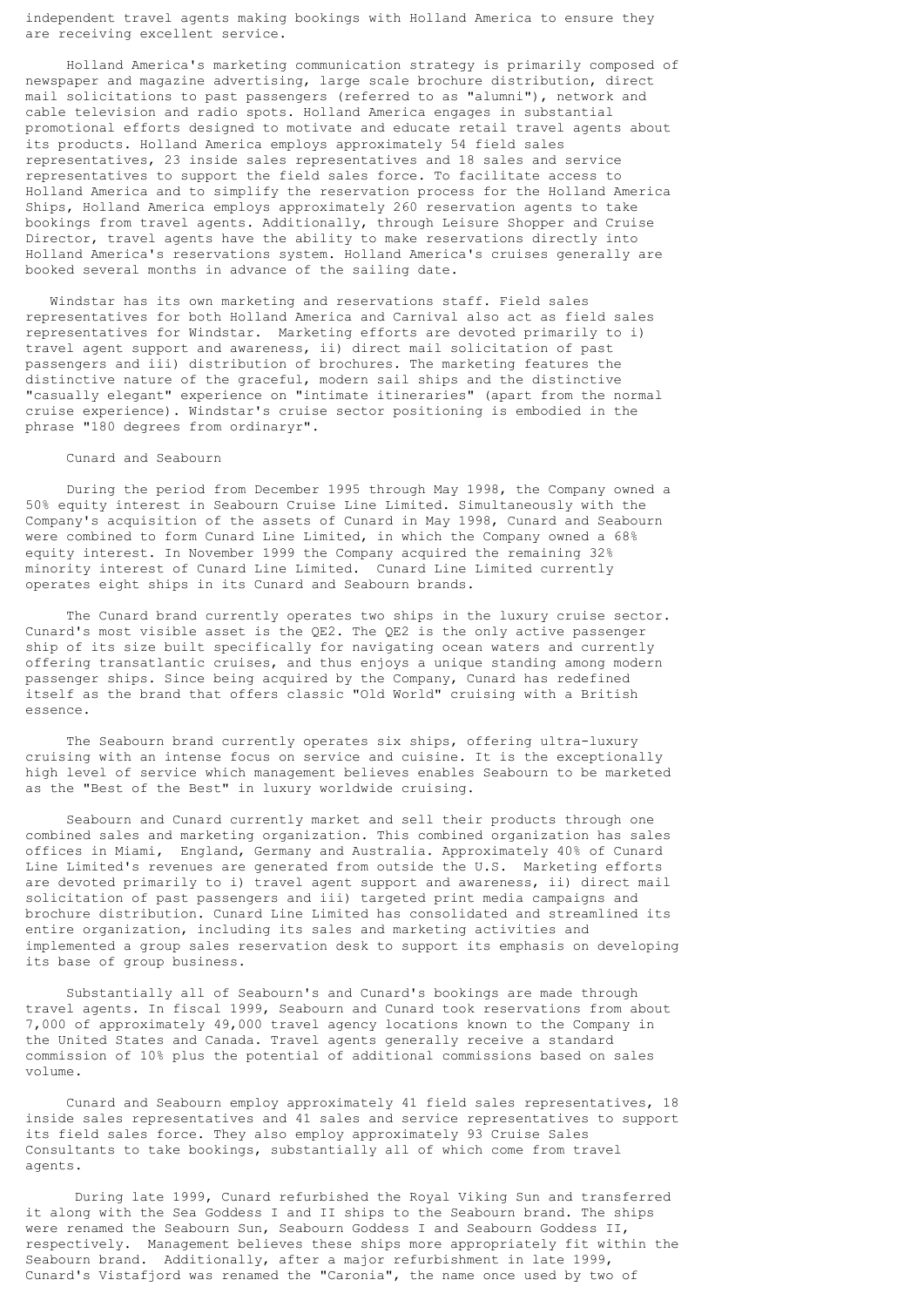Cunard's former "Old World" ships. The QE2 has also undergone a major refurbishment in late 1999. Management has revised cruising itineraries and schedules for the year 2000 in order to more appropriately coordinate individual ship itineraries with their new branding strategies.

# Seasonality

The Company's revenue from the sale of passenger tickets is moderately seasonal. Historically, demand for cruises has been greatest during the summer months.

#### Competition

 In addition to competing with each other, cruise lines compete for consumer disposable leisure time dollars with other vacation alternatives such as land-based resort hotels and sightseeing destinations, and consumer demand for such activities is typically influenced by general economic conditions.

 As described under Part I, Item 1. Business, B. Cruise Ship Segment, North American Cruise Industry, the North American cruise industry had an aggregate of 145 ships and 148,000 lower berths at the end of 1999. From the end of 1999 through the end of 2003, CLIA currently estimates that 36 new ships will be introduced into the North American industry with a capacity of approximately 61,000 lower berths. These estimates of new ship introductions are based on scheduled ship deliveries and the actual number of ships could change. The lead time for design, construction and delivery of a typical large cruise ship is approximately two to three years. Additionally, these estimates of capacity do not include assumptions related to unannounced ship withdrawals due to age or changes in itineraries and, accordingly, could indicate a higher percentage growth in capacity than will actually occur. Nonetheless, management believes net capacity serving North American cruise passengers will increase over the next several years, and thus may increase the levels of competition within the industry.

 The Company is the largest cruise company in the world based on passengers carried, revenues generated and available capacity. The primary methods of competition among cruise lines and with other land-based vacation alternatives are in the areas of cruise pricing, cruise product (i.e. the nature of the overall vacation experience) and cruise itineraries. Each of the Company's cruise brands and its primary cruise competition is discussed below.

 The Carnival Ships compete with cruise ships operated by five different cruise lines which operate year round from Florida, California or Puerto Rico with similar itineraries and with nine other cruise lines operating seasonally from ports in Florida, California, Puerto Rico or New York, including cruise ships operated by Holland America and Costa. Competition for cruise passengers is substantial. Ships operated by Royal Caribbean International and Norwegian Cruise Line sail regularly from Miami and ships operated by Celebrity Cruises, owned by Royal Caribbean Cruises Ltd., and Princess Cruises sail regularly from Ft. Lauderdale on itineraries similar to those of the Carnival Ships. Carnival competes year round with ships operated by Royal Caribbean International embarking from Los Angeles to the West Coast of Mexico. Cruise lines such as Norwegian Cruise Line, Royal Caribbean International and Princess Cruises offer voyages competing with Carnival from San Juan to the Caribbean. The Walt Disney Co. entered the cruise market with the introduction of a new cruise ship in both 1998 and 1999. The Disney ships compete primarily with Carnival in the Caribbean and Bahamian marketplaces.

 In Alaska, Holland America and Carnival compete directly with cruise ships operated by six different cruise lines with the largest competitors being Princess Cruises, Royal Caribbean International and Celebrity Cruises. Over the past several years, there has been a steady increase in the available capacity among cruise lines operating in Alaska. In the Caribbean, Holland America competes with cruise ships operated by 14 different cruise lines, its primary competitors being Princess Cruises, Royal Caribbean International, Celebrity Cruises and Norwegian Cruise Line, as well as Carnival and Costa.

 In Europe, Holland America competes directly with both large and small cruise lines with its primary competitors being Celebrity Cruises, Costa, Norwegian Cruise Line, Orient Lines, Princess Cruises and Royal Caribbean International.

 The Cunard, Seabourn and Windstar ships' primary unaffiliated competitors within the luxury cruise sector include Crystal Cruises, Radisson Seven Seas and Silversea Cruises, as well as the higher priced cabins on certain of the cruise lines which serve the premium sector.

### Governmental Regulations

 The Company's ships are registered in the Bahamas, England, Liberia, Netherlands, Norway or Panama, as more fully described under Part I, Item 1.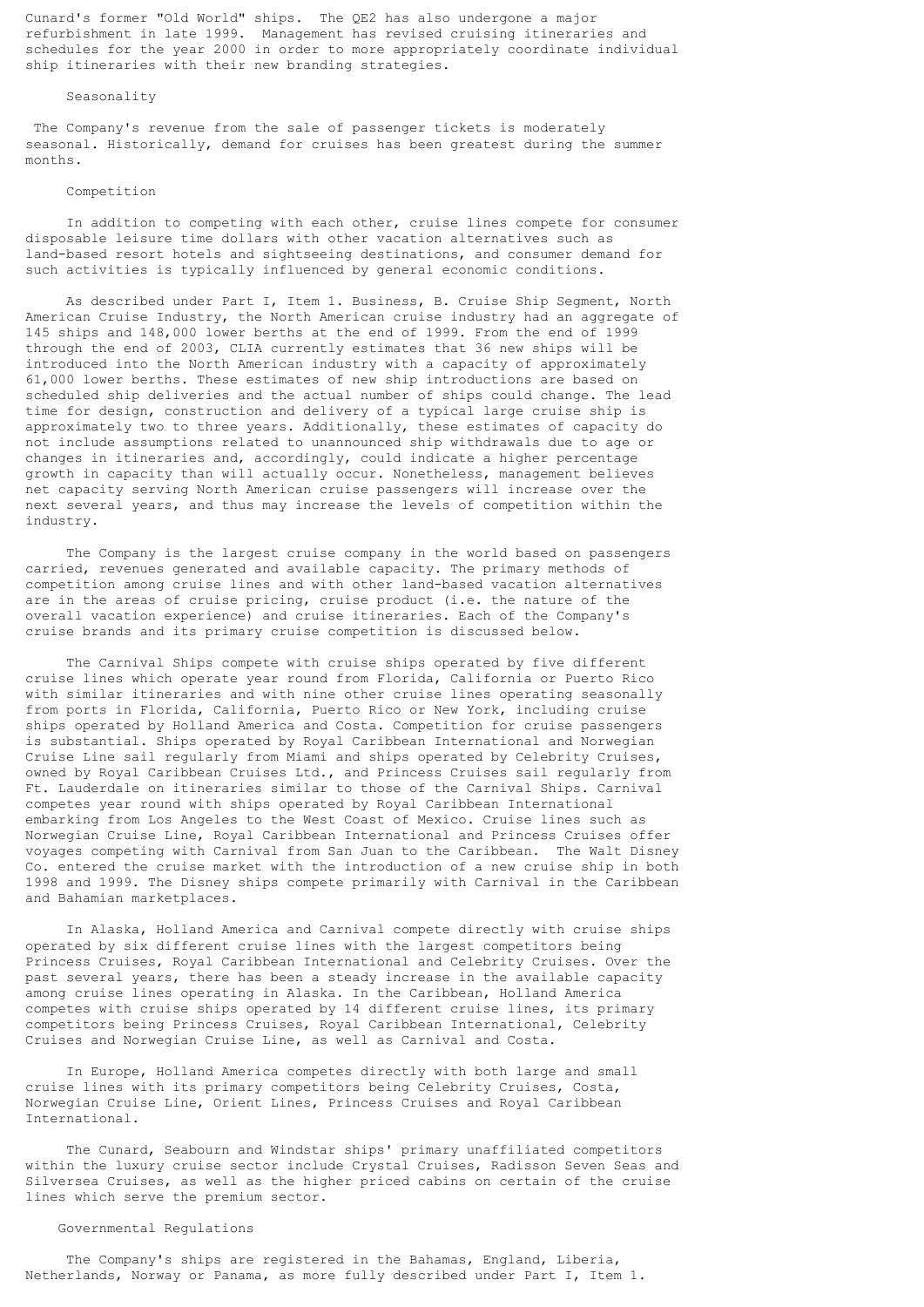Business, B. Cruise Ships and Itineraries and, accordingly, are regulated by these jurisdictions. The Company's ships that call on United States ports are subject to inspection by the United States Coast Guard for compliance with the Convention for the Safety of Life at Sea and by the United States Public Health Service for sanitary standards. The Company is also regulated by the Federal Maritime Commission ("FMC") which, among other things, certifies the Company on the basis of its ability to meet obligations to passengers for refunds in case of nonperformance. The Company believes it is in compliance with all material regulations applicable to its ships and has all the necessary licenses to conduct its business. In connection with a significant portion of its Alaska cruise operations, Holland America relies on concession permits from the National Park Service, which are periodically renewed, to operate its cruise ships in Glacier Bay National Park. There can be no assurance that these permits will continue to be renewed or that regulations relating to the renewal of such permits, including preference rights, will remain unchanged in the future.

 The International Maritime Organization (the "IMO"), which operates under the United Nations, has adopted safety standards as part of the "Safety of Life at Sea" ("SOLAS") Convention, generally applicable to all passenger ships carrying 36 or more passengers. Generally, SOLAS establishes vessel design, structural features, materials, construction and life saving equipment requirements to improve passenger safety. The current SOLAS requirements are being phased in through 2010.

 In 1993, SOLAS was amended to adopt the "International Safety Management Code" (the "ISM Code"). The ISM Code provides an international standard for the safe management and operation of ships and for pollution prevention. The ISM Code became mandatory for passenger vessel operators, such as the Company, on July 1, 1998. All of the Company's Wholly Owned Cruise Operations and Affiliated Cruise Operations have obtained the required certificates demonstrating compliance with the ISM Code.

 Public Law 89-777 administered by the FMC requires most cruise line operators to establish financial responsibility for nonperformance of transportation. The FMC's regulations require that a cruise line demonstrate its financial responsibility through a guaranty, escrow arrangement, surety bond, insurance or self-insurance. Currently, the amount required must equal 110% of the cruise line's highest amount of customer deposits over a two-year period up to a maximum coverage level of \$15 million.

 On February 8, 2000, the United States Treasury Department issued proposed Treasury Regulations to Section 883 of the Internal Revenue Code ("Section 883") relating to income derived by foreign corporations from the international operation of ships or aircraft. The proposed regulations provide, in general, that a foreign corporation organized in a qualified foreign country and engaged in the international operation of ships or aircraft shall exclude qualified income from gross income for purposes of federal income taxation provided that the corporation can satisfy certain ownership requirements, including, among other things, that its stock is publicly traded. A corporation's stock that is publicly traded will satisfy this requirement if more than 50% of its stock is owned by persons who each own less than 5% of the corporation's stock.

 To the best of the Company's knowledge it currently qualifies as a publicly traded corporation under these proposed rules and, if the proposed rules were in force, substantially all of the Company's income (with the exception of the United States source income from the transportation, hotel and tour business of Holland America Westours) would continue to be exempt from United States federal income taxes.

 In order to ensure that the Company continues to be publicly traded under the proposed Section 883 regulations, the Company will recommend to its shareholders at its annual meeting that the Company's articles of incorporation be amended to prohibit any person, other than an existing 5% shareholder, from acquiring shares that would give such person in the aggregate more than 4.9% of the value of the shares of the Company.

 From time to time, various other regulatory and legislative changes have been or may be proposed that could have an affect on the cruise industry in general.

### Financial Information

 For financial information about the Company's cruise ship segment with respect to each of the three years in the period ended November 30, 1999, see Note 9, "Segment Information," to the Company's Consolidated Financial Statements in Exhibit 13 of this Annual Report on Form 10-K.

# C. Tour Segment

 In addition to its cruise business, the Company markets sightseeing tours both separately and as a part of cruise/tour packages under the Holland America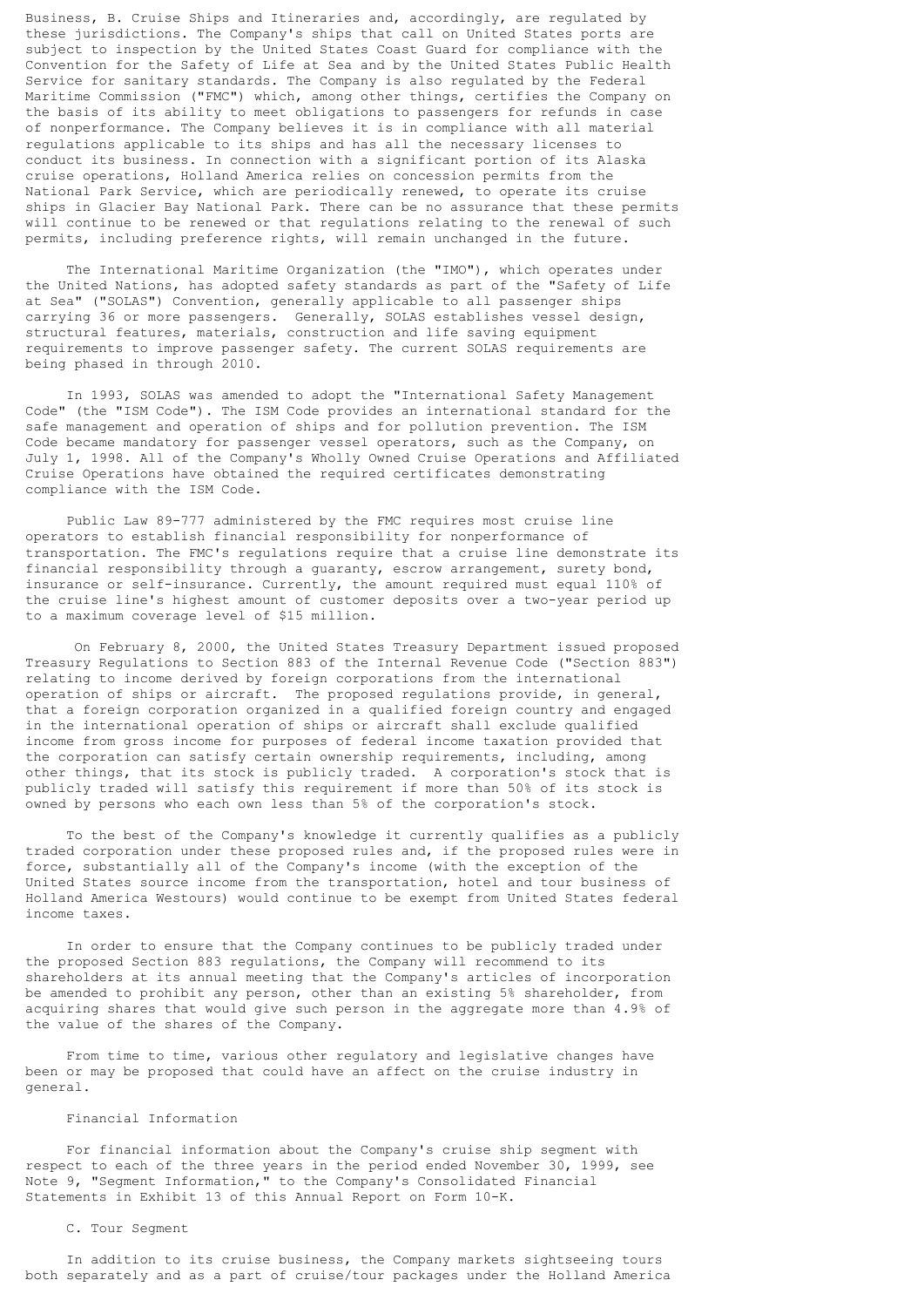Westours and Gray Line names. Tour operations are based in Alaska, Washington State and western Canada. Since a substantial portion of Holland America Westours' business is derived from the sale of tour packages in Alaska during the summer tour season, tour operations are highly seasonal.

# Holland America Westours

 Holland America Westours is an indirect wholly owned subsidiary of HAL, a wholly owned subsidiary of the Company. The group of companies which together comprise the tour operations perform three independent yet interrelated functions. During 1999, as part of an integrated travel program to destinations in Alaska, the tour service group offered 39 different tour programs varying in length from 8 to 21 days. The transportation group and hotel group supports the tour service group by supplying facilities needed to conduct tours. Facilities include dayboats, motor coaches, rail cars and hotels.

 Two luxury dayboats perform an important role in the integrated Alaska travel program offering tours to the glaciers of Alaska and the Yukon River. The Yukon Queen II cruises the Yukon River between Dawson City, Yukon Territory and Eagle, Alaska and the Ptarmigan operates on Portage Lake in Alaska. The two dayboats have a combined capacity of 304 passengers.

 A fleet of over 280 motor coaches using the trade name Gray Line operates in Alaska, Washington and western Canada. These motor coaches are used for extended trips, city sightseeing tours and charter hire. Holland America Westours conducts its tours both as part of a cruise/tour package and as individual sightseeing products sold under the Gray Line name. Additionally, Holland America Westours operates express Gray Line motor coach service between downtown Seattle and the Seattle-Tacoma International Airport.

 Thirteen private domed rail cars, which are called "McKinley Explorers", run on the Alaska Railroad between Anchorage and Fairbanks, stopping at Denali National Park.

 In connection with its tour operations, Holland America Westours owns or leases motor coach maintenance shops in Seattle, Washington, and in Juneau, Fairbanks, Anchorage, Skagway and Ketchikan, Alaska. Holland America Westours also owns or leases service offices at Anchorage, Denali Park, Fairbanks, Juneau, Ketchikan and Skagway in Alaska, at Whitehorse in the Yukon Territory, in Seattle, Washington, Vancouver, British Columbia and Victoria, British Columbia. Certain real property facilities on federal land are used in Holland America Westours' tour operations pursuant to permits from the applicable federal agencies.

### Westmark Hotels

 Holland America Westours owns and/or operates 14 hotels in Alaska and the Canadian Yukon under the name Westmark Hotels. Four of the hotels are located in Canada's Yukon Territory and offer a combined total of 585 rooms. The remaining 10 hotels, located throughout Alaska, provide a total of 1,455 rooms, bringing the total number of hotel rooms to 2,040.

 The hotels play an important role in Holland America Westours tour programs during the summer months when they provide accommodations to the tour passengers. The hotels located in the larger metropolitan areas remain open during the entire year, acting during the winter season as centers for local community activities while continuing to accommodate the traveling public. Most of the Westmark hotels include dining, lounge and conference or meeting room facilities. Certain hotels have gift shops and other tourist services on the premises.

 Twelve of the hotels are wholly owned by Holland America Westours subsidiaries and Westmark operates two under management agreements.

 For the seven hotels that operate year-round, the occupancy percentage for fiscal 1999 was 55.4% (57.4% for fiscal 1998), and for the seven hotels that operate only during the summer months, the occupancy percentage for fiscal 1999 was 71.4% (71.6% for fiscal 1998).

# Sales and Marketing

 Holland America Westours has its own marketing staff devoted to i) travel agent support and awareness, ii) direct mail solicitation of past customers, iii) use of consumer magazine and newspaper advertising to develop prospects and enhance awareness and iv) distribution of brochures. Additionally, television and radio spots are used to market its tour and cruise packages. The Westours marketing message leverages the company's 53 years of Alaska tourism leadership and its extensive array of hotel and transportation assets to create a brand preference for Holland America Westours. To the prospective vacationer the company endeavors to convince them that "Westours is Alaska".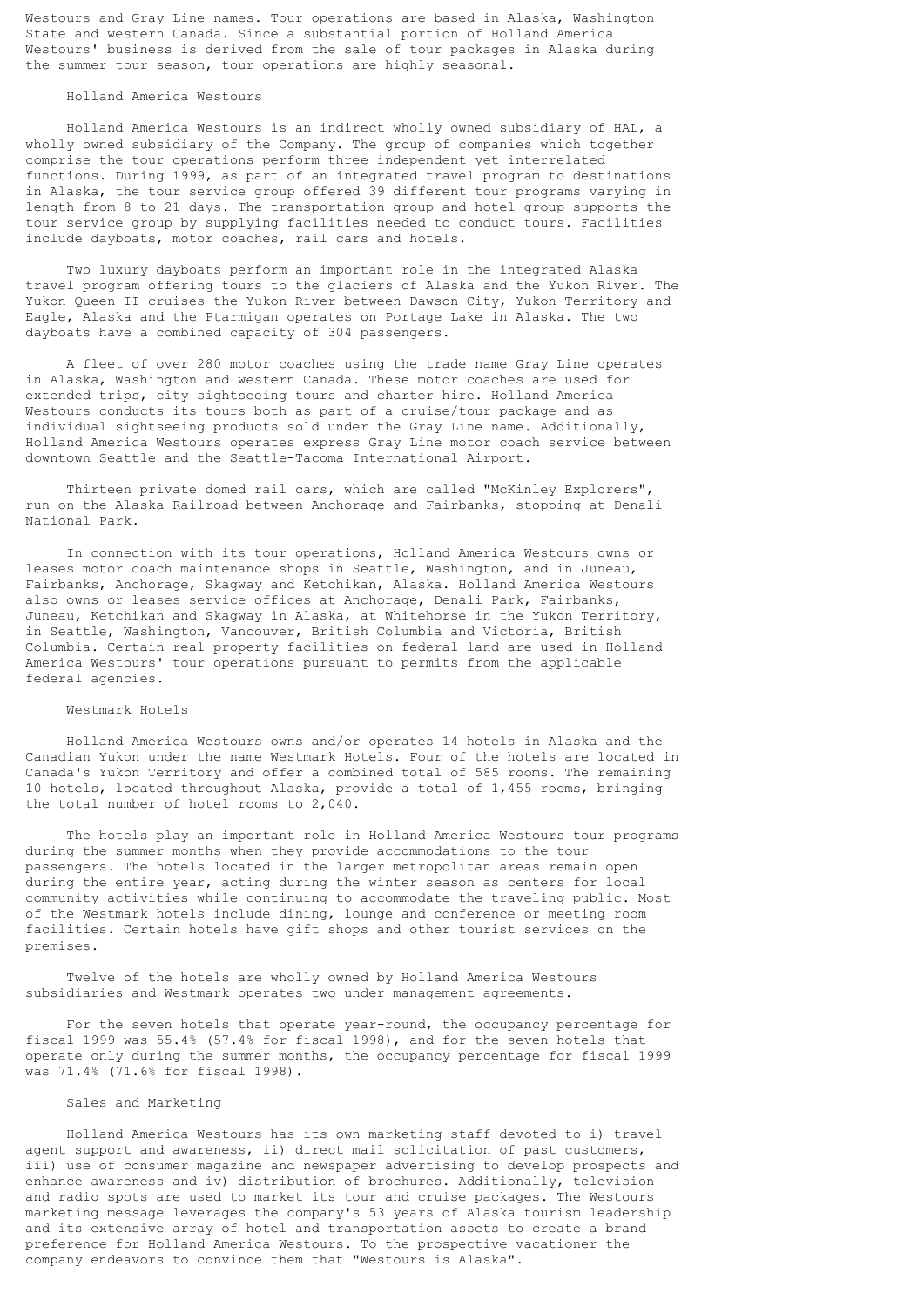Holland America Westours tours are marketed both separately and as part of cruise/tour packages. Although most Holland America Westours cruise/tours include a Holland America cruise as the cruise segment, other cruise lines also market Holland America Westours tours as a part of their cruise/tour packages and sightseeing excursions. Tours sold separately are marketed through independent travel agents and also directly by Holland America Westours, utilizing sales desks in major hotels. General marketing for the hotels is done through various media in Alaska, Canada and the contiguous United States. Travel agents, particularly in Alaska, are solicited, and displays are used in airports in Seattle, Washington, Portland, Oregon and various Alaskan cities. Room rates at Westmark Hotels are on the upper end of the scale for hotels in Alaska and the Canadian Yukon.

#### Concessions

 Certain tours in Alaska are conducted on federal property requiring concession permits from the applicable federal agencies, such as the National Park Service and the United States Forest Service.

### Seasonality

 Holland America Westours tour revenues are highly seasonal with a large majority generated during the late spring and summer months in connection with the Alaska cruise season. Holland America Westours tours are conducted in Washington State, western Canada and Alaska. The Alaska tours coincide to a great extent with the Alaska cruise season, May through September. Washington tours are conducted year-round although demand is greatest during the summer months. During periods in which tour demand is low Holland America Westours seeks to maximize its motor coach charter activity, such as operating charter tours to ski resorts in Washington and western Canada.

#### Competition

 Holland America Westours competes with independent tour operators and motor coach charter operators in Washington, Alaska and the Canadian Rockies. The primary competitors in Alaska and the Canadian Rockies are Princess Tours (with approximately 160 motor coaches and three hotels) and Alaska Sightseeing/Trav-Alaska (with approximately 13 motor coaches). The primary competitor in Washington is Gazelle (with approximately 15 motor coaches).

 Westmark Hotels compete with various hotels throughout Alaska, many of which charge prices below those charged by Westmark Hotels. Dining facilities in the hotels also compete with the many restaurants in the same geographic areas.

### Government Regulations

 Holland America Westours motor coach operations are subject to regulation both at the federal and state levels, including primarily the U.S. Department of Transportation, the Washington Utilities and Transportation Commission, the British Columbia Motor Carrier Commission and the Alaska Department of Transportation. Certain of Holland America Westours tours involve federal properties and are subject to regulation by various federal agencies, such as the National Park Service and the U.S. Forest Service.

 In connection with the operation of its beverage facilities in the Westmark Hotels, Holland America Westours is required to comply with state, county and/or city ordinances regulating the sale and consumption of alcoholic beverages. Violations of these ordinances could result in fines, suspensions or revocation of such licenses and preclude the sale of any alcoholic beverages by the hotel involved.

 In the operation of its hotels, Holland America Westours is required to comply with applicable building and fire codes. Changes in these codes have in the past and may in the future require expenditures to ensure continuing compliance, such as the installation of sprinkler systems.

 From time to time, various other regulatory and legislative changes have been or may be proposed that could have an effect on the tour industry in general.

### Financial Information

 For financial information about the Company's tour segment with respect to each of the three years in the period ended November 30, 1999, see Note 9, "Segment Information," to the Company's Consolidated Financial Statements in Exhibit 13 of this Annual Report on Form 10-K.

# D. Employees

 The Company's operations have approximately 4,300 full-time and 2,100 parttime/seasonal employees engaged in shoreside operations. The Company also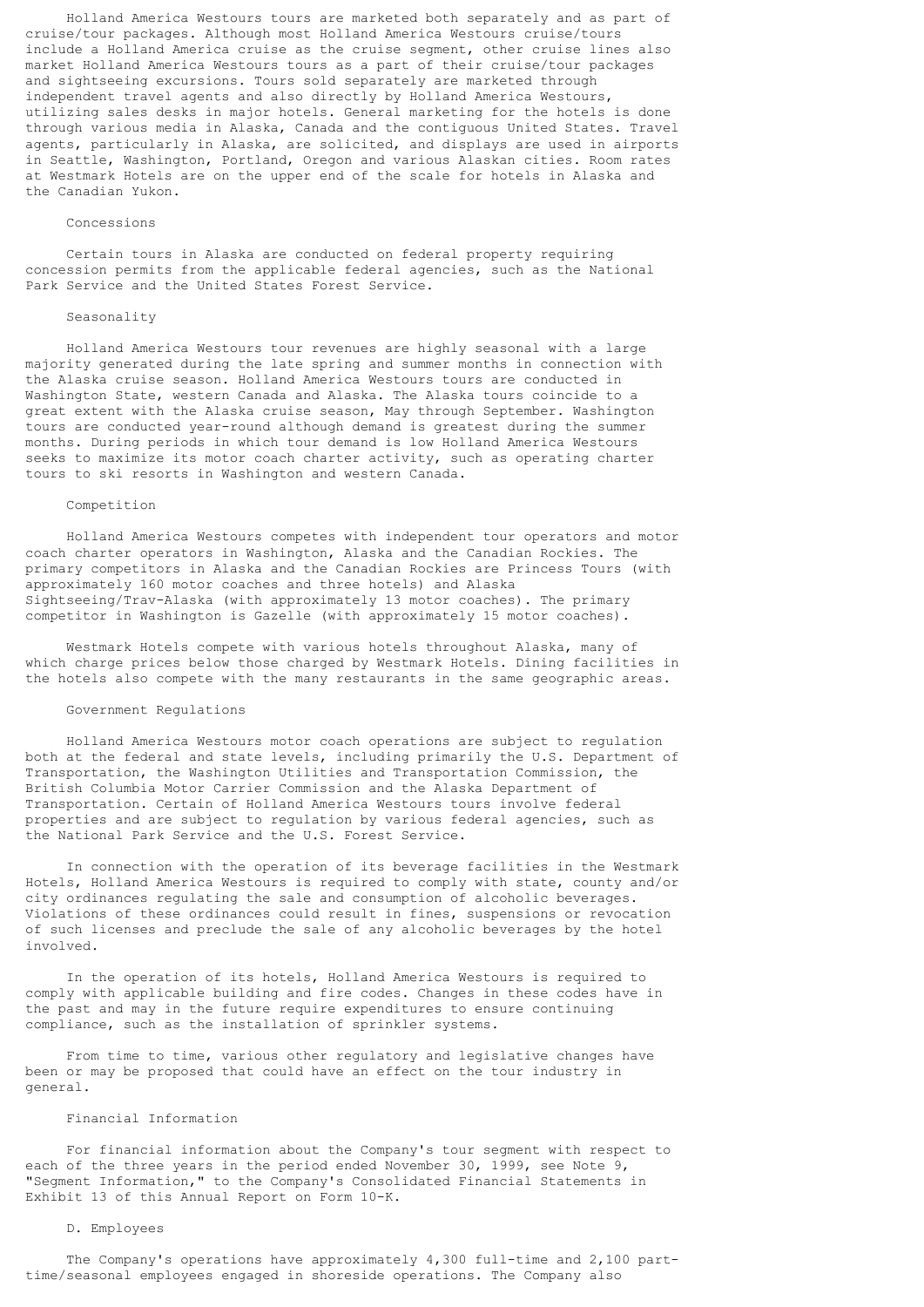employs approximately 1,200 officers and 18,000 crew and staff on its ships. Due to the seasonality of its Alaska and Canadian operations, HAL and its subsidiaries increase their work force during the summer months, employing additional full-time and part-time personnel which have been included above. The Company has entered into agreements with unions covering certain employees in its hotel, motorcoach and ship operations. The Company considers its employee and union relations generally to be good.

# E. Suppliers

 The Company's largest purchases are for airfare, advertising, fuel, food and beverages and hotel and restaurant supplies and products. Although the Company chooses to use a limited number of suppliers for most of its food, beverages and hotel and restaurant supplies, most of these purchases are available from numerous sources at competitive prices. The use of a limited number of suppliers enables the Company to, among other things, obtain volume discounts.

 Management believes that there are currently eight shipyards in the world capable of the quality construction of large passenger cruise ships. The Company currently has contracts, with two of these shipyards for the construction of twelve ships to enter service over the next five years (see Part I, Item 1. Business, B. Cruise Ship Segment - Wholly Owned Cruise Operations - Cruise Ship Construction). The Company's primary competitors also have contracts to construct new cruise ships (see Part I, Item 1. Business, B. Cruise Ship Segment - - Wholly Owned Cruise Operations - Competition). If the Company elects to build additional ships in the future, which it expects to do, there is no assurance that any of these shipyards will have the available capacity to build additional new ships for the Company at the times desired by the Company or that the shipyards will agree to build additional ships at a cost acceptable to the Company. Additionally, there is no assurance that ships under contract for construction will be delivered.

# F. Insurance

 The Company maintains insurance covering legal liabilities related to crew, passengers and other third parties on its ships in operation through The Standard Steamship Owners Protection & Indemnity Association Limited (the "SSOPIA") and Steamship Mutual Underwriting Association Ltd. (the "SMUAL"). The amount and terms of this insurance is governed by the rules of the foregoing protection and indemnity associations.

 The Company maintains insurance on the hull and machinery of each vessel in amounts equal to the approximate market value of each vessel. The Company maintains war risk insurance on each vessel which includes legal liability to crew and passengers, including terrorist risks for which coverage would be excluded under SSOPIA and SMUAL. The coverage for hull and machinery and war risks is provided by international markets, including underwriters at Lloyds. The Company, as currently required by the FMC, maintains at all times three \$15 million performance bonds for all of the Company's ships, to cover passenger ticket liabilities in the event of a canceled or interrupted cruise. The Company also maintains other performance bonds as required by various foreign authorities who regulate certain of the Company's operations in their jurisdictions.

 The Company maintains certain levels of self-insurance for the above mentioned risks through the use of substantial deductibles. The Company does not typically carry coverage related to loss of earnings or revenues for its cruise or tour operations.

 The Company also maintains various other insurance policies to protect the assets and earnings arising from the operations of Holland America Westours and other activities.

### G. Investments in Affiliates

#### Airtours plc

 In April 1996, the Company acquired a 28% interest in Airtours for approximately \$307 million. In 1998, the Company's interest in Airtours was reduced to approximately 26% as a result of the conversion of Airtours preference shares into Airtours common stock and the issuance of Airtours common stock in conjunction with two of its acquisitions. Airtours is one of the largest air inclusive tour operator in the world and is publicly traded on the London Stock Exchange. Airtours provides air inclusive packaged holidays to the United Kingdom, Austrian, Belgian, Holland, French, German, Polish, Scandinavian, Swiss and North American markets. Airtours provided holidays to approximately ten million people in fiscal 1999 and owns or operates over 1,000 retail travel shops, 46 resort properties, four cruise ships, 42 aircraft and develops and markets vacation ownership resorts in the Canary Islands and Orlando, Florida. The four cruise ships are operated under the Sun Cruises brand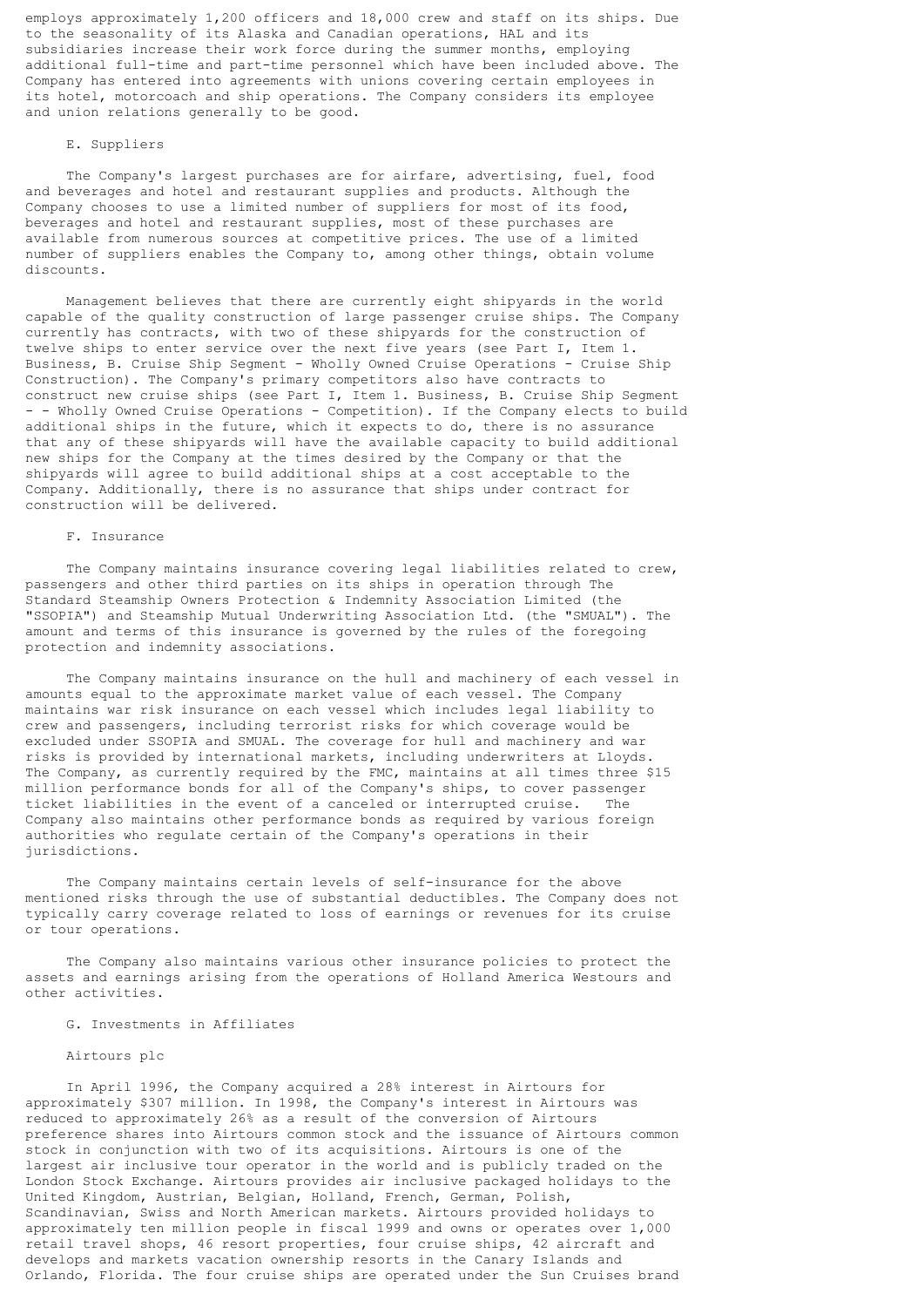and an additional 962 passenger capacity ship is chartered, for summer cruises only, under the Direct Cruises brand. In 1997, Airtours acquired a 50% interest in Costa, as discussed below. During 1999, Airtours or its 36% owned German tour operator, FTi, made several acquisitions, including a 40% interest in Berge & Meer, a German tour operator which packages and distributes air-inclusive tours directly to the public through call centers, the internet and the mail, and a 100% interest in the Travel World Group of United Kingdom retail outlets. Airtours also acquired additional tour operations based in Holland and Scandinavia. In December 1998 and November 1999, Airtours successfully completed an approximate \$500 million convertible debenture offering and a \$335 million non-equity preference share offering, respectively, which are providing Airtours with additional capital to fund its operations and/or future acquisitions, as required. If this convertible debt is converted into Airtours common stock, the Company's interest in Airtours would be reduced to approximately 23%.

 On February 21, 2000, Airtours and Travel Services International ("TSI") entered into an agreement whereby Airtours would commence a \$26 per share recommended cash tender offer for all of TSI's outstanding common stock. Such offer would value TSI at approximately \$385 million. TSI is a major distributor of leisure travel products in the U.S. market with leading positions in the distribution of cruise, auto rental, alumni holidays and hotel bookings.

### Costa Crociere S.p.A.

 In June 1997, the Company and Airtours completed a joint offer to acquire the equity securities of Costa, an Italian cruise company. The Company and Airtours each own 50% of Il Ponte, S.p.A. ("Il Ponte"), a holding company, which was purchased from the Costa family. As a result of the acquisition, Il Ponte owns approximately 100% of Costa. The cost of the Company's acquisition of its 50% direct interest was approximately \$141 million, of which approximately \$103 million was paid by Il Ponte and the balance was paid by the Company. The \$103 million paid by Il Ponte was funded through Il Ponte debt, which was guaranteed by the Company.

 Costa is headquartered in Genoa, Italy and is Europe's largest cruise line based on number of passengers carried and available capacity. Costa is primarily targeted to the contemporary sector and has sales offices in Argentina, Brazil, England, Florida, France, Germany, Italy, Spain and Switzerland, and employs over 200 personnel in the sales and sales support area, excluding reservation agents. Costa's ships' primary itineraries include Europe, the Caribbean and South America. The major market for Costa cruises is Southern Europe with the majority of Costa's cruises being sold in Italy, Spain and France.

 The itineraries of Costa's ships during the summer months consist primarily of various locations in Europe. During the winter months, the vessels operate primarily in the Caribbean and South America. See Part I, Item 1. Business, B. Cruise Ship Segment for a discussion of competition and certain government regulations, which affect Costa.

 Costa operates six ships, which are currently registered in Liberia, which have an aggregate passenger capacity of 7,103 passengers. In January 1998, Costa signed an agreement to construct a seventh ship, the Costa Atlantica, which is expected to enter service in July 2000, with a passenger capacity of 2,112 at a cost of approximately 700 billion Lira. In 2001, the Costa Classica will be lengthened to increase its passenger capacity to 2000 from 1,302, and it is expected that the Costa Romantica will be lengthened in 2002 to increase its passenger capacity to 2000 from 1,350. No assurance can be given that a contract will be entered into to lengthen the Costa Romantica.

### Seasonality

 The Company's equity in the earnings of Airtours and Il Ponte are recorded on a two-month lag basis using the equity method of accounting. Airtours' revenues are very seasonal due to the nature of the European leisure travel industry. Costa's revenues are moderately seasonal. Typically, Airtours' and Costa's quarters ending June 30 and September 30 experience higher revenues, with revenues in the quarter ending September 30 being their highest.

#### H. Trademarks

The Company owns numerous trademarks, which it believes are widely recognized throughout the world and have considerable value.

### I. Recent Development

 In late February 2000, the Company and Fairfield Communities, Inc. announced their decision to end a previously announced strategic merger of the two companies. See Note 14 to the Company's Consolidated Financial Statements in Exhibit 13 to this Annual Report on Form 10-K.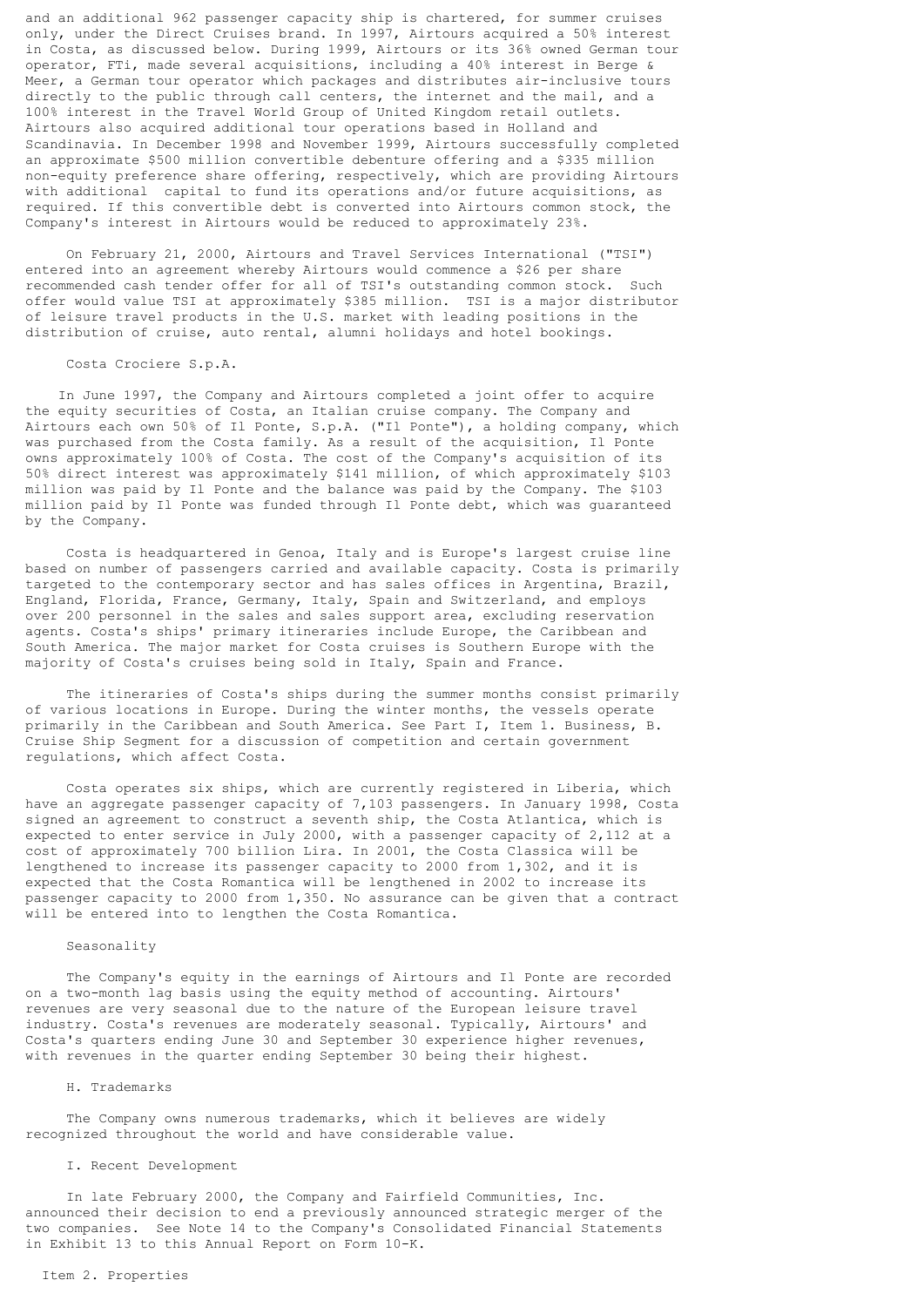The Company's cruise ships and private island, Half Moon Cay, are described in Section B of Item 1 under the heading Cruise Ship Segment - Cruise Ships and Itineraries. The properties associated with Holland America Westours tour operations are described in Section C of Item 1 under the heading Tour Segment.

 Carnival's principal shoreside operations and the Company's corporate headquarters are located at 3655 N.W. 87th Avenue, Miami, Florida. These Company-owned facilities include approximately 456,000 square feet of office space. HAL headquarters are at 300 Elliott Avenue West in Seattle, Washington in approximately 128,000 square feet of leased office space. Cunard Line Limited headquarters are at 6100 Blue Lagoon Drive in Miami, Florida in approximately 51,000 square feet of leased office space.

 The Company's cruise ships, tour properties and shoreside operations facilities are well maintained and in good condition.

#### Item 3. Legal Proceedings

 Several actions (collectively, the "Passenger Complaints"), as previously reported, have been filed against Carnival and one action has been filed against Holland America Westours on behalf of purported classes of persons who paid port charges to Carnival or Holland America, alleging that statements made in advertising and promotional materials concerning port charges were false and misleading. The Passenger Complaints allege violations of the various state consumer protection acts and claims of fraud, conversion, breach of fiduciary duties and unjust enrichment. Plaintiffs seek compensatory damages or, alternatively, refunds of portions of port charges paid, attorneys' fees, costs, prejudgment interest, punitive damages and injunctive and declaratory relief. The status of each pending Passenger Complaint is as follows:

 In 1996, four Passenger Complaints were filed against Carnival in the Circuit Court for the Eleventh Judicial Circuit in Dade County, Florida, by Michelle Hackbarth, Larry Katz, Michelle A. Sutton, Pedro Rene Mier, and others, respectively, on behalf of purported nationwide classes. In May 1998, the court consolidated all four actions. On March 8, 1999, the trial court denied plaintiff's motion for class certification, and plaintiffs have appealed the trial court's decision. On February 2, 2000, the Third District Court of Appeal of Florida reversed the trial court's denial of class certification and remanded the case for further proceedings. The Company has filed a motion for rehearing and for clarification of the Third District Court of Appeal's decision. In addition, plaintiff's filed a motion to enforce a purported oral settlement agreement they alleged was reached with Carnival. In January 2000, the trial court denied the plaintiffs' motion to enforce the purported oral settlement agreement. The plaintiff's have appealed the trial court's decision.

 In April 1997, a Passenger Complaint was filed against Carnival in the Court of Common Pleas, Montgomery County, Ohio, by Cathy J. Miller and others, on behalf of a purported statewide class. Carnival's motion to dismiss on inconvenient forum grounds is under consideration.

 In March 1998, a Passenger Complaint was filed against Carnival in the Circuit Court for the 20th Judicial Circuit in St. Clair County, Illinois, by John R. Birdsell and others on behalf of a purported nationwide class. The complaint also names, as co-defendants, Norwegian Cruise Line, Royal Caribbean Cruise Lines and Princess Cruise Lines. The court overruled Carnival's objection to the court's exercise of personal jurisdiction and denied its motion to dismiss on grounds of improper forum. Carnival has appealed the decision denying its motion to dismiss on grounds of improper forum, and its appeal has been fully briefed and argued and is now pending with the state appellate court. Proceedings in the trial court, including plaintiffs' motion to certify a class, have been stayed pending the resolution of Carnival's appeal.

 In April 1996, a Passenger Complaint was filed against Holland America Westours in the Superior Court in King County, Washington, by Francine Pickett and others on behalf of a purported nationwide class. The court denied both Holland America Westours' motion to dismiss and the plaintiffs' motion for class certification. Thereafter Holland America Westours entered into a settlement agreement for this action, the only Passenger Complaint filed against it. The settlement agreement was approved by the court on September 28, 1998, however one member of the settlement class has appealed the agreement. The appeal has been briefed and argued before the Washington Court of Appeals. The decision is expected shortly. A further appeal could be taken by either party to the Washington Supreme Court which could result in the settlement being delayed for an additional year. Unless the appeal is successful, Holland America will issue travel vouchers with a face value of \$10-\$50 depending on specified criteria, to certain of its passengers who are U.S. residents and who sailed between April 1992 and April 1996, and will pay a portion of the plaintiffs' legal fees. The amount and timing of the travel vouchers to be redeemed and the effects of the travel voucher redemption on revenues is not reasonably determinable. In 1998, the Company established a liability for the estimated distribution costs of the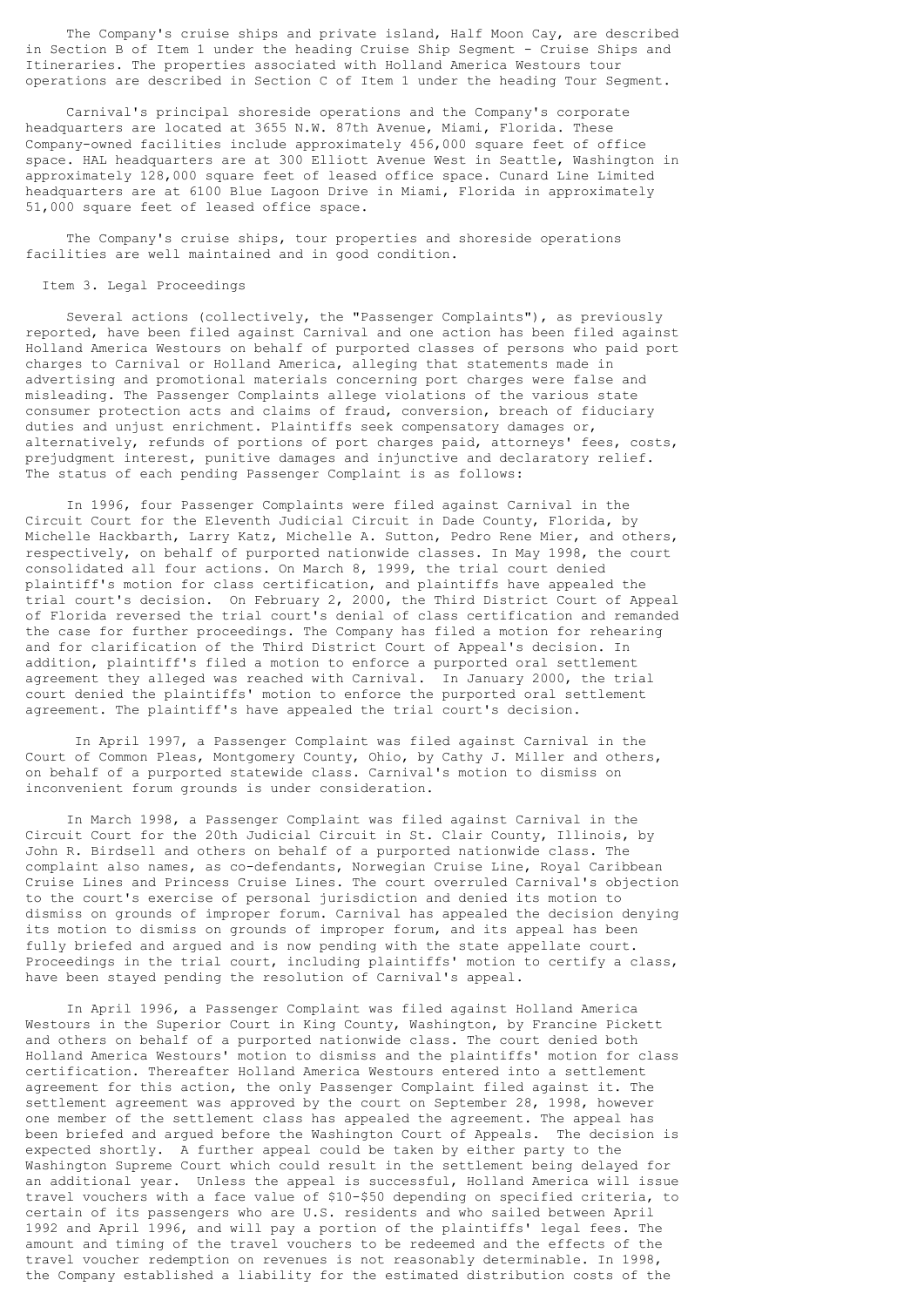settlement notices and plaintiffs' legal costs.

 Several complaints have been filed against Carnival and/or Holland America Westours (collectively the "Travel Agent Complaints") on behalf of purported classes of travel agencies who had booked a cruise with Carnival or Holland America, claiming that advertising practices regarding port charges resulted in an improper commission bypass. These actions allege violations of state consumer protection laws, claims of breach of contract, negligent misrepresentation, unjust enrichment, unlawful business practices and common law fraud, and they seek unspecified compensatory damages (or alternatively, the payment of usual and customary commissions on port charges paid by passengers in excess of certain charges levied by government authorities), an accounting, attorneys' fees and costs, punitive damages and injunctive relief. The status of each pending Travel Agent Complaint is as follows:

 In August 1997, a Travel Agent Complaint was filed against Carnival in the Circuit Court for the Eleventh Judicial Circuit in Dade County, Florida, by N.G.L. Travel Associates, on behalf of a purported nationwide class of travel agencies who booked cruises with Carnival. The court dismissed the action with prejudice in January 1999, and plaintiff has appealed. The appeal has been fully briefed and argued, and is now pending with the state appellate court.

 In September 1997, a Travel Agent Complaint was filed against Holland America Westours in the Superior Court of the State of Washington for King County by N.G.L. Travel Associates on behalf of a purported nationwide class of travel agencies who booked cruises with Holland America. Holland America Westours filed summary judgment motions as to all of the claims. The motions were granted as to every claim except for one alleging a breach of contract under the Sales Agreement between Holland America Westours and GEM, the travel agent consortium of which N.G.L. Travel Associates was a member. The court has also certified a class of travel agents that includes all agencies that were members in 1996 of the GEM group. Consequently, if this matter proceeds to trial, it will be limited to the issue of whether Holland America Westours is obligated to pay commissions as to 1996 bookings by these GEM agencies. The trial is presently scheduled for March 2000.

 In August 1996, a Travel Agent Complaint was filed against Carnival and Holland America Westours in the Superior Court in Los Angeles, County, California, by Nelsons Travel Associates, on behalf of purported nationwide classes of travel agencies who booked cruises with Carnival and Holland America. Upon Carnival's and Holland America Westours' motions to dismiss or stay the action on the grounds of inconvenient forum, the court stayed the action, pending resolution of the Florida and Washington actions.

 It is not now possible to determine the ultimate outcome of the pending Passenger and Travel Agent Complaints if such claims should proceed to trial. Management believes it has meritorious defenses to the claims. Management understands that purported class actions similar to the Passenger and Travel Agent Complaints have been filed against several other cruise lines.

Item 4. Submission of Matters to a Vote of Security Holders

None.

Executive Officers of the Registrant

 Pursuant to General Instruction G(3), the information regarding executive officers of the Company called for by Item 401(b) of Regulation S-K is hereby included in Part I of this Annual Report on Form 10-K.

 The following table sets forth the name, age and title of each executive officer. Titles listed relate to positions within the Company unless otherwise noted.

| NAME.               | AGE | POSTTION                                                                            |
|---------------------|-----|-------------------------------------------------------------------------------------|
|                     |     |                                                                                     |
| Micky Arison        |     | 50 Chairman of the Board of Directors<br>and Chief Executive Officer                |
| Gerald R. Cahill    |     | 48 Senior Vice President-Finance and Chief<br>Financial Officer                     |
| Robert H. Dickinson |     | 57 President and Chief Operating Officer<br>of Carnival and Director                |
| Kenneth D. Dubbin   |     | 46 Vice President-Corporate Development                                             |
| Howard S. Frank     |     | 58 Vice Chairman of the Board of Directors<br>and Chief Operating Officer           |
| Ian J. Gaunt        |     | 48 Senior Vice President - International                                            |
| A. Kirk Lanterman   |     | 68 Chairman of the Board of Directors, President,<br>and Chief Executive Officer of |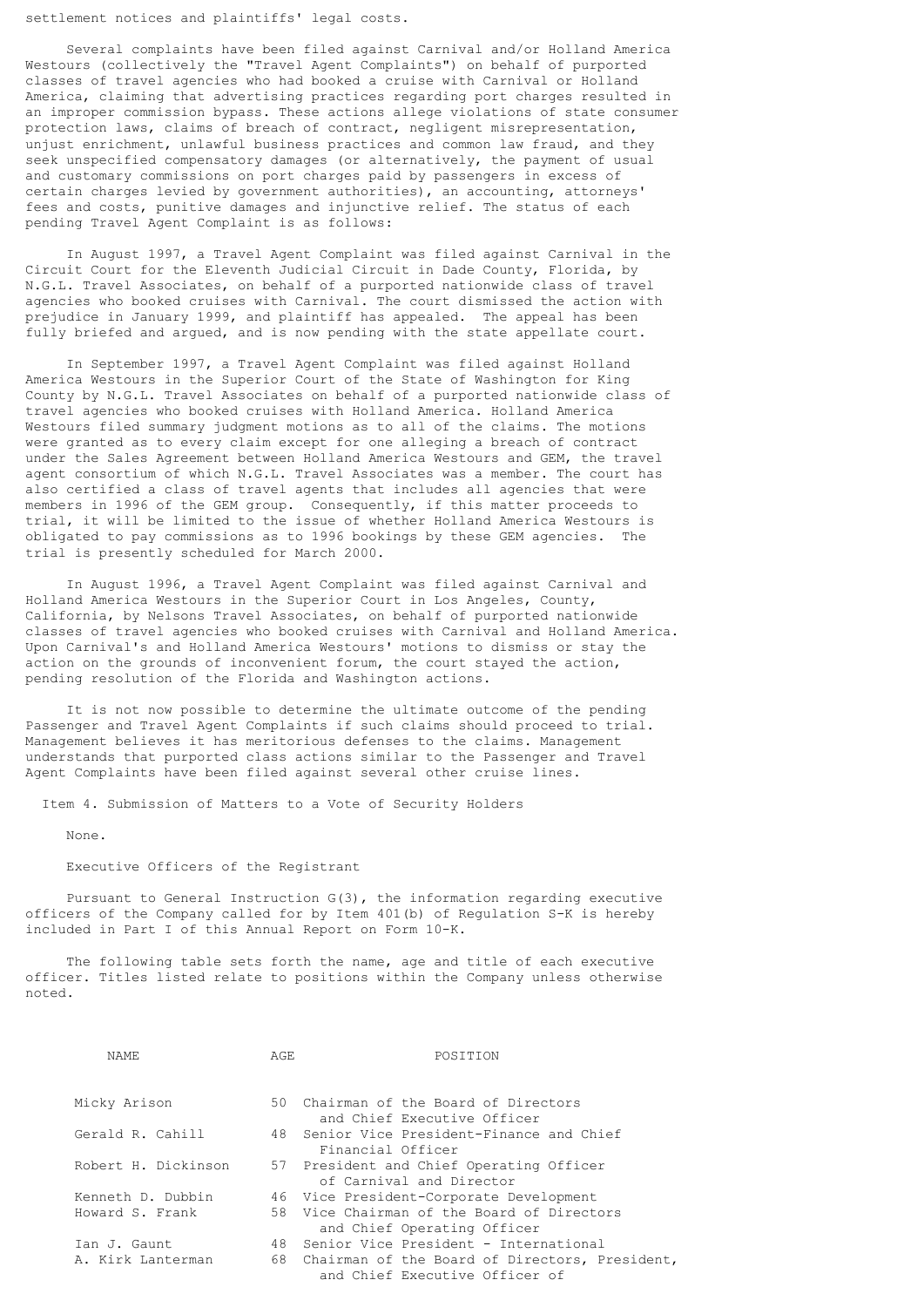|                | Holland America Line-Westours Inc.     |
|----------------|----------------------------------------|
|                | and Director                           |
| Lowell Zemnick | 56 Vice President and Treasurer        |
| Meshulam Zonis | 66 Senior Vice President-Operations of |
|                | Carnival and Director                  |

#### Business Experience of Officers

 Micky Arison has been Chief Executive Officer since 1979 and Chairman of the Board of Directors since 1990. He was President from 1979 to May 1993 and has also been a director since June 1987. Prior to 1979, he served Carnival for successive two-year periods as sales agent, reservations manager and as Vice President in charge of passenger traffic. He is the son of Ted Arison, Carnival Corporation's founder.

 Gerald R. Cahill is a Certified Public Accountant and has been Senior Vice President-Finance, Chief Financial Officer and Chief Accounting Officer since January 1998. From September 1994 to January 1998 he was Vice President-Finance. He was the Chief Financial Officer from 1988 to 1992 and the Chief Operating Officer from 1992 to 1994 of Safecard Services, Inc. From 1979 to 1988 he held financial positions at Resorts International Inc. and, prior to that, spent six years with PricewaterhouseCoopers LLP.

 Robert H. Dickinson has been President and Chief Operating Officer of Carnival since May 1993. From 1979 to May 1993, he was Senior Vice President-Sales and Marketing of Carnival. He has also been a director since June 1987.

 Kenneth D. Dubbin has been Vice President-Corporate Development since May 1999. From 1988 to April 1999 he was Vice President and Treasurer of Royal Caribbean Cruises Ltd.

 Howard S. Frank has been Vice Chairman of the Board of Directors since October 1993, Chief Operating Officer since January 1998 and a director since 1992. From July 1989 to January 1998 he was Chief Financial Officer and Chief Accounting Officer and from July 1989 to October 1993 he was Senior Vice President-Finance. From July 1975 through June 1989 he was a partner with PricewaterhouseCoopers LLP.

 Ian J. Gaunt is an English Solicitor and has been Senior Vice President-International since May 1999. He was a partner of the London based international law firm of Sinclair, Roche and Temperley from 1982 through April 1999 where he represented the Company as special external legal counsel since 1981.

 A. Kirk Lanterman is a Certified Public Accountant and has been a director since April 1992. He has been Chairman of the Board of Directors, President and Chief Executive Officer of Holland America Line-Westours Inc. ("HALW") since August 1999. From March 1997 to August 1999, he was Chairman of the Board of Directors and Chief Executive Officer of HALW. From December 1989 to March 1997, he was President and Chief Executive Officer of HALW. From 1983 to 1989 he was President and Chief Operating Officer of HALW. From 1979 to 1983, he was President of Westours, Inc. which merged with Holland America Line in 1983.

 Lowell Zemnick is a Certified Public Accountant and has been a Vice President since 1980 and Treasurer since September 1990. He was the Chief Financial Officer of Carnival from 1980 to September 1990 and was the Chief Financial Officer of Carnival Corporation from May 1987 through June 1989.

 Meshulam Zonis has been Senior Vice President-Operations of Carnival since 1979. He has also been a director since June 1987. From 1974 through 1979 he was Vice President-Operations of Carnival.

# Special Note Regarding Forward-Looking Statements

 Certain statements under the headings "Management's Discussion and Analysis of Financial Condition and Results of Operations" and "Business" and elsewhere in this Annual Report on Form 10-K, in the Company's press releases, and in oral statements and presentations made by or with the approval of an authorized executive officer of the Company constitute "forward-looking statements" within the meaning of the Private Securities Litigation Reform Act of 1995. Such forward-looking statements involve known and unknown risks, uncertainties and other factors, which may cause the actual results, performances or achievements of the Company to be materially different from any future results, performances or achievements expressed or implied by such forward-looking statements. Such factors include, among others, the following: general economic and business conditions which may impact levels of disposable income of consumers and pricing and passenger yields for the Company's cruise products; consumer demand for cruises, including the effects on consumer demand of armed conflicts, political instability or adverse media publicity; increases in cruise industry capacity; changes in tax laws and regulations; the ability of the Company to implement its shipbuilding program and to expand its business outside the North American market where it has less experience; changes in food and fuel commodity prices;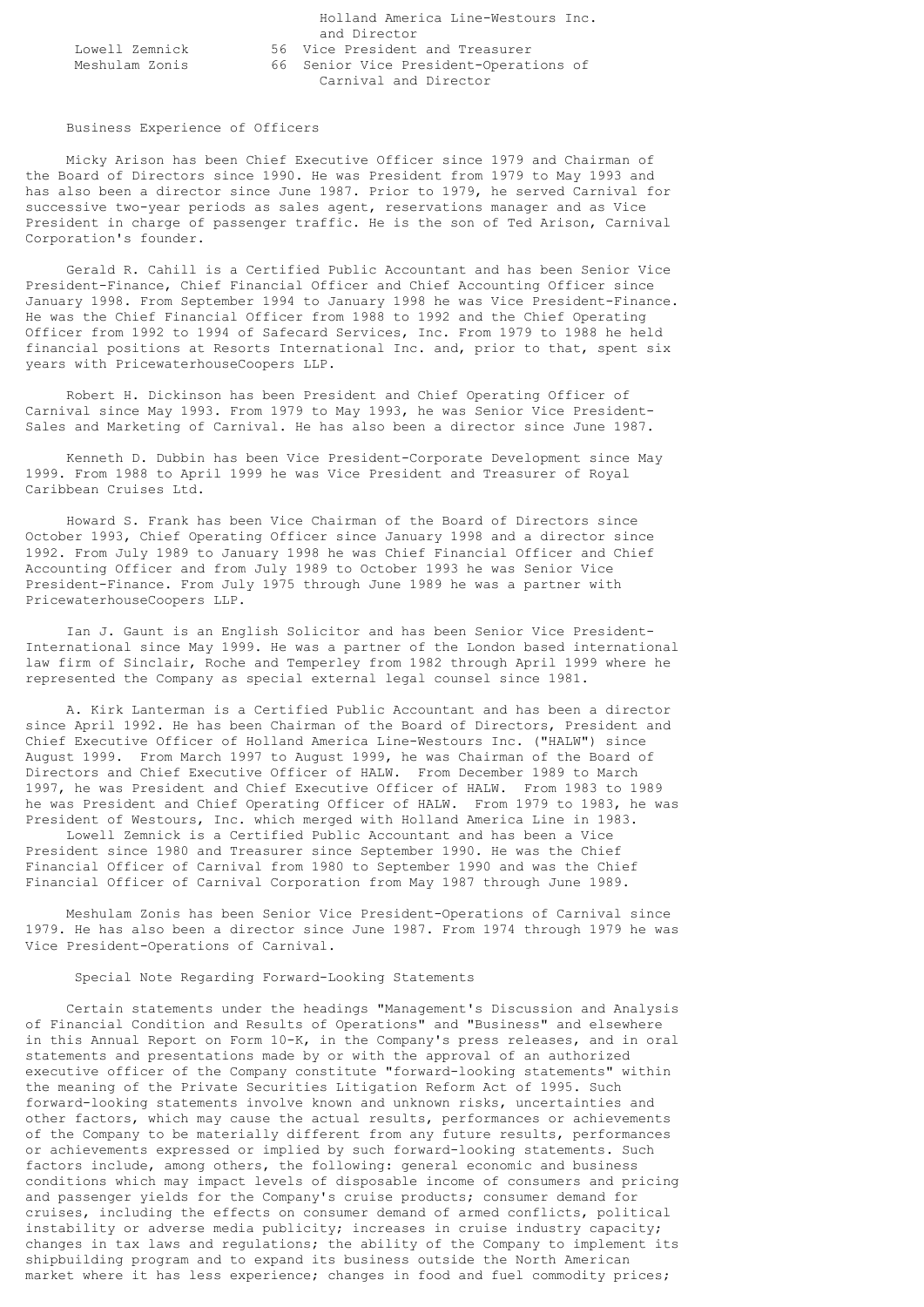delivery of new vessels on schedule and at the contracted price; weather patterns; unscheduled ship repairs and drydocking; incidents involving cruise vessels at sea; changes in foreign currency prices which may impact the income or loss from certain affiliated operations and certain cruise related revenues and expenses; and changes in laws and regulations applicable to the Company.

#### PART II

 Item 5. Market for the Registrant's Common Equity and Related Stockholder Matters

# A. Market Information

 The information required by Item 201(a) of Regulation S-K, Market Information, is shown in Exhibit 13 and is incorporated by reference into this Annual Report on Form 10-K.

# B. Holders

 The information required by Item 201(b) of Regulation S-K, Holders of Common Stock, is shown in Exhibit 13 and is incorporated by reference into this Annual Report on Form 10-K.

### C. Dividends

 The Company declared cash dividends on all of its Common Stock in the amount of \$.075 per share in each of the first three quarters of fiscal 1998, \$.09 in the fourth quarter of fiscal 1998, \$.09 in each of the first three quarters of fiscal 1999, and \$.105 in the fourth quarter of fiscal 1999 and first quarter of fiscal 2000. Payment of future dividends on the Common Stock will depend upon, among other factors, the Company's earnings, financial condition and capital requirements. The Company may also declare special dividends to all stockholders in the event that members of the Arison family and certain related entities are required to pay additional income taxes by reason of their ownership of the Common Stock because of an income tax audit of the Company.

 While no tax treaty currently exists between the Republic of Panama and the United States, under current law the Company believes that distributions to its shareholders are not subject to taxation under the laws of the Republic of Panama. Dividends paid by the Company will be taxable as ordinary income for United States federal income tax purposes to the extent of the Company's current or accumulated earnings and profits, but generally will not qualify for any dividends-received deduction.

 The payment and amount of any dividend is within the discretion of the Board of Directors, and it is possible that the amount of any dividend may vary from the levels discussed above.

# Item 6. Selected Financial Data

 The information required by Item 6, Selected Financial Data, is shown in Exhibit 13 and is incorporated by reference into this Annual Report on Form 10-  $\mathbb{K}$ .

 Item 7. Management's Discussion and Analysis of Financial Condition and Results of Operations

 The information required by Item 7, Management's Discussion and Analysis of Financial Condition and Results of Operations, is shown in Exhibit 13 and is incorporated by reference into this Annual Report on Form 10-K.

Item 7A. Quantitative and Qualitative Disclosures About Market Risk

 The information required by Item 7A, Quantitative and Qualitative Disclosures About Market Risk, is shown in Exhibit 13 and is incorporated by reference into this Annual Report on Form 10-K.

Item 8. Financial Statements and Supplementary Data

 The financial statements, together with the report thereon of PricewaterhouseCoopers LLP dated January 24, 2000, is shown in Exhibit 13 and is incorporated by reference into this Annual Report on Form 10-K.

 Item 9. Changes in and Disagreements with Accountants on Accounting and Financial Disclosure

None.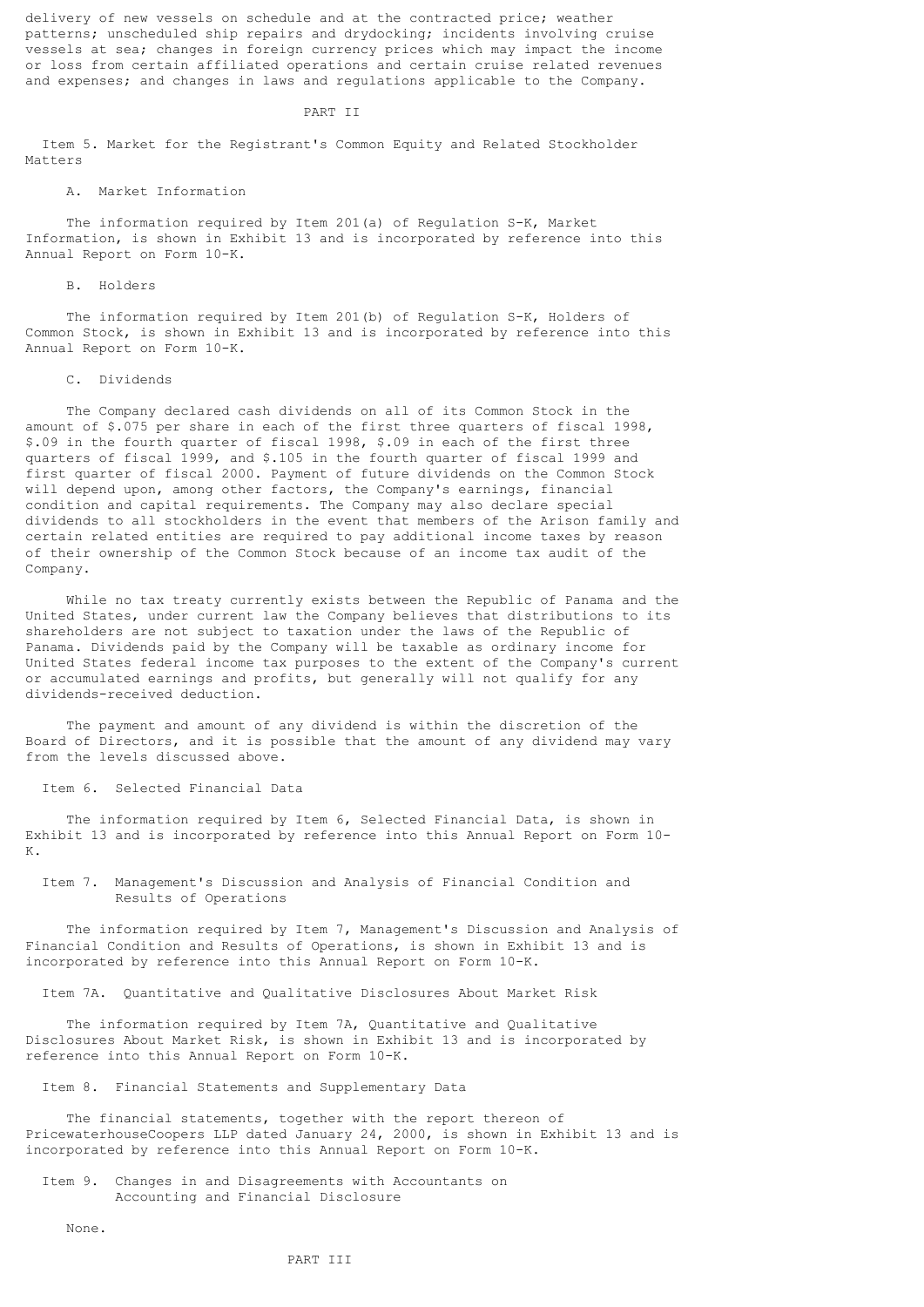Items 10, 11, 12 and 13. Directors and Executive Officers of the Registrant, Executive Compensation, Security Ownership of Certain Beneficial Owners and Management, and Certain Relationships and Related Transactions

The information required by Items 10, 11, 12 and 13 is incorporated herein by reference to the Registrant's definitive Proxy Statement to be filed with the Commission not later than 120 days after the close of the fiscal year except that the information concerning the Registrant's executive officers called for by Item 401(b) of Regulation S-K has been included in Part I of this Annual Report on Form 10-K.

# PART IV

Item 14. Exhibits, Financial Statement Schedules and Reports on Form 8-K

(a) (1)(2) Financial Statements and Schedules:

 The financial statements shown in Exhibit 13 are hereby incorporated herein by reference.

(3) Exhibits:

 The exhibits listed on the accompanying Exhibit Index are filed or incorporated by reference as part of this Annual Report on Form 10-K and such Exhibit Index is hereby incorporated herein by reference.

(b) Reports on Form 8-K

 No reports on Form 8-K were filed during the three months ended November 30, 1999.

### SIGNATURES

 Pursuant to the requirements of Section 13 or 15(d) of the Securities Exchange Act of 1934, the Registrant has duly caused this report to be signed on its behalf by the undersigned, thereunto duly authorized, in the City of Miami, and the State of Florida on this 23 day of February, 2000.

### CARNIVAL CORPORATION

 By /s/ Micky Arison Micky Arison Chairman of the Board of Directors and Chief Executive Officer

 Pursuant to the requirements of the Securities Exchange Act of 1934, this report has been signed below by the following persons on behalf of the Registrant and in the capacities and on the dates indicated.

| /s/ Micky Arison<br>Micky Arison                           | Chairman of the Board of February 23, 2000<br>Directors and Chief Executive<br>Officer                                |                   |  |
|------------------------------------------------------------|-----------------------------------------------------------------------------------------------------------------------|-------------------|--|
| Howard S. Frank                                            | /s/ Howard S. Frank Vice Chairman of the Board of February 23, 2000<br>Directors and Chief Operating<br>Officer       |                   |  |
| Gerald R. Cahill                                           | /s/ Gerald R. Cahill Senior Vice President-Finance February 23, 2000<br>and Chief Financial and<br>Accounting Officer |                   |  |
| /s/ Shari Arison Director<br>Shari Arison                  |                                                                                                                       | February 23, 2000 |  |
| /s/ Maks L. Birnbach Director<br>Maks L. Birnbach          |                                                                                                                       | February 23, 2000 |  |
| /s/ Atle Brynestad Director<br>Atle Brynestad              |                                                                                                                       | February 23, 2000 |  |
| /s/ Richard G. Capen, Jr.Director<br>Richard G. Capen, Jr. |                                                                                                                       | February 23, 2000 |  |
| /s/ David Crossland Director<br>David Crossland            |                                                                                                                       | February 23, 2000 |  |
| /s/ Robert H. Dickinson Director                           |                                                                                                                       | February 23, 2000 |  |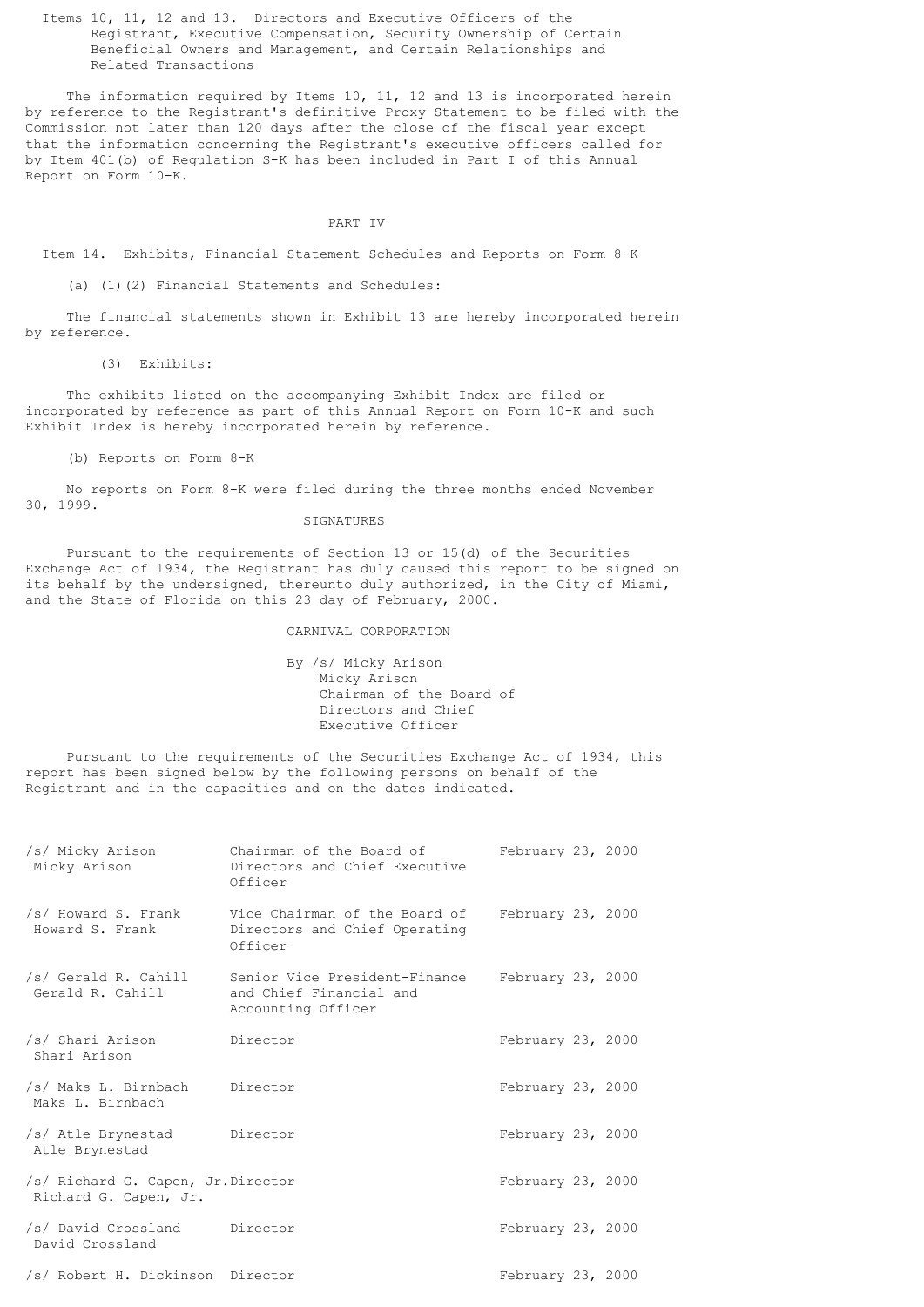Robert H. Dickinson

| /s/ James M. Dubin Director<br>James M. Dubin           |          | February 23, 2000 |  |
|---------------------------------------------------------|----------|-------------------|--|
| /s/ A. Kirk Lanterman Director<br>A. Kirk Lanterman     |          | February 23, 2000 |  |
| /s/ Modesto A. Maidique Director<br>Modesto A. Maidique |          | February 23, 2000 |  |
| /s/ William S. Ruben Director<br>William S. Ruben       |          | February 23, 2000 |  |
| /s/ Stuart Subotnick Director<br>Stuart Subotnick       |          | February 23, 2000 |  |
| /s/ Sherwood M. Weiser Director<br>Sherwood M. Weiser   |          | February 23, 2000 |  |
| /s/ Meshulam Zonis Director<br>Meshulam Zonis           |          | February 23, 2000 |  |
| /s/ Uzi Zucker<br>Uzi Zucker                            | Director | February 23, 2000 |  |

INDEX TO EXHIBITS Page No. in Sequential Numbering System Exhibits

3.1-Second Amended and Restated Articles of Incorporation of the Company. (1)

 3.2-Amendment to Second Amended and Restated Articles of Incorporation of the Company. (2)

3.2-Form of By-laws of the Company.(3)

 4.1-Agreement of the Company dated February 23, 2000 to furnish certain debt instruments to the Securities and Exchange Commission.

 4.2-Revolving Credit Agreement dated as of July 1, 1993, Amended and Restated as of December 17, 1996, by and among Carnival Corporation, Citibank, N.A. and various other lenders.(4)

 4.3-Form of Indenture, dated March 1, 1993, between Carnival Cruise Lines, Inc. and First Trust National Association, as Trustee, relating to the Debt Securities, including form of Debt Security.(5)

10.1-Retirement and Consulting Agreement dated November 26, 1999 between Alton Kirk Lanterman, Carnival Corporation and Holland America Line-Westours Inc.

10.2-Executive Long-term Compensation Agreement dated January 16, 1998 between Robert H. Dickinson and Carnival Corporation. (6)

10.3-1994 Carnival Cruise Lines Key Management Incentive Plan as amended on April 12, 1999. (7)

10.4-Amended and Restated Carnival Corporation 1992 Stock Option Plan. (8)

10.5-Carnival Cruise Lines, Inc. 1993 Restricted Stock Plan adopted on January 15, 1993 and as amended January 5, 1998 and December 21, 1998. (9)

10.6-Carnival Corporation "Fun Ship" Nonqualified Savings Plan. (10)

10.7 -Amendments to The Carnival Corporation Nonqualified Retirement Plan for Highly Compensated. (11)

10.8-Carnival Cruise Lines, Inc. Non-Qualified Retirement Plan.(12)

10.9-1993 Outside Directors' Stock Option Plan as amended on April 6, 1998. (13)

10.10-Form of Deferred Compensation Agreement between the Company and Meshulam Zonis.(14)

10.11-Consulting Agreement/Registration Rights Agreement dated June 14, 1991, between the Company and Ted Arison.(15)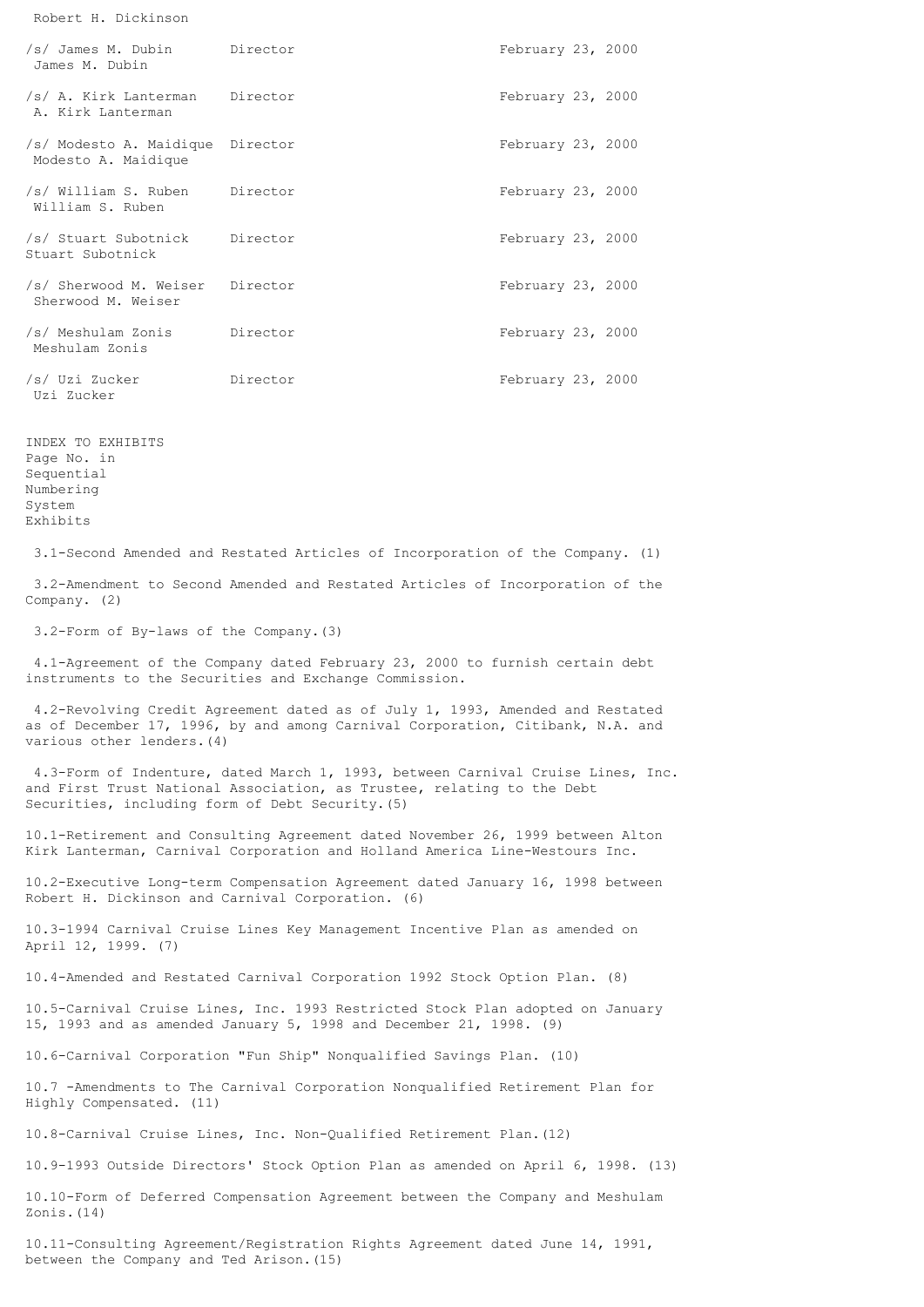10.12-First Amendment to Consulting Agreement/Registration Rights Agreement.(16) 10.13-Atle Brynestad Indemnification Agreement. (17) 10.14-Shareholders' Agreement dated February 21, 1996 between Carnival Corporation and David Crossland.(18) 10.15-Maks L. Birnbach Director's Agreement.(19) 10.16-William S. Ruben Director's Agreement.(20) 10.17-Stuart Subotnick Director's Agreement.(21) 10.18-Sherwood M. Weiser Director's Agreement.(22) 10.19-Uzi Zucker Director's Agreement. (23) 10.20-David Crossland Director's Agreement.(24) 10.21-James M. Dubin Director's Agreement.(25) 10.22-Modesto M. Maidique Director's Agreement.(26) 10.23-Richard G. Capen Director's Agreement.(27) 10.24-Shari Arison Dorsman Director's Agreement.(28) 10.25-Executive Long-term Compensation Agreement dated January 11, 1999, between the Company and Micky Arison. (29) 10.26-Executive Long-term Compensation Agreement dated January 11, 1999, between the Company and Howard S. Frank. (30) 10.27-HAL Antillen N.V. and subsidiaries Key Management Incentive Plan. (31) 10.28-1994 Transaction-Extension Agreement, dated January 18, 2000, between Carnival Corporation, Sherwood Weiser and others. 10.29-Amended and Restated 1994 Security and Pledge Agreement, dated January 18, 2000, between Carnival Corporation and Sherwood Weiser. 10.30-Security and Pledge Agreement, dated January 18, 2000, between Carnival Corporation and Sherwood Weiser. 10.31-Stock Purchase Agreement, dated January 18, 2000, between Carnival Corporation, Sherwood Weiser and others. 10.32-Carnival Corporation Supplemental Executive Retirement Plan. 10.33- Amendment to the Carnival Corporation "Fun Ship" Nonqualified Savings Plan. 12.0-Ratio of Earnings to Fixed Charges. 13.0-Portions of 1999 Annual Report incorporated by reference into 1999 Annual Report on Form 10-K. 21-Subsidiaries of the Company. 23.0-Consent of PricewaterhouseCoopers LLP. 27.0-Financial Data Schedule (for SEC use only). Sequential Numbering System Exhibits (1)Incorporated by reference to Exhibit No. 3 to the registrant's registration statement on Form S-3 (File No. 333-68999), filed with the Securities and Exchange Commission.

(2) Incorporated by reference to Exhibit 3.1 to the registrant's Quarterly Report on Form 10-Q for the quarter ended May 31, 1999 (Commission File No. 1-9610), filed with the Securities and Exchange Commission.

(3)Incorporated by reference to Exhibit No. 3.2 to the registrant's registration statement on Form S-1 (File No. 33-14844), filed with the Securities and Exchange Commission.

(4)Incorporated by reference to Exhibit No. 4.1 to the registrant's Annual Report on Form 10-K for the fiscal year ended November 30, 1996 (Commission File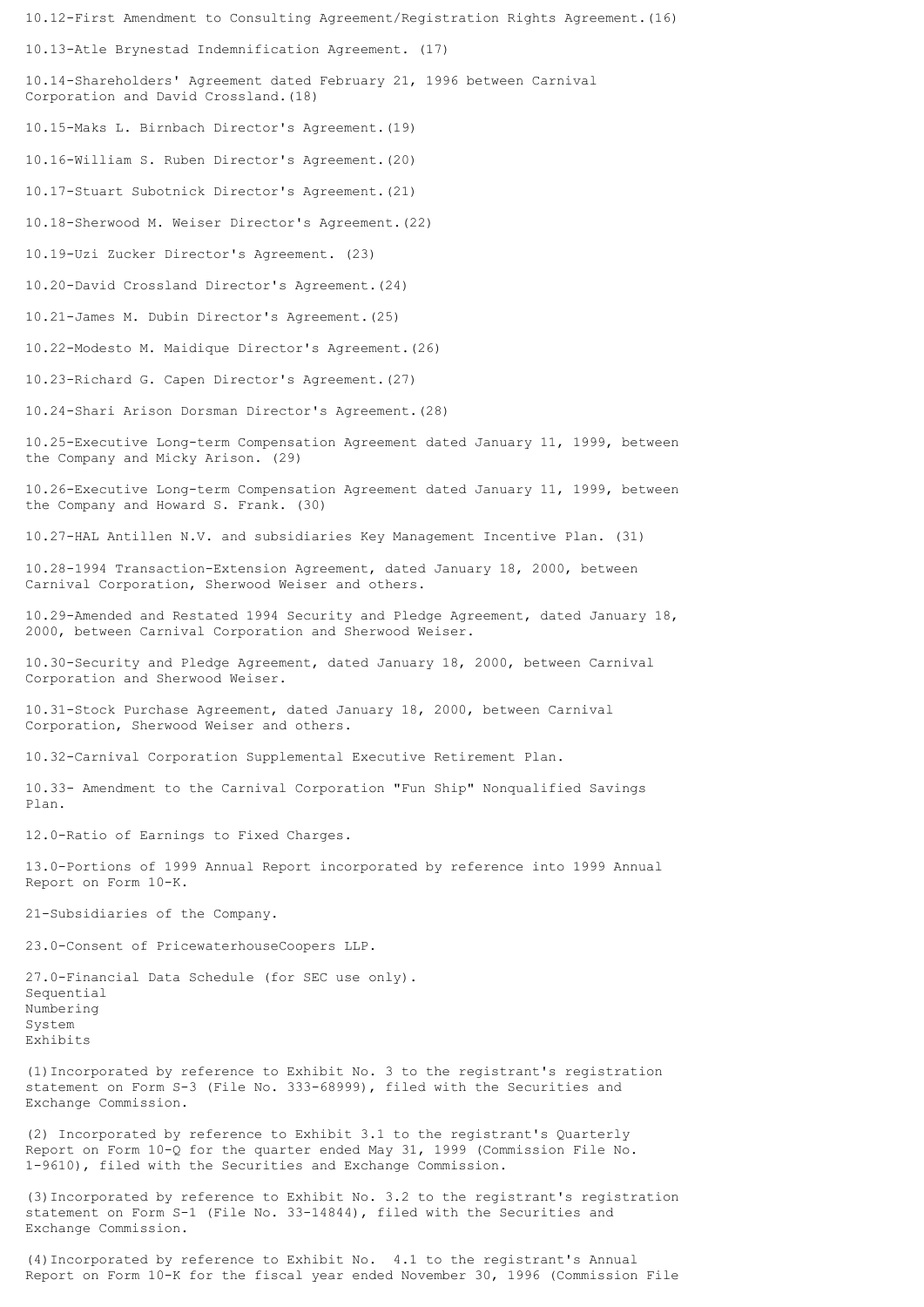No. 1-9610), filed with the Securities and Exchange Commission.

(5)Incorporated by reference to Exhibit No. 4 to the registrant's registration statement on Form S-3 (File No. 33-53136), filed with the Securities and Exchange Commission.

(6)Incorporated by reference to Exhibit No. 10.2 to the registrant's Annual Report on Form 10-K for the fiscal year ended November 30, 1997 (Commission File No. 1-9610), filed with the Securities and Exchange Commission.

(7) Incorporated by reference to Exhibit 10.2 to the registrant's Quarterly Report on Form 10-Q for the quarter ended May 31, 1999 (Commission File No. 1-9610), filed with the Securities and Exchange Commission.

(8)Incorporated by reference to Exhibit No. 10.4 to the registrant's Annual Report on Form 10-K for the fiscal year ended November 30, 1997 (Commission File No. 1-9610), filed with the Securities and Exchange Commission.

(9)Incorporated by reference to Exhibit No. 10.5 to the registrant's Annual Report on Form 10-K for the fiscal year ended November 30, 1998 (Commission File No. 1-9610), filed with the Securities and Exchange Commission.

(10)Incorporated by reference to Exhibit No. 10.6 to the registrant's Annual Report on Form 10-K for the fiscal year ended November 30, 1997 (Commission File No. 1-9610), filed with the Securities and Exchange Commission.

(11)Incorporated by reference to Exhibit No. 10.7 to the registrant's Annual Report on Form 10-K for the fiscal year ended November 30, 1997 (Commission File No. 1-9610), filed with the Securities and Exchange Commission.

(12)Incorporated by reference to Exhibit No. 10.4 to the registrant's Annual Report on Form 10-K for the fiscal year ended November 30, 1990 (Commission File No. 1-9610), filed with the Securities and Exchange Commission.

(13)Incorporated by reference to Exhibit 10.5 to the registrant's Quarterly Report on Form 10-Q for the quarter ended May 31, 1999 (Commission File No. 1-9610), filed with the Securities and Exchange Commission.

(14)Incorporated by reference to Exhibit No. 10.17 to the registrant's registration statement on Form S-1 (File No. 33-14844), filed with the Securities and Exchange Commission.

(15)Incorporated by reference to Exhibit No. 4.3 to post-effective amendment no. 1 on Form S-3 to the registrant's registration statement on Form S-1 (File No. 33-24747), filed with the Securities and Exchange Commission.

(16)Incorporated by reference to Exhibit No. 10.40 to the registrant's Annual Report on Form 10-K for the fiscal year ended November 30, 1992 (Commission File No. 1-9610), filed with the Securities and Exchange Commission.

(17)Incorporated by reference to Exhibit 10.1 to the registrant's Quarterly Report on Form 10-Q for the quarter ended May 31, 1999 (Commission File No. 1-9610), filed with the Securities and Exchange Commission.

(18)Incorporated by reference to Exhibit 10.4 to the registrant's Quarterly Report on Form 10-Q for the quarter ended February 28, 1996 (Commission File No. 1-9610), filed with the Securities and Exchange Commission.

(19)Incorporated by reference to Exhibit No. 28.1 to the registrant's Annual Report on Form 10-K for the fiscal year ended November 30, 1990 (Commission File No. 1-9610), filed with the Securities and Exchange Commission.

(20)Incorporated by reference to Exhibit No. 28.2 to the registrant's registration statement on Form S-1 (File No. 33-14844), filed with the Securities and Exchange Commission.

(21)Incorporated by reference to Exhibit No. 28.3 to the registrant's registration statement on Form S-1 (File No. 33-14844), filed with the Securities and Exchange Commission.

(22)Incorporated by reference to Exhibit No. 28.4 to the registrant's registration statement on Form S-1 (File No. 33-14844), filed with the Securities and Exchange Commission.

(23)Incorporated by reference to Exhibit No. 28.5 to the registrant's registration statement on Form S-1 (File No. 33-14844), filed with the Securities and Exchange Commission.

(24)Incorporated by reference to Exhibit No. 10.4 to the registrant's Annual Report on Form 10-K for the fiscal year ended November 30, 1996 (Commission File No. 1-9610), filed with the Securities and Exchange Commission.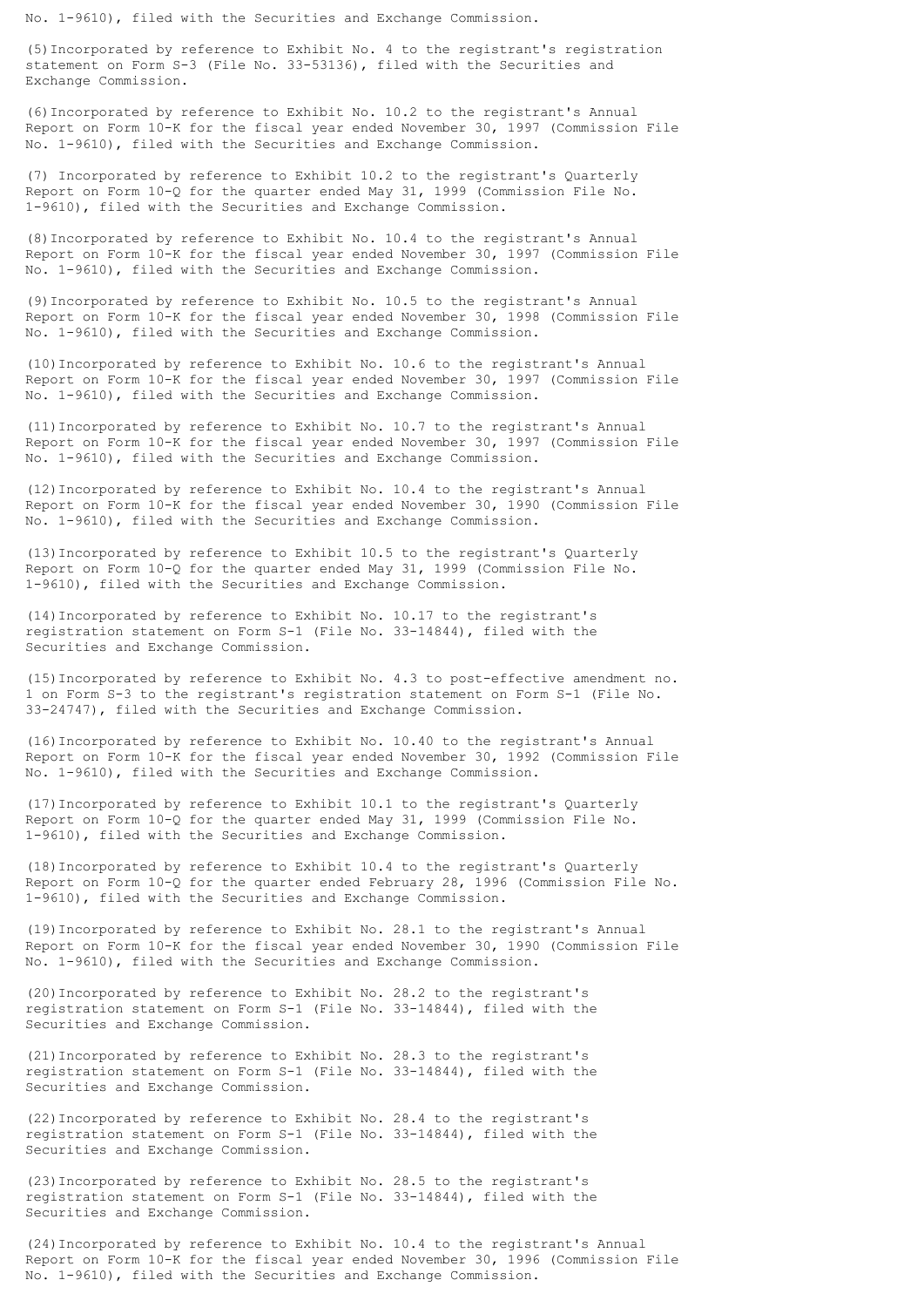(25)Incorporated by reference to Exhibit No. 10.5 to the registrant's Annual Report on Form 10-K for the fiscal year ended November 30, 1996 (Commission File No. 1-9610), filed with the Securities and Exchange Commission.

(26)Incorporated by reference to Exhibit No. 10.6 to the registrant's Annual Report on Form 10-K for the fiscal year ended November 30, 1996 (Commission File No. 1-9610), filed with the Securities and Exchange Commission.

(27)Incorporated by reference to Exhibit No. 10.7 to the registrant's Annual Report on Form 10-K for the fiscal year ended November 30, 1996 (Commission File No. 1-9610), filed with the Securities and Exchange Commission.

(28)Incorporated by reference to Exhibit No. 10.8 to the registrant's Annual Report on Form 10-K for the fiscal year ended November 30, 1996 (Commission File No. 1-9610), filed with the Securities and Exchange Commission.

(29)Incorporated by reference to Exhibit No. 10.36 to the registrant's Annual Report on Form 10-K for the fiscal year ended November 30, 1998 (Commission File No. 1-9610), filed with the Securities and Exchange Commission.

(30)Incorporated by reference to Exhibit No. 10.37 to the registrant's Annual Report on Form 10-K for the fiscal year ended November 30, 1998 (Commission File No. 1-9610), filed with the Securities and Exchange Commission.

(31)Incorporated by reference to Exhibit 10.1 to the registrant's Quarterly Report on Form 10-Q for the quarter ended February 28, 1999 (Commission File No. 1-9610), filed with the Securities and Exchange Commission.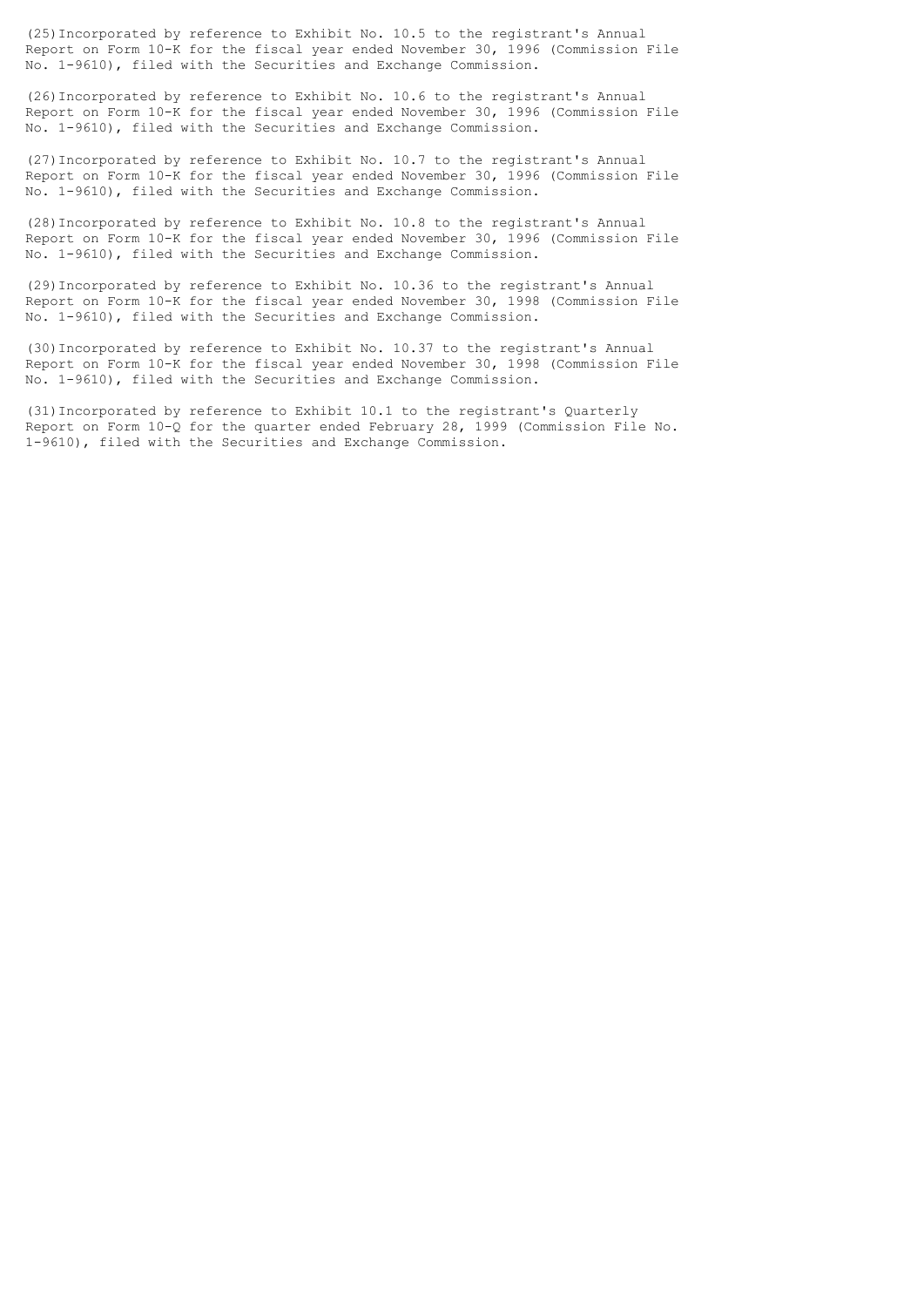February 23, 2000

Securities and Exchange Commission 450 Fifth Street, N.W. Judiciary Plaza Washington, DC 20549

RE: Carnival Corporation Commission File No. 1-9610

Gentlemen:

Pursuant to Item 601 (b) (4) (iii) of Regulation S-K promulgated under the Securities Exchange Act of 1934, as amended, Carnival Corporation (the "Company") hereby agrees to furnish copies of certain long-term debt instruments to the Securities and Exchange Commission upon the request of the Commission, and, in accordance with such regulation, such instruments are not being filed as part of the Annual Report on Form 10-K of the Company for its fiscal year ended November 30, 1999.

Very truly yours,

CARNIVAL CORPORATION

/s/ Arnaldo Perez

Arnaldo Perez General Counsel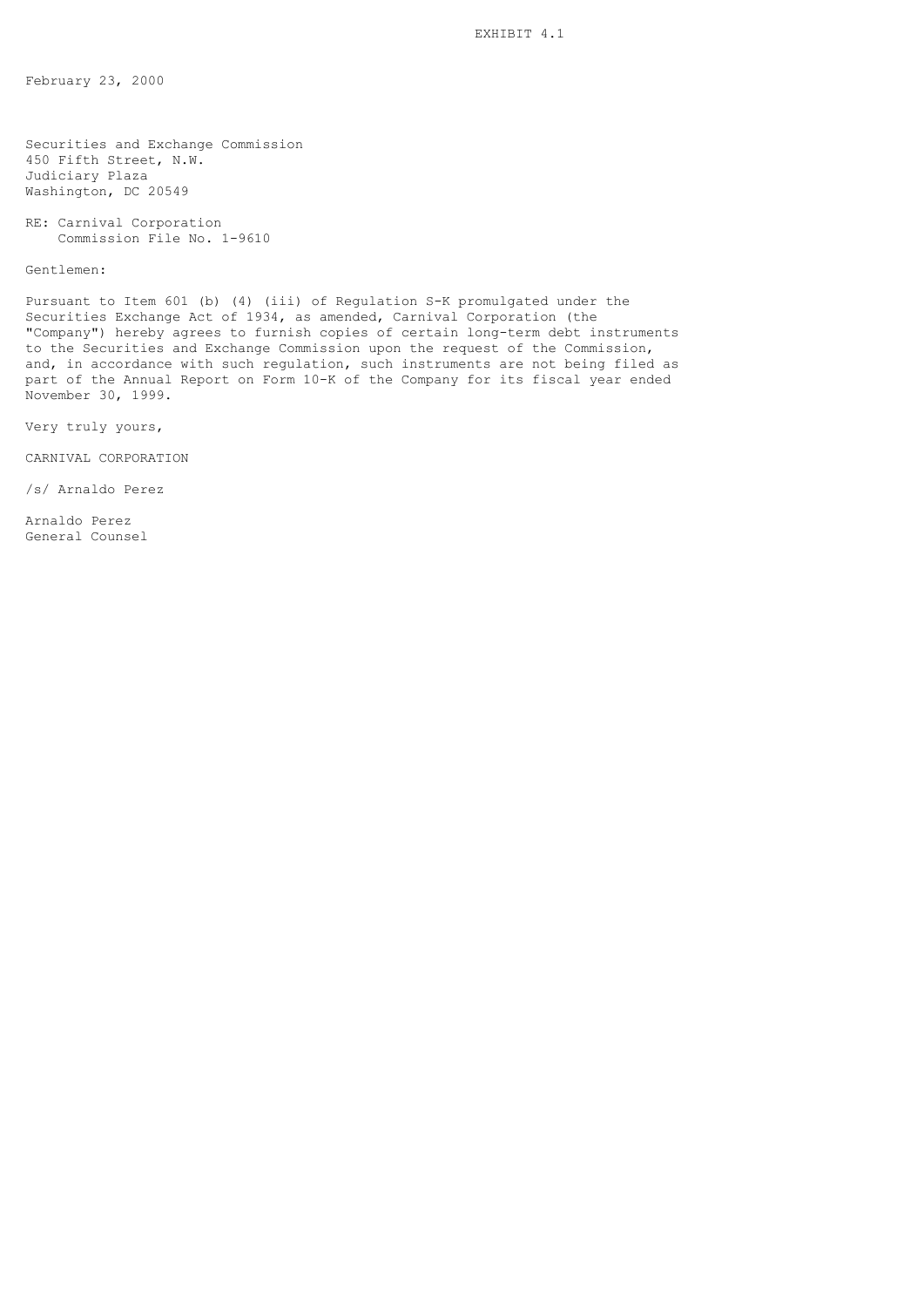### RETIREMENT AND CONSULTING AGREEMENT

 AGREEMENT made this 26th day of November, 1999 between CARNIVAL CORPORATION, having its principal place of business at 3655 N.W. 87th Avenue, Miami, Florida 33178, and its wholly owned subsidiary, Holland America Line-Westours Inc., having its principal place of business at 300 Elliott Avenue West, Seattle, Washington 98119 (collectively, the "Companies") and Alton Kirk Lanterman, ("Lanterman"), residing at 714 W. Galer Street, Seattle, Washington, 98119.

#### RECITALS

- A. Lanterman has served as Chairman or President and Chief Executive Officer of Holland America Line-Westours Inc. ("HAL") since January 1989, and has performed exemplary service during said years.
- B. The Companies desire to compensate Lanterman for such exemplary service by way of retirement pay.
- C. The Companies desire to retain Lanterman's consulting services following such retirement on the terms set forth in this Agreement.

 IN CONSIDERATION of past services as related above and the consulting services related below, it is agreed as follows:

- 1. Compensation For Past Services and Consulting Services
	- 1.1 For a period of fifteen (15) years following the date of retirement by Lanterman from active services with the Companies (the "Retirement Date"), the Companies shall pay to Lanterman, in monthly installments of \$120,198, an annual compensation of \$1,442,376.
	- 1.2 In the event of Lanterman's death prior to the Retirement Date, or prior to the fifteenth anniversary of the Retirement Date, the unpaid balance of this total compensation (\$21,635,640) shall be paid in full to Lanterman's estate within 30 days of his death. The unpaid balance shall be its then present value calculated by utilization of an interest rate of 8.5% per year.

#### 2. Consulting Services

Commencing on the Retirement Date and for a period of fifteen (15) years, Lanterman agrees to perform consulting services for the Companies in regard to the business operations of HAL upon the specific written request of the Companies. Such services shall be provided during normal business hours, on such dates, for such time and at such locations as shall be agreeable to Lanterman. Such services shall not require more than five (5) hours in any calendar month, unless expressly consented to by Lanterman, whose consent may be withheld for any reason whatsoever. The Companies will reimburse Lanterman for any out-of-pocket expenses incurred by him in the performance of said services.

### 3. Independent Contractor

 Lanterman acknowledges that commencing on the Retirement Date, he will be solely an independent contractor and consultant. He further acknowledges that he will not consider himself to be an employee of the Companies, and will not be entitled to any of the Companies employment rights or benefits.

### 4. Confidentiality

 Lanterman will keep in strictest confidence, both during the term of this Agreement and subsequent to termination of this Agreement, and will not during the term of this Agreement or thereafter disclose or divulge to any person, firm or corporation, or use directly or indirectly, for his own benefit or the benefit of others, any confidential information of the Companies, including, without limitation, any trade secrets respecting the business or affairs of the Companies which he may acquire or develop in connection with or as a result of the performance of his services hereunder. In the event of an actual or threatened breach by Lanterman of the provisions of this paragraph, the Companies shall be entitled to injunctive relief restraining Lanterman from the breach or threatened breach as its sole remedy. The Companies hereby waive their rights for damages, whether consequential or otherwise.

### 5. Enforceable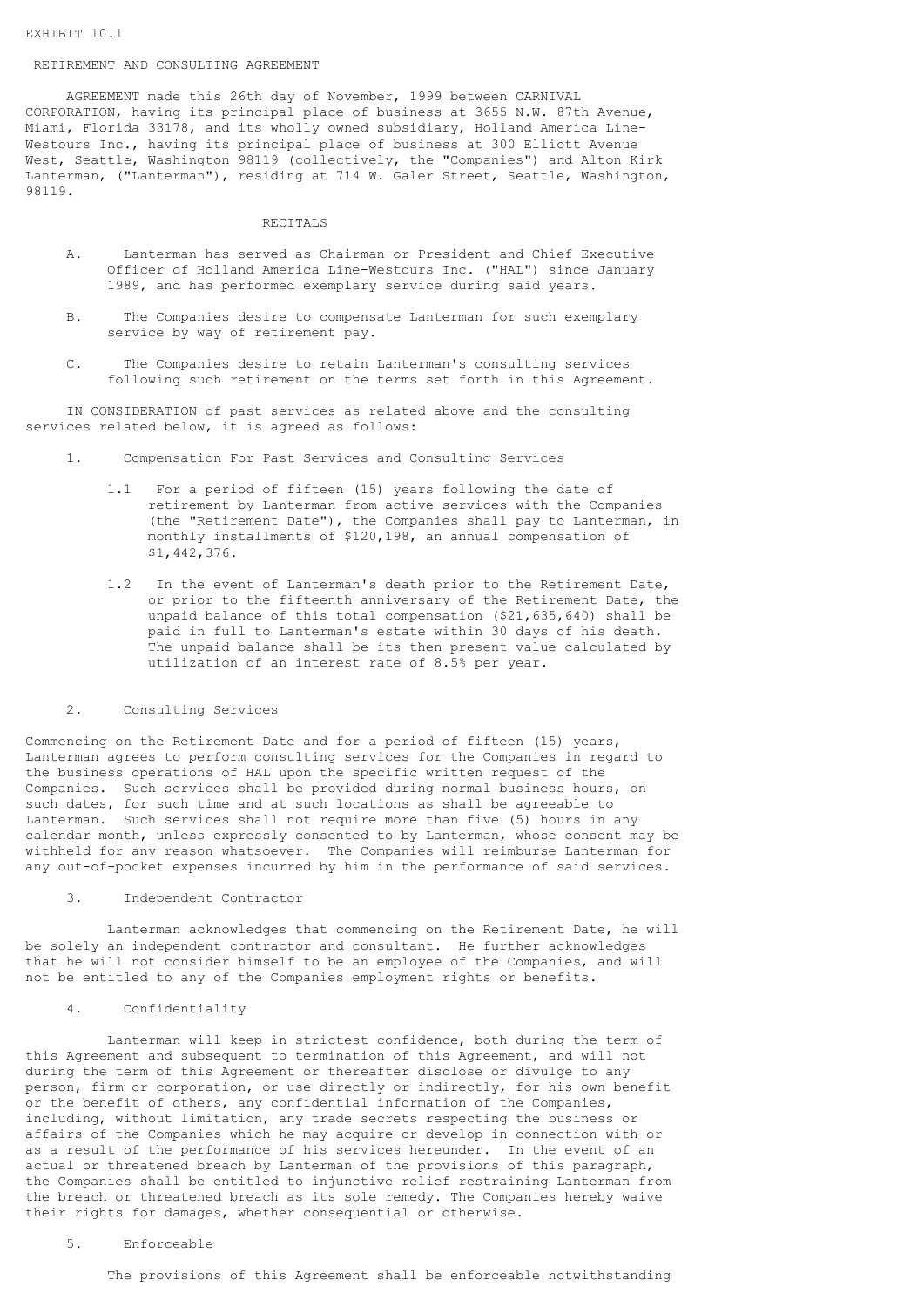the existence of any claim or cause of action of Lanterman against the Companies, or the Companies against Lanterman, whether predicated on this Agreement or otherwise.

# 6. Applicable Law

 This Agreement shall be construed in accordance with the laws of the State of Washington, and venue for any litigation concerning an alleged breach of this Agreement shall be in King County, Washington, and the prevailing party shall be entitled to reasonable attorney's fees and costs incurred.

### 7. Entire Agreement

 This Agreement contains the entire agreement of the parties relating to the subject matter hereof. A similar agreement of November 1998 shall become null and void upon the execution of this Agreement. Any notice to be given under this Agreement shall be sufficient if it is in writing and is sent by certified or registered mail to Lanterman or to the Companies to the attention of the President, or otherwise as directed by the Companies, from time to time, at the addresses as they appear in the opening paragraph of the Agreement.

# 8. Waiver

 The waiver by either party of a breach of any provision of this Agreement shall not operate or be construed as a waiver of any subsequent breach.

 IN WITNESS WHEREOF, the Companies and Lanterman have duly executed this agreement as of the day and year first above written.

# CARNIVAL CORPORATION

 By: /s/ Howard S. Frank Its: Vice Chairman and COO

> HOLLAND AMERICA LINE- WESTOURS INC.

 By: /s/ Larry D. Calkins Its: Vice President - Finance

 /s/ Alton Kirk Lanterman Signature

 Alton Kirk Lanterman Print Full Name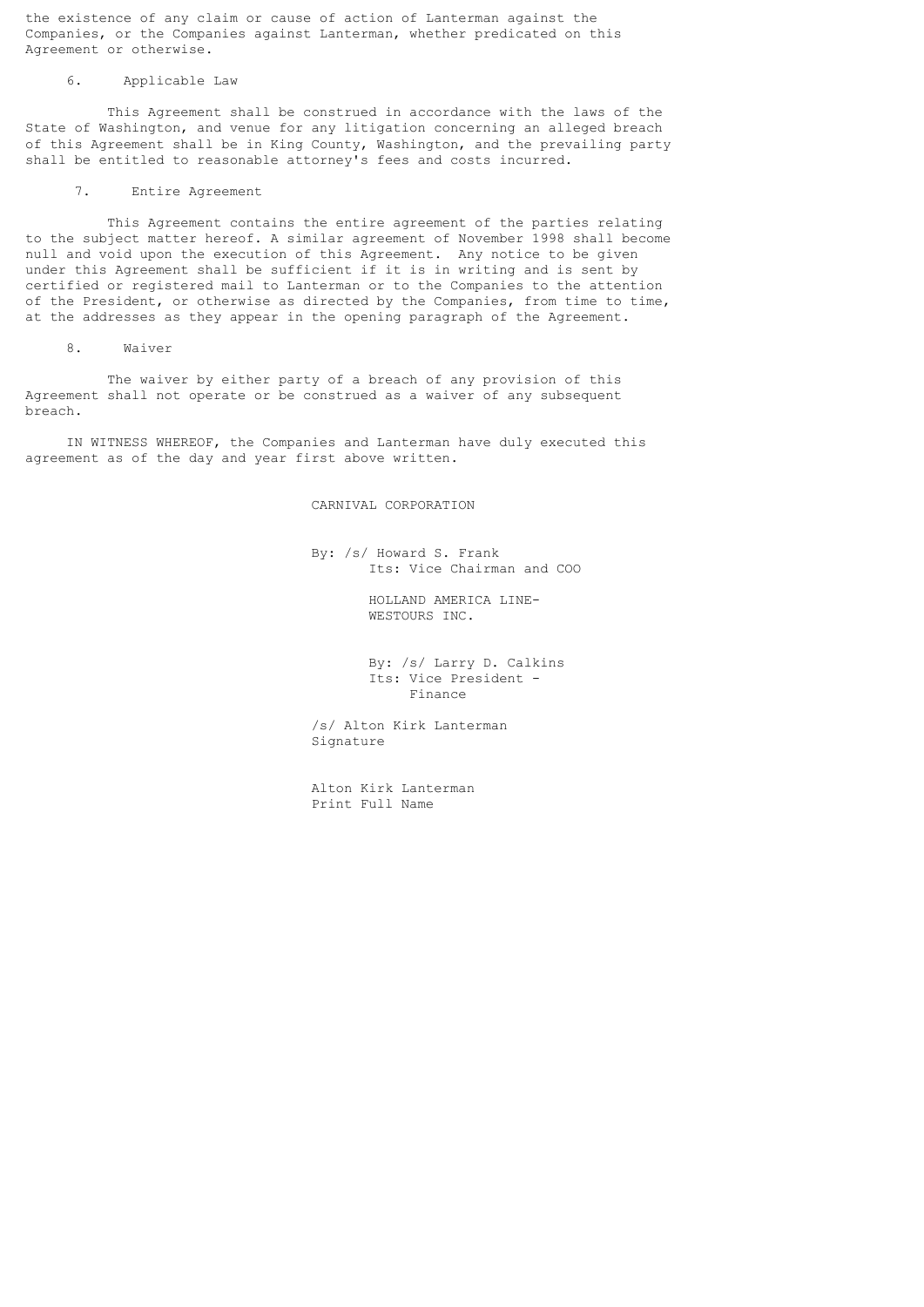# 1994 TRANSACTION - EXTENSION AGREEMENT

 This 1994 Transaction - Extension Agreement, dated as of January 18, 2000 (the "Agreement"), is entered into by and among the shareholders of CRC Holdings, Inc. ("CRC") identified on Schedule A attached hereto (each a "Shareholder" and, collectively, the "Shareholders"), and Carnival Corporation, a Panamanian corporation ("CCL").

 WHEREAS, each Shareholder owns, beneficially and of record, the number of shares of common stock, par value \$.005 per share ("CRC Common Stock"), of CRC set forth opposite such Shareholder 's name on Schedule A (collectively, the "Shares"), which Shares are currently pledged to CCL to secure in part certain obligations of the Shareholders owing to CCL, as evidenced by certain promissory notes (collectively, the "CCL Notes") made by the Shareholders in favor of CCL (Schedule B attached hereto sets forth the outstanding principal amount on such Shareholder's CCL Note);

 WHEREAS, the CCL Notes were executed and delivered by the Shareholders in connection with the transactions contemplated by the Stock Purchase Agreement, dated as of November 30, 1994, as amended on June 15, 1998 and on February 17, 1999 (as amended, the "Stock Purchase Agreement"), among CCL and the Shareholders;

 WHEREAS, CCL has agreed to (i) terminate the CCL Notes and accept in substitution therefore, renewal promissory notes (the "Renewal Promissory Notes") in the amounts set forth on Schedule B, (ii) amend and restate those certain Security and Pledge Agreements, dated as of November 30, 1994, as amended (collectively as amended, the "Pledge Agreements"), between each Shareholder and CCL, pursuant to which the Shareholders pledged, among other things, the Shares as collateral security for the CCL Notes, (iii) extend the Shareholders' put option, as set forth in the Stock Purchase Agreement, in conformity with the term of the Renewal Promissory Notes and (iv) contribute the Renewal Promissory Notes and the Pledge Agreements to that certain Carnival Corporation Blind Trust dated of even date herewith among CCL, the Shareholders and First Union, as trustee, whereby the trustee would be obligated to enforce all of CCL's rights under the Renewal Promissory Notes and the Pledge Agreements.

 NOW, THEREFORE, in consideration of the foregoing and the mutual representations, warranties and agreements contained herein, the parties hereto agree as follows:

 1. Renewal Promissory Notes. CCL hereby agrees effective as of the date hereof, that the CCL Notes shall be terminated and of no further force and effect and the Shareholders shall execute Renewal Promissory Notes in the form attached hereto as Exhibit A in the amounts set forth on Schedule B hereof. At the Closing (as defined below), CCL shall tender to the Shareholders the CCL Notes so that same shall be simultaneously destroyed.

 2. Amendment of Shareholders' Put Option. Article IV of the Stock Purchase Agreement is hereby amended to extend the period of exercise of the Shareholders' put option with respect to the Shares to January \_\_\_, 2008. Additionally, notwithstanding anything to the contrary contained herein or in the Stock Purchase Agreement, the Shareholders ' put option may only be exercised provided that (i) any and all licensing and approval of the Louisiana Gaming and Control Board required by the laws, rules and regulations of the State of Louisiana pertaining to licensed gaming activities and any other applicable foreign, federal or state authorities has been obtained, and (ii) such transaction is in compliance with all applicable maritime laws (including the Jones Act).

 3. Closing. The closing (the "Closing") shall take place at the offices of CRC Holdings, Inc., 3250 Mary Street, Miami, Florida 33133, at 9:00 a.m., on the date hereof, or at such other place and time as may be mutually agreed by the parties.

 4. Shareholders' Representations and Warranties. Each Shareholder severally (but not jointly) represents and warrants to CCL as follows:

 (a) Such Shareholder has the full power, authority and legal right to execute and deliver this Agreement and to consummate the transactions contemplated hereby.

 (b) This Agreement has been duly and validly executed and delivered by such Shareholder and constitutes a valid and binding agreement of such Shareholder, enforceable against such Shareholder in accordance with its terms, subject to applicable principles of equity, bankruptcy, reorganization,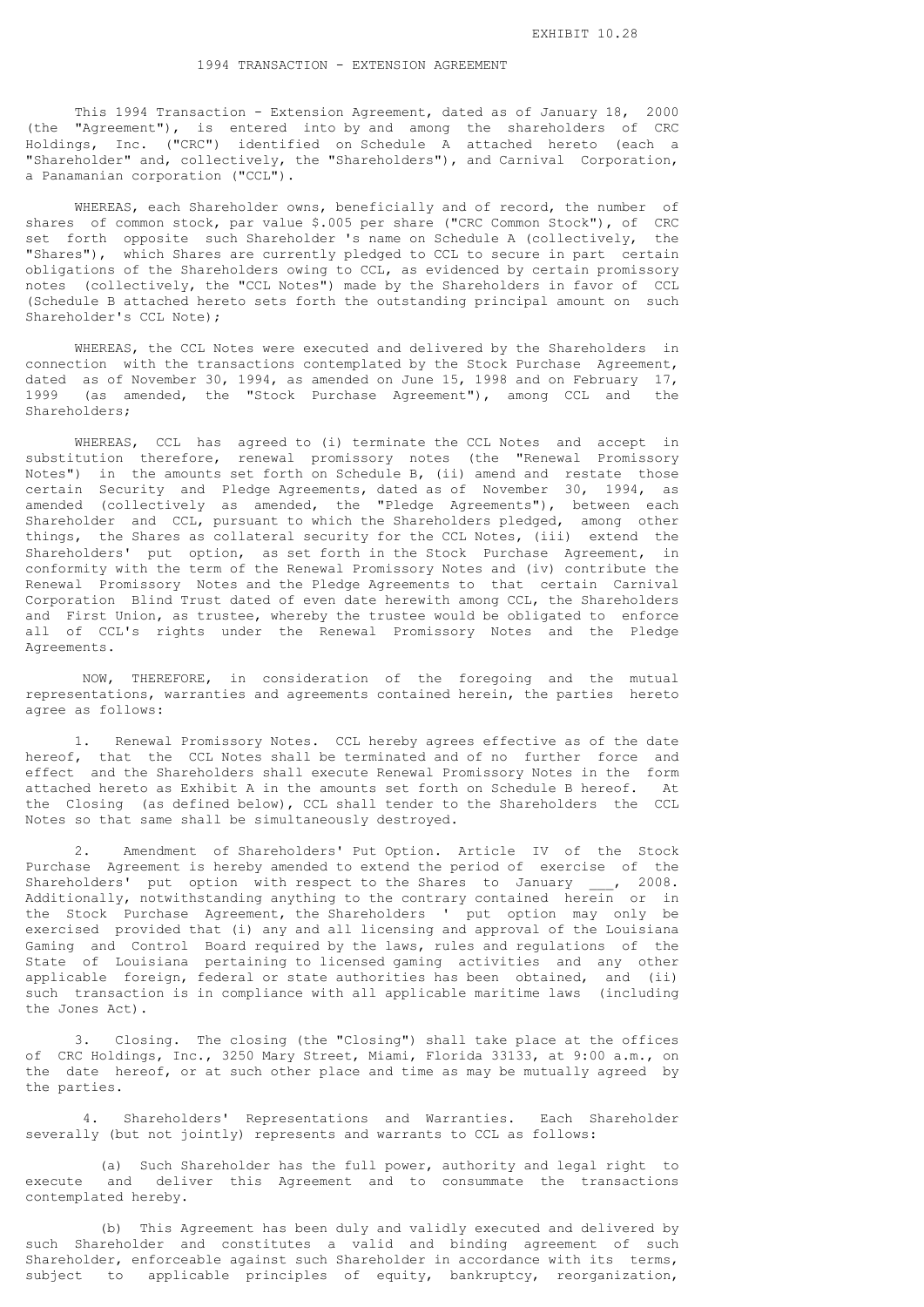insolvency or other laws affecting the enforcement of creditors' rights generally.

 5. CCL Representations and Warranties. CCL represents and warrants to the Shareholders as follows:

 (a) CCL is a corporation duly organized, validly existing and in good standing under the laws of its jurisdiction of organization. CCL has the full power, authority and legal right to execute, deliver and carry out the terms and provisions of this Agreement, to consummate the transactions contemplated hereby and to perform, comply with or satisfy all of the agreement, obligations and conditions required to be complied with or satisfied by CCL under this Agreement, and has taken all necessary action to authorize the execution, delivery and performance of this Agreement.

 (b) This Agreement has been duly and validly authorized, executed and delivered by CCL and constitutes a valid and binding agreement of CCL, enforceable against CCL in accordance with its terms, subject to applicable principles of equity, bankruptcy, reorganization, insolvency or other laws affecting the enforcement of creditors' rights generally.

6. Miscellaneous.

 (a) All representations, warranties and covenants shall survive the Closing.

 (b) This Agreement may be executed in any number of counterparts, each of which shall, when executed, be deemed to be an original and all of which shall be deemed to be one and the same instrument.

 (c) This Agreement shall be governed by and construed and enforced in accordance with the laws of the State of Florida, without reference to the conflict of laws principles thereof; provided that the exercise of all rights and remedies by any of the parties is subject to any applicable Louisiana Gaming Control Law, and the rules and regulations promulgated thereunder.

 IN WITNESS WHEREOF, each Shareholder and CCL has executed or caused this Agreement to be executed on the date first above written.

 $\_$ Sherwood M. Weiser

 $\star$ 

 $\star$  $\_$ 

Donald E. Lefton

 $\mathcal{A}^{\mathcal{A}}$  , where  $\mathcal{A}^{\mathcal{A}}$  $\_$ 

Thomas Hewitt

 $\star$ 

 $\_$ Peter Sibley

 $\star$  $\_$ 

W. Peter Temling

 $\star$ \_\_\_\_\_\_\_\_\_\_\_\_\_\_\_\_\_\_\_\_

Robert Sturges

CARNIVAL CORPORATION

By:/s/ Gerald R. Cahill Name: Gerald R. Cahill Title: Chief Financial Officer

\* Executed by Power of Attorney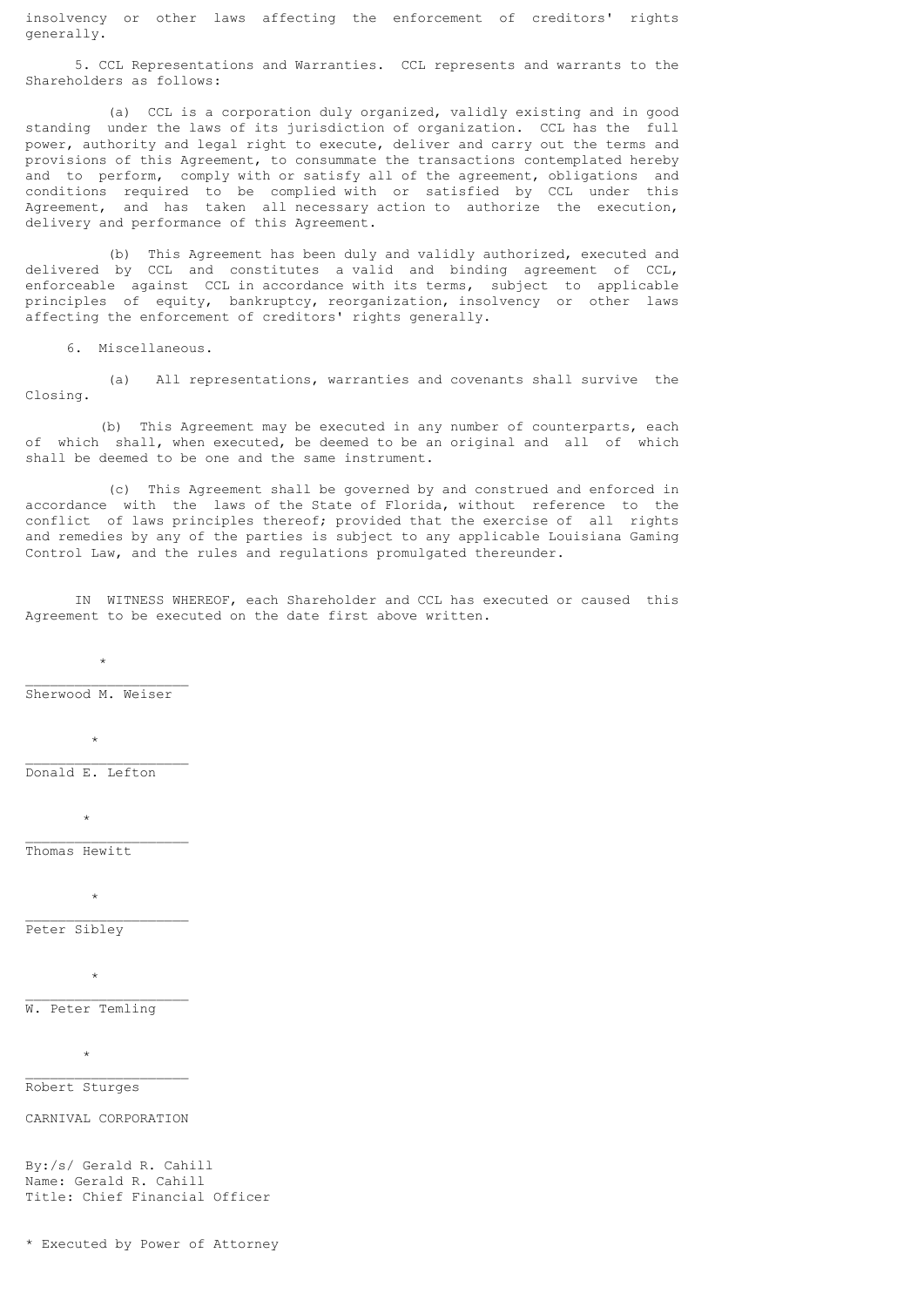# Schedule A

| Name of Shareholder | Number of Shares |
|---------------------|------------------|
| Sherwood Weiser     | 859,248          |
| Donald Lefton       | 859,248          |
| Thomas Hewitt       | 318,394          |
| Peter Sibley        | 318,394          |
| Robert Sturges      | 127,358          |
| Peter Temling       | 127,358          |

Schedule B

| Name of Shareholder                                                                                  |  | Principal Amount Outstanding                                             |
|------------------------------------------------------------------------------------------------------|--|--------------------------------------------------------------------------|
| Sherwood Weiser<br>Donald Lefton<br>Thomas Hewitt<br>Peter Sibley<br>Robert Sturges<br>Peter Temling |  | \$4,966,497<br>4,966,497<br>1,840,334<br>1,840,334<br>736,136<br>736,136 |
| Total                                                                                                |  | \$15,085,934                                                             |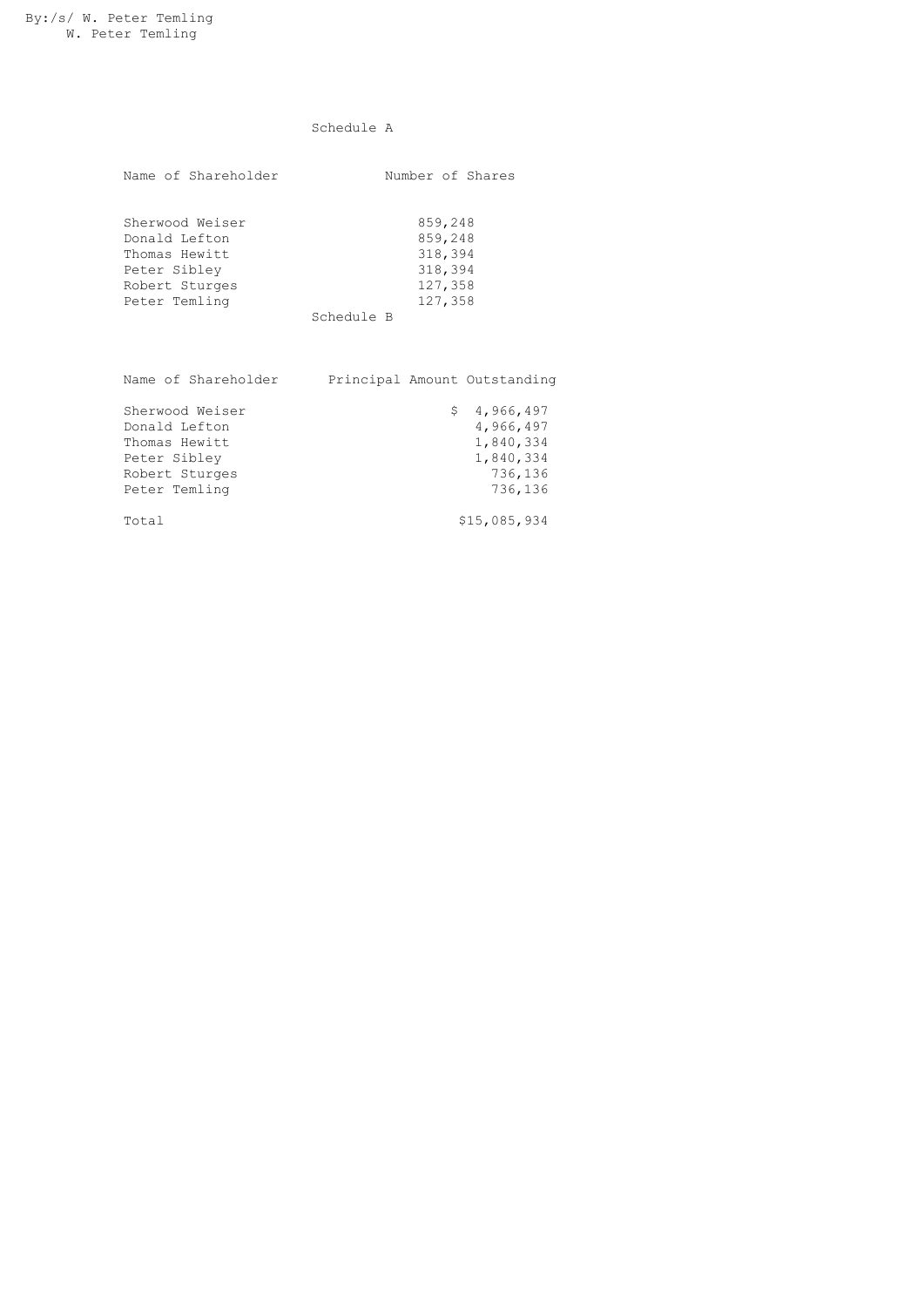# EXHIBIT 10.29 AMENDED AND RESTATED 1994 SECURITY AND PLEDGE AGREEMENT

 THIS AMENDED AND RESTATED 1994 SECURITY AND PLEDGE AGREEMENT (the "Agreement"), dated as of the 18th day of January, 2000 by and between Sherwood M. Weiser (hereinafter called "Debtor), and Carnival Corporation, a Panamanian corporation (the "Secured Party), as the holder of the Note (as defined below). Upon execution of this Agreement, the Secured Party shall simultaneously contribute this Agreement and the Collateral (as defined below) to that certain Carnival Corporation Blind Trust, dated of even date herewith, a copy of which is attached hereto, pursuant to which, among other things, the Trustee of such Trust shall exclusively make all decisions and take all actions necessary with regard to any and all rights of the Secured Party under this Agreement.

 1. Security Interest. For value received, Debtor hereby sells, transfers, conveys, sets over, delivers, bargains, pledges, assigns and grants to Secured Party, upon the terms and conditions of this Agreement, a security interest in and to any and all present or future rights of Debtor in and to all of the following rights, interests and property (all of the following being herein sometimes called the "Collateral"):

 (a) 859,248 shares (the "Shares") of the common stock, par value \$.005 per share, of CRC Holdings, Inc. ("CRC");

 (b) All rights, powers, privileges and preferences pertaining to the Shares and any stock rights, rights to subscribe, cash distributions, dividends, stock dividends, liquidating dividends, new securities (whether certificated or uncertificated) and other property to which the Debtor may become entitled by reason of the ownership of any Securities (as defined below) pledged and assigned hereunder from time to time; and

 (c) All Proceeds of any of the foregoing Collateral described above in this Section 1.

All capitalized terms used but not otherwise defined in this Agreement shall have the respective meanings given them in the Florida Uniform Commercial Code. As used in this Agreement the term "Securities" means any notes, stocks, treasury stocks, bonds, debentures, evidences of indebtedness, warrants, partnership interests, stock options, beneficial interests in trusts or equity interests of any nature whatsoever in any legal entity or, in general, any interest or instrument commonly known as a "security," or any warrant or right to subscribe to or purchase any of the foregoing; and the term "issuer" means, with respect to any Securities, the legal entity in which such Securities evidence an ownership or beneficial interest. The Secured Party understands and agrees that notwithstanding anything to the contrary contained herein, the Secured Party may not take ownership in any manner in any of the foregoing Collateral described above in Section 1 without first obtaining any and all licensing and approval of the Louisiana Gaming and Control Board required by the laws, rules and regulations of the State of Louisiana pertaining to licensed gaming activities and any other applicable foreign, federal or state authorities.

 2. 1994 Stock Purchase Agreement. This Agreement amends and restates the Security and Pledge Agreement, dated November 30, 1994, as amended, between Debtor and Secured Party which was executed and delivered pursuant to the terms, obligations and requirements of the Stock Purchase Agreement, dated November 30, 1994, as amended on June 15, 1998 and February 17, 1999 (as amended, the "1994 Stock Purchase Agreement"), pursuant to which Secured Party sold shares of common stock of CHC International, Inc., the predecessor of CRC, to Debtor. The security interests herein granted ("Security Interests") shall secure full payment and performance of: (a) that certain Renewal Promissory Note of even date herewith in the principal amount of \$4,966,497, made by Debtor and payable to the order of Secured Party (such note and any notes given in modification, renewal, extension or substitution thereof being herein sometimes collectively referred to as the "Notes" and individually as the "Note"); and (b) the due and punctual observance and performance of each and every agreement, covenant and condition on Debtor's part to be observed or performed under this Agreement and the Note (all of which debts, duties, liabilities and obligations hereinbefore described and covered by this Agreement and the Note are hereinafter referred to as the "Obligation").

 3. Priority. Debtor represents and warrants that the Security Interests are first and prior security interests in and to all of the Collateral.

 4. Representations, Warranties and Covenants. The Debtor hereby represents and warrants to Secured Party and covenants for the benefit of Secured Party as follows: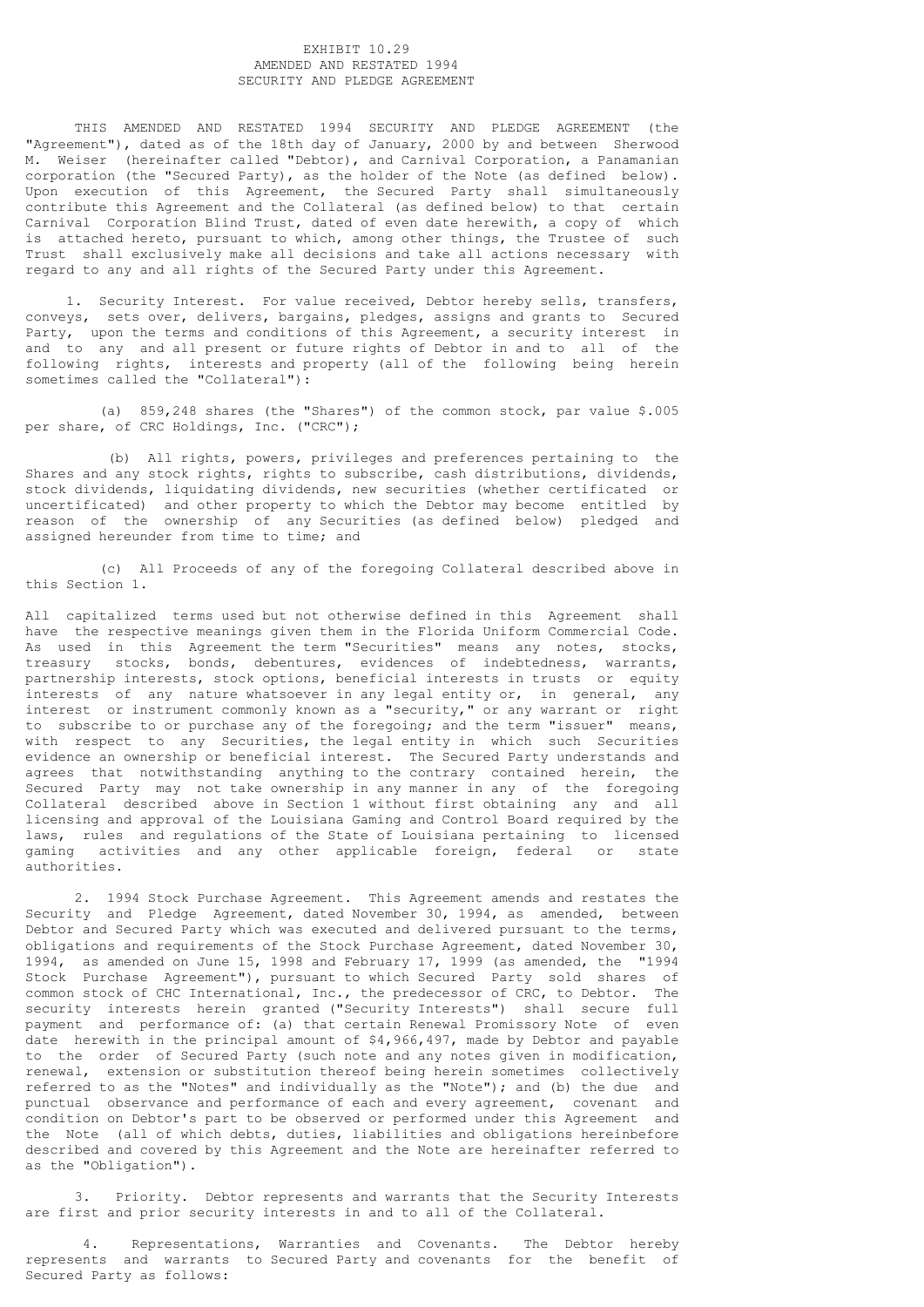(a) Debtor is the sole legal and equitable owner of the Shares free from any adverse claim, lien, security interest, encumbrance or other right, title or interest of any person, except for the security interest created hereby. Debtor has the right and power to grant an interest in the Collateral to Secured Party without the consent of any other person, and Debtor shall at his expense defend the Collateral against all claims and demands of all persons at any time claiming the Collateral or any interest therein adverse to Secured Party. So long as any Obligation to the Secured Party pursuant to the Note is outstanding, Debtor will not without the prior written consent of Secured Party grant to any person a security interest in any of the Collateral or permit any lien or encumbrance to attach to any of the Collateral, or suffer or permit any levy or attachment to be made on any part of the Collateral, or permit any financing statement to reflect an interest in any part of the Collateral, except that of Secured Party, to be on file with respect thereto.

 (b) Debtor has delivered to Secured Party all stock certificates evidencing the Shares pledged and assigned under this Agreement, together with duly executed stock powers in blank and all other assignments or endorsements reasonably requested by Secured Party.

 (c) If new or additional Securities are issued to Debtor (as a stock dividend, stock split, or pursuant to any reclassification or recapitalization of the capital of any issuer of Securities pledged and assigned hereunder, or the reorganization or merger, acquisition or consolidation of any such issuer or otherwise) with respect to the Collateral, then the same shall be deemed an increment to the Collateral and under pledge and assignment to Secured Party hereunder. If evidenced by a stock certificate, bond, warrant, debenture, certificate, or other instrument or writing, then such Securities shall (to the extent acquired or received by or placed under Debtor's control) be held in trust for and promptly delivered to Secured Party, together with duly executed stock powers in blank and any other assignments or endorsements as Secured Party may request. If any such Securities are uncertificated, then Debtor shall immediately upon acquisition of such Securities cause Secured Party to be registered as the transferee thereof on the books of the depository, custodian bank, clearing corporation, brokerage house, issuer or otherwise, as may be requested by Secured Party.

 (d) Without the prior consent of Secured Party, Debtor shall not sell, transfer, assign, convey, lease or otherwise dispose of any part of the Collateral, nor enter into any contract or agreement to do so. Debtor will not compromise, release, surrender or waive any rights of any nature whatsoever in respect of any of the Collateral without Secured Party's prior written consent.

 5. Debtor's Obligations. So long as the Note is outstanding, Debtor covenants and agrees with Secured Party (a) not to permit any material part of the Collateral to be levied upon under any legal process; (b) not to dispose of any of the Collateral without the prior written consent of Secured Party; (c) to comply with all applicable federal, state and local statutes, laws, rules and regulations, the noncompliance with which would have a material and adverse effect on the value of the Collateral; and (d) to pay all taxes accruing after the Closing Date which constitute, or may constitute, a lien against the Collateral, prior to the date when penalties or interest would attach to such taxes; provided, that Debtor may contest any such tax claim if done diligently and in good faith.

 6. Event of Default. As used herein, the term "Event of Default" shall include any or all of the following if same exist on the 10th day after written notice by Secured Party to Debtor which describes such default:

 (a) The assignment, voluntary or involuntary conveyance of legal or beneficial interest, mortgage, pledge or grant of a security interest in any of the Collateral; or

 (b) The filing or issuance of a notice of any lien, warrant for distraint or notice of levy for taxes or assessment against the Collateral (except for those which are being contested in good faith and for which adequate reserves have been created); or

 (c) Nonpayment of any installment of principal or interest upon the date same shall be due and payable under the terms of the Note; or

 (d) The adjudication of Debtor as bankrupt, or the taking of any voluntary action by Debtor or any involuntary action against Debtor seeking an adjudication of Debtor as bankrupt, or seeking relief by or against Debtor under any provision of the Bankruptcy Code.

 7.Remedies. Upon the occurrence and during the continuation of an Event of Default as defined herein, in addition to any and all other rights and remedies which Secured Party may then have hereunder or under the Note, under the Uniform Commercial Code of the State of Florida or of any other pertinent jurisdiction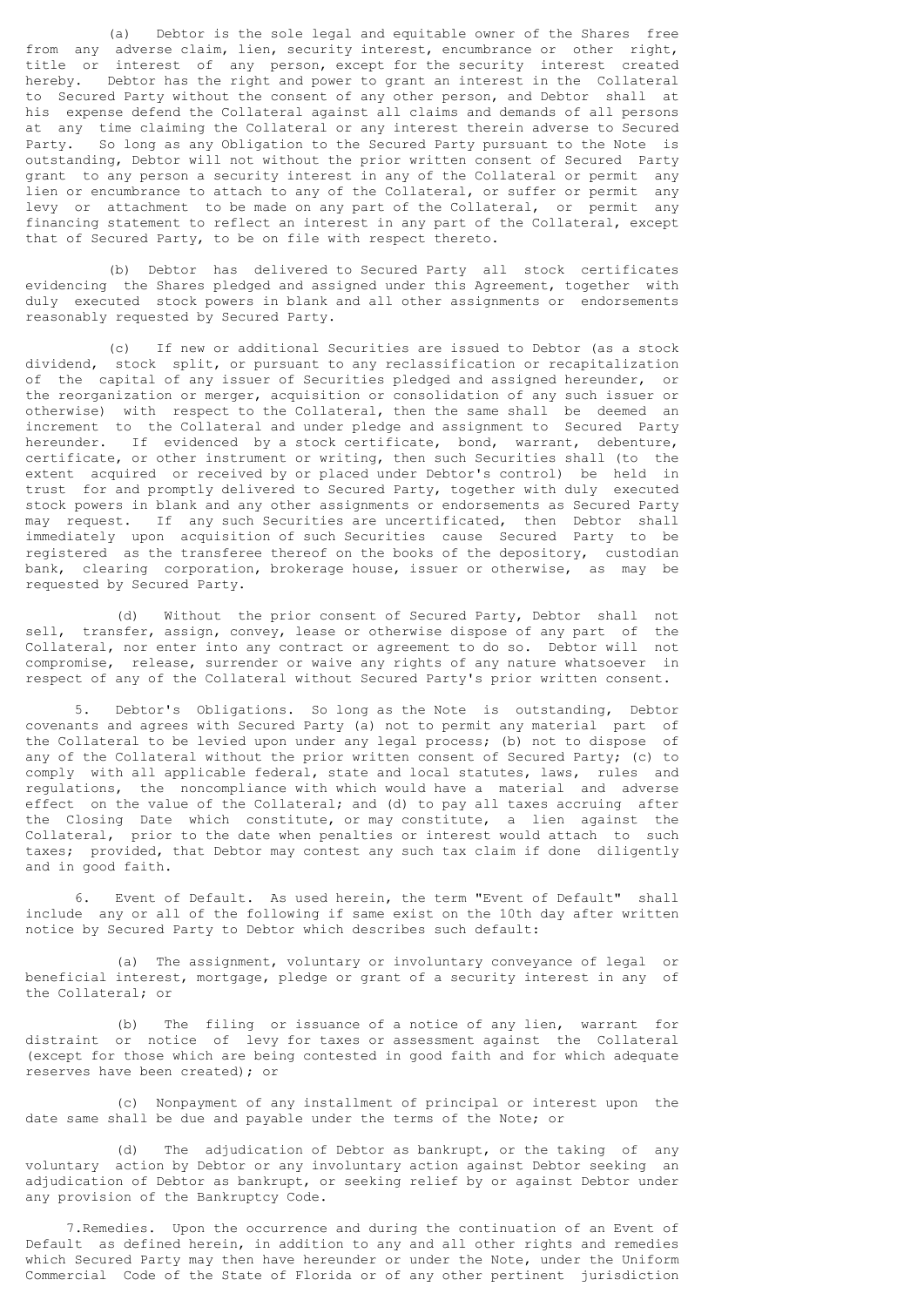(the "Code"), or otherwise, Secured Party may, at its option: (a) reduce its claim to judgment or foreclosure or otherwise enforce the Security Interests, in whole or in part, by any available judicial procedure; (b) sell, or otherwise dispose of, at the office of Secured Party, or elsewhere, all or any part of the Collateral, and any such sale or other disposition may be as a unit or in parcels, by public or private proceedings, and by way of one or more contracts (it being agreed that the sale of any part of the Collateral shall not exhaust the Secured Party's power of sale, but sales may be made from time to time, and at any time, until all of the Collateral has been sold or until the Obligation has been paid and performed in full); (c) at its discretion, retain the Collateral in satisfaction of the Obligation whenever the circumstances are such that Secured Party is entitled to do so under the Code or otherwise; and (d) exercise any and all other rights, remedies and privileges it may have under the Note and the other documents defining the Obligation. Provided that an Event of Default has not occurred, Debtor shall retain all voting rights with respect to the Shares and all cash dividends declared with respect to such Shares. The Secured Party understands and agrees that notwithstanding anything to the contrary contained herein, the Secured Party may not take ownership in any manner in any of the Collateral without first obtaining any and all licensing and approval of the Louisiana Gaming and Control Board required by the laws, rules and regulations of the State of Louisiana pertaining to licensed gaming activities and any other applicable foreign, federal of state authority. In the event that Louisiana Regulatory Approval is not obtained, the parties acknowledge that they shall have no recourse against the Louisiana Gaming Control Board, the Attorney General of the State of Louisiana, the Department of Safety and Corrections, Office of State Police, and their members and employees, except as provided under applicable Louisiana law, including the Louisiana Gaming Control Law, and the rules and regulations promulgated thereunder.

 8. Application of Proceeds by Secured Party. Any and all proceeds ever received by Secured Party from any sale or other disposition of the Collateral, or any part thereof, or the exercise of any other remedy pursuant hereto shall be applied by Secured Party to the Obligation in such order and manner as Secured Party, in its sole discretion, may deem appropriate, notwithstanding any directions or instructions to the contrary by Debtor; provided that the proceeds and/or accounts shall be applied toward satisfaction of the Obligation.

 9. Notice of Sale. Reasonable notification of the time and place of any public sale of the Collateral, or reasonable notification of the time after which any private sale or other intended disposition of the Collateral is to be made, shall be sent to Debtor and to any other persons entitled under the Code to notice; provided, that if any of the Collateral threatens to decline speedily in value or is of a type customarily sold on a recognized market, Secured Party may sell, pledge, assign or otherwise-dispose of the Collateral without notification, advertisement or other notice of any kind. It is agreed that notice sent or given no less than ten (10) calendar days prior to the taking of the action to which the notice relates is reasonable notification and notice for the purpose of this paragraph.

 10. Delivery of Notices. Any notice or demand required to be given hereunder shall be in writing and shall be deemed to have been duly given and received, if given by hand, when a writing containing such notice is received by the entity or person to whom addressed or, is given by mail, two (2) business days after a certified or registered letter containing such notice, with postage prepaid, is deposited in the United States mails, addressed to:

If to Secured Party:

 Carnival Corporation 3655 N.W. 87th Avenue Miami, Florida 33178 Attention: Chief Financial Officer If to Debtor:

> c/o CRC Holdings, Inc. 3250 Mary Street Miami, Florida 33133 Attention: Chief Financial Officer

Any such address may be changed from time to time by serving notice to the other party as above provided. A business day shall mean a day of the week which is not a Saturday or Sunday or a holiday recognized by national banking associations.

 11. Binding Effect. This Agreement shall be binding upon Debtor, his heirs, successors, assigns, executors, administrators, and personal or legal representatives, and shall inure to the benefit of Secured Party, its successors and assigns.

 12. Governing Law. This Agreement shall be construed in accordance with and governed by the laws of the State of Florida, provided that the exercise of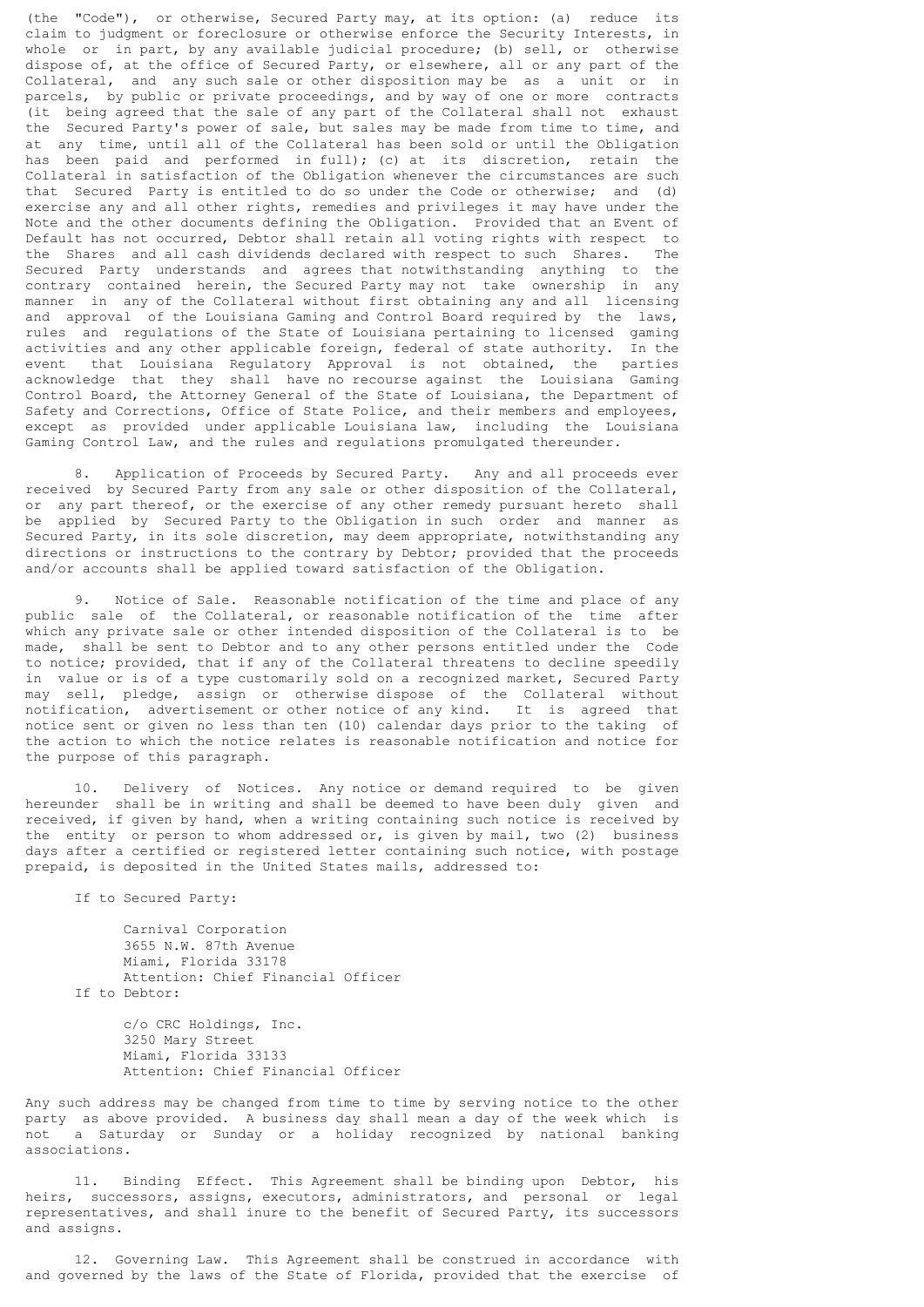all rights and remedies by any of the parties is subject to any applicable Louisiana Gaming Control Law, and the rules and regulations promulgated thereunder.

 13. Severability. In the event that any one or more of the provisions contained in this Agreement are held to be invalid, illegal or unenforceable in any respect, such invalidity, illegality or unenforceability shall not affect any other provision of this Agreement.

EXECUTED as of the day and year first herein set forth.

SECURED PARTY: CARNIVAL CORPORATION

By: /s/ Gerald R. Cahill Name: Gerald R. Cahill Title:Chief Financial Officer

DEBTOR:

 $\star$ 

Sherwood M. Weiser

\_\_\_\_\_\_\_\_\_\_\_\_\_\_\_\_\_\_\_\_\_\_

\* Executed By Power of Attorney

By: /s/ W. Peter Temling W. Peter Temling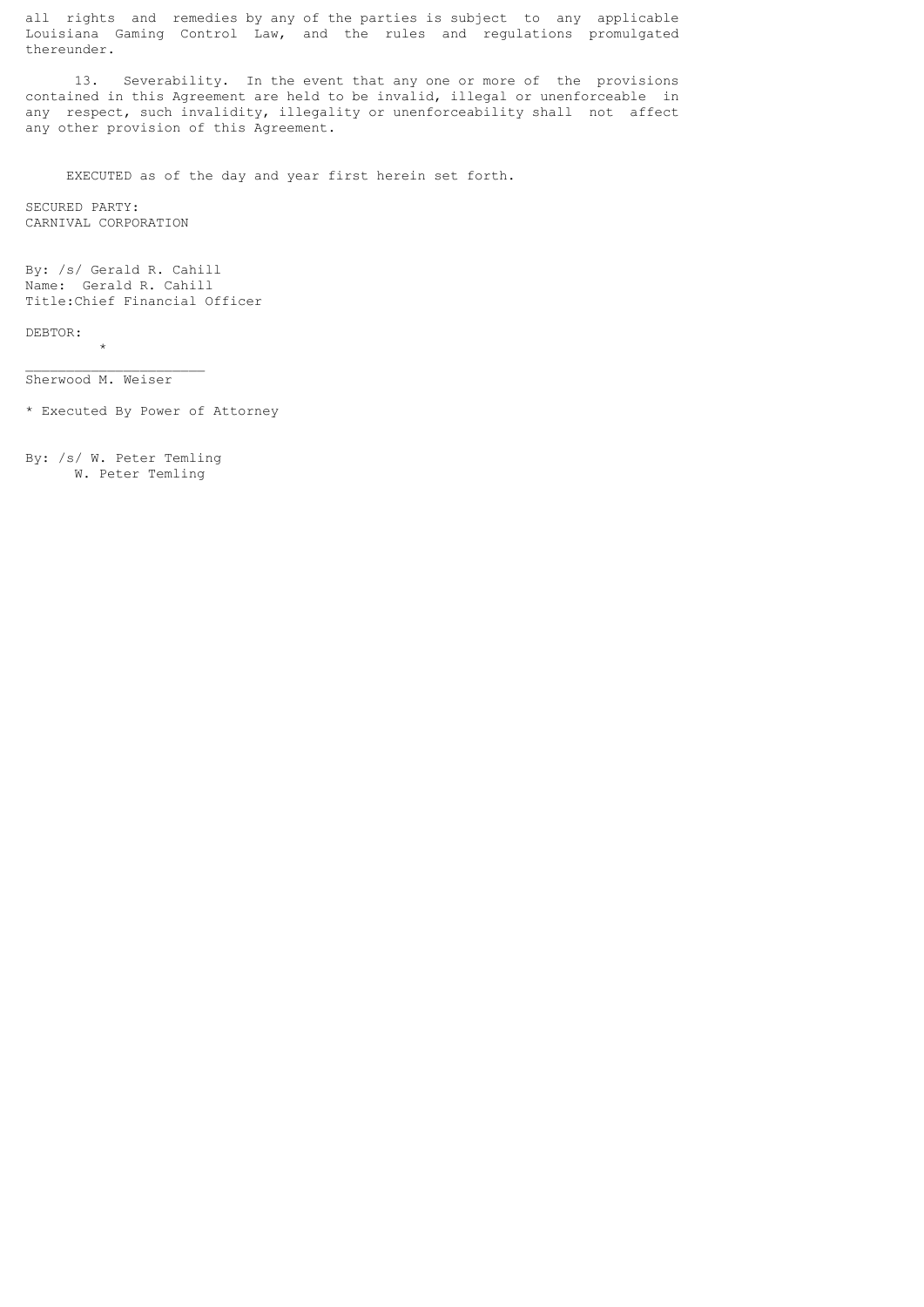### SECURITY AND PLEDGE AGREEMENT

 THIS SECURITY AGREEMENT (the "Agreement"), dated as of the 18th day of January, 2000 by and between Sherwood M. Weiser (hereinafter called "Debtor), and Carnival Corporation, a Panamanian corporation (the "Secured Party), as the holder of the Note (as defined below). Upon execution of this Agreement, the Secured Party shall simultaneously contribute this Agreement and the Collateral (as defined below) to that certain Carnival Corporation Blind Trust, dated of even date herewith, a copy of which is attached hereto, pursuant to which, among other things, the Trustee of such Trust shall exclusively make all decisions and take all actions necessary with regard to any and all rights of the Secured Party under this Agreement.

 1. Security Interest. For value received, Debtor hereby transfers, conveys, sets over, delivers, bargains, pledges, assigns and grants to Secured Party, upon the terms and conditions of this Agreement, a security interest in and to any and all present or future rights of Debtor in and to all of the following rights, interests and property (all of the following being herein sometimes called the "Collateral"):

 (a) 803,785 shares (the "Shares") of the common stock, par value \$.005 per share, of CRC Holdings, Inc. ("CRC") which have been contemporaneously sold by Secured Party to Debtor pursuant to the Purchase Agreement (as defined below);

 (b) All rights, powers, privileges and preferences pertaining to the Shares and any stock rights, rights to subscribe, cash distributions, dividends, stock dividends, liquidating dividends, new securities (whether certificated or uncertificated) and other property to which the Debtor may become entitled by reason of the ownership of any Securities (as defined below) pledged and assigned hereunder from time to time; and

 (c) All Proceeds of any of the foregoing Collateral described above in this Section 1.

All capitalized terms used but not otherwise defined in this Agreement shall have the respective meanings given them in the Florida Uniform Commercial Code. As used in this Agreement the term "Securities" means any notes, stocks, treasury stocks, bonds, debentures, evidences of indebtedness, warrants, partnership interests, stock options, beneficial interests in trusts or equity interests of any nature whatsoever in any legal entity or, in general, any interest or instrument commonly known as a "security," or any warrant or right to subscribe to or purchase any of the foregoing; and the term "issuer" means, with respect to any Securities, the legal entity in which such Securities evidence an ownership or beneficial interest. The Secured Party understands and agrees that notwithstanding anything to the contrary contained herein, the Secured Party may not take ownership in any manner in any of the foregoing Collateral described above in Section 1 without first obtaining any and all licensing and approval of the Louisiana Gaming and Control Board required by the laws, rules and regulations of the State of Louisiana pertaining to licensed gaming activities and any other applicable foreign, federal or state authorities.

 2. Stock Purchase Agreement. This Agreement is being executed and delivered pursuant to the terms, obligations and requirements of the Stock Purchase Agreement (the "Purchase Agreement"), dated of even date herewith, pursuant to which Secured Party has sold the Shares to Debtor. The security interests herein granted ("Security Interests") shall secure full payment and performance of: (a) that certain Promissory Note of even date herewith in the principal amount of \$3,965,780, made by Debtor and payable to the order of Secured Party (such note and any notes given in modification, renewal, extension or substitution thereof being herein sometimes collectively referred to as the "Notes" and individually as the "Note"); and (b) the due and punctual observance and performance of each and every agreement, covenant and condition on Debtor's part to be observed or performed under this Agreement and the Note (all of which debts, duties, liabilities and obligations hereinbefore described and covered by this Agreement and the Note are hereinafter referred to as the "Obligation").

 3. Priority. Debtor represents and warrants that the Security Interests are first and prior security interests in and to all of the Collateral.

 4. Representations, Warranties and Covenants. The Debtor hereby represents and warrants to Secured Party and covenants for the benefit of Secured Party as follows:

 (a) Debtor is the sole legal and equitable owner of the Shares free from any adverse claim, lien, security interest, encumbrance or other right,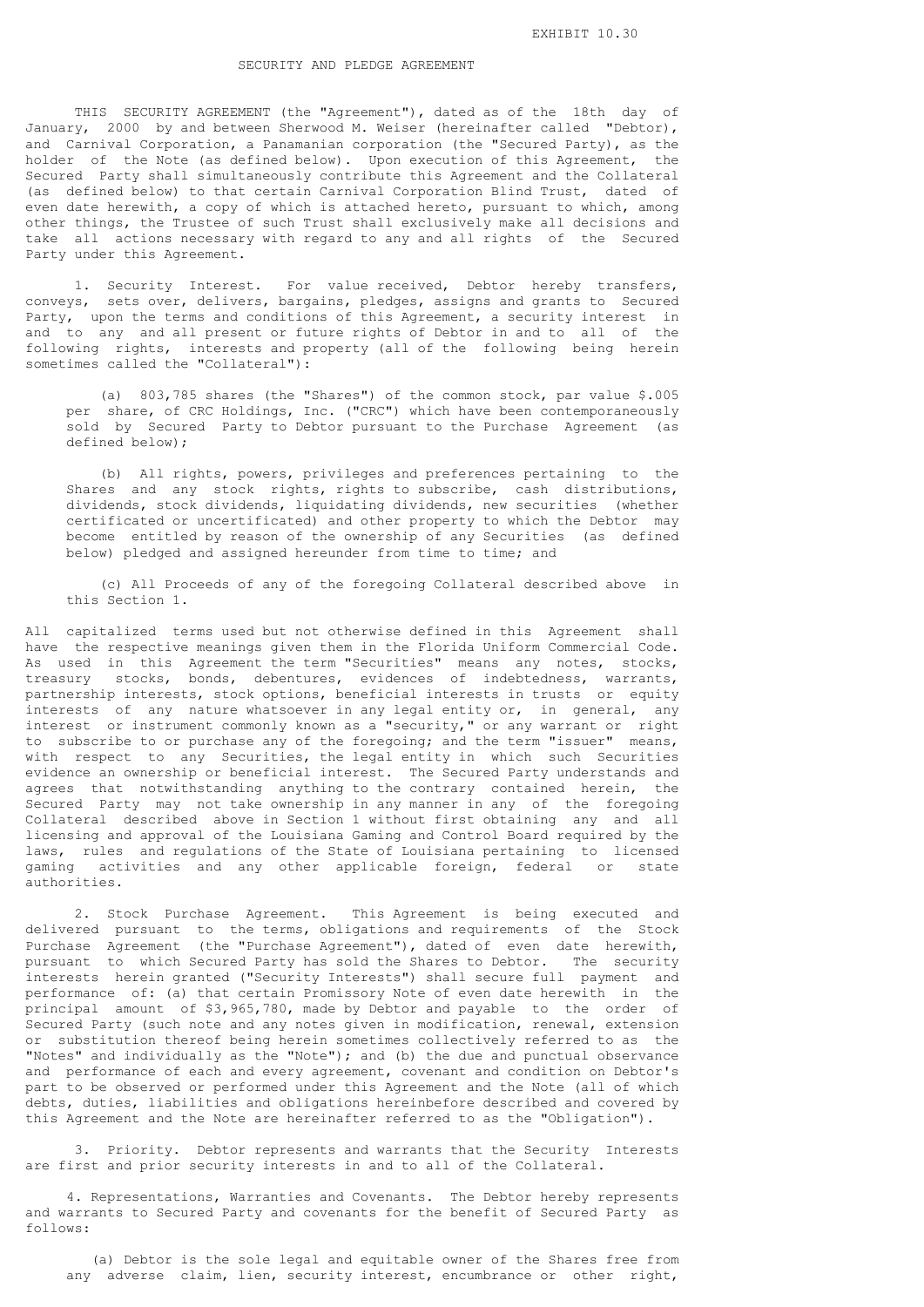title or interest of any person, except for the security interest created hereby. Debtor has the right and power to grant an interest in the Collateral to Secured Party without the consent of any other person, and Debtor shall at his expense defend the Collateral against all claims and demands of all persons at any time claiming the Collateral or any interest therein adverse to Secured Party. So long as any Obligation to the Secured Party pursuant to the Note is outstanding, Debtor will not without the prior written consent of Secured Party grant to any person a security interest in any of the Collateral or permit any lien or encumbrance to attach to any of the Collateral, or suffer or permit any levy or attachment to be made on any part of the Collateral, or permit any financing statement to reflect an interest in any part of the Collateral, except that of Secured Party, to be on file with respect thereto.

 (b) Debtor has delivered to Secured Party all stock certificates evidencing the Shares pledged and assigned under this Agreement, together with duly executed stock powers in blank and all other assignments or endorsements reasonably requested by Secured Party.

 (c) If new or additional Securities are issued to Debtor (as a stock dividend, stock split, or pursuant to any reclassification or recapitalization of the capital of any issuer of Securities pledged and assigned hereunder, or the reorganization or merger, acquisition or consolidation of any such issuer or otherwise) with respect to the Collateral, then the same shall be deemed an increment to the Collateral and under pledge and assignment to Secured Party hereunder. If evidenced by a stock certificate, bond, warrant, debenture, certificate, or other instrument or writing, then such Securities shall (to the extent acquired or received by or placed under Debtor's control) be held in trust for and promptly delivered to Secured Party, together with duly executed stock powers in blank and any other assignments or endorsements as Secured Party may request. If any such Securities are uncertificated, then Debtor shall immediately upon acquisition of such Securities cause Secured Party to be registered as the transferee thereof on the books of the depository, custodian bank, clearing corporation, brokerage house, issuer or otherwise, as may be requested by Secured Party.

 (d) Without the prior consent of Secured Party, Debtor shall not sell, transfer, assign, convey, lease or otherwise dispose of any part of the Collateral, nor enter into any contract or agreement to do so. Debtor will not compromise, release, surrender or waive any rights of any nature whatsoever in respect of any of the Collateral without Secured Party's prior written consent.

 5. Debtor's Obligations. So long as the Note is outstanding, Debtor covenants and agrees with Secured Party (a) not to permit any material part of the Collateral to be levied upon under any legal process; (b) not to dispose of any of the Collateral without the prior written consent of Secured Party; (c) to comply with all applicable federal, state and local statutes, laws, rules and regulations, the noncompliance with which would have a material and adverse effect on the value of the Collateral; and (d) to pay all taxes accruing after the Closing Date which constitute, or may constitute, a lien against the Collateral, prior to the date when penalties or interest would attach to such taxes; provided, that Debtor may contest any such tax claim if done diligently and in good faith.

 6. Event of Default. As used herein, the term "Event of Default" shall include any or all of the following if same exist on the 10th day after written notice by Secured Party to Debtor which describes such default:

 (a) The assignment, voluntary or involuntary conveyance of legal or beneficial interest, mortgage, pledge or grant of a security interest in any of the Collateral; or

 (b) The filing or issuance of a notice of any lien, warrant for distraint or notice of levy for taxes or assessment against the Collateral (except for those which are being contested in good faith and for which adequate reserves have been created); or

 (c) Nonpayment of any installment of principal or interest upon the date same shall be due and payable under the terms of the Note; or

 (d) The adjudication of Debtor as bankrupt, or the taking of any voluntary action by Debtor or any involuntary action against Debtor seeking an adjudication of Debtor as bankrupt, or seeking relief by or against Debtor under any provision of the Bankruptcy Code.

 7. Remedies. Upon the occurrence and during the continuation of an Event of Default as defined herein, in addition to any and all other rights and remedies which Secured Party may then have hereunder or under the Note, under the Uniform Commercial Code of the State of Florida or of any other pertinent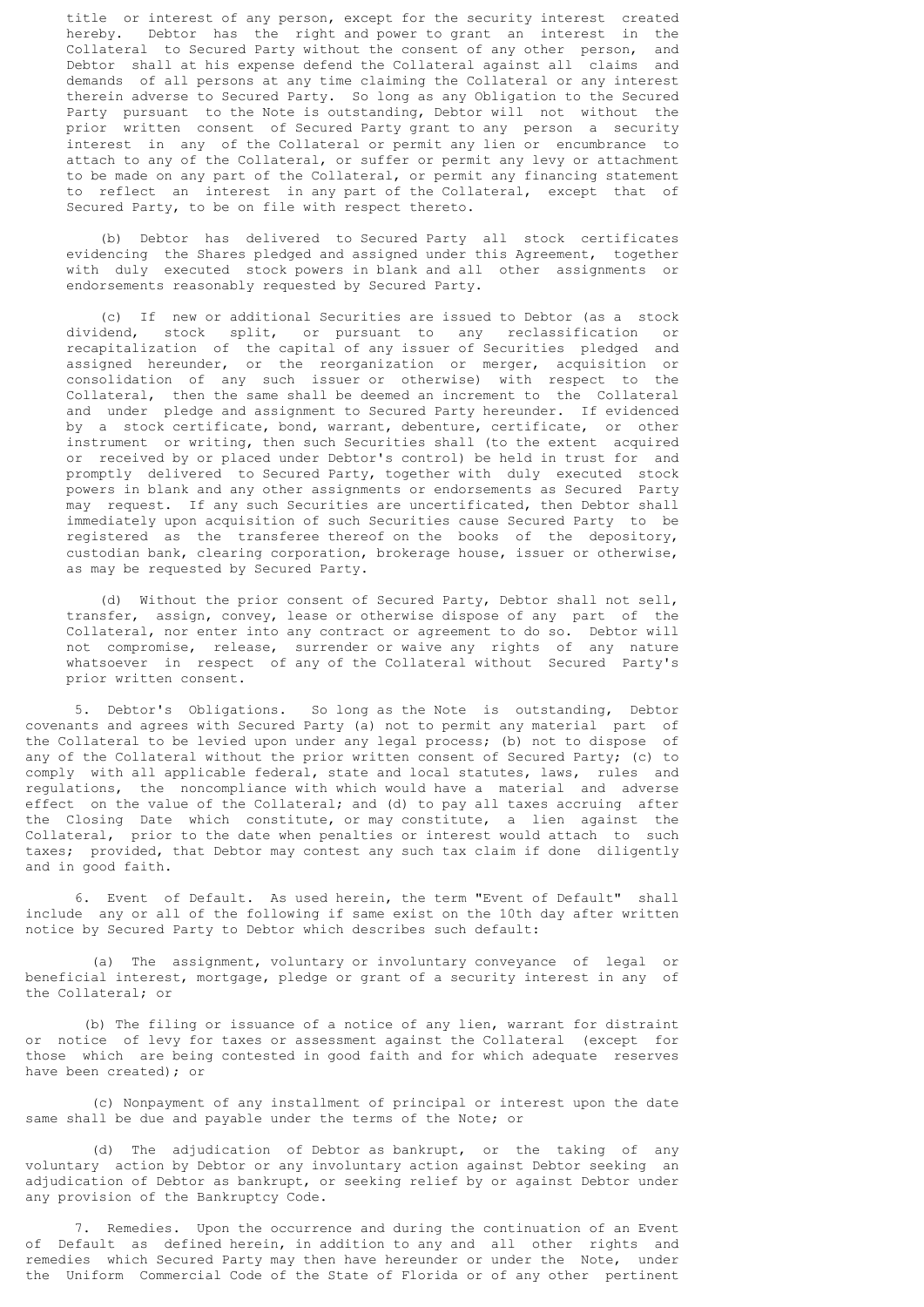jurisdiction (the "Code"), or otherwise, Secured Party may, at its option: (a) reduce its claim to judgment or foreclosure or otherwise enforce the Security Interests, in whole or in part, by any available judicial procedure; (b) sell, or otherwise dispose of, at the office of Secured Party, or elsewhere, all or any part of the Collateral, and any such sale or other disposition may be as a unit or in parcels, by public or private proceedings, and by way of one or more contracts (it being agreed that the sale of any part of the Collateral shall not exhaust the Secured Party's power of sale, but sales may be made from time to time, and at any time, until all of the Collateral has been sold or until the Obligation has been paid and performed in full ); (c) at its discretion, retain the Collateral in satisfaction of the Obligation whenever the circumstances are such that Secured Party is entitled to do so under the Code or otherwise; and (d) exercise any and all other rights, remedies and privileges it may have under the Note and the other documents defining the Obligation. Provided that an Event of Default has not occurred, Debtor shall retain all voting rights with respect to the Shares and all cash dividends declared with respect to such<br>Shares. The Secured Party understands and agrees that notwithstanding anything The Secured Party understands and agrees that notwithstanding anything to the contrary contained herein, the Secured Party may not take ownership in any manner in any of the Collateral without first obtaining any and all licensing and approval of the Louisiana Gaming and Control Board required by the laws, rules and regulations of the State of Louisiana pertaining to licensed gaming activities and any other applicable foreign, federal of state authority. In the event that Louisiana Regulatory Approval is not obtained, the parties acknowledge that they shall have no recourse against the Louisiana Gaming Control Board, the Attorney General of the State of Louisiana, the Department of Safety and Corrections, Office of State Police, and their members and employees, except as provided under applicable Louisiana law, including the Louisiana Gaming Control Law, and the rules and regulations promulgated thereunder.

 8. Application of Proceeds by Secured Party. Any and all proceeds ever received by Secured Party from any sale or other disposition of the Collateral, or any part thereof, or the exercise of any other remedy pursuant hereto shall be applied by Secured Party to the Obligation in such order and manner as Secured Party, in its sole discretion, may deem appropriate, notwithstanding any directions or instructions to the contrary by Debtor; provided that the proceeds and/or accounts shall be applied toward satisfaction of the Obligation.

 9. Notice of Sale. Reasonable notification of the time and place of any public sale of the Collateral, or reasonable notification of the time after which any private sale or other intended disposition of the Collateral is to be made, shall be sent to Debtor and to any other persons entitled under the Code to notice; provided, that if any of the Collateral threatens to decline speedily in value or is of a type customarily sold on a recognized market, Secured Party may sell, pledge, assign or otherwise-dispose of the Collateral without notification, advertisement or other notice of any kind. It is agreed that notice sent or given no less than ten (10) calendar days prior to the taking of the action to which the notice relates is reasonable notification and notice for the purpose of this paragraph.

 10. Delivery of Notices. Any notice or demand required to be given hereunder shall be in writing and shall be deemed to have been duly given and received, if given by hand, when a writing containing such notice is received by the entity or person to whom addressed or, is given by mail, two (2) business days after a certified or registered letter containing such notice, with postage prepaid, is deposited in the United States mails, addressed to:

If to Secured Party:

 Carnival Corporation 3655 N.W. 87th Avenue Miami, Florida 33178 Attention: Chief Financial Officer

If to Debtor:

 c/o CRC Holdings, Inc. 3250 Mary Street Miami, Florida 33133 Attention: Chief Financial Officer

Any such address may be changed from time to time by serving notice to the other party as above provided. A business day shall mean a day of the week which is not a Saturday or Sunday or a holiday recognized by national banking associations.

 11. Binding Effect. This Agreement shall be binding upon Debtor, his heirs, successors, assigns, executors, administrators, and personal or legal representatives, and shall inure to the benefit of Secured Party, its successors and assigns.

12. Governing Law. This Agreement shall be construed in accordance with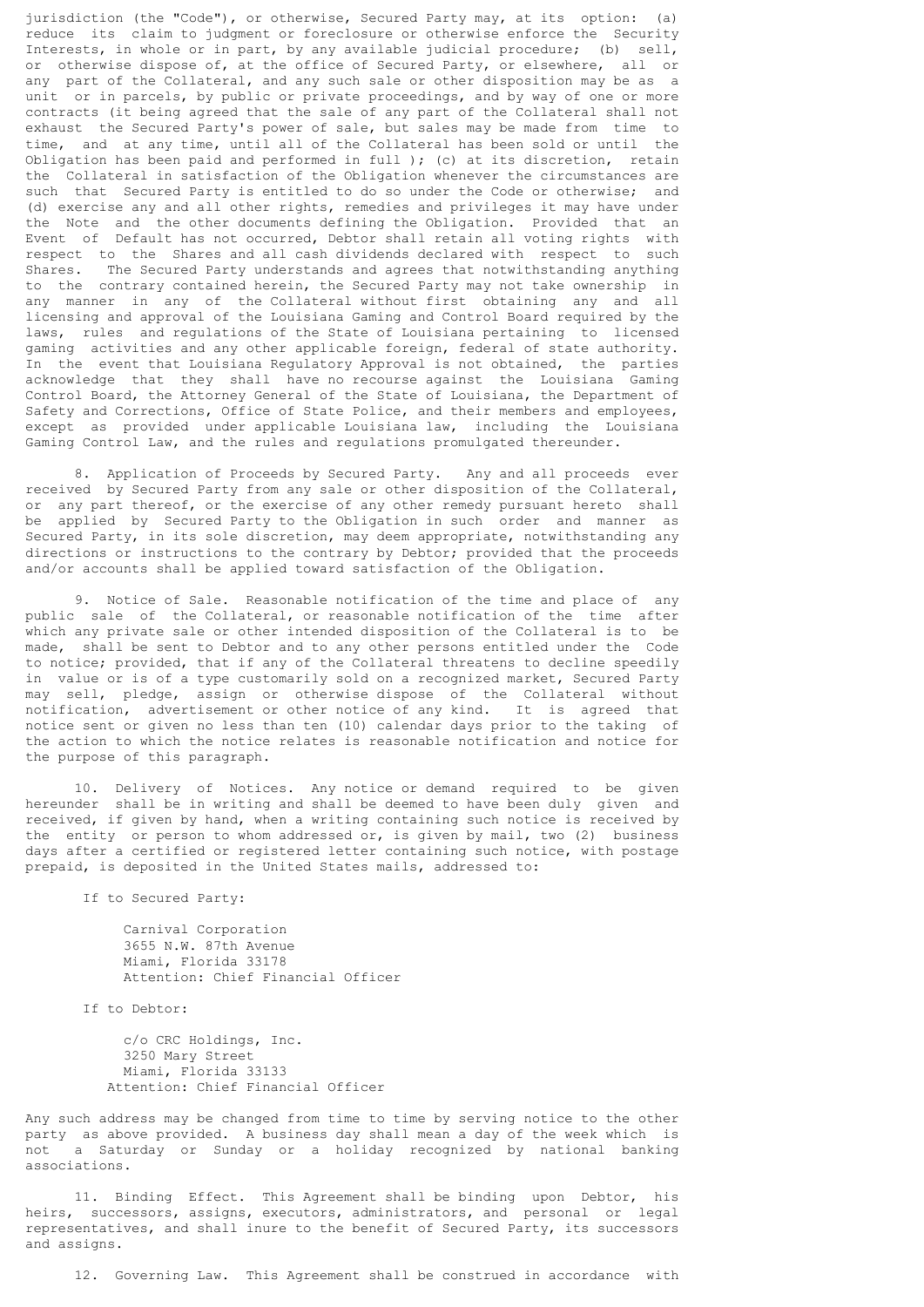and governed by the laws of the State of Florida, provided that the exercise of all rights and remedies by any of the parties is subject to any applicable Louisiana Gaming Control Law, and the rules and regulations promulgated thereunder.

 13. Severability. In the event that any one or more of the provisions contained in this Agreement are held to be invalid, illegal or unenforceable in any respect, such invalidity, illegality or unenforceability shall not affect any other provision of this Agreement.

EXECUTED as of the day and year first herein set forth.

#### SECURED PARTY:

# CARNIVAL CORPORATION

 By:/s/ Gerald R. Cahill Gerald R. Cahill

DEBTOR:

 $\_$ Sherwood M. Weiser

 $\star$ 

\* Executed by Power of Attorney

By:/s/ W. Peter Temling W. Peter Temling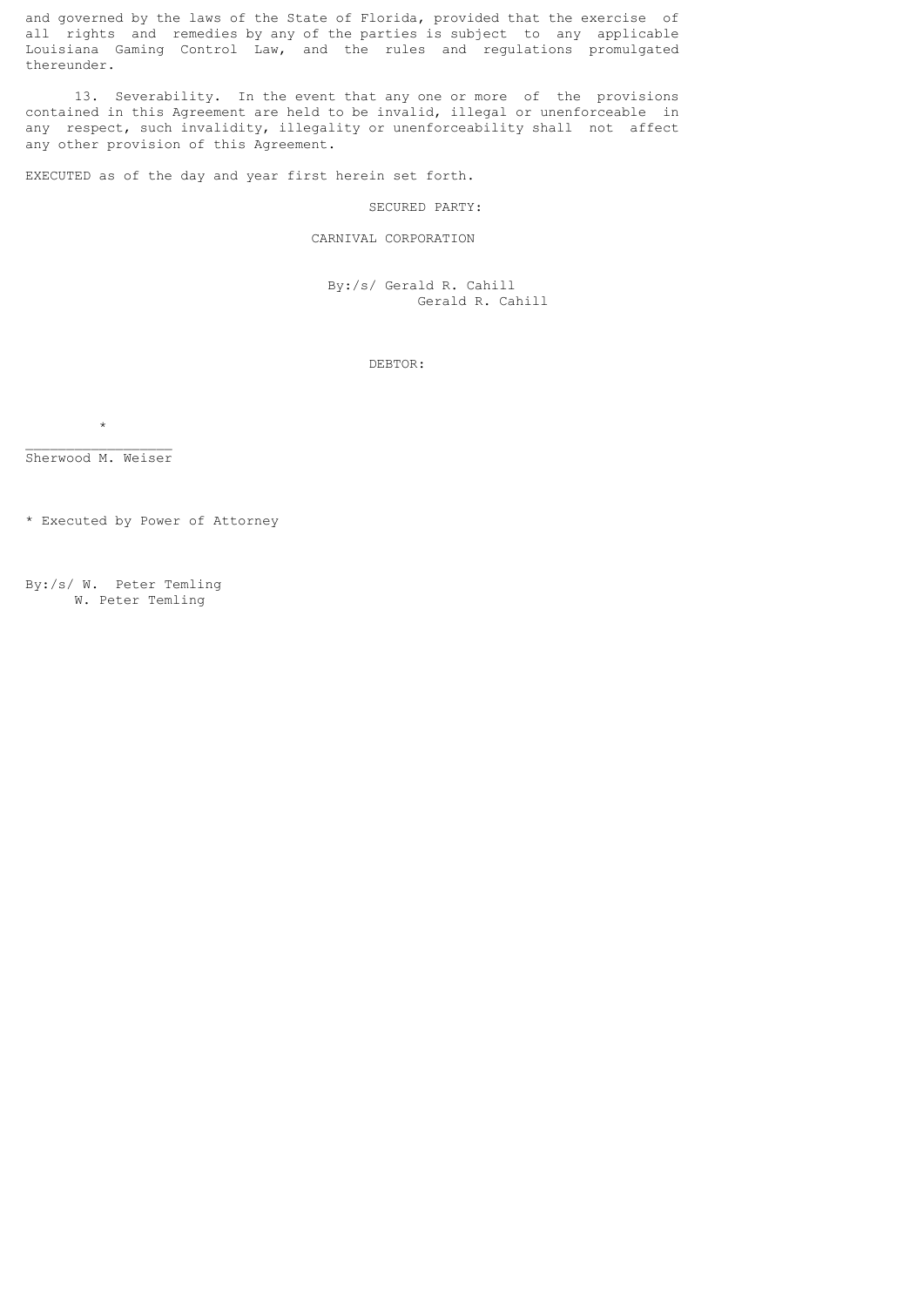## STOCK PURCHASE AGREEMENT

 THIS STOCK PURCHASE AGREEMENT (the "Agreement") is made and entered into as of the 18th day of January, 2000, by and among, (i) Carnival Corporation, a Panamanian corporation ("CCL"), and (ii) Sherwood M. Weiser ("Weiser"), Donald E. Lefton ("Lefton"), Thomas F. Hewitt ("Hewitt"), Peter L. Sibley ("Sibley"), W. Peter Temling ("Temling") and Robert B. Sturges ("Sturges") (Weiser, Lefton, Hewitt, Sibley, Temling and Sturges are sometimes collectively referred to herein as the "Buyers" and individually as a "Buyer").

#### Recitals

 A. CCL currently owns 2,490,000 shares (the "Purchased Shares") of common stock, \$.005 par value per share (the "CRC Common Stock"), of CRC Holdings, Inc. ("CRC").

 B. Subject to approval by the Louisiana Gaming Control Board, CCL desires to sell to Buyers, and Buyers desire to purchase from CCL, the Purchased Shares.

#### Agreement

 NOW, THEREFORE, in consideration of the premises and of the mutual covenants contained herein, the parties agree as follows:

#### ARTICLE I - SALE AND PURCHASE OF SHARES

1.1 Sale and Purchase of Shares.

 (a) On the terms and subject to the conditions of this Agreement, CCL hereby sells, conveys, assigns, transfers and delivers to Buyers, and Buyers hereby purchase from CCL, the Purchased Shares for an aggregate purchase price of \$12,285,564, as follows:

|         | Number of        |                |
|---------|------------------|----------------|
| Buyer   | Purchased Shares | Purchase Price |
| Weiser  | 803,785          | 3,965,780      |
| Lefton  | 803,785          | 3,965,780      |
| Hewitt  | 298,001          | 1,470,582      |
| Sibley  | 298,001          | 1,470,582      |
| Sturges | 125,290          | 617,964        |
| Temling | 161,138          | 794,876        |
|         | 2,490,000        | \$12,285,564   |
|         |                  |                |

 (b) To effect the transfers contemplated by Section 1.1(a), CCL is hereby causing to be delivered to each Buyer, against payment therefor in accordance with Section 1.2 hereof, stock certificates representing the number of Purchased Shares set forth opposite such Buyer's name under the column "Number of Purchased Shares" in Section 1.1(a).

1.2 Purchase Price; Payment for Shares; Notice.

 (a) The aggregate purchase price of \$12,285,564 (the "Purchase Price") for the shares of Common Stock being purchased by Buyers hereunder is hereby being paid by each Buyer's delivery to CCL of (a) such Buyer's promissory note in the aggregate principal amount equal to the amount set forth opposite such Buyer's name under the column "Purchase Price" in Section 1.1(a), such note in the form attached hereto as Exhibit A (each a "Note" and collectively, the "Notes") and (b) a security and pledge agreement in the form attached hereto as Exhibit B (each a "Security Agreement").

 (b) As the Notes provide for possible acceleration of the maturity date of such Notes in the event that Weiser or Lefton sell any shares of CRC Common Stock, Weiser and Lefton hereby agree to provide CCL prior written notice of any such proposed sale. Weiser and Lefton hereby further agree that they will not sell any shares of CRC Common Stock unless the purchaser(s) of such shares agree(s) to buy an equal percentage of the Purchased Shares at the same price and upon the same terms.

# ARTICLE II - REPRESENTATIONS AND WARRANTIES OF CCL

CCL hereby represents and warrants to Buyers that:

 2.1 Corporate Existence and Qualification. CCL is a corporation duly organized, validly existing and in good standing under the laws of Panama; has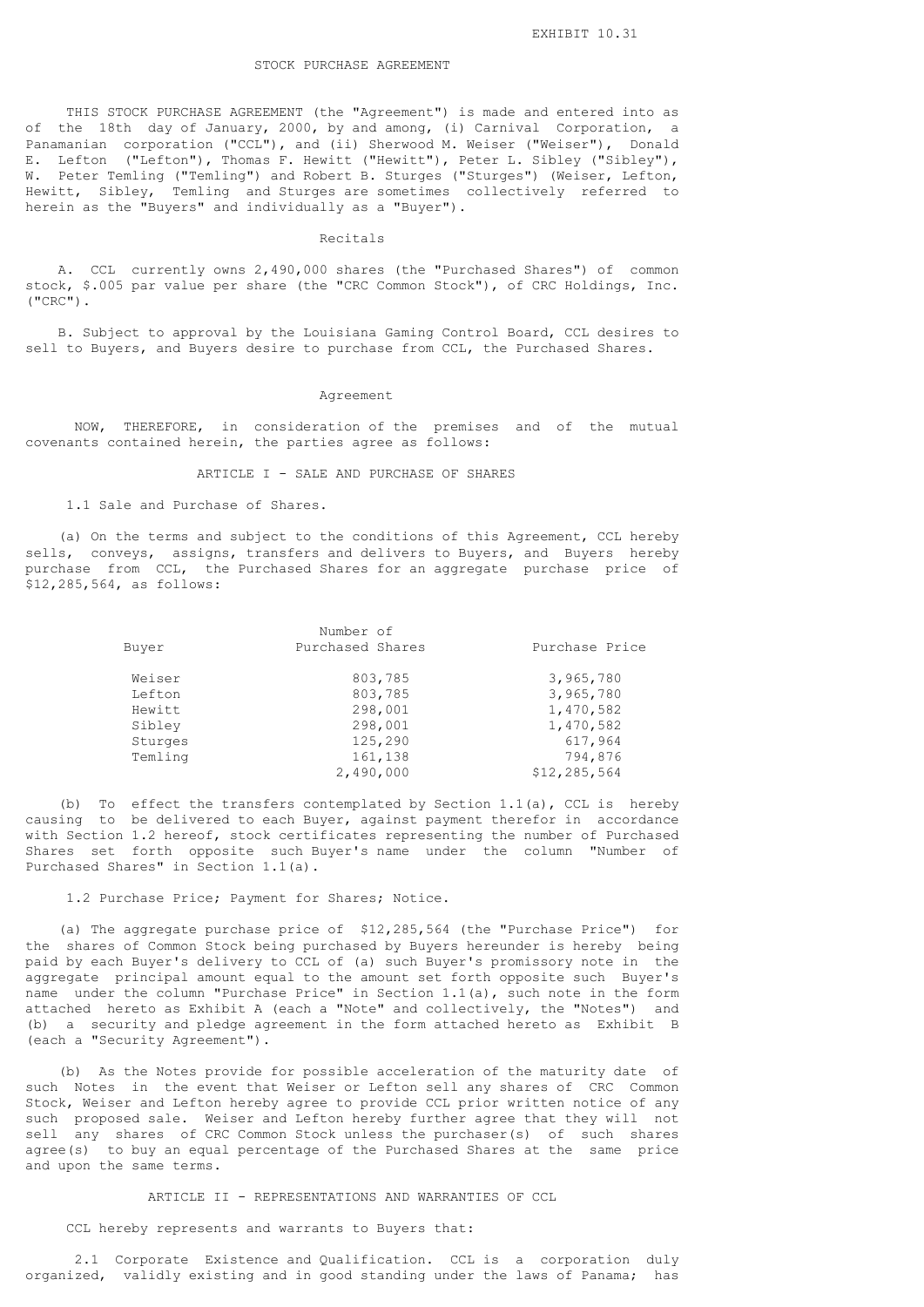the corporate power to own, manage, lease and hold its properties and to carry on its business as and where such properties are presently located and such business is presently conducted; and is duly qualified to do business as a foreign corporation in each jurisdiction where the failure to be so qualified would have a material adverse effect on its business, financial condition or results of operations.

 2.2 Authority, Approval and Enforceability. This Agreement has been duly executed and delivered by CCL and CCL has all requisite corporate power and authority to execute and deliver this Agreement, to consummate the transactions contemplated hereby, and to perform its obligations hereunder. This Agreement constitutes the legal, valid and binding obligation of CCL, enforceable in accordance with its terms, except as such enforcement may be limited by general equitable principles or by applicable bankruptcy, insolvency, moratorium, or similar laws and judicial decisions from time to time in effect which affect creditors' rights generally.

 2.3 Ownership and Delivery of Shares. CCL owns all of the Purchased Shares free and clear of any and all pledges, security interests, liens, charges, proxies, calls or other encumbrances of any nature whatsoever. CCL's delivery of a certificate or certificates representing the Purchased Shares to Buyers pursuant to this Agreement, against payment therefor pursuant to Section 1.2 hereof, transfers valid title to such Purchased Shares to Buyers, free and clear of any and all pledges, security interests, liens, charges, proxies, calls or other encumbrances of any nature whatsoever. There are no outstanding options, warrants, calls, subscriptions, agreements or commitments of any character, except this Agreement, to which CCL is a party obligating it to sell any Purchased Shares or which restrict the transfer of any such shares held by it.

#### ARTICLE III - REPRESENTATIONS AND WARRANTIES OF BUYERS

Each of the Buyers hereby severally represents and warrants to CCL that:

 3.1 Authority, Approval and Enforceability. This Agreement has been duly executed and delivered by such Buyer. Such Buyer has all requisite power and authority to execute and deliver this Agreement, to consummate the transactions contemplated hereby, and to perform his obligations hereunder. This Agreement and such Buyer's Note and Security Agreement constitute the legal, valid and binding obligation of such Buyer, enforceable in accordance with their respective terms, except as such enforcement may be limited by general equitable principles or by applicable bankruptcy, insolvency, moratorium or similar laws and judicial decisions from time to time in effect which affect creditors' rights generally.

3.2 Investment Representations.

 (a) Such Buyer is acquiring the Purchased Shares to be acquired by him pursuant to this Agreement for his own account and not with a view to, or for sale in connection with, a "distribution," as such term is used in Section 2(11) of the Securities Act of 1933, as amended (the "Securities Act").

 (b) Such Buyer is an "accredited investor," as that term is defined in Rule 501(a) of Regulation D promulgated under the Securities Act.

 (c) Such Buyer understands that the sale of shares of CRC Common Stock under this Agreement has not been registered under the Securities Act or applicable state securities laws.

 (d) Such Buyer understands that the certificates representing shares of CRC Common Stock being sold by CCL pursuant to this Agreement bear a "restricted transfer" legend substantially as follows:

> "The shares represented by this certificate have not been registered under the Securities Act of 1933 or any applicable state law. They may not be offered for sale, sold, transferred or pledged without (1) registration under the Securities Act of 1933 and any applicable state law, or (2) at holder's expense, an opinion (satisfactory to the Company) of counsel (satisfactory to the Company) that registration is not required."

 (e) Such Buyer acknowledges that all matters relating to CRC, the Agreement and such Buyer's investment in the CRC Common Stock have been explained to the satisfaction of such Buyer and that such Buyer understands the speculative nature and risks involved in this investment.

 (f) Such Buyer can bear the economic risks inherent in its investments in the CRC Common Stock.

 (g) Such Buyer has been afforded the opportunity to ask questions of, and receive answers from CRC and has had access to all information deemed material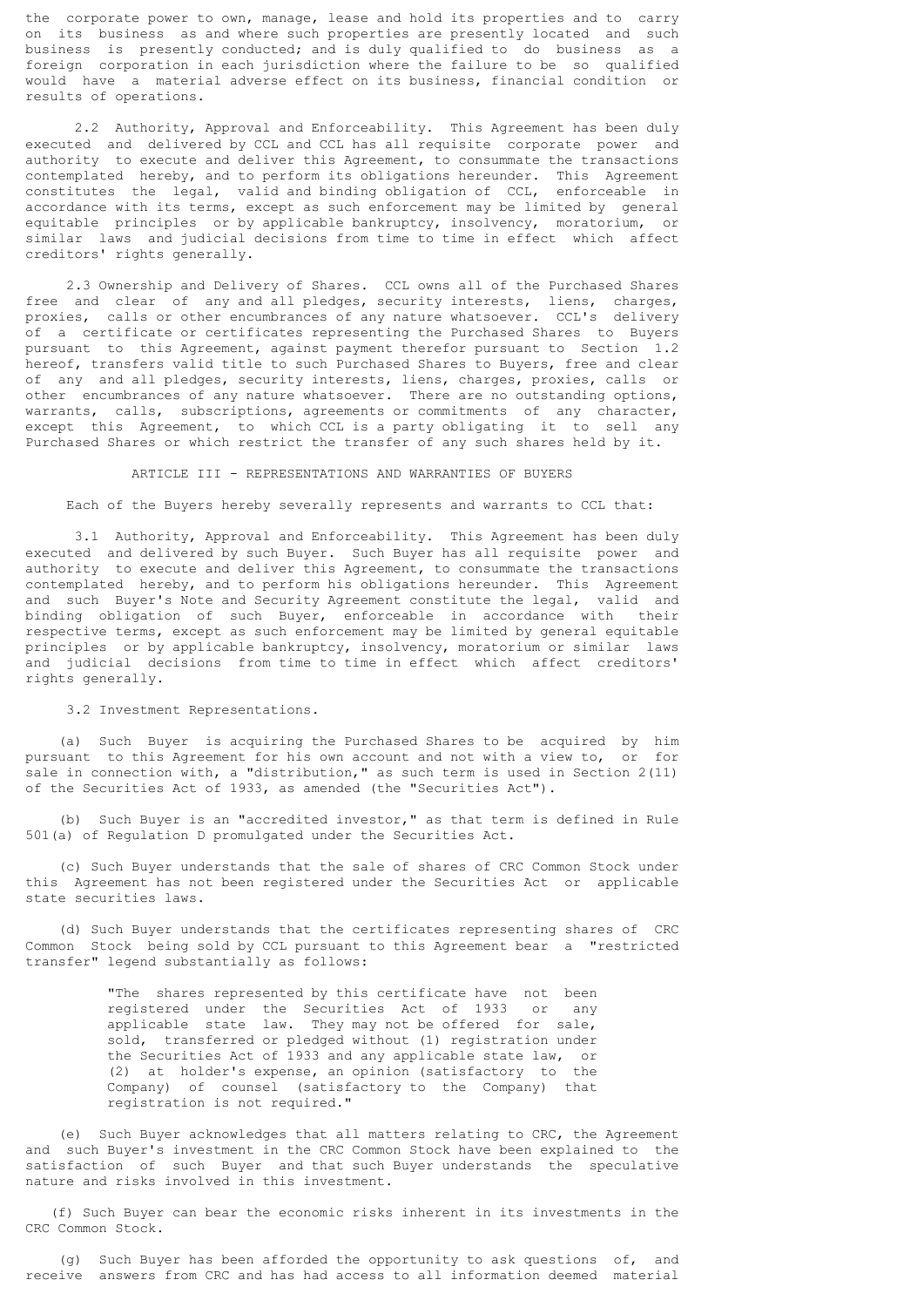to an investment decision with respect to his acquisition of the Common Stock.

 3.3 Representations. Such Buyer is acquiring the CRC Common Stock without having been furnished any representations or warranties of any kind whatsoever with respect to CRC's business and financial condition. Without limiting the generality of the foregoing, such Buyer acknowledges that neither CCL, CRC nor any other person has provided, and such Buyer is not relying in any way upon, any representations regarding projections or future performance of CRC.

# ARTICLE IV - REPURCHASE SUBJECT TO REGULATORY APPROVAL

 4.1 Sale and Purchase. Provided that (i) any and all licensing and approval of the Louisiana Gaming and Control Board required by the laws, rules and regulations of the State of Louisiana pertaining to licensed gaming activities and any other applicable foreign, federal or state authorities has been obtained ("Louisiana Regulatory Approval"), and (ii) the following transaction is in compliance with all applicable maritime laws (including the Jones Act), then during the period that any of the Notes are outstanding, upon written notice from either Weiser, on behalf of the Buyers, or CCL to the Buyers (the "Repurchase Notice"), CCL shall repurchase from Buyers and the Buyers shall sell to CCL, on the date and in the manner set forth in this Article IV, any of the Purchased Shares then held by Buyers, at the Purchase Price per share of Common Stock paid by Buyers hereunder, together with an amount necessary so that the aggregate purchase price to be paid by CCL pursuant to this Article IV returns to each Buyer his purchase price per share and also provides such Buyer with a rate of return thereon of 6.10% per annum, in each case from the Closing Date until the date the Purchased Shares are acquired by CCL pursuant to this Article IV. Each of the Buyers agree that Weiser shall have the sole right to deliver or receive the Repurchase Notice on behalf of the Ruyers or receive the Repurchase Notice on behalf of the Buyers. Notwithstanding anything to the contrary contained herein, the repurchase of the Purchased Shares is subject to Louisiana Regulatory Approval. In the event that Louisiana Regulatory Approval is not obtained, the parties acknowledge that they shall have no recourse against the Louisiana Gaming Control Board, the Attorney General of the State of Louisiana, the Department of Safety and Corrections, Office of State Police, and their members and employees, except as provided under applicable Louisiana law, including the Louisiana Gaming Control Law, and the rules and regulations promulgated thereunder.

 4.2 Terms of Payment of Purchase Price. CCL shall pay to Buyers the purchase price for all Purchased Shares acquired pursuant to this Article IV in cash; provided, however, that CCL shall have the right to reduce, deduct or otherwise offset against each payment otherwise due to a Buyer hereunder any and all amounts owed to CCL by such Buyer, including principal and accrued interest owed to CCL pursuant to the Note delivered by such Buyer pursuant to this Agreement.

 4.3 Closing. The consummation of any transfer under this Article IV shall take place on the later of (i) the 10 th business day after the Repurchase Notice is received by CCL or Weiser, as the case may be, or (ii) receipt of Louisiana Regulatory Approval. The closing shall occur at the principal office of CRC, and the closing procedures shall be consistent with the provisions of this Article IV.

 4.4 Tender Requirements at Closing. At the closing, the Buyers shall present to CCL share certificates for all Purchased Shares to be acquired by CCL pursuant to this Article IV, such share certificates to be in proper form for transfer. Such shares shall be transferred free of all liens and encumbrances or adverse claims of any kind of character. CCL, upon receipt of proper tenders from Buyers, shall tender payment in accordance with the terms provided in this Article IV.

## ARTICLE V - MISCELLANEOUS

 5.1 Further Assurances. Following the Closing, the parties shall execute and deliver such documents, and take such action, as shall be reasonably requested by any other party hereto to carry out the transactions contemplated by this Agreement.

 5.2 Publicity. Neither of the parties hereto shall issue or make, or cause to have issued or made, any public release or announcement concerning this Agreement or the transactions contemplated hereby, without the advance approval in writing of the form and substance thereof by the other party hereto, which approval shall not be unreasonably withheld, except as required by law.

 5.3 Notices. Any notice, request, instruction, correspondence or other document to be given hereunder by any party hereto to another (herein collectively called "Notice") shall be in writing and delivered personally or mailed by registered or certified mail, postage prepaid and return receipt requested, or by telecopier, or by a reputable overnight courier, as follows: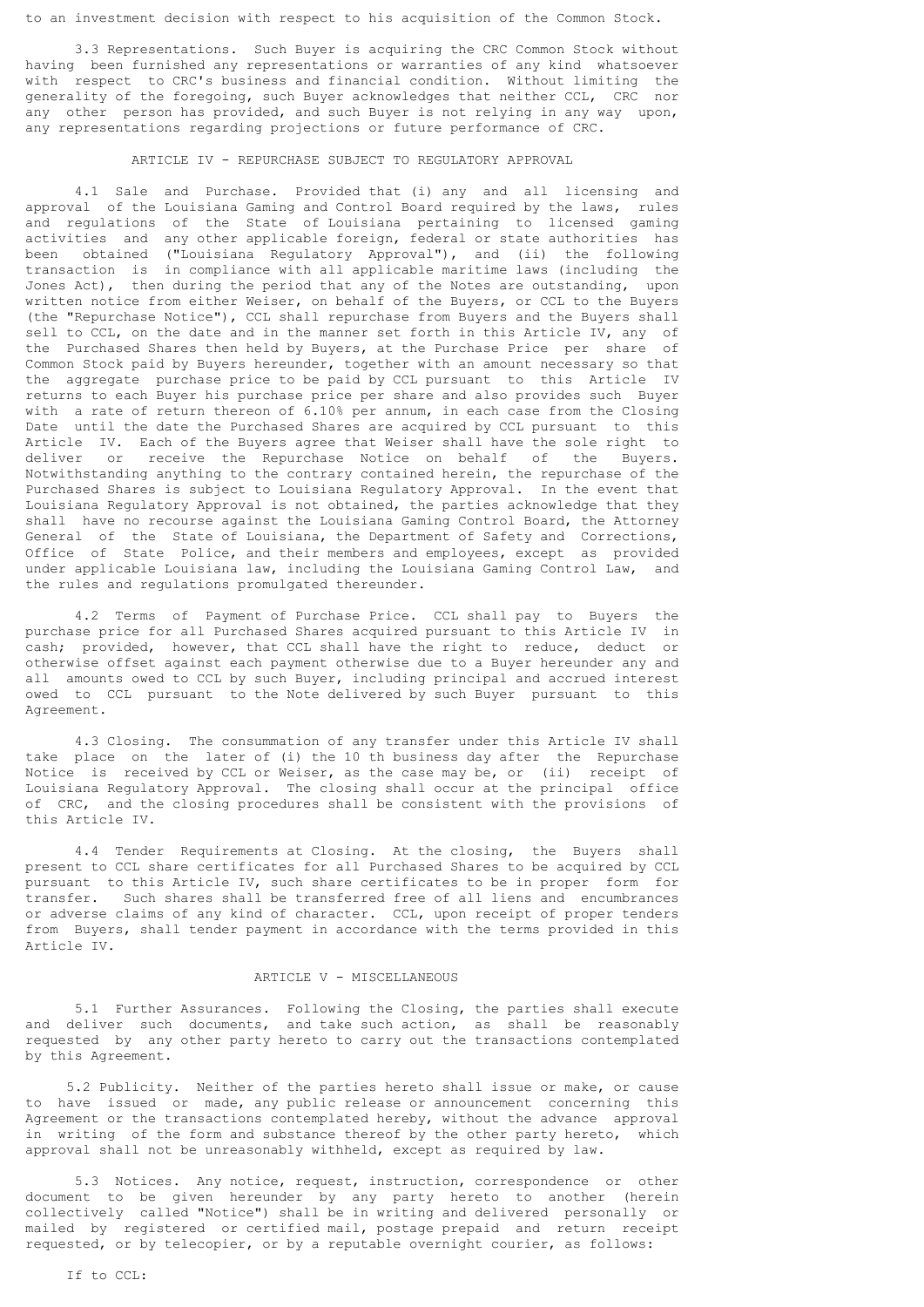Carnival Corporation 3655 N.W. 87th Avenue Miami, Florida 33178 Attention: Chief Financial Officer

If to any Buyer:

 c/o CRC Holdings, Inc. 3250 Mary Street, 5th Floor Miami, Florida 33133 Attention: Chief Financial Officer

 5.4 Governing Law. The provisions of this Agreement and the documents delivered pursuant hereto shall be governed by and construed in accordance with the laws of the State of Florida; provided that the exercise of all rights and remedies by any of the parties is subject to any applicable Louisiana Gaming Control Law, and the rules and regulations promulgated thereunder.

 5.5 Entire Agreement; Amendments and Waivers. This Agreement, together with all exhibits and schedules attached hereto, constitutes the entire agreement between and among the parties hereto pertaining to the subject matter hereof and supersedes all prior agreements, understandings, negotiations and discussions, whether oral or written, of the parties, and there are no warranties, representations or other agreements between the parties in connection with the subject matter hereof except as set forth specifically herein or contemplated hereby. No waiver of any of the provisions of this Agreement shall be deemed or shall constitute a waiver of any other provision hereof (regardless of whether similar), nor shall any such waiver constitute a continuing waiver unless otherwise expressly provided.

 5.6 Binding Effect and Assignment. This Agreement shall be binding upon and inure to the benefit of the parties hereto and their respective permitted successors and assigns. Nothing in this Agreement, express or implied, is intended to confer upon any person or entity other than the parties hereto and their respective permitted successors and assigns, any rights, benefits or obligations hereunder.

 5.7 Multiple Counterparts. This Agreement may be executed in counterparts, each of which shall be deemed an original, but both of which together shall constitute one and the same instrument.

EXECUTED as of the date first written above.

CARNIVAL CORPORATION

By: /s/ Gerald R. Cahill Gerald R. Cahill

 $\star$ Sherwood M. Weiser

 $\star$ Donald E. Lefton

 $\star$ Thomas F. Hewitt

 $\star$ Peter L. Sibley

 $\star$ W. Peter Temling

 $\star$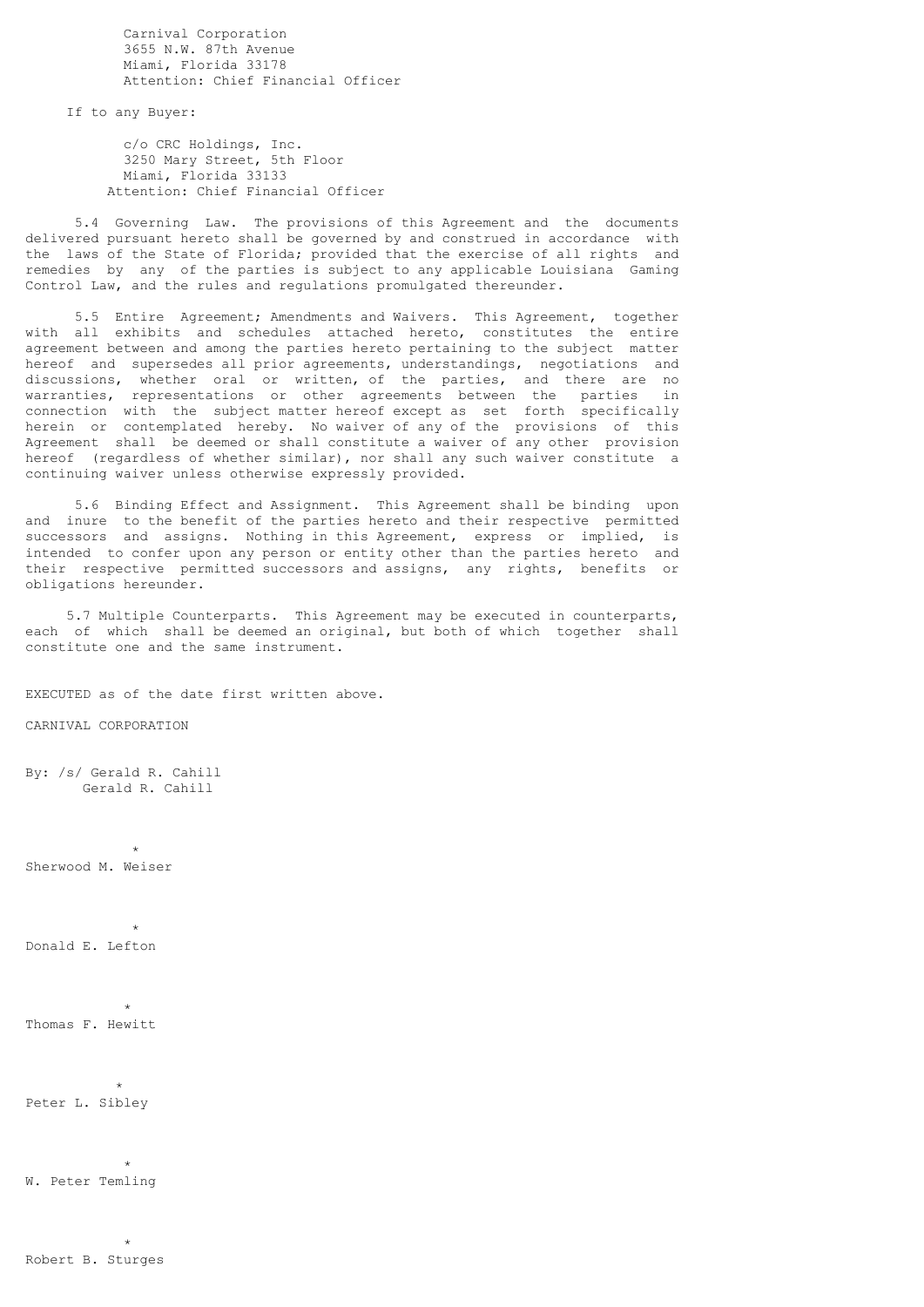By:/s/ W. Peter Temling W. Peter Temling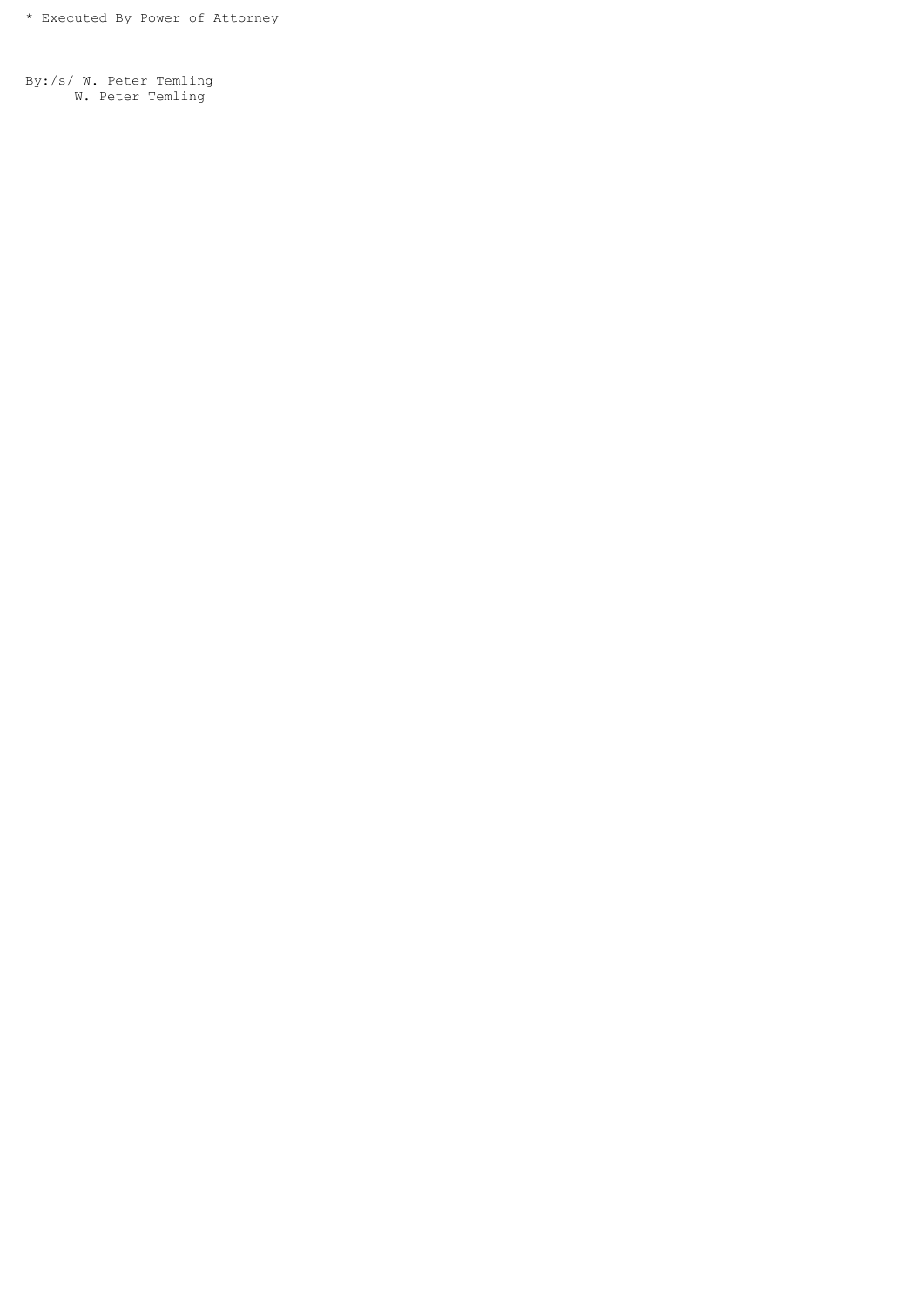# CARNIVAL CORPORATION

# SUPPLEMENTAL EXECUTIVE RETIREMENT PLAN

Effective Date: December 1, 1999

WHEREAS, Carnival Corporation ("Company") desires to establish the Carnival Corporation Supplemental Executive Retirement Plan ("Plan") for the purpose of providing to a select group of management or highly compensated employees ("Eligible Employees") certain supplemental retirement benefits, effective December 1, 1999;

NOW, THEREFORE, to effectuate its intentions, the Company hereby adopts this Plan effective as of the first day of December 1, 1999.

# SECTION 1

#### DEFINITIONS

For purposes of the Plan, the following words and phrases shall have the following meanings unless a different meaning is plainly required by the context.

- 1.1 Account means a recordkeeping source from which Plan benefits are determined.
- 1.2 Administrator or Plan Administrator means the Company.
- 1.3 Beneficiary means the person, persons, trust or other entity a Participant designates by written revocable designation filed with the Company to receive payments in the event of his death.
- 1.4 Board means the Company's Board of Directors or a committee thereof.
- 1.5 Code means the Internal Revenue Code of 1986, as amended.
- 1.6 Company means Carnival Corporation and any successor thereto, and for purposes of determining eligibility to participate in the Plan, any affiliated company which is a member of a controlled group of corporations within the meaning of section 1563(a) of the Code with Carnival Corporation which adopts this Plan with the consent of the Company.
- 1.7 Compensation means an Eligible Employee's compensation from the Company, including salary, bonus, amounts deferred under the Carnival Corporation "FunShip" Nonqualified Savings Plan, and any incentive pay without regard to limitations under Section 401(a)(17) of the Internal Revenue Code. Compensation shall not include income attributable to taxable or nontaxable fringe benefits or any income that arises in connection with any equity based compensation program offered by the Company.
- 1.8 Effective Date means December 1, 1999.
- 1.9 Eligible Employee means each person determined under Section 2 as eligible to participate in the Plan.
- 1.10 Participant means
	- A. An Eligible Employee who participates under the Plan in accordance with Sections 2.1 and 3.1.
	- B. Each other Eligible Employee or former Eligible Employee for whom an Account is maintained.
- 1.11 Plan means the Carnival Corporation Supplemental Executive Retirement Plan as described in this instrument, and the same as may be amended from time to time.
- 1.12 Plan Year means the twelve (12) consecutive month period beginning on each January 1 and ending on the following December 31.
- 1.13 Retirement Plan means the Carnival Corporation Nonqualified Retirement Plan.
- 1.14 Termination of Employment means the termination of the Participant's services for any reason.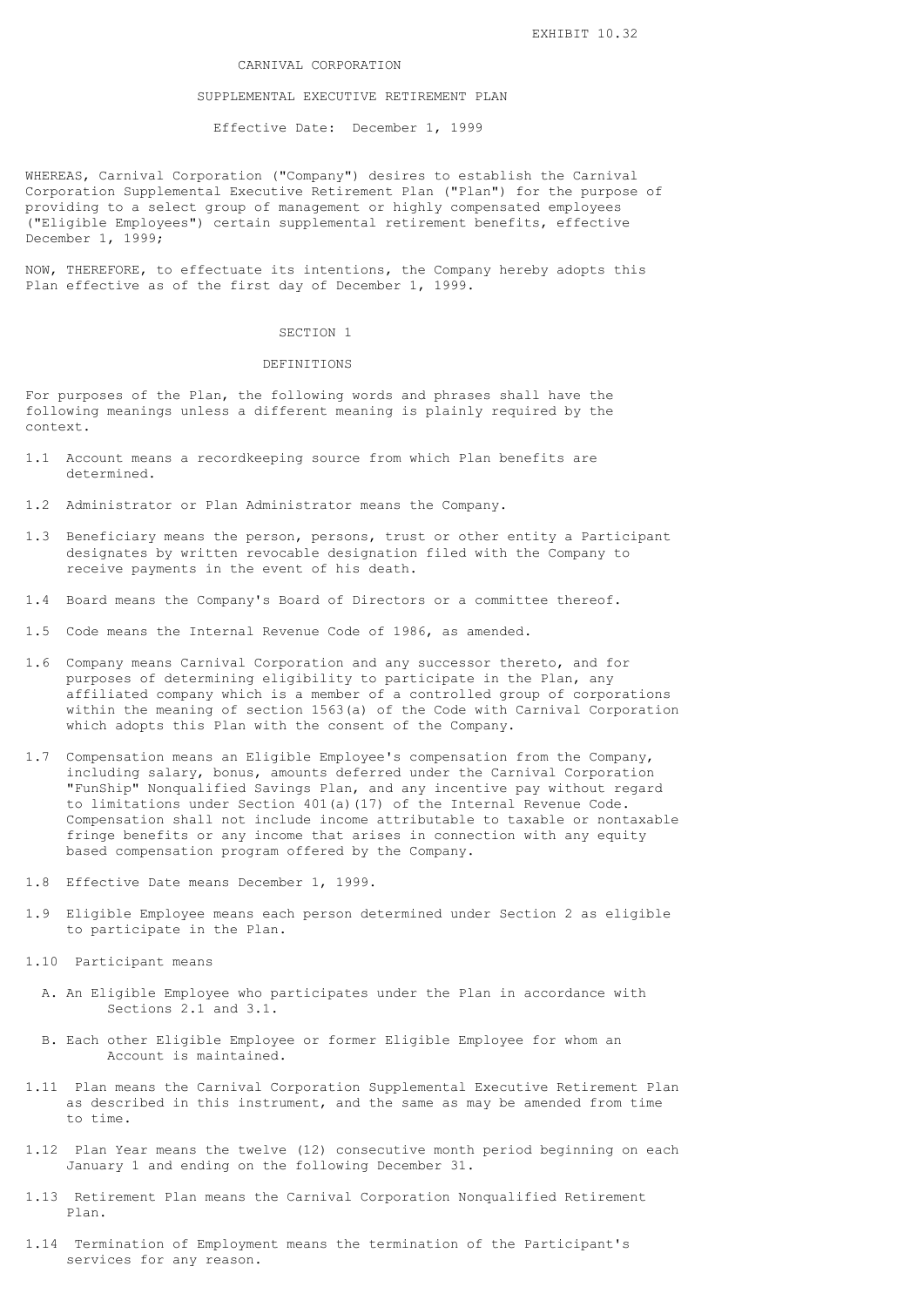1.15 Year of Service means the completion of twelve consecutive months of service with the Company and shall include all service with the Company prior to the Effective Date of the Plan and any additional service credited under the Retirement Plan.

## SECTION 2

# PARTICIPATION IN THE PLAN

- 2.1 Eligibility to Participate. Robert H. Dickinson and Howard S. Frank, and any other person designated by the Board shall participate in the Plan. However, eligibility to participate in the Plan is preconditioned upon waiving any benefit under the Company's Deferred Compensation Agreement. It is the intention of the Company that this Plan constitute a "top hat" plan and therefore only those persons who are determined to be within a select group of management or highly compensated shall be entitled to participate in the Plan.
- 2.2 Procedure For and Effect of Admission. Each Eligible Employee shall complete such forms and provide such data as reasonably required by the Company including Beneficiary designation forms and payment of benefit forms. By becoming a Participant, an Eligible Employee shall be deemed conclusively to have assented to the provisions of this Plan and all amendments hereto.
- 2.3 Cessation of Participation. A Participant shall cease to be an active participant on the earlier of:
	- A. the date on which the Plan terminates, or
	- B. the date on which he ceases to be an Eligible Employee.

 A former active participant will be deemed a Participant for all purposes except with respect to the right to receive "an additional benefit," as long as he retains a Plan Account.

#### SECTION 3

#### PLAN BENEFITS

3.1 Plan Benefits. The annual benefit under this Plan to which an eligible Participant or his or her Beneficiary shall be entitled shall be determined as follows:

 (A) 50% of final pay ("final pay" shall mean a Participant's highest Compensation in any twelve month period within the last sixty months) reduced proportionately for each Year of Service less than 25.

minus

(B) The amount of benefits payable to the Participant under the Company's Retirement Plan;

minus

 (C) The Participant's Primary Social Security Amount (as defined in the Retirement Plan) at the social security retirement age (determined without regard to such Participant's election to receive social security benefits prior to social security retirement age).

3.2 Early Retirement. A Participant may retire before a participant reaches age 65, and receive benefits pursuant to Section 3.1, upon the attainment of age 55 and the completion of at least 15 Years of Service. Such benefit shall be reduced by 3% for each year (1/4% for each month) that the Participant retires before age 65.

SECTION 4

# MAINTENANCE OF PARTICIPANT ACCOUNTS

- 4.1 Establishment of Accounts. The Administrator shall establish and maintain a separate bookkeeping Account in the name of each Participant solely for purposes of determining the accrued benefit of each Participant.
- 4.2 Relationship of the Parties. To the extent a Participant or any person acquires a right to receive payments from the Company under this Plan, such right shall be no greater than the right of any unsecured creditor of the Company. Neither this Plan nor any action taken pursuant to the terms of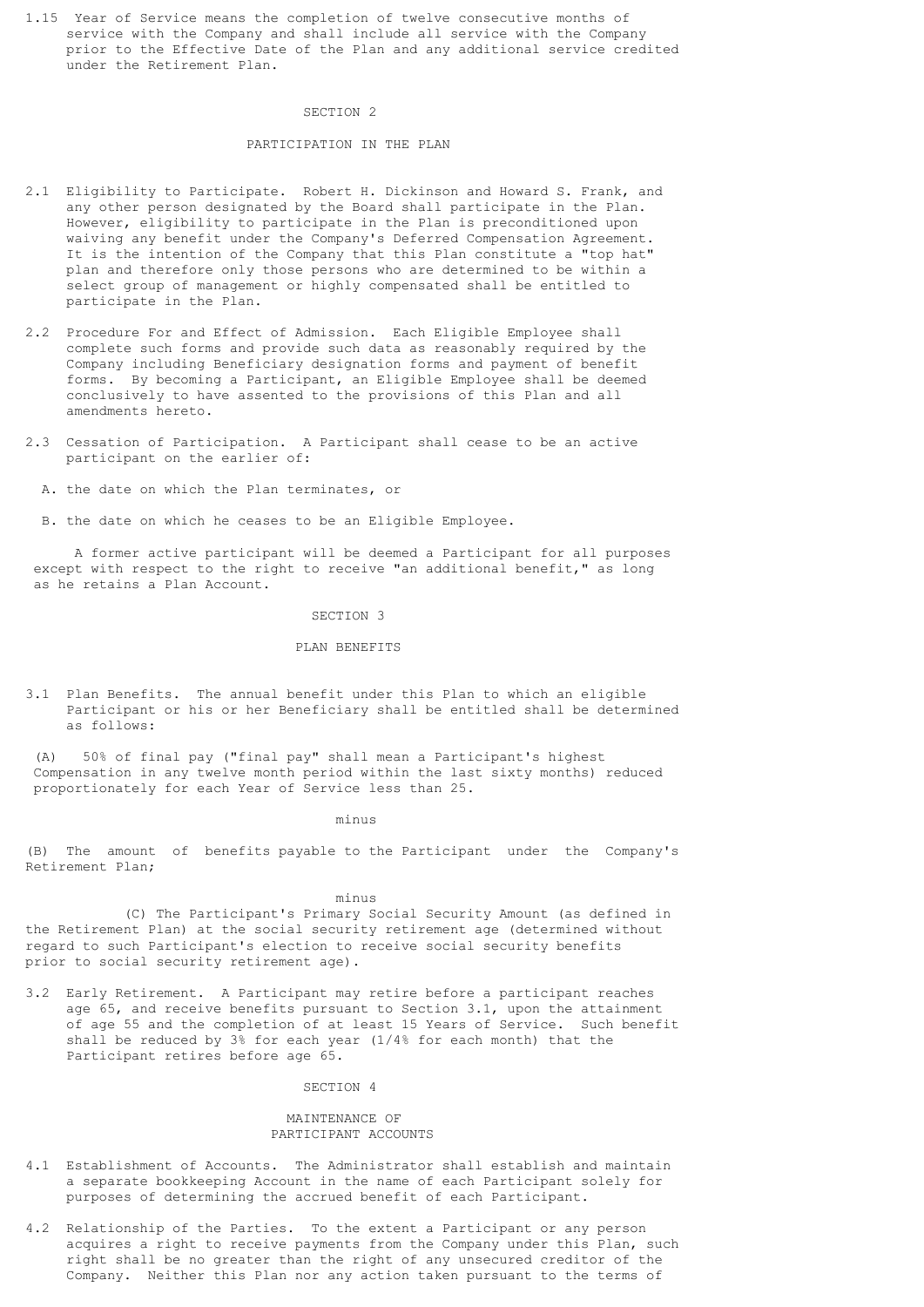this Plan shall be considered to create a fiduciary relationship between the Company and the Participants or any other persons or to require the establishment of a trust in which the assets are beyond the claims of any unsecured creditor of the Company. Notwithstanding Section 4.3 below, the Company may, at its discretion, make contributions to a rabbi trust that will be used to pay benefits under the Plan as they become due and owing.

4.3 No Requirement to Fund. This Plan is not funded in any way or form. It is the Company's intention that this Plan be an unfunded plan maintained primarily for the purpose of providing deferred compensation for a select group of management or highly compensated persons within the meaning of Sections 201(2), 301(a)(3) and 401(a)(1) of ERISA. SECTION 5

#### BENEFITS

5.1 Payment of Benefit. Subject to the approval of the Company, each Participant shall elect the form and timing of their distribution.

 A.Form of Payment Except as provided in Section 3.2, a Participant or his or her Beneficiary may elect that the payment of Benefits to which a Participant or his or her Beneficiary shall be entitled under this Plan shall be made in one of the following forms:

> 1.Life with 5-Year Certain Benefit -- an annuity for the life of the Participant, but if the Participant dies within 5 years of the date distribution of Benefits began, the annuity is payable to the Participant's Beneficiary for the remainder of that 5-year period; 2.Life with 10-Year Certain Benefit -- an annuity for the life of the Participant, but if the Participant dies within 10 years of the date distribution of Benefits began, the annuity is payable to the Participant's Beneficiary for the remainder of that 10-year period; 3.Qualified Joint and Survivor Annuity -- an annuity for the life of the Participant with a survivor annuity for the life of the Participant's spouse, where the survivor annuity is either 50% or 100% of the amount payable during the joint lives of the Participant and the Participant's spouse; 4.Single cash distribution of the full amount payable - the actuarial equivalent present value of the Participant's Vested Interest payable at his Normal Retirement Date.

 The value of such Benefit shall be determined using the same actuarial factors as provided for in the Retirement Plan.

 A.Timing of Payment: The Participant's election shall indicate that payment shall be made (in the case of a lump sum election) or shall commence (in the case of an installment election):

 1.as soon as administratively practicable following the Participant's Termination of Employment;

 2.as soon as administratively practicable following the calendar year of the Participant's Termination of Employment;

 3.in the month following the earlier of (A) the Participant's attainment of age 55 and 15 Years of Service, or (B) the Participant's attainment of age 65; or

4.in a specific month and year.

 Notwithstanding the foregoing, if a Participant elects his distribution to be made or commenced in accordance with paragraph (3) above, and such date falls before the Participant's Termination of Employment, the Participant's distribution shall be made or commenced in accordance with paragraph (1) above. Notwithstanding the foregoing, subject to the approval of the Company, a Participant may change his form and timing election applicable to his benefit, provided that such request to change is made at least twelve (12) consecutive months prior to the date on which such distribution would have otherwise been made on or commenced. If a Participant dies before commencement of distribution of Participant's Benefits under the Plan, such Benefits shall be paid in a lump sum to the Participant's Beneficiary, using the same actuarial assumptions as in the Retirement Plan. If a Participant dies after commencement of distribution of his or her Benefits under the Plan, the Participant's Benefits shall be paid to the Participant's Beneficiary in accordance with the Participant's election.

# 5.2 Beneficiary Designation

 A. Each Participant may designate a Beneficiary to receive the benefits payable in the event of the Participant's death, and designate a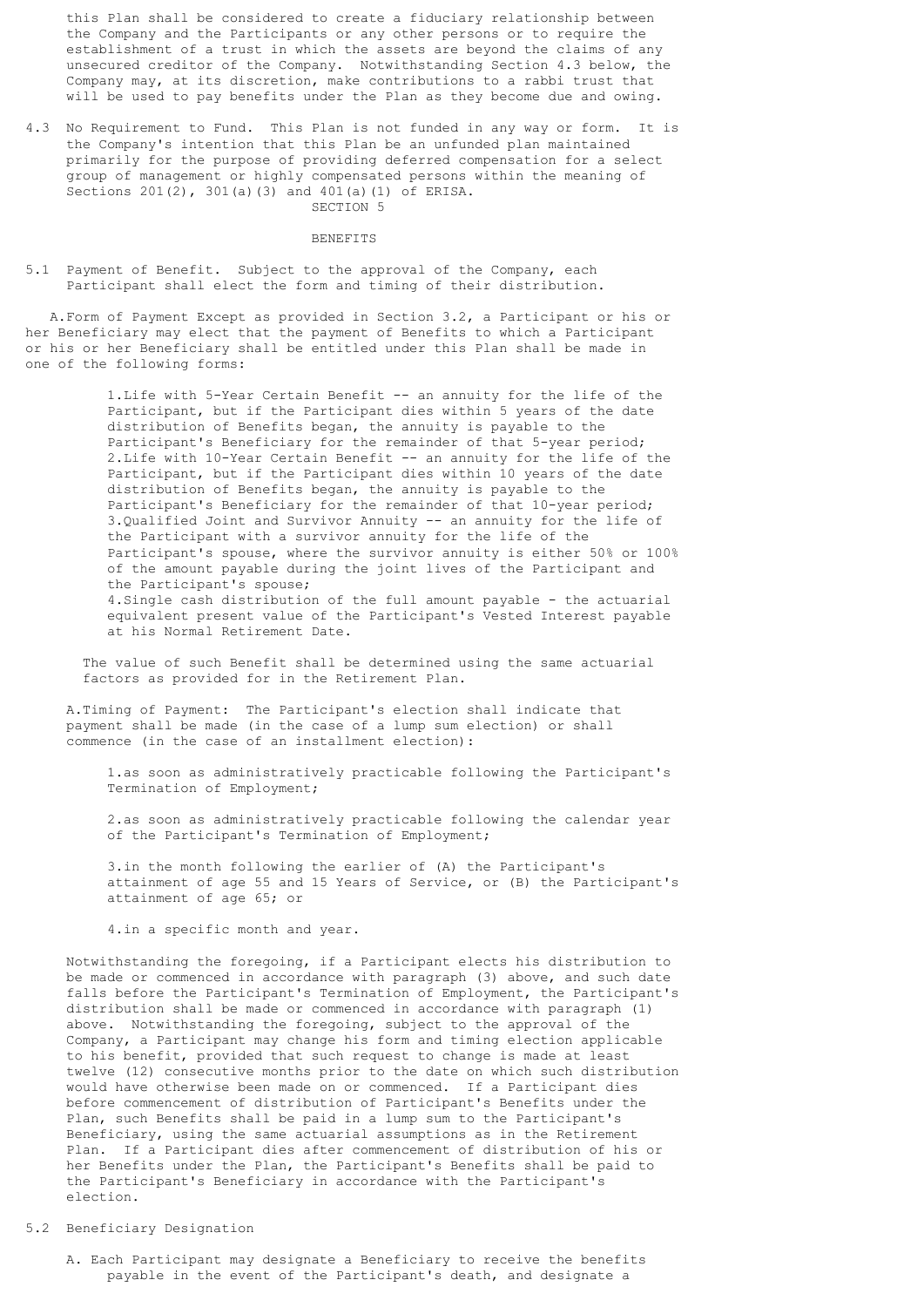successor Beneficiary to receive any benefits payable in the event of the death of any other Beneficiary.

- B. A Participant may change a Beneficiary designation at any time. All Beneficiary designations and changes shall be made on an appropriate form as designated by the Plan Administrator and filed with the Plan Administrator.
- C. If no person shall be designated by the Participant, or if the designated Beneficiary shall not survive the Participant, payment of the Participant's Account shall be made to the Participant's estate.
- 5.3 Tax Withholding. To the extent required by the law in effect at the time benefits are distributed pursuant to this Section 5, the Company shall withhold any taxes required by the federal or any state or local government from payments made hereunder.

SECTION 6

## ADMINISTRATION

- 6.1 Appointment of Administrator. The Company shall serve as the Administrator.
- 6.2 Administrator's Responsibilities. The Administrator is responsible for the day to day administration of the Plan. The Administrator may appoint other persons or entities to perform any of its fiduciary functions.
- 6.3 Records and Accounts. The Administrator shall maintain or shall cause to be maintained accurate and detailed records and accounts of Participants and of their rights under the Plan.
- 6.4 Liability. The Company shall not be liable to any person for any action taken or omitted in connection with the administration of this Plan unless attributable to the fraud or willful misconduct on the part of a director, officer or agent of the Company.
- 6.5 Payment of Expenses. All expenses incurred in the operation or administration of this Plan shall be paid by Company.
- 6.6 Substitute Payee. If a Participant or Beneficiary entitled to receive any benefits hereunder is in his minority, or is, in the judgment of the Company, legally, physically, or mentally incapable of personally receiving and receipting any distribution, the Company may make distributions to a legally appointed guardian or to such other person or institution as, in the judgment of the Company, is then maintaining or has custody of the payee.

# SECTION 7

# CLAIMS PROCEDURE

7.1 Claims Procedures. The Administrator shall establish a claims procedure and shall afford a reasonable opportunity to any Participant whose claim for benefits has been denied for a full and fair review of the decision denying such claim. The claims procedure shall provide for a notice of denial of a claim to be received by a claimant within a reasonable period, not to exceed ninety (90) days, following the filing of a claim. The notice shall provide the reason for the denial, references to the Plan provisions on which the denial is based, a description of additional information necessary to perfect a claim and the steps required to submit a claim for review. The period to request a review must be for at least sixty (60) days after a receipt of notice of denial of a claim. A decision on review shall be made within sixty (60) days after the Plan's receipt of a request for a review unless special circumstances require a longer period in which case the Plan shall have an additional sixty (60) days. The final decision shall be in writing and shall include specific reasons for the decision and references to Plan provisions. SECTION 8

# AMENDMENT AND TERMINATION

- 8.1 Plan Amendment. The Plan may be amended or otherwise modified by the Board, in whole or in part, provided that no amendment or modification shall divest any Participant of any amount previously earned under Section 3.1.
- 8.2 Termination of the Plan. The Board reserves the right to terminate the Plan at any time in whole or in part. In the event of any such termination, the Company shall pay a benefit to the Participant or the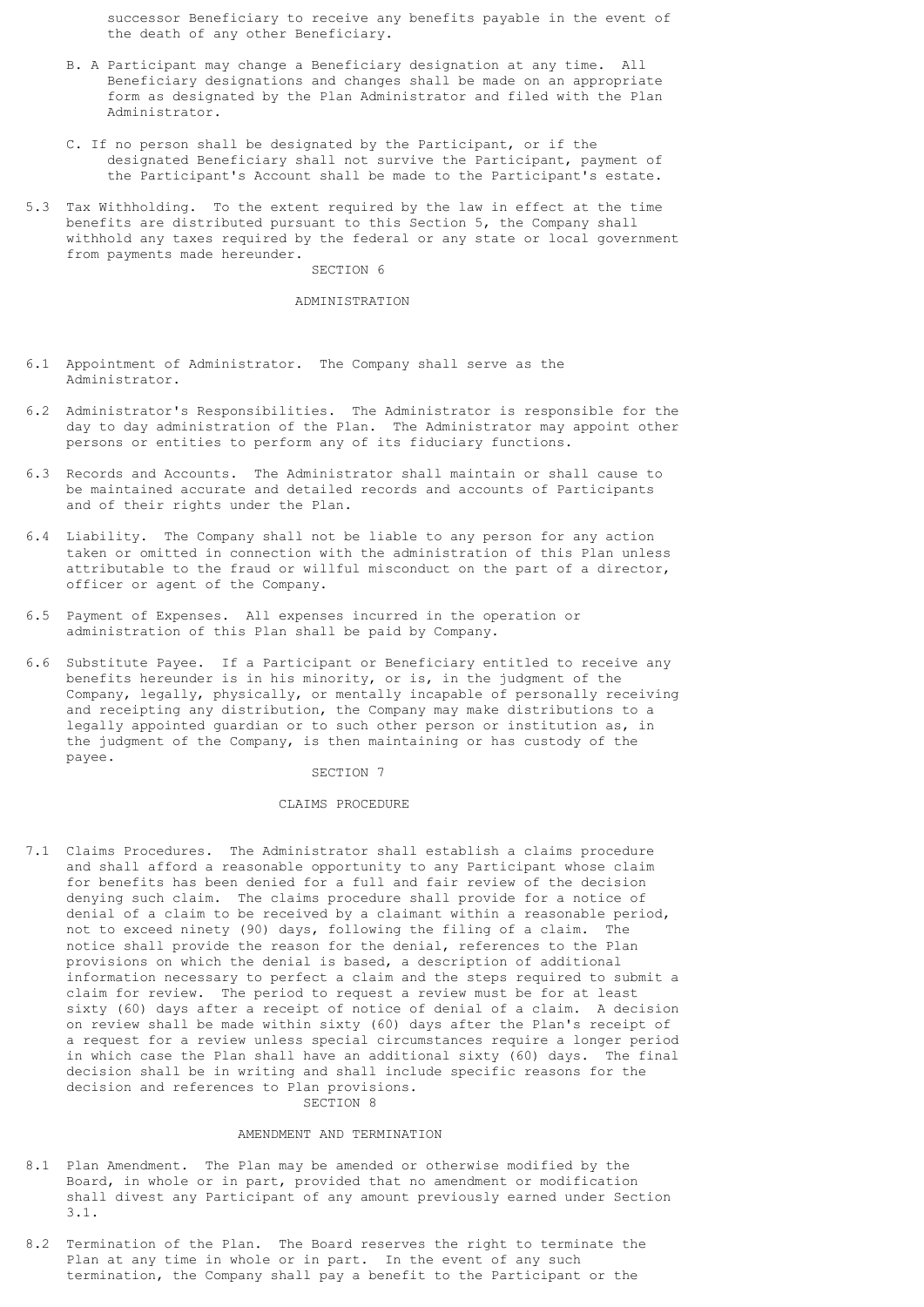Beneficiary of any deceased Participant, in lieu of other benefits hereunder, equal to the value of the Participant's Account in the form and at the benefit commencement date elected by the Participant pursuant to section 5.1 of the Plan.

#### SECTION 9

# MISCELLANEOUS

- 9.1 Supplemental Benefits. Unless otherwise stated herein, the benefits provided for the Participants under this Plan are in addition to benefits provided by any other plan or program of the Company and, except as otherwise expressly provided herein, the benefits of this Plan shall supplement and shall not supersede any plan or agreement between the Company and any Participant or any provisions contained herein.
- 9.2 Governing Law. The Plan shall be governed and construed under the laws of the State of Florida.
- 9.3 Spendthrift Provision. No benefit under the Plan shall be subject in any manner to anticipation, alienation, sale, transfer, assignment, pledge, encumbrance or change, and any such action shall be void for all purposes of the Plan. No benefit shall in any manner be subject to the debts, contracts, liabilities, engagements or torts of any person, nor shall it be subject to attachments or other legal process for or against any person, except to such extent as may be required by law.
- 9.4 Binding Terms. The terms of this Plan shall be binding upon and inure to the benefit of the parties hereto, their respective heirs, executors, administrators and successors.
- 9.5 Headings. All headings preceding the text of the several Sections hereof are inserted solely for reference and shall not constitute a part of this Plan, nor affect its meaning, construction or effect.
- 9.6 Rule of Interpretation. Where appropriate, words in the masculine gender shall include the feminine gender and vice versa.
- 9.7 Limitation of Rights. Neither the establishment of this Plan, nor any modification thereof, nor the creation of an account, nor the payment of any benefits shall be construed as giving:
	- A. any Participant, Beneficiary, or any other person whomsoever, any legal or equitable right against the Company unless such right shall be specifically provided for in the Plan or conferred by affirmative action of the Administrator in accordance with the terms and provisions of the Plan; or
	- B. any Participant the right to be retained in the service of the Company, and all Participants and other agents shall remain subject to termination to the same extent as if the Plan had never been adopted.
- 9.8 Severability. Should any provision of the Plan or any regulations adopted thereunder be deemed or held to be unlawful or invalid for any reason, such fact shall not adversely affect the other provisions or regulations unless such invalidity shall render impossible or impractical the functioning of the Plan and, in such case, the appropriate parties shall adopt a new provision or regulation to take the place of the one held illegal or invalid.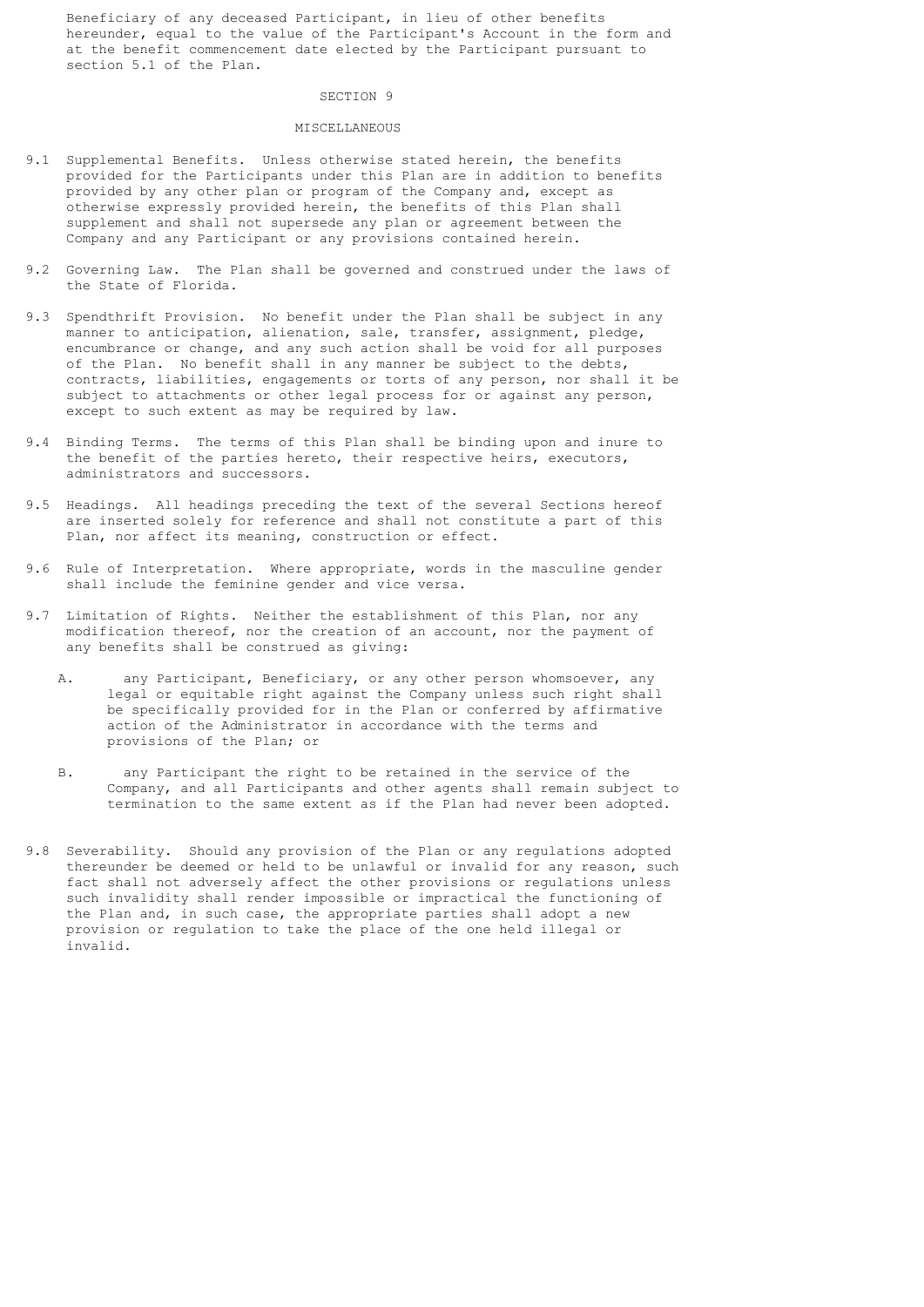The Carnival Corporation "Fun Shipsm " Nonqualifed Savings Plan (the "Plan") is hereby amended, effective January 1, 2000, as follows:

(1) A new Section 2.14(f) is added to the Plan to read as follows:

 (f) If a Participant transfers directly from an Affiliated Company to any company in which the Company holds an equity interest (but that is not an Affiliated Company), service with such company shall be counted solely for purposes of determining a Participant's vested interest in Matching and Profit-Sharing Contributions under Article 5 of the Plan. Service with such company shall not be credited if it occurs prior to the date the individual became a Participant in the Plan or after the Participant works at any entity in which the Company does not hold an equity interest.

(2) Section 6.3 is amended to read as follows:

 6.3 Establishment of Investment Funds: The Retirement Committee will establish one or more Investment Funds (such as those described in Appendix A) which will be maintained for the purpose of determining the investment return to be credited to each Participant's Account. The Retirement Committee may change the number, identity or composition of the Investment Funds from time to time. Each Participant will indicate the Investment Funds based on which amounts allocated in accordance with Articles 4 and 5 are to be adjusted. Each Participant's Account will be increased or decreased by the net amount of investment earnings or losses that it would have achieved had it actually been invested in the deemed investments. The Company is not required to purchase or hold any of the deemed investments. Investment Fund elections must be made in a minimum of 1% increments and at such times and in such manner as the Retirement Committee will specify. An active or inactive Participant periodically may change his election as to his deemed investments with respect to Employee Deferral Contributions, Bonus Deferrals, Matching Contributions or Profit-Sharing Contributions in such manner as the Retirement Committee may specify. If a Participant fails to make an Investment Fund election, the amount in the Participant's Account will be deemed to have been invested in a money market fund or any other fund as determined by the Retirement Committee.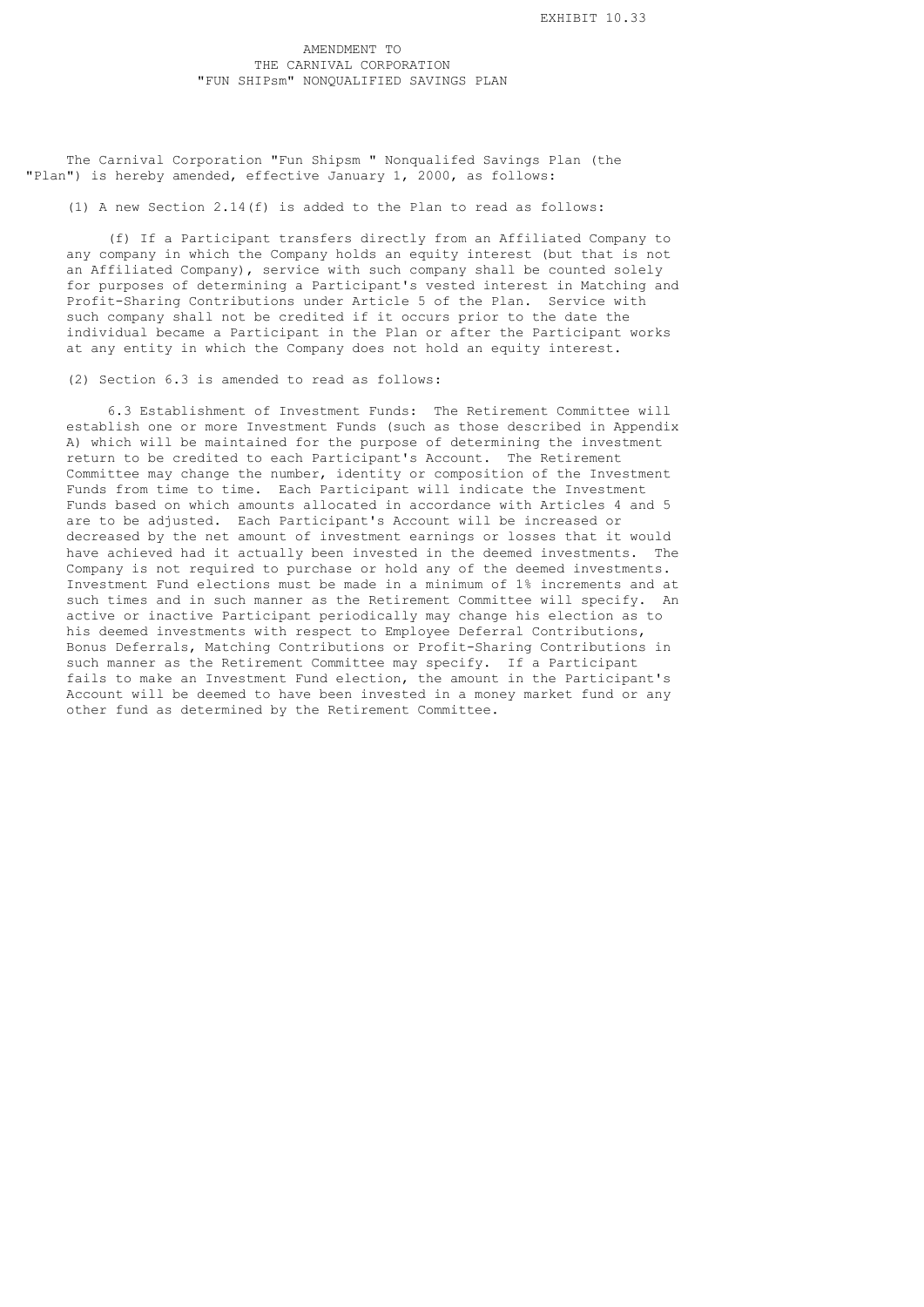# CARNIVAL CORPORATION RATIO OF EARNINGS TO FIXED CHARGES (In thousands, except ratios)

|                                                                                                                                   | YEARS ENDED NOVEMBER 30,                                                             |                          |                                                                               |  |                     |
|-----------------------------------------------------------------------------------------------------------------------------------|--------------------------------------------------------------------------------------|--------------------------|-------------------------------------------------------------------------------|--|---------------------|
|                                                                                                                                   | 1999                                                                                 |                          | 1998 1997 1996 1995                                                           |  |                     |
| Net Income<br>Income tax expense                                                                                                  | \$1,027,240 \$835,885 \$666,050 \$566,302 \$451,091<br>2,778 3,815 6,233 9,045 9,374 |                          |                                                                               |  |                     |
| Income before<br>income taxes                                                                                                     | 1,030,018 839,700 672,283 575,347 460,465                                            |                          |                                                                               |  |                     |
| Adjustment to Earnings:<br>Minority interest<br>Income from affiliates in<br>excess of dividends                                  |                                                                                      | 14,014 11,102            |                                                                               |  |                     |
| received                                                                                                                          |                                                                                      |                          | $(60, 671)$ $(63, 059)$ $(46, 569)$ $(43, 224)$                               |  | $\overline{0}$      |
| Earnings as adjusted                                                                                                              |                                                                                      |                          | 983,361 787,743 625,714 532,123 460,465                                       |  |                     |
| Fixed Charges:<br>Interest expense<br>Interest portion of<br>rent expense (1)<br>Capitalized interest 40,908 35,130 16,846 25,799 |                                                                                      |                          | 46,956 57,772 55,898 64,092 63,080<br>$3,405$ $3,480$ $3,528$ $3,093$ $2,529$ |  | 18,762              |
| Total fixed charges                                                                                                               |                                                                                      |                          | $91,269$ $96,382$ $76,272$ $92,984$                                           |  | 84,371              |
| Fixed charges not affecting<br>earnings:<br>Capitalized interest (40,908) (35,130) (16,846) (25,799) (18,762)                     |                                                                                      |                          |                                                                               |  |                     |
| Earnings before fixed<br>Charges                                                                                                  | \$1,033,722 \$848,995 \$685,140 \$599,308 \$526,074                                  |                          |                                                                               |  |                     |
| Ratio of earnings to<br>fixed charges                                                                                             |                                                                                      | $11.3 \times 8.8 \times$ |                                                                               |  | $9.0 x$ 6.4 x 6.2 x |

(1) Represents one-third of rent expense, which management believes to be representative of the interest portion of rent expense.

\_\_\_\_\_\_\_\_\_\_\_\_\_\_\_\_\_\_\_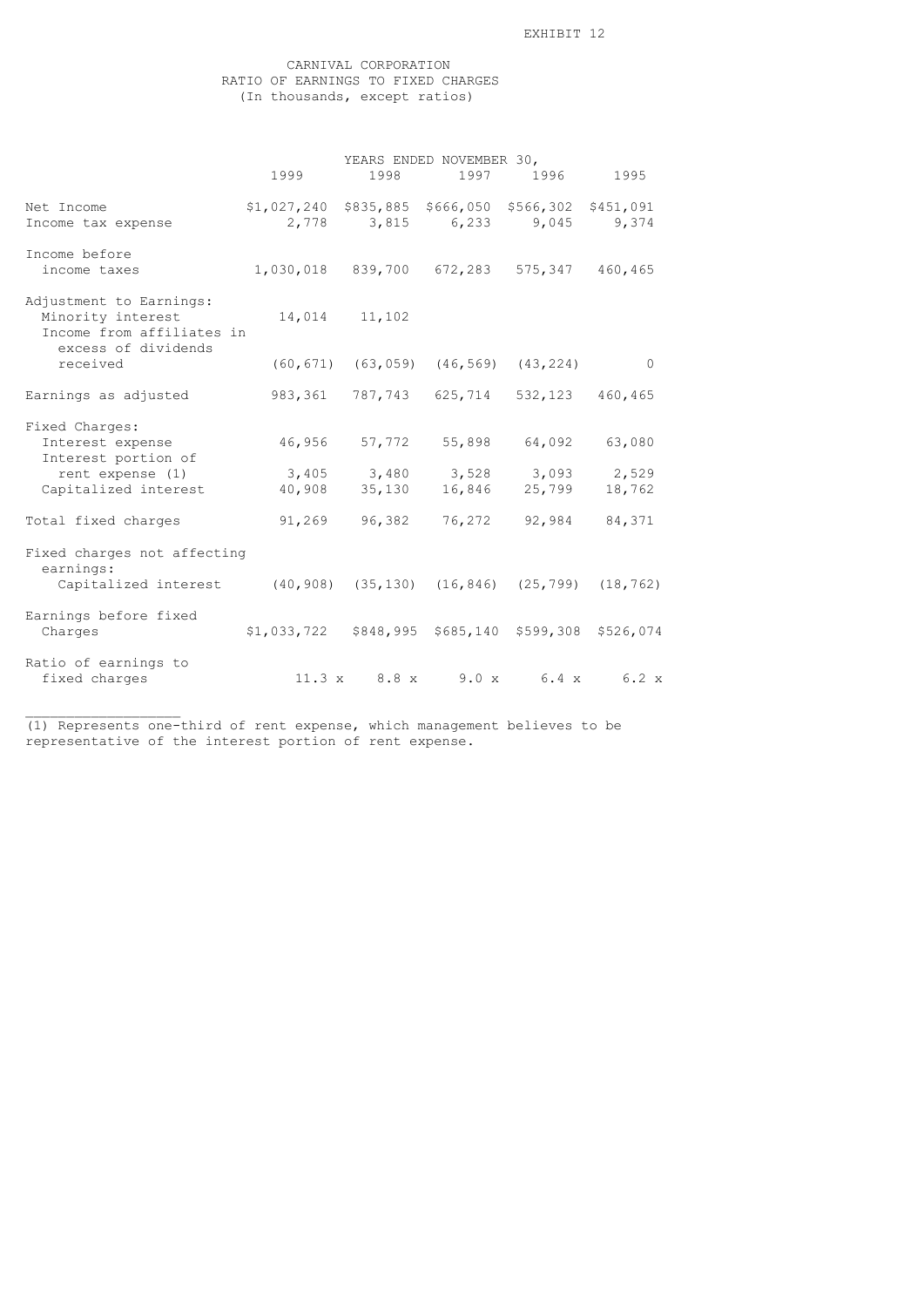# CARNIVAL CORPORATION CONSOLIDATED BALANCE SHEETS (in thousands, except par value)

| ASSETS                                                                                                                                                                                                                                                                                              | 1999                                             | NOVEMBER 30,<br>1998                                                                                                                    |
|-----------------------------------------------------------------------------------------------------------------------------------------------------------------------------------------------------------------------------------------------------------------------------------------------------|--------------------------------------------------|-----------------------------------------------------------------------------------------------------------------------------------------|
| Current Assets<br>Cash and cash equivalents<br>Short-term investments<br>Accounts receivable, net<br>Consumable inventories, at average cost<br>Prepaid expenses and other<br>Total current assets                                                                                                  | 22,800<br>62,887<br>84,019<br>100,159<br>791,636 | $$521,771$ $$137,273$<br>5,956<br>60,837<br>75,449<br>90,764<br>370,279                                                                 |
| Property and Equipment, Net                                                                                                                                                                                                                                                                         |                                                  | 6, 410, 527 5, 768, 114                                                                                                                 |
| Investments in and Advances to Affiliates                                                                                                                                                                                                                                                           |                                                  | 586,922 546,693                                                                                                                         |
| Goodwill, less Accumulated Amortization of<br>\$85,272 and \$72,255                                                                                                                                                                                                                                 |                                                  | 462,340 437,464                                                                                                                         |
| Other Assets                                                                                                                                                                                                                                                                                        | 34,930                                           | 56,773<br>\$8,286,355 \$7,179,323                                                                                                       |
| LIABILITIES AND SHAREHOLDERS' EQUITY                                                                                                                                                                                                                                                                |                                                  |                                                                                                                                         |
| Current Liabilities<br>Current portion of long-term debt<br>Accounts payable<br>Accrued liabilities<br>Customer deposits<br>Dividends payable<br>Total current liabilities                                                                                                                          | 195,879<br>262,170<br>675,816<br>64,781          | $$206, 267$ \$67,626<br>168,546<br>206,968<br>638,383<br>53,590<br>1,404,913 1,135,113                                                  |
| Long-Term Debt                                                                                                                                                                                                                                                                                      |                                                  | 867,515 1,563,014                                                                                                                       |
| Deferred Income and Other Long-Term Liabilities                                                                                                                                                                                                                                                     | 82,680                                           | 63,036                                                                                                                                  |
| Commitments and Contingencies (Notes 2, 8 and 14)                                                                                                                                                                                                                                                   |                                                  |                                                                                                                                         |
| Minority Interest                                                                                                                                                                                                                                                                                   |                                                  | 132,684                                                                                                                                 |
| Shareholders' Equity<br>Common Stock; \$.01 par value; 960,000 shares<br>authorized; 616,966 and 595,448 shares issued<br>and outstanding<br>Additional paid-in capital<br>Retained earnings<br>Unearned stock compensation<br>Accumulated other comprehensive income<br>Total shareholders' equity | 6,170<br>(9, 945)<br>\$8,286,355                 | 5,955<br>1,757,408 880,488<br>4, 176, 498 3, 379, 628<br>(5, 294)<br>24,699<br>1, 116 24, 699<br>5, 931, 247 4, 285, 476<br>\$7,179,323 |

The accompanying notes are an integral part of these consolidated financial statements.

> CARNIVAL CORPORATION CONSOLIDATED STATEMENTS OF OPERATIONS (in thousands, except per share data)

|                                        | 1999      | YEARS ENDED NOVEMBER 30,<br>1998    | 1997      |
|----------------------------------------|-----------|-------------------------------------|-----------|
| Revenues                               |           | \$3,497,470 \$3,009,306 \$2,447,468 |           |
| Costs and Expenses                     |           |                                     |           |
| Operating expenses                     |           | 1,862,636 1,619,377                 | 1,322,669 |
| Selling and administrative             |           | 447,235 369,469                     | 296,533   |
| Depreciation and amortization          |           | 243,658 200,668                     | 167,287   |
|                                        | 2,553,529 | 2,189,514                           | 1,786,489 |
| Operating Income Before Income From    |           |                                     |           |
| Affiliated Operations                  | 943,941   | 819,792                             | 660,979   |
| Income From Affiliated Operations, Net | 75,758    | 76,732                              | 53,091    |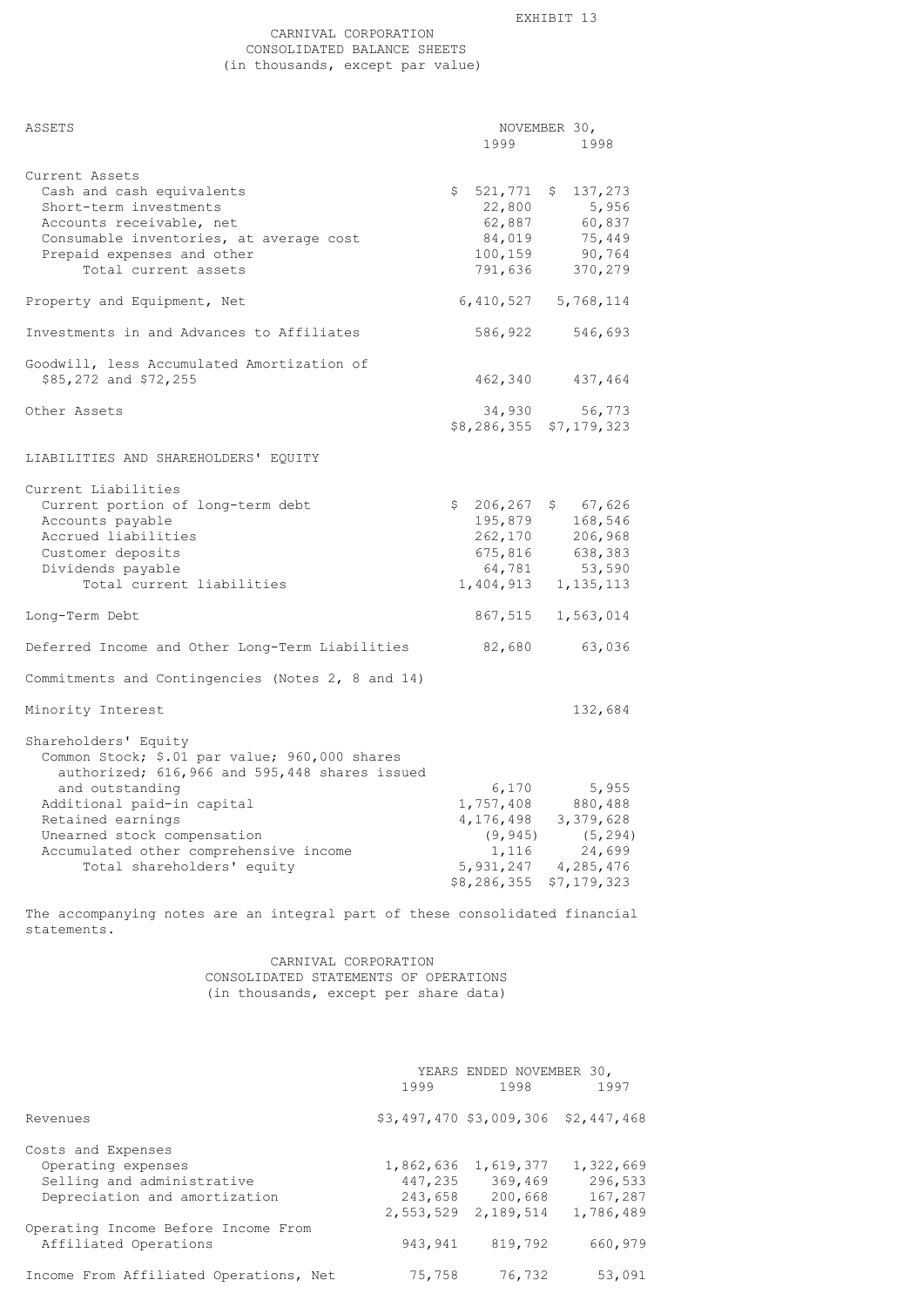| Operating Income              | 1,019,699                  | 896,524               | 714,070   |
|-------------------------------|----------------------------|-----------------------|-----------|
| Nonoperating Income (Expense) |                            |                       |           |
| Interest income               | 41,932                     | 10,257                | 8,675     |
| Interest expense, net of      |                            |                       |           |
| capitalized interest          | (46, 956)                  | (57, 772)             | (55, 898) |
| Other income, net             | 29,357                     | 1,793                 | 5,436     |
| Income tax expense            |                            | $(2, 778)$ $(3, 815)$ | (6, 233)  |
| Minority interest             | $(14, 014)$ $(11, 102)$    |                       |           |
|                               | 7,541                      | (60, 639)             | (48, 020) |
| Net Income                    | $$1,027,240$ \$ 835,885 \$ |                       | 666,050   |
| Earnings Per Share:           |                            |                       |           |
| Basic                         | \$1.68                     | \$1.40                | \$1.12    |
| Diluted                       | \$1.66                     | \$1.40                | \$1.12    |

The accompanying notes are an integral part of these consolidated financial statements.

> CARNIVAL CORPORATION CONSOLIDATED STATEMENTS OF CASH FLOWS (in thousands)

|                                                              | YEARS ENDED NOVEMBER 30, |                              |            |
|--------------------------------------------------------------|--------------------------|------------------------------|------------|
|                                                              | 1999                     | 1998                         | 1997       |
| OPERATING ACTIVITIES                                         |                          |                              |            |
| Net income                                                   | \$1,027,240              | \$835,885                    | \$666,050  |
| Adjustments to reconcile net income to                       |                          |                              |            |
| net cash provided from operating activities:                 |                          |                              |            |
| Depreciation and amortization                                | 243,658                  | 200,668                      | 167,287    |
| Income from affiliates in excess of                          |                          |                              |            |
| dividends received                                           | (60, 671)                | (63, 059)                    | (46, 569)  |
| Minority interest                                            | 14,014                   | 11,102                       |            |
| Other                                                        | 4,007                    | (8, 428)                     | 2,540      |
| Changes in operating assets and liabilities,                 |                          |                              |            |
| excluding businesses acquired and consolidated:              |                          |                              |            |
| (Increase) decrease in:                                      |                          |                              |            |
| Receivables                                                  | (3, 271)                 | 137                          | (21, 229)  |
| Consumable inventories                                       | (8, 570)                 | (3, 913)                     | (1, 689)   |
| Prepaid expenses and other                                   | (9, 465)                 | (15, 369)                    | 903        |
| Increase in:                                                 |                          |                              |            |
| Accounts payable                                             | 27,333                   | 18,758                       | 22,035     |
| Accrued liabilities                                          | 58,016                   | 42,401                       | 20,042     |
| Customer deposits                                            | 37,433                   | 73,658                       | 68,210     |
| Net cash provided from operating                             |                          |                              |            |
| activities                                                   | 1,329,724                | 1,091,840                    | 877,580    |
| INVESTING ACTIVITIES                                         |                          |                              |            |
| Additions to property and equipment, net                     |                          | $(872, 984)$ $(1, 150, 413)$ | (497, 657) |
| Proceeds from sale of assets                                 |                          | 47,028                       | 17,041     |
| Acquisition of consolidated subsidiaries, net                | (54, 715)                | (242, 868)                   |            |
| Purchase of equity interests in affiliates                   | (1, 365)                 |                              | (38, 378)  |
| (Increase) decrease in short-term                            |                          |                              |            |
| investments, net                                             | (11, 890)                | 4,052                        | 2,748      |
| Other (additions to) reductions in                           |                          |                              |            |
| investments in and advances to                               |                          |                              |            |
| affiliates, net                                              | (310)                    | (380)                        | 39,540     |
| Other, net                                                   | 30,884                   | 21,528                       | 21,805     |
| Net cash used for investing activities (910,380) (1,321,053) |                          |                              | (454, 901) |
|                                                              |                          |                              |            |
| FINANCING ACTIVITIES                                         |                          |                              |            |
| Proceeds from issuance of Common Stock, net                  | 741,575                  | 11,399                       | 5,162      |
| Principal payments of long-term debt                         |                          | $(564, 838)$ $(1, 006, 586)$ | (424, 391) |
| Dividends paid                                               | (219, 179)               | (178, 458)                   | (130, 456) |
| Proceeds from long-term debt                                 | 7,772                    | 1,404,395                    | 155,366    |
| Other                                                        | (176)                    | (4, 253)                     |            |
| Net cash (used for) provided from                            |                          |                              |            |
| financing activities                                         | (34, 846)                | 226,497                      | (394, 319) |
| Net increase (decrease) in cash and                          |                          |                              |            |
| cash equivalents                                             | 384,498                  | (2, 716)                     | 28,360     |
| Cash and cash equivalents at beginning                       |                          |                              |            |
| of year                                                      | 137,273                  | 139,989                      | 111,629    |
| Cash and cash equivalents at end of year                     | \$521,771                | \$137,273                    | \$139,989  |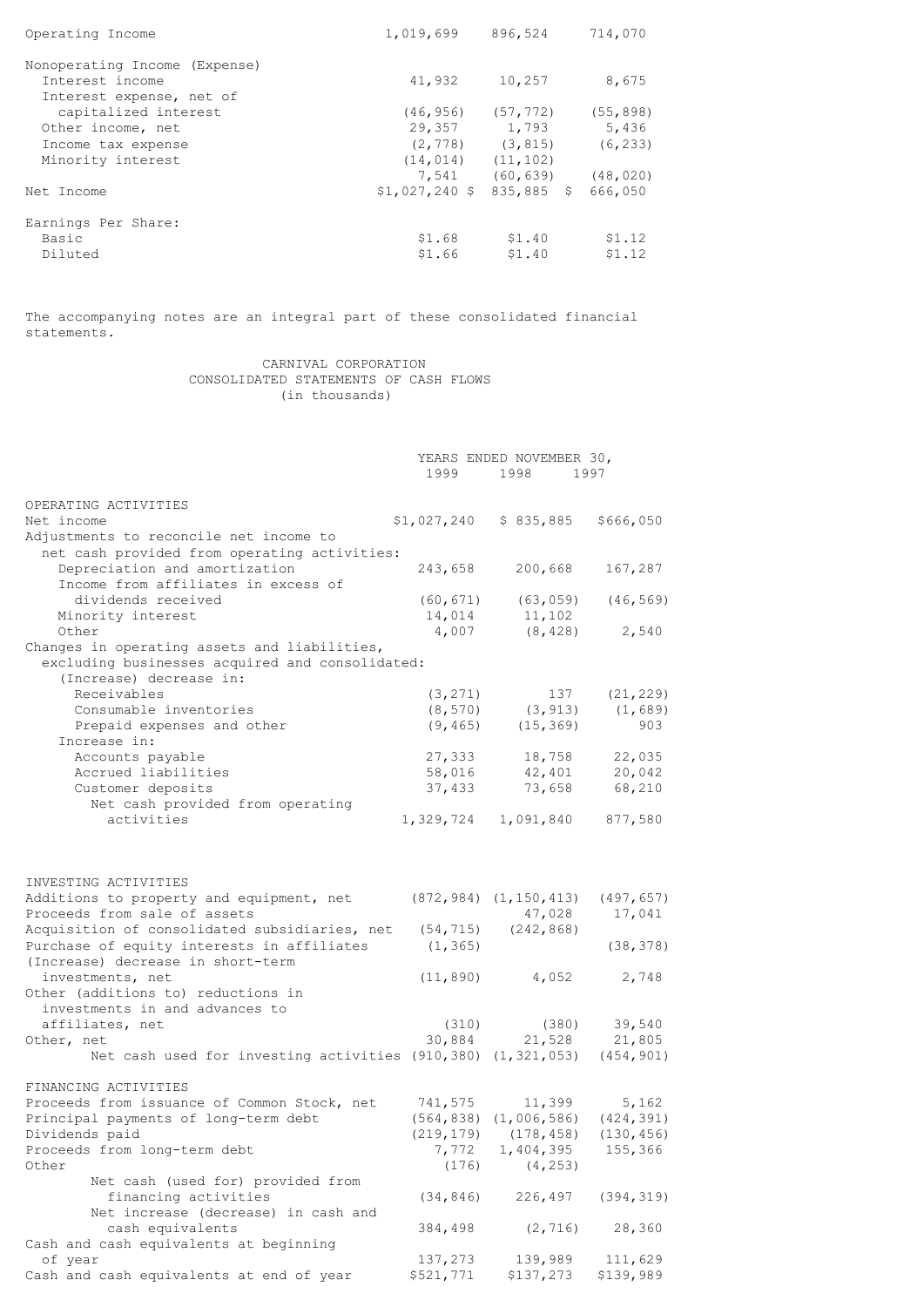The accompanying notes are an integral part of these consolidated financial statements.

# CARNIVAL CORPORATION CONSOLIDATED STATEMENTS OF SHAREHOLDERS' EQUITY (in thousands)

|                                                                                                                     |           |       |           |          |                                                       |                | Accumulated |                                                                                                     |
|---------------------------------------------------------------------------------------------------------------------|-----------|-------|-----------|----------|-------------------------------------------------------|----------------|-------------|-----------------------------------------------------------------------------------------------------|
|                                                                                                                     |           |       |           |          | Compre- Common Stock Additional                       | Unearned other |             | Total<br>stock compre- share-<br>hensive \$.01 Par Value paid-in- Retained compen- hensive holders' |
|                                                                                                                     |           |       |           |          | income Class A Class B capital earnings sation income |                |             | equity                                                                                              |
|                                                                                                                     |           |       |           |          |                                                       |                |             |                                                                                                     |
| Balances at<br>November 30, 1996 \$2,397 \$550 \$819,610 \$2,207,781 \$(2,489) \$3,035 \$3,030,884<br>Comprehensive |           |       |           |          |                                                       |                |             |                                                                                                     |
| income:<br>Net income \$666,050                                                                                     |           |       |           |          | 666,050                                               |                |             | 666,050                                                                                             |
| Changes in                                                                                                          |           |       |           |          |                                                       |                |             |                                                                                                     |
| securities<br>valuation                                                                                             |           |       |           |          |                                                       |                |             |                                                                                                     |
| allowance                                                                                                           | 355       |       |           |          |                                                       |                | 355         | 355                                                                                                 |
| Foreign currency<br>translation                                                                                     |           |       |           |          |                                                       |                |             |                                                                                                     |
| adjustment                                                                                                          | 3,592     |       |           |          |                                                       |                | 3,592       | 3,592                                                                                               |
| Total com-                                                                                                          |           |       |           |          |                                                       |                |             |                                                                                                     |
| prehensive<br>income                                                                                                | \$669,997 |       |           |          |                                                       |                |             |                                                                                                     |
| Cash dividends                                                                                                      |           |       |           |          | (142, 618)                                            |                |             | (142, 618)                                                                                          |
| Issuance of<br>stock upon                                                                                           |           |       |           |          |                                                       |                |             |                                                                                                     |
| conversion of                                                                                                       |           |       |           |          |                                                       |                |             |                                                                                                     |
| convertible notes                                                                                                   |           | 23    |           | 39,755   |                                                       |                |             | 39,778                                                                                              |
| Conversion of<br>Class B Common Stock                                                                               |           |       |           |          |                                                       |                |             |                                                                                                     |
| into Class A                                                                                                        |           |       |           |          |                                                       |                |             |                                                                                                     |
| Common Stock<br>Issuance of stock                                                                                   |           |       | 550 (550) |          |                                                       |                |             |                                                                                                     |
| under stock plans                                                                                                   |           | 2     |           | 6,732    |                                                       | (947)          |             | 5,787                                                                                               |
| Amortization of                                                                                                     |           |       |           |          |                                                       |                |             |                                                                                                     |
| unearned stock<br>compensation                                                                                      |           |       |           |          |                                                       | 1,270          |             | 1,270                                                                                               |
| Balances at                                                                                                         |           |       |           |          |                                                       |                |             |                                                                                                     |
| November 30, 1997, as                                                                                               |           |       |           |          | 866,097 2,731,213 (2,166) 6,982 3,605,098             |                |             |                                                                                                     |
| previously reported 2,972<br>Two-for-one stock                                                                      |           |       |           |          |                                                       |                |             |                                                                                                     |
| split effective                                                                                                     |           |       |           |          |                                                       |                |             |                                                                                                     |
| June 12, 1998<br>Balances at                                                                                        |           | 2,972 |           | (2, 972) |                                                       |                |             |                                                                                                     |
| November 30, 1997,                                                                                                  |           |       |           |          |                                                       |                |             |                                                                                                     |
| as adjusted                                                                                                         |           | 5,944 |           | 863,125  | 2,731,213 (2,166)                                     |                |             | 6,982 3,605,098                                                                                     |
| Comprehensive<br>income:                                                                                            |           |       |           |          |                                                       |                |             |                                                                                                     |
| Net income                                                                                                          | \$835,885 |       |           |          | 835,885                                               |                |             | 835,885                                                                                             |
| Changes in<br>securities                                                                                            |           |       |           |          |                                                       |                |             |                                                                                                     |
| valuation                                                                                                           |           |       |           |          |                                                       |                |             |                                                                                                     |
| allowance                                                                                                           | 270       |       |           |          |                                                       |                | 270         | 270                                                                                                 |
| Foreign currency<br>translation                                                                                     |           |       |           |          |                                                       |                |             |                                                                                                     |
| adjustment                                                                                                          | 17,447    |       |           |          |                                                       |                | 17,447      | 17,447                                                                                              |
| Total com-                                                                                                          |           |       |           |          |                                                       |                |             |                                                                                                     |
| prehensive<br>income                                                                                                | \$853,602 |       |           |          |                                                       |                |             |                                                                                                     |
| Cash dividends                                                                                                      |           |       |           |          | (187, 470)                                            |                |             | (187, 470)                                                                                          |
| Issuance of stock<br>under stock plans                                                                              |           | 11    |           | 17,363   |                                                       | (4, 651)       |             | 12,723                                                                                              |
| Amortization of                                                                                                     |           |       |           |          |                                                       |                |             |                                                                                                     |
| unearned stock                                                                                                      |           |       |           |          |                                                       |                |             |                                                                                                     |
| compensation<br>Balances at                                                                                         |           |       |           |          |                                                       | 1,523          |             | 1,523                                                                                               |
| November 30, 1998                                                                                                   |           | 5,955 |           |          | 880,488 3,379,628                                     |                |             | $(5, 294)$ 24,699 4,285,476                                                                         |
| Comprehensive<br>income:                                                                                            |           |       |           |          |                                                       |                |             |                                                                                                     |
|                                                                                                                     |           |       |           |          |                                                       |                |             |                                                                                                     |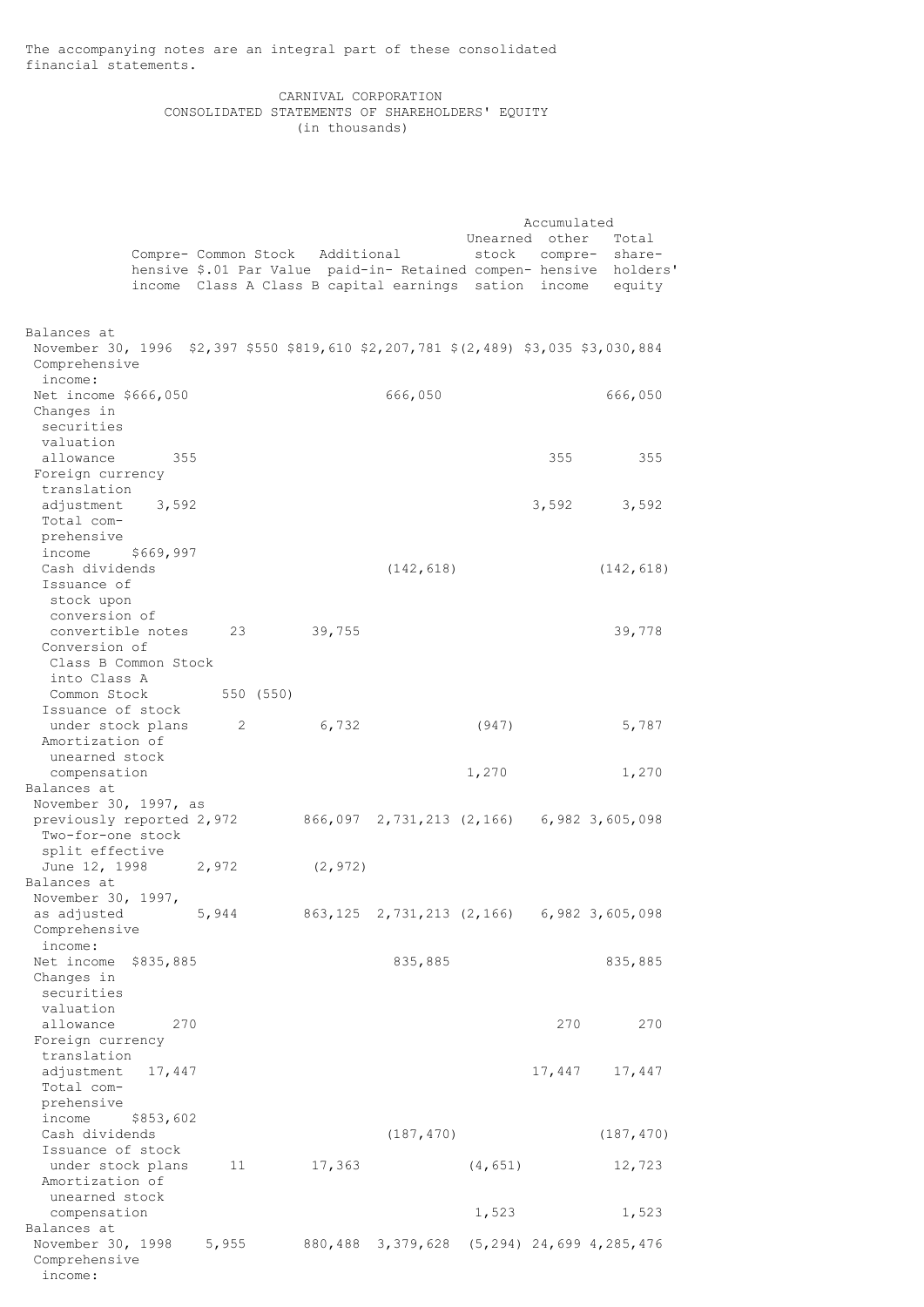| Net income \$1,027,240<br>Changes in<br>securities |         | 1,027,240  |                                                            | 1,027,240               |
|----------------------------------------------------|---------|------------|------------------------------------------------------------|-------------------------|
| valuation                                          |         |            |                                                            |                         |
| allowance (4,374)<br>Foreign currency              |         |            |                                                            | $(4, 374)$ $(4, 374)$   |
| translation                                        |         |            |                                                            |                         |
| adjustment (19,209)                                |         |            |                                                            | $(19, 209)$ $(19, 209)$ |
| Total com-                                         |         |            |                                                            |                         |
| prehensive                                         |         |            |                                                            |                         |
| income \$1,003,657                                 |         |            |                                                            |                         |
| Cash dividends                                     |         | (230, 370) |                                                            | (230, 370)              |
| Issuance of stock                                  |         |            |                                                            |                         |
| in public                                          |         |            |                                                            |                         |
| offering, net 170                                  | 725,062 |            |                                                            | 725,232                 |
| Issuance of stock                                  |         |            |                                                            |                         |
| to acquire minority                                |         |            |                                                            |                         |
| interest in Cunard                                 |         |            |                                                            |                         |
| Line Limited<br>32                                 | 127,037 |            |                                                            | 127,069                 |
| Issuance of stock under                            |         |            |                                                            |                         |
| stock plans<br>13                                  | 24,821  |            | (7, 326)                                                   | 17,508                  |
| Amortization of                                    |         |            |                                                            |                         |
| unearned stock                                     |         |            |                                                            |                         |
| compensation                                       |         |            | 2,675                                                      | 2,675                   |
| Balances at                                        |         |            |                                                            |                         |
| November 30, 1999 \$6,170                          |         |            | $$1,757,408$ $$4,176,498$ $$(9,945)$ $$1,116$ $$5,931,247$ |                         |

The accompanying notes are an integral part of these consolidated financial statements.

# CARNIVAL CORPORATION NOTES TO CONSOLIDATED FINANCIAL STATEMENTS

NOTE 1 - GENERAL

## Description of Business

 Carnival Corporation, a Panamanian corporation, and its consolidated subsidiaries (referred to collectively as the "Company") operate five cruise lines under the brand names Carnival Cruise Lines ("Carnival"), Cunard Line ("Cunard"), Holland America Line ("Holland America"), Seabourn Cruise Line ("Seabourn") and Windstar Cruises ("Windstar") and a tour business, Holland America Westours. Carnival operates fourteen cruise ships cruising primarily in the Caribbean and the Mexican Riviera. Holland America operates nine cruise ships cruising primarily in Alaska, the Caribbean and Europe and Windstar operates four luxury, sail-powered vessels which call on more exotic locations inaccessible to larger ships, primarily in the Caribbean, Europe and Central America. Cunard and Seabourn operate two and six luxury cruise vessels, respectively, to worldwide destinations. Holland America Line-Westours Inc. markets sightseeing tours both separately and as a part of Holland America Westours cruise/tour packages. Holland America Westours operates 14 hotels in Alaska and the Canadian Yukon, two luxury dayboats offering tours to the glaciers of Alaska and the Yukon River, over 280 motor coaches used for sightseeing and charters in the states of Washington and Alaska and in the Canadian Rockies and 13 private domed rail cars which are run on the Alaska Railroad between Anchorage and Fairbanks.

 The Company has a 50% direct equity interest in Il Ponte S.p.A. ("Il Ponte"), the parent company of Costa Crociere, S.p.A. ("Costa"), an Italian cruise company. Additionally, the Company has a 26% interest in Airtours plc ("Airtours"), a publicly traded air-inclusive integrated leisure travel company headquartered in England. Costa operates six cruise ships (an additional ship is scheduled to begin operations in July 2000) in Europe, the Caribbean and South America and its cruises are marketed primarily to Europeans. Airtours provided holidays for approximately ten million people in 1999 primarily from the United Kingdom, Germany, Scandinavia, Western Europe and North America and owns or operates over 1,000 retail travel shops, 42 aircraft, four cruise ships, 46 resort properties and develops and markets two vacation ownership resorts. Airtours also owns the other 50% of Il Ponte not owned by the Company.

### Preparation of Financial Statements

 The preparation of the consolidated financial statements in accordance with generally accepted accounting principles, requires management to make estimates and assumptions that affect the amounts reported in the Company's financial statements. Actual results could differ from these estimates. All material intercompany transactions and accounts have been eliminated in consolidation.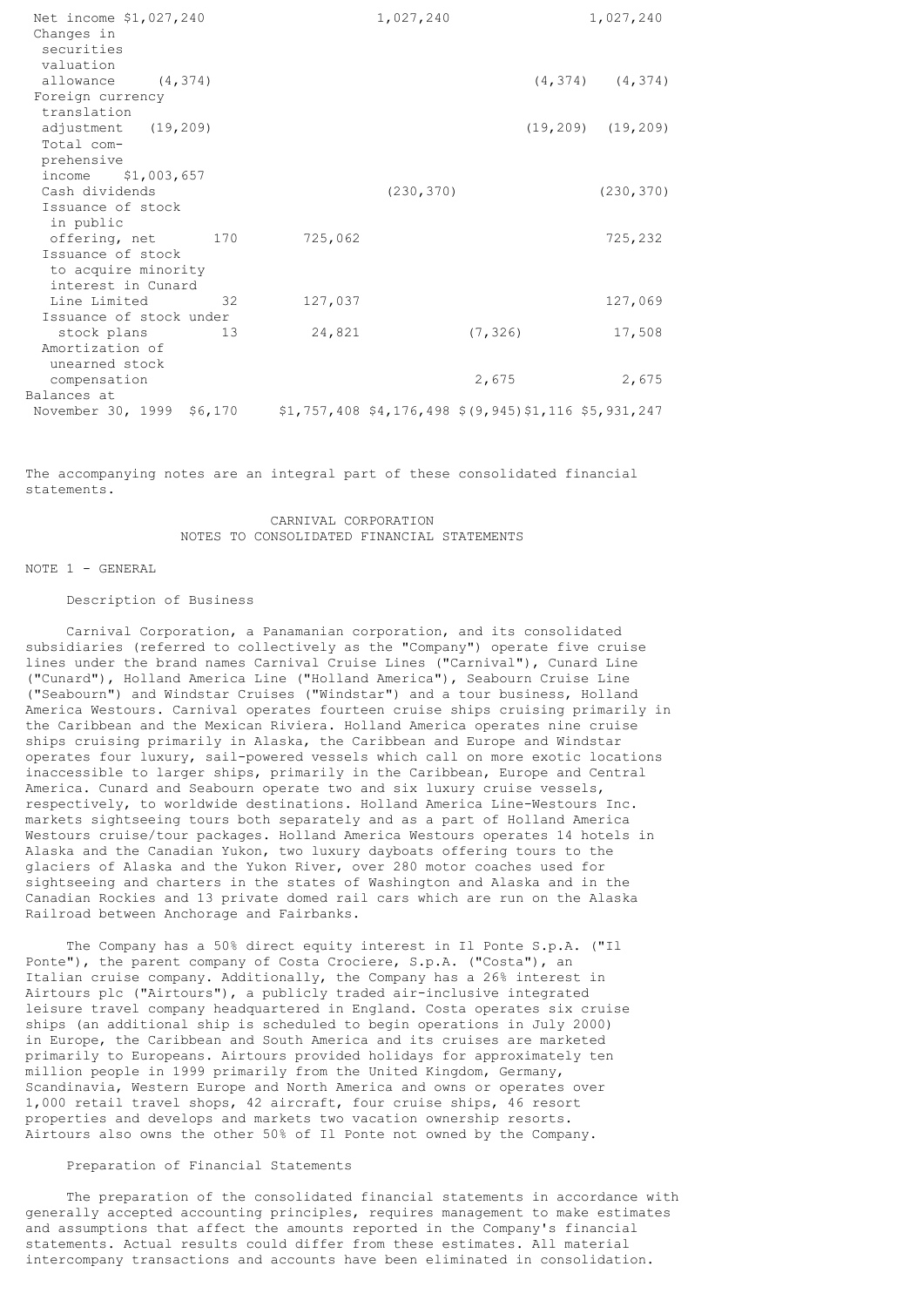## NOTE 2 - SUMMARY OF SIGNIFICANT ACCOUNTING POLICIES

Cash and Cash Equivalents and Short-Term Investments

 Cash and cash equivalents include investments with original maturities of three months or less and are stated at cost. At November 30, 1999 and 1998, cash and cash equivalents include \$502 million and \$111 million of investments, respectively, primarily comprised of investment grade commercial paper.

 Short-term investments are comprised of marketable equity and debt securities which are categorized as available for sale and, accordingly, are stated at their fair values. Unrealized gains and losses are included as a component of accumulated other comprehensive income within shareholders' equity until realized.

# Property and Equipment

 Property and equipment is stated at cost. Depreciation and amortization is computed using the straight-line method over estimated average useful lives as follows:

Years

| Vessels   |                            | $11 - 30$                 |
|-----------|----------------------------|---------------------------|
|           | Buildings and improvements | $10 - 40$                 |
| Equipment |                            | $2 - 20$                  |
|           | Leasehold improvements     | Shorter of the lease term |
|           |                            | or related asset life     |

 The Company capitalizes interest on vessels and other capital projects during the construction period. Interest is capitalized using rates equivalent to the Company's weighted average borrowing rate.

 The Company reviews its long-lived assets, identifiable intangibles and goodwill and reserves for their impairment, based generally upon estimated future undiscounted cash flows, whenever events or changes in circumstances indicate the carrying amount of these assets may not be fully recoverable.

 Costs associated with drydocking are capitalized as prepaid expenses and charged to expense generally over the lesser of 12 months or the period to the next scheduled drydock.

#### Investments in and Advances to Affiliates

 The Company accounts for its investments based on its ability to exercise influence over the financial and operating policies of the investee. The Company consolidates affiliates in which it has control, as typically evidenced by a direct ownership interest of greater than 50%. For affiliates where significant influence exists, as typically evidenced by a direct ownership interest from 20% to 50%, the investment is accounted for using the equity method. When the Company does not have significant influence, as typically evidenced by a direct ownership interest of less than 20%, or where the ability to exercise control or significant influence is temporary, the investment is accounted for using the cost method.

 The Company's percentage share of the affiliated companies' net income (loss), net of amortization of goodwill, as well as any related interest income or fee income from those affiliates, is recorded as "Income from Affiliated Operations, Net" in the accompanying statements of operations. The Company's investments in and advances to affiliates are reported as "Investments in and Advances to Affiliates" in the accompanying balance sheets. In the event of the issuance of stock by an affiliate, the Company generally recognizes a gain or loss (see Note 4). At November 30, 1999 and 1998, the costs in excess of the net assets acquired of affiliates ("goodwill") was \$232 million and \$241 million, respectively, and it is being amortized using the straight-line method over periods ranging from 30 to 40 years.

#### Goodwill

 Goodwill of \$275 million resulting from the acquisition of HAL Antillen, N.V. ("HAL"), the parent company of Holland America, Windstar and Holland America Westours, and \$272 million (\$235 million at November 30,1998) resulting from the acquisition of Cunard and consolidation of Seabourn is being amortized using the straight-line method over 40 years.

## Foreign Currency Contracts

 The Company's significant contracts to buy foreign currency are forward contracts entered into to hedge foreign currency fluctuations of firm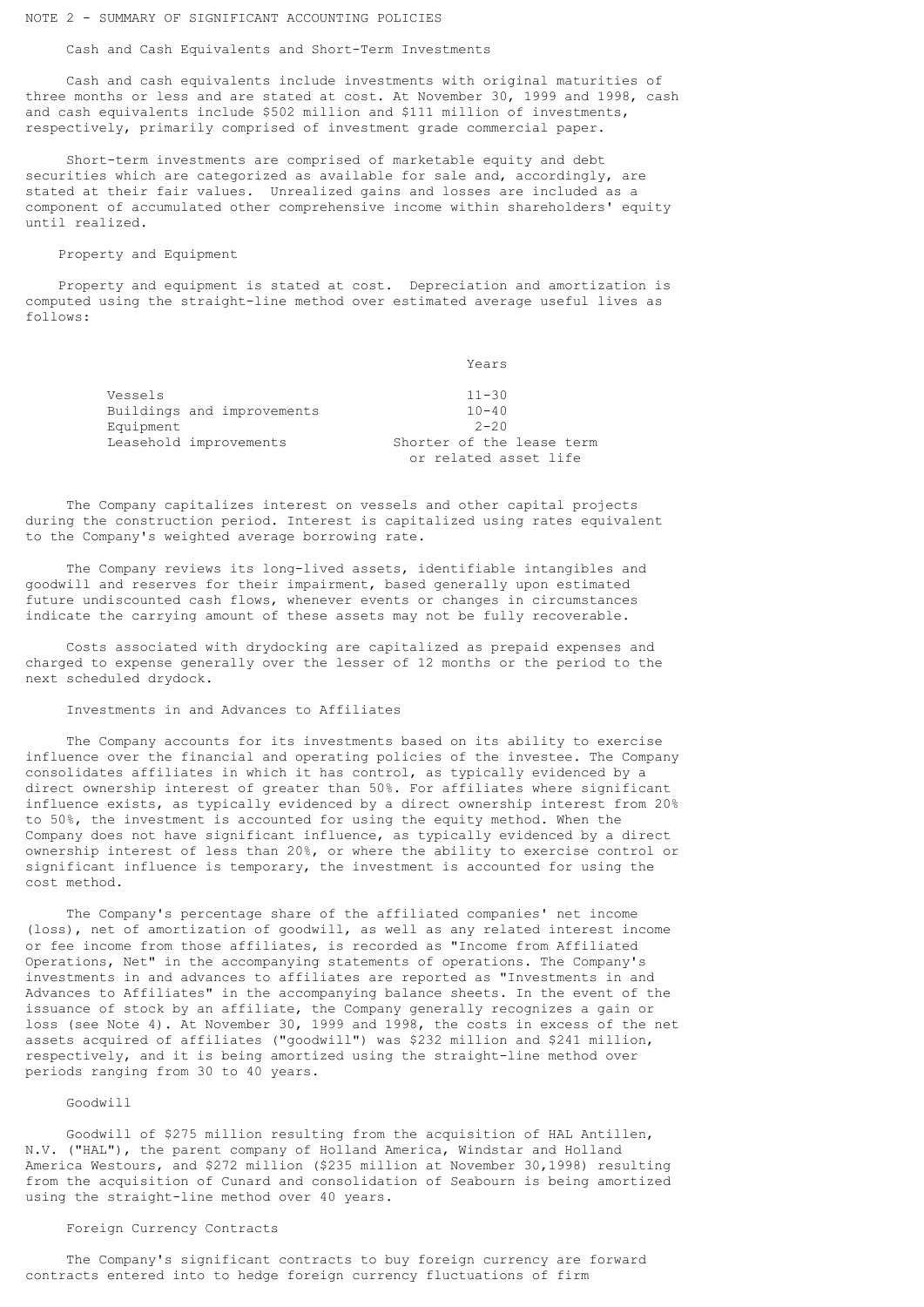commitments related to the construction of cruise ships. These off-balance sheet contracts are not held for trading or speculative purposes. Changes in the market value and any discounts or premiums on these forward foreign currency contracts are recorded at maturity, which coincides with the dates when the related foreign currency payments are to be made, with any resulting gain or loss included in the cost of the vessel.

 In June 1998, Statement of Financial Accounting Standards ("SFAS") No. 133, "Accounting for Derivative Instruments and Hedging Activities" was issued. SFAS No. 133 requires that all derivative instruments be recorded on the balance sheet at their fair value. Pursuant to SFAS No. 133, changes in the fair value of derivatives are recorded each period in current earnings or other comprehensive income depending on whether a derivative is designated as part of a hedge transaction and, if it is, the type of hedge transaction. SFAS No. 133, as amended, is effective for all fiscal quarters of fiscal years beginning after June 15, 2000 (December 1, 2000 for the Company). The Company has not yet determined the impact that the adoption of SFAS No. 133 will have, but does not currently expect the adoption to have a material impact on its results of operations or cash flows.

# Revenue and Expense Recognition

 Customer cruise deposits represent unearned revenues and are initially recorded as customer deposit liabilities on the balance sheet when received. Customer deposits are subsequently recognized as cruise revenue, together with revenue from shipboard activities and all associated direct costs of a voyage, generally upon completion of voyages with durations of ten days or less and on a pro rata basis for voyages in excess of ten days. Certain revenues and expenses from pro rata voyages are estimated. Revenues and expenses from tour and related services are recognized at the time the services are performed or expenses are incurred.

# Advertising Costs

 Substantially all of the Company's advertising costs are charged to expense as incurred, except costs which result in tangible assets, such as brochures, which are recorded as prepaid expenses and charged to expense as consumed. Advertising expense totaled \$178 million in 1999, \$142 million in 1998, and \$112 million in 1997. At November 30, 1999 and 1998, \$21.7 million and \$18.8 million, respectively, of advertising related costs, principally brochures, were included in prepaid expenses and other in the accompanying balance sheets.

# Foreign Currency Transactions and Translations

 For foreign subsidiaries and affiliates using the local currency as their functional currency, assets and liabilities are translated at exchange rates in effect at the balance sheet dates and income and expenses are translated at average exchange rates. The effects of these translation adjustments are reported in accumulated other comprehensive income within shareholders' equity. Exchange gains and losses arising from transactions denominated in a currency other than the functional currency of the entity involved are included in income currently.

#### Income Taxes

 Management believes that substantially all of the Company's income (with the exception of its United States ("U.S.") source income from the transportation, hotel and tour businesses of Holland America Westours) is exempt from U.S. federal income taxes. If the Company was found not to meet certain tests of the Internal Revenue Code, as amended, (the "Code") or if the Code were to be changed in a manner adverse to the Company, a portion of the Company's income would become subject to taxation by the U.S. at higher than normal corporate tax rates.

#### Earnings Per Share

 In 1998, the Company adopted SFAS No. 128, "Earnings Per Share" which requires the dual presentation of basic and diluted earnings per share. Basic earnings per share is computed by dividing net income by the weighted average number of shares of common stock outstanding during each period. Diluted earnings per share is computed by dividing net income, as adjusted, by the weighted average number of shares of common stock, common stock equivalents and other potentially dilutive securities outstanding during each period. In accordance with the provisions of SFAS No. 128, and as a result of the 1998 stock split, the Company has retroactively restated prior years' earnings per share (see Notes 6 and 11).

# Stock-Based Compensation

The Company accounts for stock-based compensation using the intrinsic value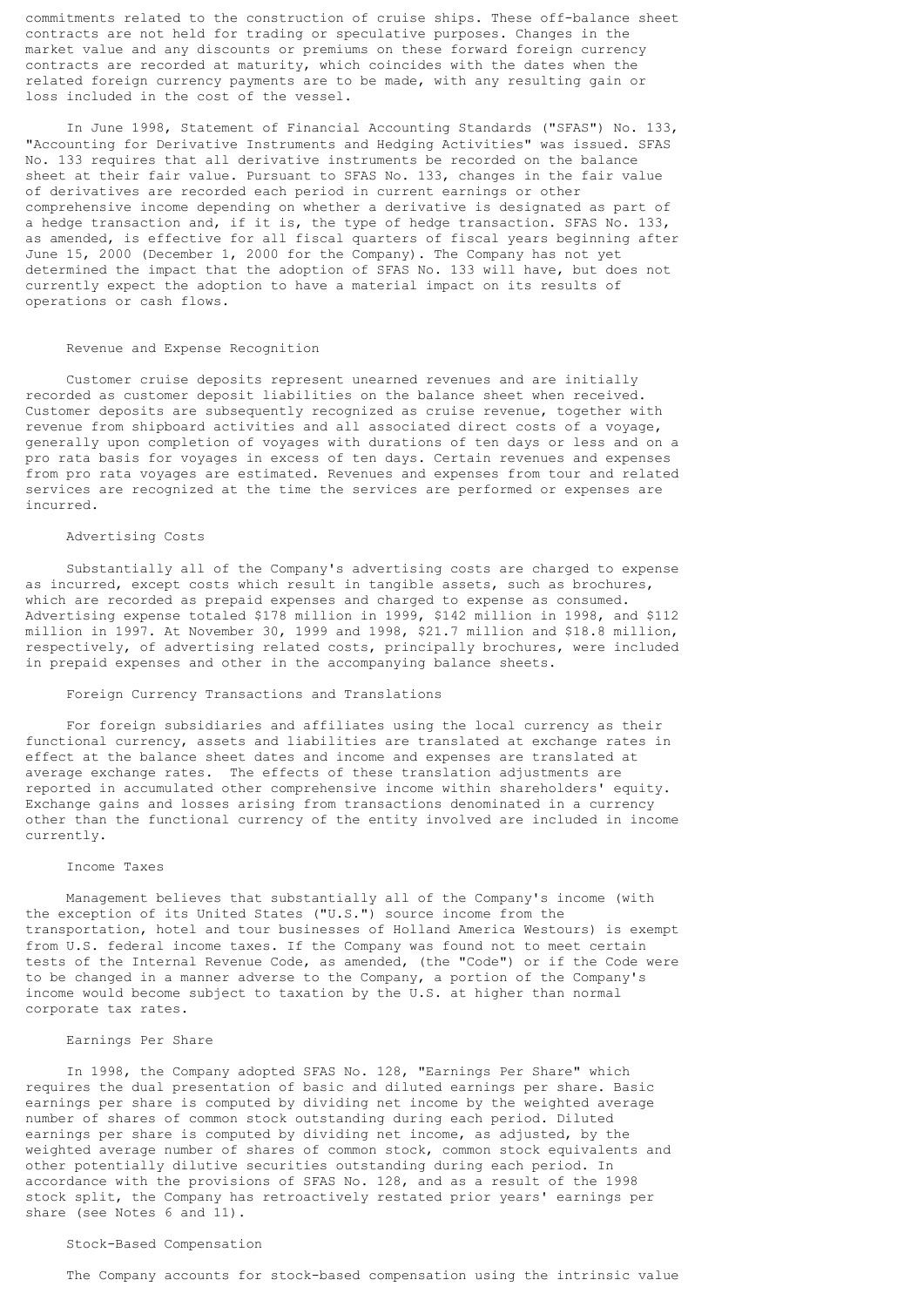method and discloses certain fair market value pro forma information with respect to its stock-based compensation activities (see Note 10).

#### Accounting Changes

 In April 1998, Statement of Position 98-5 - "Reporting on the Costs of Start-Up Activities" ("SOP 98-5") was issued. SOP 98-5 requires that all startup or pre-operating costs be expensed as incurred. In 1998, the Company adopted SOP 98-5 and, accordingly, expensed \$8.7 million of previously deferred start-up costs. The \$8.7 million represents the cumulative effect from the Company changing this policy, which amount was included in other nonoperating expenses in the 1998 statement of operations.

 In 1999, the Company adopted SFAS No. 130, "Reporting Comprehensive Income." Comprehensive income consists of net income and other comprehensive income, the latter includes unrealized gains and losses on available for sale securities and foreign exchange translation adjustments and is presented in the accompanying statements of shareholders' equity. The adoption of SFAS No. 130 had no effect on shareholders' equity. Prior year financial statements have been reclassified to conform to the SFAS No. 130 requirements.

 In 1999, the Company adopted SFAS No. 131, "Disclosures About Segments of an Enterprise and Related Information." SFAS No. 131 supercedes SFAS No. 14, "Financial Reporting for Segments of a Business Enterprise," replacing the industry segment approach with the "management" approach. The management approach designates the internal organization that is used by management for making decisions and assessing performance as the source for determining the Company's reportable segments. The adoption of SFAS No. 131 did not affect the Company's results of operations or financial position but did affect the disclosure of segment information(see Note 9).

## NOTE 3 - PROPERTY AND EQUIPMENT

Property and equipment consists of the following (in thousands):

|                                                | November 30,  |               |
|------------------------------------------------|---------------|---------------|
|                                                | 1999          | 1998          |
|                                                |               |               |
| Vessels                                        | \$6,543,592   | \$5,754,218   |
| Vessels under construction                     | 506,477       | 526,529       |
|                                                | 7,050,069     | 6,280,747     |
| Land, buildings and improvements               | 235,333       | 217,597       |
| Transportation and other equipment             | 395,008       | 322,069       |
| Total property and equipment                   | 7,680,410     | 6,820,413     |
| Less accumulated depreciation and amortization | (1, 269, 883) | (1, 052, 299) |
|                                                | \$6,410,527   | \$5,768,114   |

 Capitalized interest, primarily on vessels under construction, amounted to \$40.9 million in 1999, \$35.1 million in 1998 and \$16.8 million in 1997.

# NOTE 4 - INVESTMENTS IN AND ADVANCES TO AFFILIATES

 In June 1997, the Company and Airtours completed a joint offer to acquire the equity securities of Costa. The Company and Airtours each own 50% of Il Ponte, a holding company which currently owns approximately 100% of Costa. The cost of the Company's 50% direct interest in Costa was approximately \$141 million, of which approximately \$103 million was paid by Il Ponte and the balance was paid by the Company. The \$103 million paid by Il Ponte was funded through Il Ponte debt, which is guaranteed by the Company (see Note 8). The Company is recording its interest in Il Ponte's consolidated results of operations on a two-month lag basis using the equity method. It is not practicable to estimate the fair value of Il Ponte as it is not a publicly traded entity.

 In April 1996, the Company acquired a 28% interest in Airtours for approximately \$307 million. At November 30, 1999 and 1998, the market value of the Company's investment in Airtours, based on the closing price of Airtours' stock on the London Stock Exchange, was approximately \$837 million and \$835 million, respectively, as compared with the carrying value of the Company's investment in Airtours of \$439 million and \$432 million, respectively. The Company is recording its interest in Airtours' consolidated results of operations on a two-month lag basis using the equity method. In 1998, the Company's interest in Airtours was reduced to approximately 26% as a result of the conversion of Airtours' preference shares into Airtours' common stock and the issuance of Airtours' common stock in conjunction with two of its acquisitions, as discussed below.

In July and September 1998, Airtours issued approximately 18.5 million and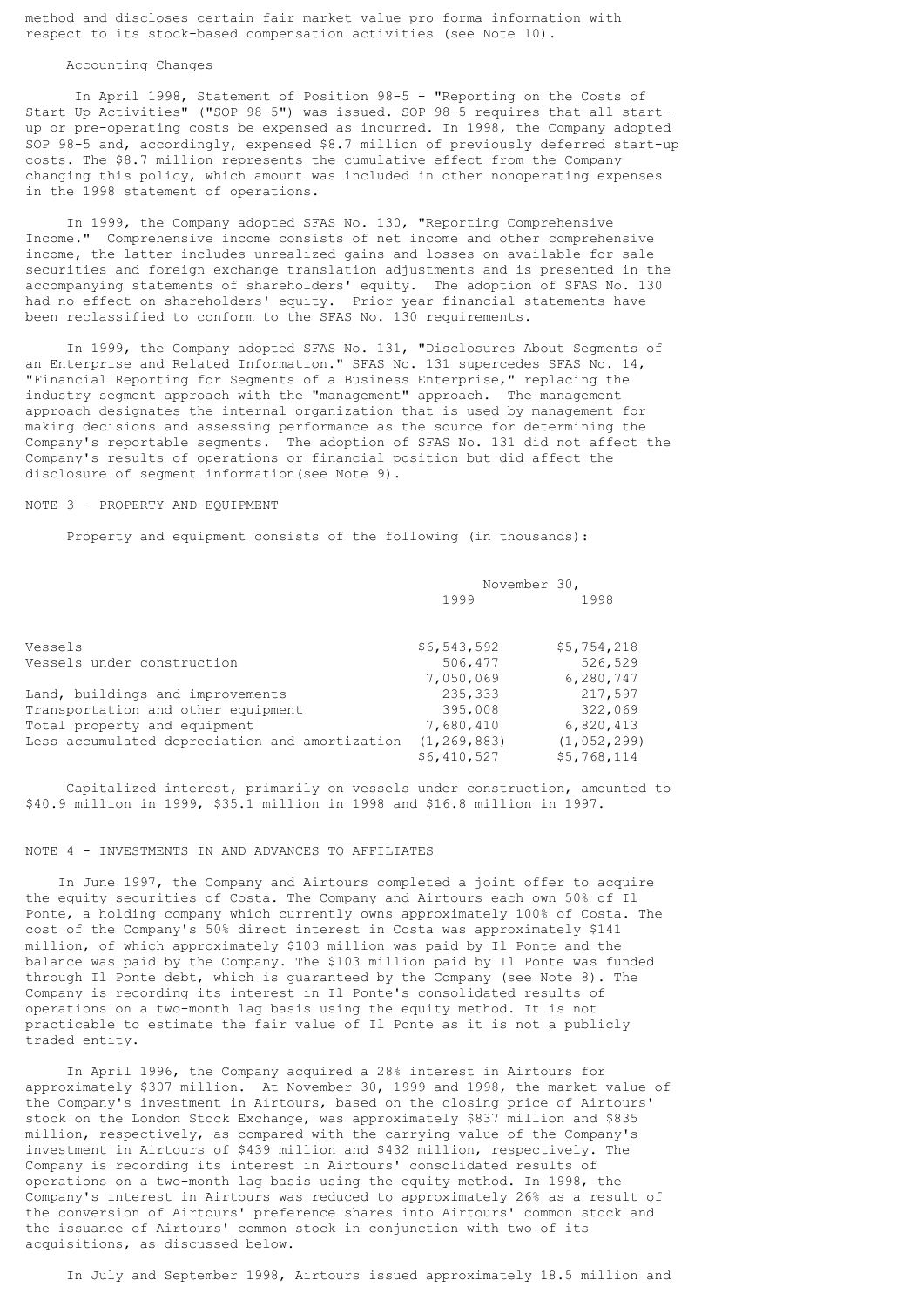2.2 million shares of its common stock at \$7.02 per share and \$6.00 per share, respectively, in connection with acquisitions. These amounts were in excess of the Company's carrying value per share. The issuance of these shares reduced the Company's ownership of Airtours to approximately 26%. As a result of these transactions, the Company recognized a net gain of \$14.8 million, which is included in other nonoperating income in the 1998 statement of operations.

 Dividends received from affiliates were \$15.1 million, \$13.7 million and \$11.4 million in fiscal 1999, 1998 and 1997, respectively.

 Financial information for affiliated companies accounted for using the equity method is as follows (in thousands):

| 1999        | As of End of Fiscal Years<br>1998 |
|-------------|-----------------------------------|
| \$2,310,485 | \$1,722,616                       |
| \$2,332,871 | \$2, 115, 373                     |
| \$1,802,385 | \$1,560,228                       |
| \$1,741,010 | \$1,325,220                       |
| \$1,099,961 | \$952,541                         |
|             |                                   |

| Income Statement Data: |             | Fiscal Years Ended |             |  |  |
|------------------------|-------------|--------------------|-------------|--|--|
|                        | 1999        | 1998               | 1997        |  |  |
| Revenues               | \$5,963,425 | \$5,282,230        | \$3,965,223 |  |  |
| Gross margin           | \$1,265,614 | \$1,128,305        | \$702,162   |  |  |
| Net income             | \$255,146   | \$264,936          | \$174,354   |  |  |

 Segment information for the Company's affiliate operations is provided in accordance with SFAS No. 131 as follows (in thousands):

|                               |            | Fiscal Years Ended |           |
|-------------------------------|------------|--------------------|-----------|
|                               | 1999       | 1998               | 1997      |
| Operating income              | \$359,953  | \$374,560          | \$269,425 |
| Depreciation and amortization | \$133,302  | \$100,532          | \$61,936  |
| Capital expenditures          | \$356, 267 | \$184,395          | \$145,667 |

NOTE 5 - LONG-TERM DEBT

Long-term debt consists of the following (in thousands):

|                                                 | November 30, |             |  |
|-------------------------------------------------|--------------|-------------|--|
|                                                 | 1999         | 1998        |  |
| Commercial paper                                | \$           | \$368,710   |  |
| Unsecured 5.65% Notes Due October 15, 2000      | 199,920      | 199,833     |  |
| Unsecured 6.15% Notes Due April 15, 2008        | 199,564      | 199,512     |  |
| Unsecured 6.65% Debentures Due January 15, 2028 | 199,274      | 199,249     |  |
| Unsecured 6.15% Notes Due October 1, 2003       | 124,974      | 124,967     |  |
| Unsecured 7.2% Debentures Due October 1, 2023   | 124,886      | 124,881     |  |
| Unsecured 7.7% Notes Due July 15, 2004          | 99,947       | 99,936      |  |
| Unsecured 7.05% Notes Due May 15, 2005          | 99,891       | 99,871      |  |
| Notes payable secured by vessels                | 5,000        | 174,198     |  |
| Other loans payable                             | 20,326       | 39,483      |  |
|                                                 | 1,073,782    | 1,630,640   |  |
| Less portion due within one year                | (206, 267)   | (67, 626)   |  |
|                                                 | \$867,515    | \$1,563,014 |  |
|                                                 |              |             |  |

 Since the commercial paper is backed by the long-term revolving credit facilities described below, balances outstanding under the commercial paper programs were classified as long-term in the 1998 balance sheet.

 The Company's commercial paper programs are supported by a \$1 billion unsecured revolving credit facility due December 2001 and a \$200 million multi-currency revolving credit facility due January 2002. Both revolving credit facilities bear interest at LIBOR plus 14 basis points ("BPS") and provide for a facility fee of six BPS on each facility. Any funds outstanding under the commercial paper programs reduce the aggregate amount available under these facilities. At November 30, 1999, the Company had \$1.2 billion available for borrowing under these facilities. These facilities contain covenants that require the Company, among other things, to maintain minimum debt service coverage and limit debt to capital ratios. At November 30, 1999, the Company was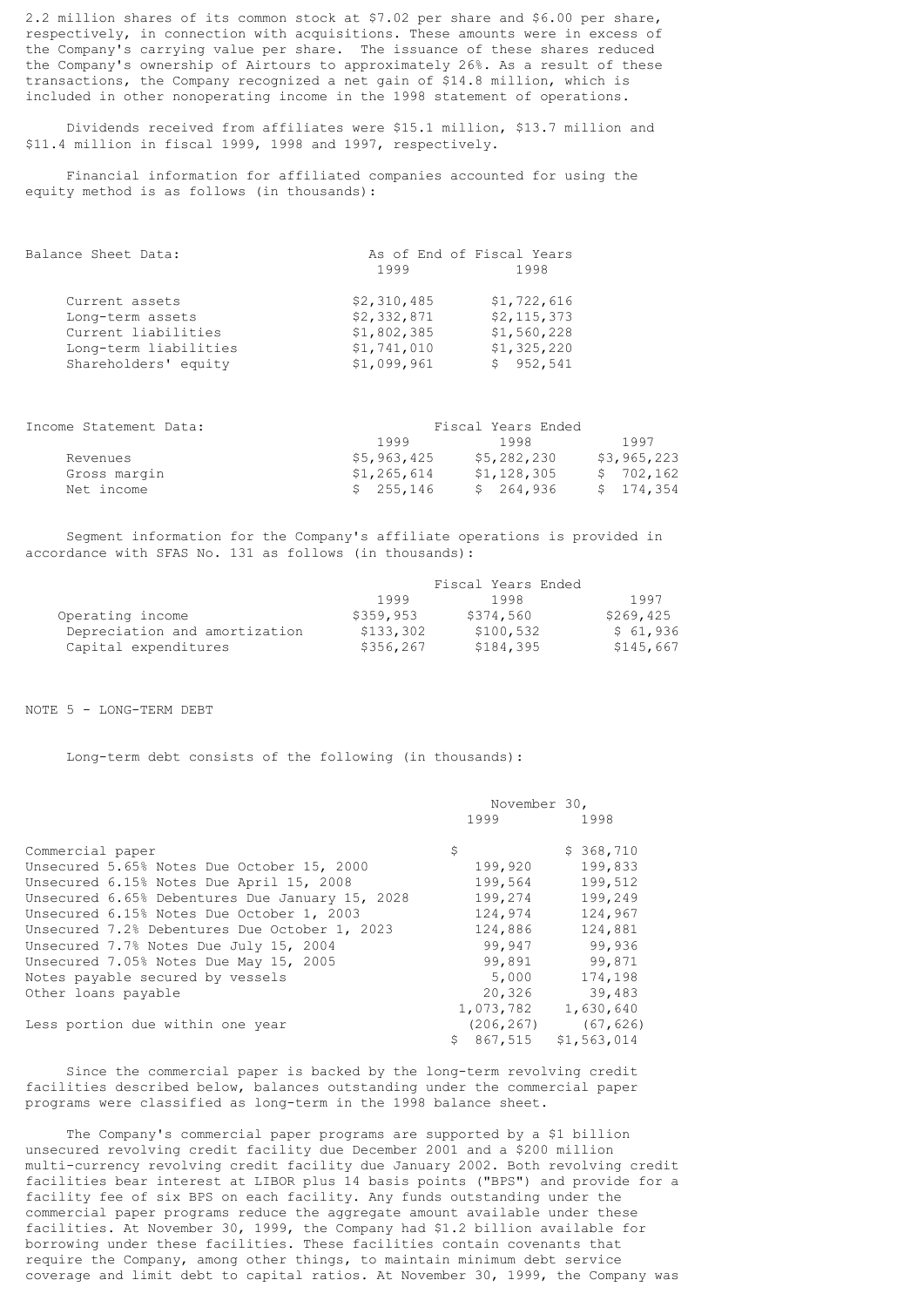in compliance with all of its debt covenants.

 In late November 1999, the Company prepaid approximately \$124 million of Cunard's notes payable, which were secured by vessels.

 At November 30, 1999, the scheduled annual maturities of the Company's long-term debt are summarized as follows (in thousands):

Fiscal

| 2000 |            | 206,267     |
|------|------------|-------------|
| 2001 |            | 5,497       |
| 2002 |            | 527         |
| 2003 |            | 125,968     |
| 2004 |            | 105,448     |
|      | Thereafter | 630,075     |
|      |            | \$1,073,782 |

#### NOTE 6 - SHAREHOLDERS' EQUITY

 On July 15, 1997, the Micky Arison 1994 "B" Trust (the "B Trust"), a U.S. trust whose primary beneficiary is Micky Arison, the Company's Chairman of the Board, exercised its right to convert all of the 109,914,284 shares of Class B Common Stock held by it into an equal number of shares of Class A Common Stock. Prior to July 1, 1997, the B Trust had been restricted from converting such shares under a shareholders agreement with the Company. Prior to the conversion of the Class B Common Stock, the B Trust was the controlling shareholder of the Company.

 On April 13, 1998, the Company's shareholders approved amendments to the Company's Articles of Incorporation which (1) eliminated the Class B Common Stock and designated a single class of Common Stock, (2) increased the number of authorized shares of Common Stock to 960 million, and (3) authorized the Board of Directors, at its discretion, to issue up to 40 million shares of Preferred Stock. The Preferred Stock is issuable in series which may vary as to certain rights and preferences and has a \$.01 par value. At November 30, 1999 and 1998, no Preferred Stock had been issued.

 On April 13, 1998, the Board of Directors approved a two-for-one split of the Company's Common Stock. The additional shares were distributed on June 12, 1998 to shareholders of record on May 29, 1998. All share and per share data presented herein has been retroactively restated to give effect to this stock split.

 In December 1998, the Company issued 17 million shares of its Common Stock in a public offering and received net proceeds of approximately \$725 million. The Company issued the stock concurrent with the addition of the Company's Common Stock to the S&P 500 Composite Index.

 At November 30, 1999, there were approximately 15.8 million shares of Common Stock reserved for issuance pursuant to the Company's stock option, employee stock purchase, management incentive, dividend reinvestment and restricted stock plans.

 During 1999, the Company declared cash dividends aggregating \$0.375 per share for the year. In October 1999, the Board of Directors increased the quarterly dividends from \$0.09 per share to \$0.105 per share.

 At November 30, 1999 and 1998, retained earnings included undistributed earnings of affiliates (accounted for using the equity method) of approximately \$198 million and \$138 million, respectively. The Company does not expect that additional income taxes will be incurred on future distributions of such earnings and, accordingly, no deferred income taxes have been provided for the distribution of these earnings. At November 30, 1999 and 1998, accumulated other comprehensive income within shareholders' equity included cumulative foreign currency translation adjustments which increased shareholders' equity by \$6.0 million and \$25.2 million, respectively.

# NOTE 7 - FINANCIAL INSTRUMENTS

 The Company estimates the fair market value of financial instruments through the use of public market prices, quotes from financial institutions and other available information. Considerable judgment is required in interpreting data to develop estimates of market value and, accordingly, amounts are not necessarily indicative of the amounts that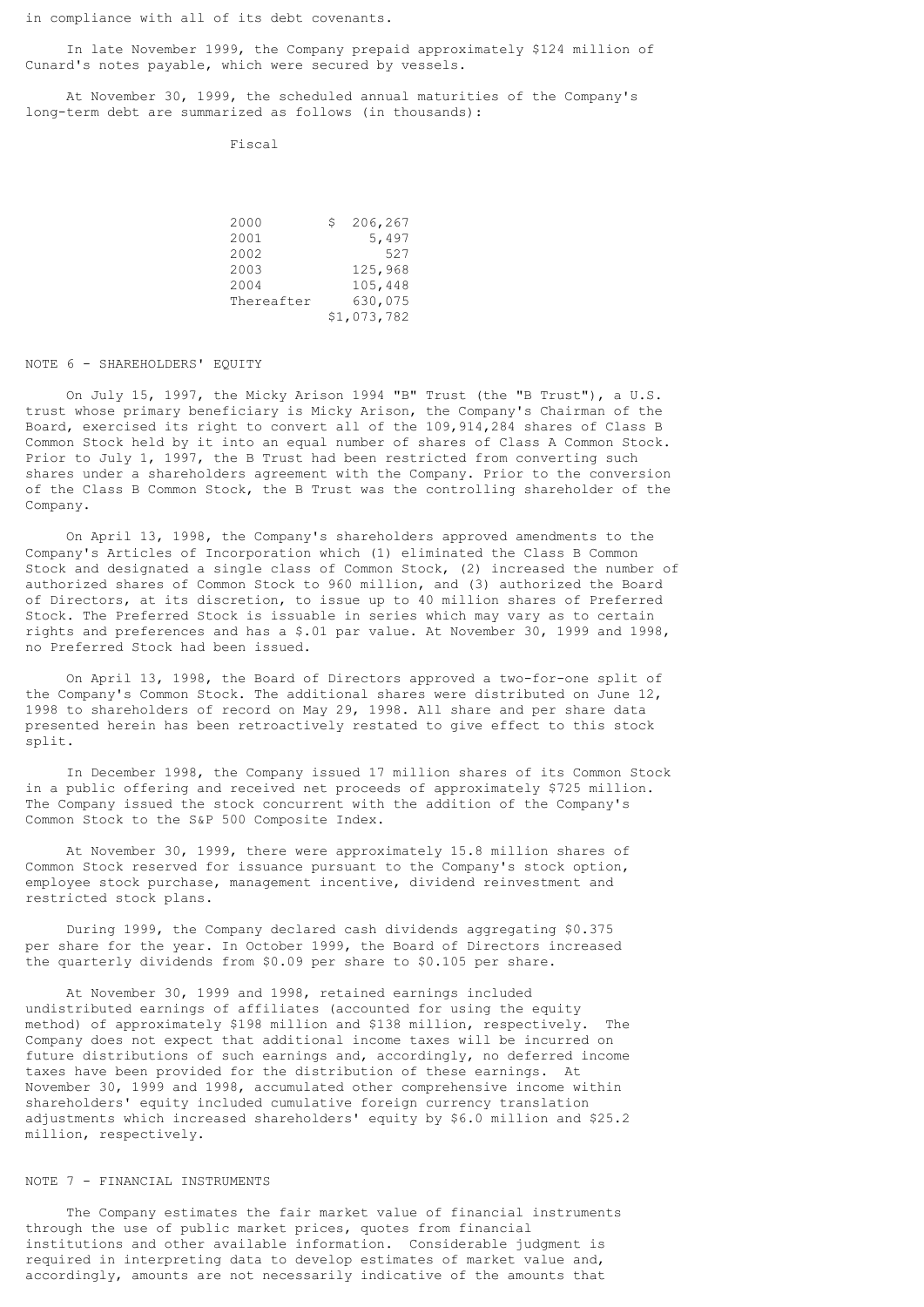the Company could realize in a current market exchange.

### Certain Short-Term Financial Instruments

 The carrying amounts of cash, cash equivalents and accrued liabilities approximate their fair values due to the short-term maturities of these instruments.

#### Other Assets

 At November 30, 1999 and 1998, long-term other assets include marketable securities held in a "Rabbi Trust" for certain of the Company's non-qualified benefit plans, long-term receivables and other restricted securities. These assets have carrying values of \$28.3 million and \$48.7 million and have fair values of \$28.3 million and \$40 million at November 30, 1999 and 1998, respectively. Fair value is estimated based on quoted market prices or expected future discounted cash flows.

#### Long-term Debt

 At November 30, 1999 and 1998, the fair value of the Company's longterm debt, including the current portion, was approximately \$1.021 billion and \$1.647 billion, respectively, which was approximately \$53 million less than and \$16 million more than the carrying values on those respective dates. The difference between the fair value of the long-term debt and the carrying value was due to the Company's issuance of fixed rate debt obligations at interest rates that are above or below market rates in existence at the measurement dates. The fair value of the Company's longterm debt is estimated based on the quoted market price for the same or similar issues. The Company is prohibited from redeeming substantially all of its long-term debt before its maturity.

## Foreign Currency Contracts

 The Company enters into forward foreign currency contracts to reduce its exposures relating to rate changes in foreign currency. These contracts are subject to gain or loss from changes in foreign currency rates, however, any realized gain or loss will be offset by gains or losses on the underlying hedged foreign currency transactions. Certain exposures to credit losses related to counterparty nonperformance exist, however, the Company does not anticipate nonperformance by the counterparties as they are large, well-established financial institutions. The fair values of the Company's forward hedging instruments discussed below are estimated based on prices quoted by financial institutions for these instruments.

 Several of the Company's contracts for the construction of cruise vessels are denominated in either Italian Lira or German Deutsche Marks. The Company is a party to forward foreign currency contracts with notional amounts of \$1.86 billion and \$745 million at November 30, 1999 and 1998, respectively, to fix the price of these vessels into U.S. dollars (see Note 8). At November 30, 1999 and 1998, these forward contracts had an estimated fair value of approximately \$1.81 billion and \$815 million, respectively.

#### NOTE 8 - COMMITMENTS AND CONTINGENCIES

### Capital Expenditures

 A description of ships under contract for construction at November 30, 1999 is as follows (in millions, except passenger capacity data):

|                         | Expected<br>Service |                 | Passenger   | Estimated<br>Total |
|-------------------------|---------------------|-----------------|-------------|--------------------|
| Vessel                  | Date $(1)$          | Shipyard        | Capacity(2) | Cost(3)            |
|                         |                     |                 |             |                    |
| Carnival                |                     |                 |             |                    |
| Carnival Victory        | 9/00                | Fincantieri     | 2,758       | Ŝ.<br>450          |
| Carnival Spirit         | 4/01                | Masa-Yards      | 2,120       | 375                |
| Carnival Pride          | 1/02                | Masa-Yards (4)  | 2,120       | 375                |
| Carnival Legend         | 8/02                | Masa Yards (4)  | 2,120       | 375                |
| Carnival Conquest 12/02 |                     | Fincantieri     | 2,758       | 450                |
| Carnival Glory          | 8/03                | Fincantieri     | 2,758       | 450                |
| Total Carnival          |                     |                 | 14,634      | 2,475              |
| Holland America         |                     |                 |             |                    |
| Zaandam                 | 5/00                | Fincantieri (5) | 1,440       | 300                |
| Amsterdam               | 11/00               | Fincantieri     | 1,380       | 300                |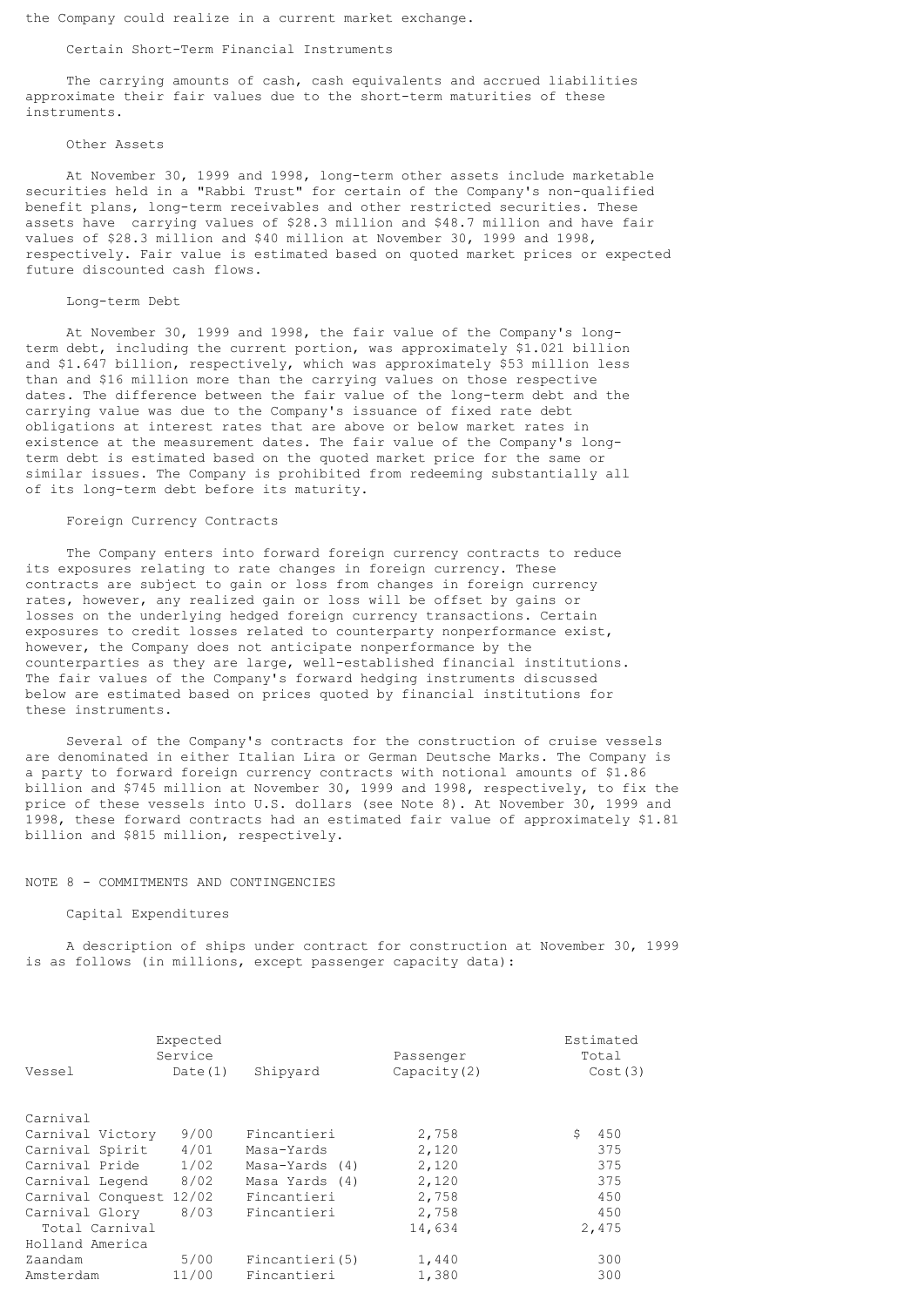| Newbuild              | 10/02 | Fincantieri (5) | 1,820  | 400     |
|-----------------------|-------|-----------------|--------|---------|
| Newbuild              | 8/03  | Fincantieri (5) | 1,820  | 400     |
| Total Holland America |       |                 | 6,460  | 1,400   |
| Total                 |       |                 | 21,094 | \$3,875 |

 (1) The expected service date is the date the vessel is expected to begin revenue generating activities.

 (2) In accordance with cruise industry practice, passenger capacity is calculated based on two passengers per cabin even though some cabins can accommodate three or four passengers.

 (3) Estimated total cost of the completed vessel includes the contract price with the shipyard, design and engineering fees, capitalized interest, various owner supplied items and construction oversight costs.

 (4) These construction contracts are denominated in German Deutsche Marks and have been fixed into U.S. dollars through the utilization of forward foreign currency contracts.

 (5) These construction contracts are denominated in Italian Lira and have been fixed into U.S. dollars through the utilization of forward foreign currency contracts.

 In connection with the ships under contract for construction, the Company has paid approximately \$506 million through November 30, 1999 and anticipates paying the remaining estimated total cost as follows (in millions):

| Fiscal |          |
|--------|----------|
| 2000   | 764<br>S |
| 2001   | 756      |
| 2002   | 1,129    |
| 2003   | 720      |
|        | \$3,369  |

### Litigation

 Several actions (collectively the "Passenger Complaints") have been filed against Carnival and one action has been filed against Holland America Westours on behalf of purported classes of persons who paid port charges to Carnival or Holland America, alleging that statements made in advertising and promotional materials concerning port charges were false and misleading. The Passenger Complaints allege violations of the various state consumer protection acts and claims of fraud, conversion, breach of fiduciary duties and unjust enrichment. Plaintiffs seek compensatory damages or, alternatively, refunds of portions of port charges paid, attorneys' fees, costs, prejudgment interest, punitive damages and injunctive and declaratory relief. The actions against Carnival are in various stages of progress and are proceeding.

 Holland America Westours has entered into a settlement agreement for the one Passenger Complaint filed against it. The settlement agreement was approved by the court on September 28, 1998. One member of the settlement class appealed the court's approval of the settlement and a decision on such appeal is expected shortly. A further appeal could be taken by either party which could result in the settlement being delayed for an additional one year. Unless the appeal is successful, Holland America will issue travel vouchers with a face value of \$10- \$50 depending on specified criteria, to certain of its passengers who are U.S. residents and who sailed between April 1992 and April 1996, and will pay a portion of the plaintiffs' legal fees. The amount and timing of the travel vouchers to be redeemed and the effects of the travel voucher redemption on revenues is not reasonably determinable. Accordingly, the Company has not established a liability for the travel voucher portion of the settlements and will account for the redemption of the vouchers as a reduction of future revenues. In 1998, the Company established a liability for the estimated distribution costs of the settlement notices and plaintiffs' legal costs.

 Several complaints were filed against Carnival and/or Holland America Westours (collectively the "Travel Agent Complaints") on behalf of purported classes of travel agencies who had booked a cruise with Carnival or Holland America, claiming that advertising practices regarding port charges resulted in an improper commission bypass. These actions, filed in California, Washington and Florida, allege violations of state consumer protection laws, claims of breach of contract, negligent misrepresentation, unjust enrichment, unlawful business practices and common law fraud, and they seek unspecified compensatory damages (or alternatively, the payment of usual and customary commissions on port charges paid by passengers in excess of certain charges levied by government authorities), an accounting, attorneys' fees and costs, punitive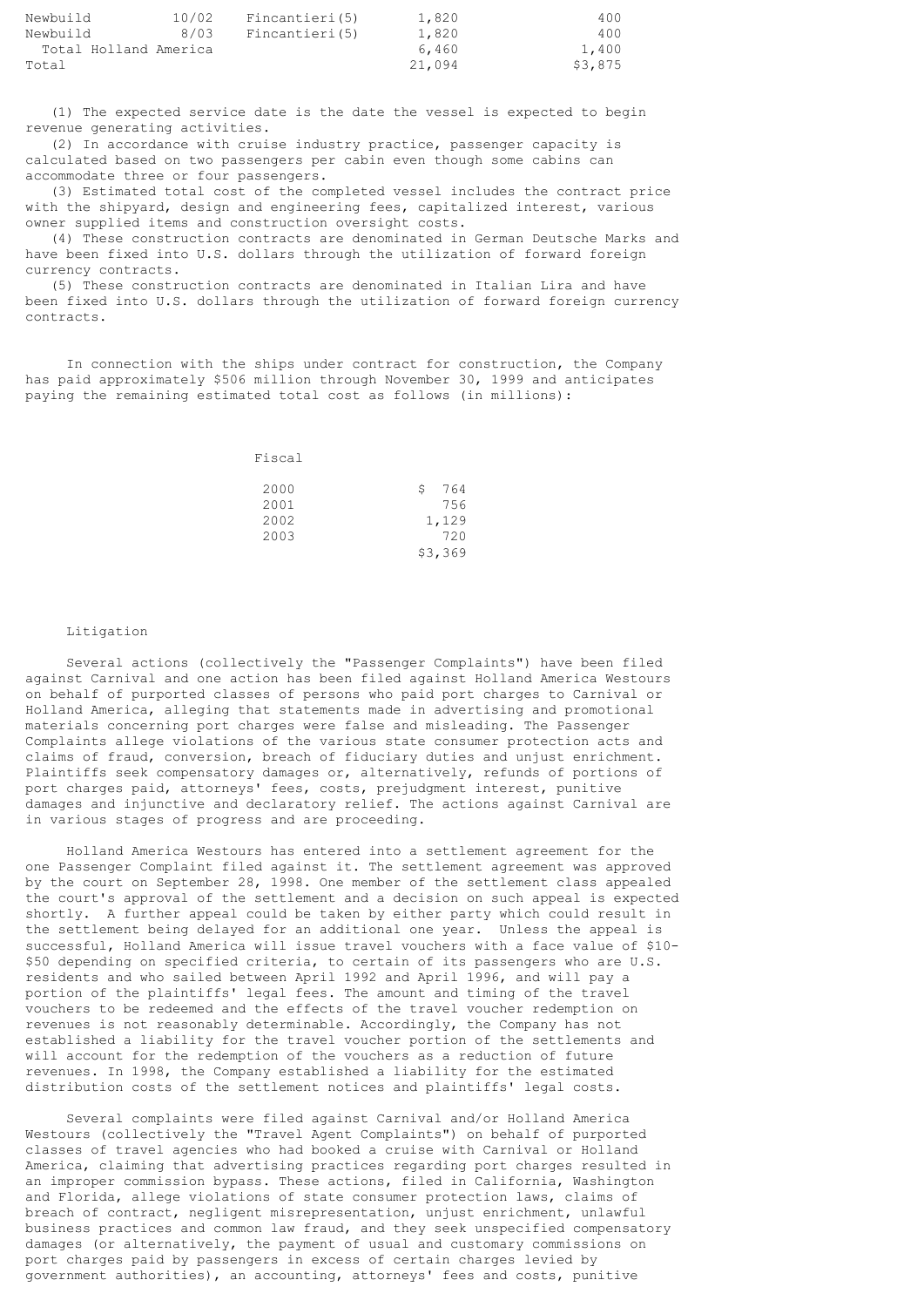damages and injunctive relief. These actions are in various stages of progress and are proceeding.

 It is not now possible to determine the ultimate outcome of the pending Passenger and Travel Agent Complaints if such claims should proceed to trial. Management believes it has meritorious defenses to the claims. Management understands that purported class actions similar to the Passenger and Travel Agent Complaints have been filed against several other cruise lines.

 In the normal course of business, various other claims and lawsuits have been filed or are pending against the Company. The majority of these claims and lawsuits are covered by insurance. Management believes the outcome of any such claims and lawsuits, which are not covered by insurance, would not have a material adverse effect on the Company's financial condition or results of operations.

# Ship Lease Transactions

 During August and December 1998, the Company entered into lease out and lease back transactions with respect to two of its vessels. The Company has effectively guaranteed certain obligations or provided letters of credit to participants in the transactions which, at November 30, 1999, total approximately \$358 million. Only in the remote event of nonperformance by certain major financial institutions, which have long-term credit ratings of AAA, would the Company be required to make any payments under these guarantees. After approximately 18 years, the Company has the right to exercise purchase options that would terminate these transactions. As a result of these transactions, the Company received approximately \$22 million (net) in both August and December 1998 which is recorded as deferred income on the balance sheets and is being amortized to nonoperating income over approximately 18 years.

#### Operating Leases

 Rent expense for all operating leases, primarily office and warehouse space, for fiscal 1999, 1998 and 1997 was approximately \$10.2 million, \$10.4 million and \$10.6 million, respectively. At November 30, 1999, minimum annual rentals for all operating leases, with initial or remaining terms in excess of one year, were as follows (in thousands):

Fiscal

| 2000       | \$9,601  |
|------------|----------|
| 2001       | 7,444    |
| 2002       | 6,066    |
| 2003       | 5,044    |
| 2004       | 4,621    |
| Thereafter | 24,032   |
|            | \$56,808 |

#### Guarantees of Debt

 At November 30, 1999, the Company has guaranteed approximately \$107 million of debt, including \$88.6 million of Il Ponte's acquisition indebtedness for the Company's interest in Costa.

Other

 At November 30, 1999, the Company has a commitment through 2013, cancellable under certain remote circumstances, to pay a minimum amount for its annual usage of certain port facilities as follows (in thousands):

Fiscal

| 2000       | 8,853     |
|------------|-----------|
| 2001       | 9,402     |
| 2002       | 9,315     |
| 2003       | 11,548    |
| 2004       | 11,528    |
| Thereafter | 125,937   |
|            | \$176,583 |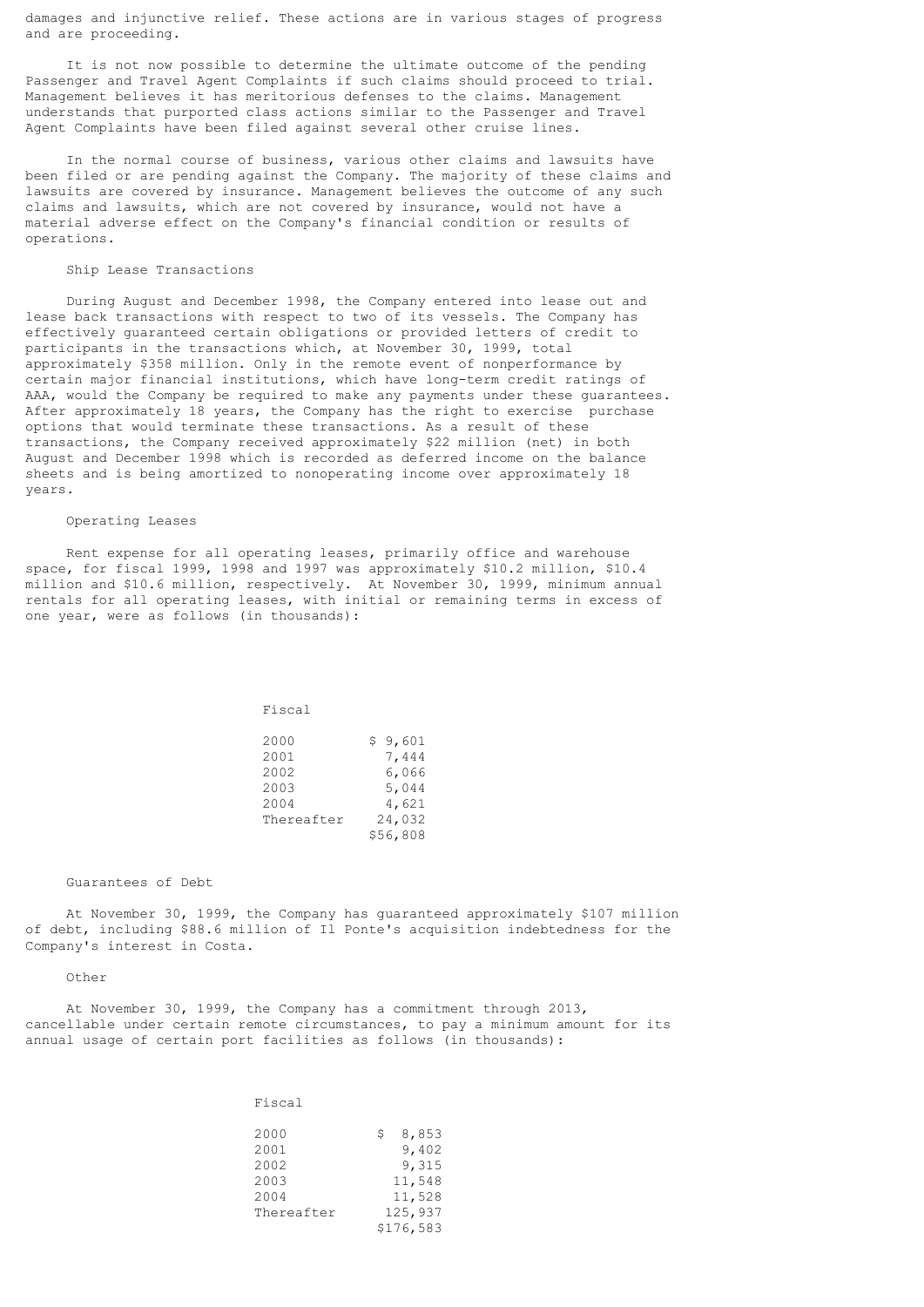The Company has contracted for the sale in October 2000 of one of Holland America's ships, the Nieuw Amsterdam, for \$114.5 million in cash and notes. This sale is expected to result in a minimal gain in fiscal 2000.

# NOTE 9 - SEGMENT INFORMATION

 In 1999, the Company adopted SFAS No. 131. The Company's cruise segment operates five cruise brands which have been aggregated as a single operating segment based on the similarity of their economic characteristics. Cruise revenues are comprised of sales of passenger tickets, including, in some cases, air transportation to and from the cruise ship, and revenues from certain on board activities and other related services. The tour segment represents the operations of Holland America Westours.

 The significant accounting policies of the segments are the same as those described in Note 1 - "Summary of Significant Accounting Policies." Segment data includes intersegment revenues, as well as a cost allocation of certain corporate expenses to each segment. Intersegment revenues primarily represent charges for the cruise portion of a tour when a cruise is sold as a part of a tour package. Information about the cruise and tour segments for fiscal 1999, 1998 and 1997 is as follows (in thousands):

|             |                         | Operating               | Depreciation |                               |             |
|-------------|-------------------------|-------------------------|--------------|-------------------------------|-------------|
|             |                         | income                  | and          | Capital                       | Segment     |
|             | Revenues                | (loss)                  | amortization | expenditures                  | assets      |
| 1999        |                         |                         |              |                               |             |
| Cruise      | $$3,286,701$ \$         | 947,452                 | \$232,942    | \$836,351                     | \$6,938,411 |
| Tour        | 271,828                 | 10,403                  | 10,716       | 25,191                        | 185,591     |
| Affiliate   |                         |                         |              |                               |             |
| operations  |                         | 75,758                  |              |                               | 586,922     |
| Reconciling |                         |                         |              |                               |             |
| items (a)   |                         | $(61, 059)$ $(13, 914)$ |              | 11,442                        | 575,431     |
|             | \$3,497,470 \$1,019,699 |                         | \$243,658    | \$872,984                     | \$8,286,355 |
| 1998        |                         |                         |              |                               |             |
| Cruise      | \$2,797,856             | \$822,242               | \$189,345    | \$1,113,191                   | \$6,327,599 |
| Tour        | 274,491                 | 9,248                   | 9,491        | 28,480                        | 174,140     |
| Affiliate   |                         |                         |              |                               |             |
| operations  |                         | 76,732                  |              |                               | 546,693     |
| Reconciling |                         |                         |              |                               |             |
| items (a)   | (63, 041)               | (11, 698)               | 1,832        | 8,742                         | 130,891     |
|             | \$3,009,306             | \$896,524               | \$200,668    | $$1, 150, 413$ $$7, 179, 323$ |             |
| 1997        |                         |                         |              |                               |             |
| Cruise      | \$2,257,567             | \$656,009               | \$157,454    | \$414,963                     | \$4,617,583 |
| Tour        | 242,646                 | 13,262                  | 8,862        | 42,507                        | 163,941     |
| Affiliate   |                         |                         |              |                               |             |
| operations  |                         | 53,091                  |              |                               | 479,329     |
| Reconciling |                         |                         |              |                               |             |
| items (a)   | (52, 745)               | (8, 292)                | 971          | 40,187                        | 165,922     |
|             | \$2,447,468             | \$714,070               | \$167, 287   | $$497,657$ \$5,426,775        |             |

 (a) Revenues consist of intersegment revenues. Operating loss represents corporate expenses not allocated to segments. Capital expenditures represent corporate capital expenditures. Segment assets include cash, cash equivalents, short-term investments and other corporate assets.

 See Note 4 for affiliate operations segment information which is not included in the Company's consolidated operations.

 Foreign revenues represent sales made by the Company's consolidated cruise lines, which were generated from outside the U.S. Foreign assets represent assets which are located outside of the U.S. and include, among other things, all of the Company's vessels. Revenues and asset information by geographic area is as follows (in thousands):

|                                 | 1999                                    | 1998                                           | 1997                                  |
|---------------------------------|-----------------------------------------|------------------------------------------------|---------------------------------------|
| Revenues<br>Domestic<br>Foreign | \$3,077,499<br>419,971<br>\$3,497,470   | \$2,667,289<br>342,017<br>\$3,009,306          | \$2,234,063<br>213,405<br>\$2,447,468 |
| Assets<br>Domestic<br>Foreign   | \$1,249,798<br>7,036,557<br>\$8,286,355 | $801,759$ \$<br>\$<br>6,377,564<br>\$7,179,323 | 762,994<br>4,663,781<br>\$5,426,775   |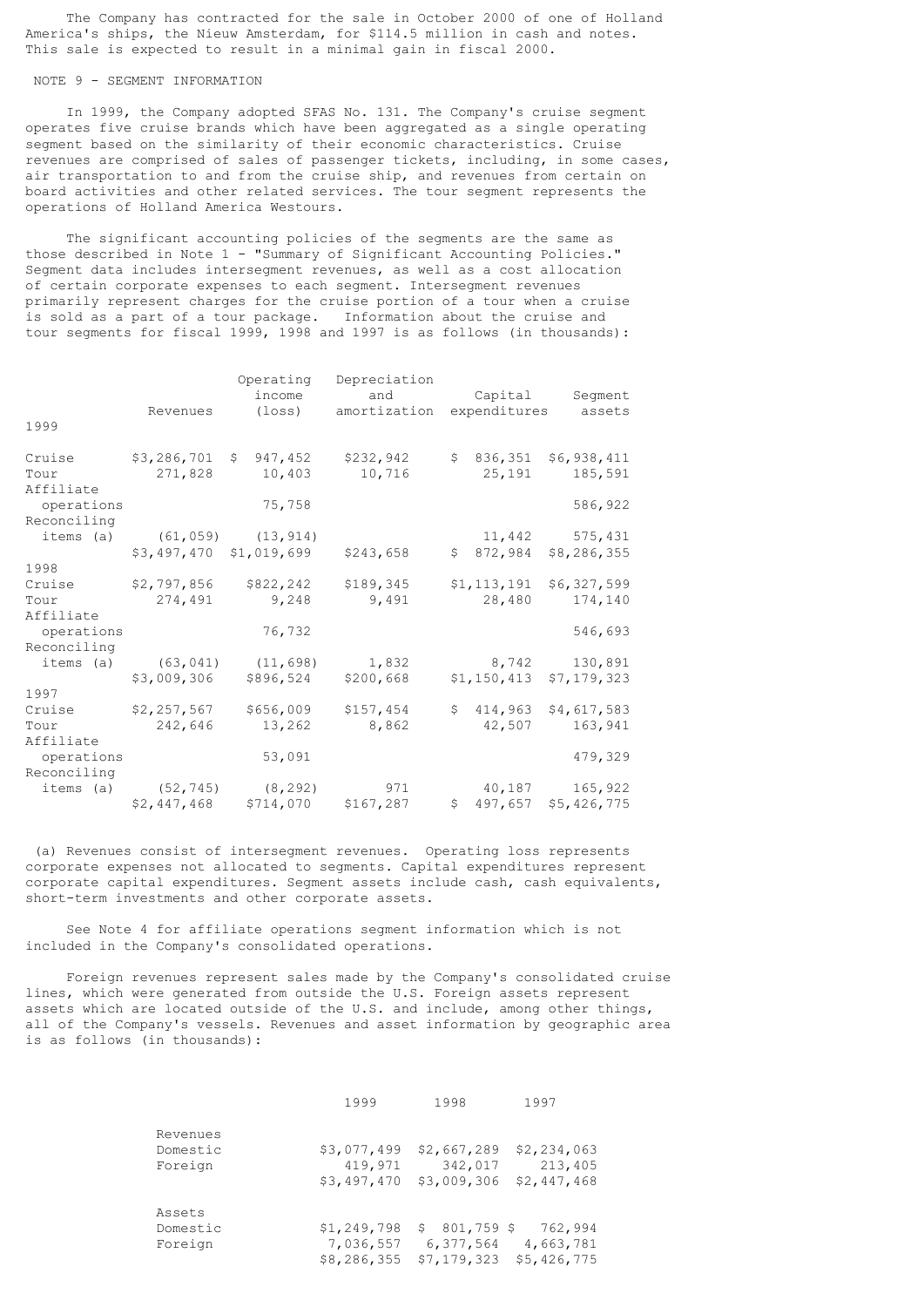## NOTE 10 - BENEFIT PLANS

## Stock Option Plans

 The Company has stock option plans for certain employees and members of the Board of Directors. The plans are administered by a committee of three directors of the Company (the "Committee") which determines who is eligible to participate, the number of shares for which options are to be granted and the amounts that may be exercised within a specified term. The option exercise price is generally established by the Committee at 100% of the fair market value of the Common Stock on the date the option is granted. Substantially all options granted during 1999, 1998 and 1997 were granted at an exercise price per share equal to the fair market value of the Company's Common Stock on the date of grant. Employee options generally vest evenly over five years and have a ten year term and director options vest immediately and have a five or ten year term. At November 30, 1999, options for 3,900,756 shares were available for future grants. A summary of the status of options in the stock option plans is as follows:

|                       |                           | Weighted        |      |                          |                           |      |
|-----------------------|---------------------------|-----------------|------|--------------------------|---------------------------|------|
|                       | Average Exercise Price    |                 |      | Number of Options        |                           |      |
|                       |                           | Per Share       |      | Years Ended November 30, |                           |      |
|                       | 1999                      | 1998            | 1997 | 1999                     | 1998                      | 1997 |
| Outstanding options-  |                           |                 |      |                          |                           |      |
| beginning of year     | \$14.95                   | \$11.88 \$10.38 |      | 5,987,574                | 5,502,580 4,871,880       |      |
| Options granted       | \$44.54 \$27.34 \$19.55   |                 |      | 1,641,400                | 1, 157, 344 858, 000      |      |
| Options exercised     | $$11.01$ \$10.53 \$ 8.83  |                 |      | (956, 706)               | $(652, 350)$ $(222, 500)$ |      |
| Options canceled      | $$26.55$ $$22.86$ \$ 8.00 |                 |      | (155, 100)               | $(20,000)$ $(4,800)$      |      |
| Outstanding options-  |                           |                 |      |                          |                           |      |
| end of year           | \$22.70 \$14.95 \$11.88   |                 |      | 6,517,168                | 5,987,574 5,502,580       |      |
| Options exercisable - |                           |                 |      |                          |                           |      |
| end of year           | \$12.64 \$10.91 \$10.34   |                 |      | 3,601,993                | 3,405,630 3,117,380       |      |

 Information with respect to stock options outstanding and stock options exercisable at November 30, 1999 is as follows:

| Exercise          |           | Options Outstanding<br>Weighted<br>Average<br>Remaining | Weighted<br>Average<br>Exercise |           | Options Exercisable<br>Weighted<br>Average<br>Exercise |
|-------------------|-----------|---------------------------------------------------------|---------------------------------|-----------|--------------------------------------------------------|
| Price Range       | Shares    | Life (Years) Price Shares                               |                                 |           | Price                                                  |
|                   |           |                                                         |                                 |           |                                                        |
| $$1.94-$2.25$     | 37,480    | (1)                                                     | \$2.06                          | 37,480    | \$2.06                                                 |
| $$6.94 - $10.22$  | 283,850   | 2.8                                                     | \$7.46                          | 279,050   | \$7.42                                                 |
| $$10.59 - $15.00$ | 2,906,500 | 5.4                                                     | \$11.30                         | 2,822,500 | \$11.27                                                |
| $$16.28 - $21.91$ | 673,944   | 7.1                                                     | \$19.28                         | 254,269   | \$19.67                                                |
| $$24.94 - $26.41$ | 905,494   | 8.1                                                     | \$26.41                         | 148,694   | \$26.41                                                |
| $$34.91 - $41.34$ | 192,000   | 8.9                                                     | \$37.04                         | 20,000    | \$38.62                                                |
| $$44.03 - $48.56$ | 1,517,900 | 9.0                                                     | \$45.41                         | 40,000    | \$46.88                                                |
| Total             | 6,517,168 | 6.8                                                     | \$22.70                         | 3,601,993 | \$12.64                                                |

(1) These stock options do not have an expiration date.

 During fiscal 1998, the Company adopted SFAS No. 123 and pursuant to its provisions elected to continue using the intrinsic-value method of accounting for stock-based awards. Accordingly, the Company has not recognized compensation expense for its noncompensatory stock option awards. The following table reflects the Company's historical net income and earnings per share and pro forma net income and earnings per share for fiscal 1999, 1998 and 1997 had the Company elected to adopt the fair value approach (which charges earnings for the estimated fair value of stock options) of SFAS No. 123 (in thousands, except per share data):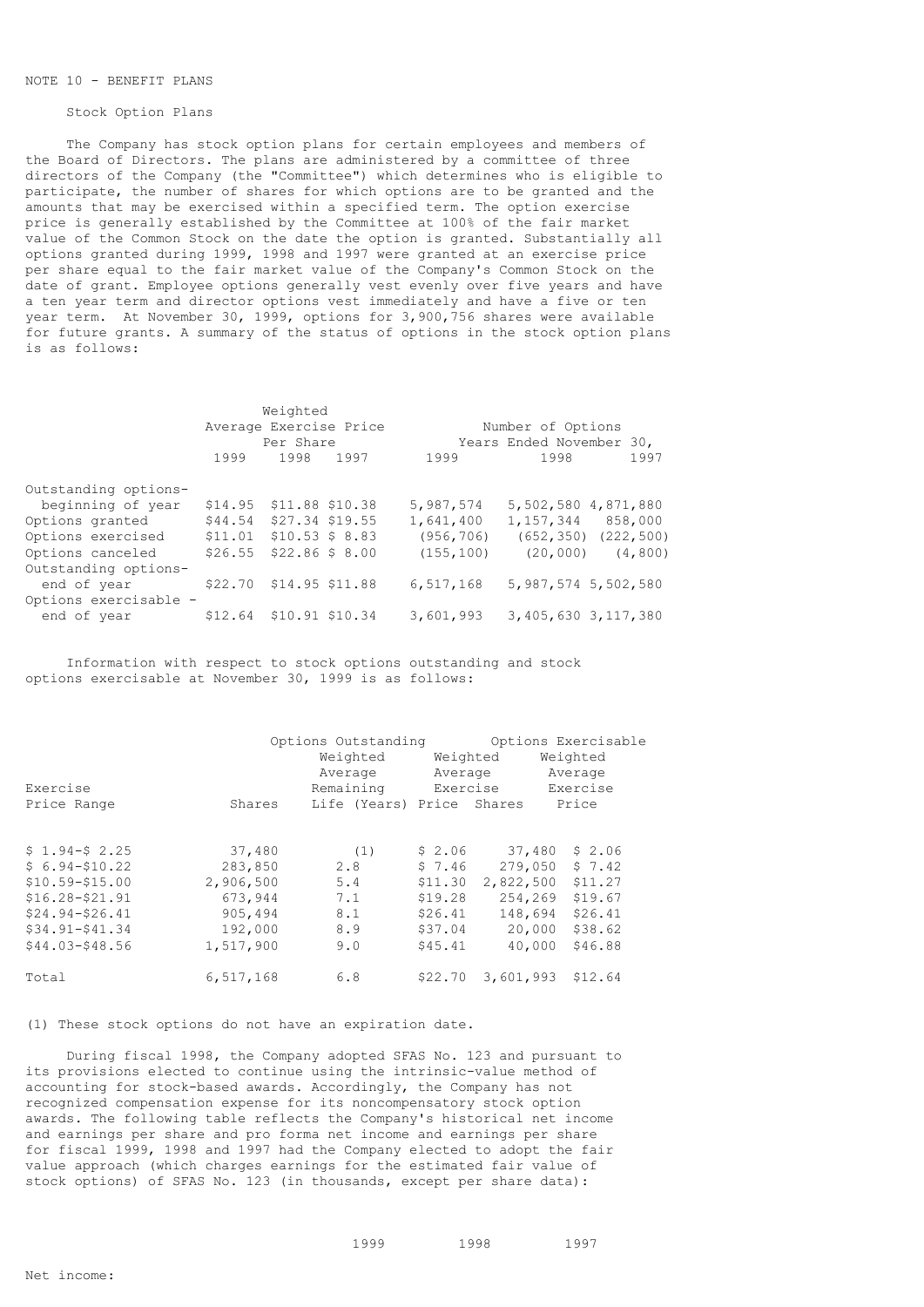| As reported         | \$1,027,240 | \$835,885 | \$666,050 |
|---------------------|-------------|-----------|-----------|
| Pro forma           | \$1,019,058 | \$831,153 | \$664,324 |
| Earnings per share: |             |           |           |
| As reported:        |             |           |           |
| Basic               | \$1.68      | \$1.40    | \$1.12    |
| Diluted             | \$1.66      | \$1.40    | \$1.12    |
| Pro forma:          |             |           |           |
| Basic               | \$1.66      | \$1.40    | \$1.12    |
| Diluted             | \$1.65      | \$1.39    | \$1.12    |

 These pro forma amounts may not be representative of the effect on pro forma net income in future years, since the estimated fair value of stock options is amortized over the vesting period, pro forma compensation expense related to grants made prior to 1996 is not considered and additional options may be granted in future years.

 The weighted average fair values of the Company's options granted during fiscal 1999, 1998 and 1997 were \$15.15, \$7.61 and \$5.79 per share, respectively, at the dates of grant. The fair values of options were estimated using the Black-Scholes option pricing model with the following weighted average assumptions for fiscal 1999, 1998 and 1997, respectively; expected dividend yields of 0.80%, 1.62%, and 1.78%; expected volatility of 26.3%, 20.5%, and 22.7%; risk free interest rates of 4.8%, 5.3% and 6.2%; and expected option life of six years for all periods.

# Restricted Stock Plans

 The Company has restricted stock plans under which four key employees are granted restricted shares of the Company's Common Stock. Shares are awarded in the name of each of the participants, who have all the rights of other Common Stock shareholders, subject to certain restriction and forfeiture provisions. During fiscal 1999, 1998 and 1997, 150,000, 150,000 and 46,574 shares of Common Stock valued at \$6.8 million, \$4.4 million and \$.9 million, respectively, were issued. Unearned stock compensation is recorded in stockholders' equity at the date of award based on the quoted market price of the shares on the date of grant and is amortized to expense over the vesting period. As of November 30, 1999 and 1998 there were 385,283 shares and 321,038 shares, respectively, issued under the plans which remain to be vested.

#### Management Incentive Plans

 Most shoreside managerial employees of Carnival and HAL participate in management incentive plans. Certain of the participating employees receive a portion of their incentive compensation award in Common Stock of the Company, instead of the entire amount being paid in cash. During fiscal 1999, 1998 and 1997, 49,734, 61,214 and 85,430 shares of Common Stock with a quoted market value of \$1.7 million, \$1.6 million and \$1.3 million, respectively, were issued under these plans.

#### Defined Benefit Pension Plans

 The Company has two defined benefit pension plans (qualified and nonqualified) that are available to certain full-time Carnival and corporate shoreside employees who were employed with the Company prior to January 1, 1998. These plans were closed to new participants on January 1, 1998. In addition, the Company has one non-qualified defined benefit plan, established in 1998, which is available to certain of Carnival's shipboard employees. The Company's funding policy for the qualified defined benefit plan is to annually contribute at least the minimum amount required under the applicable labor regulations. The non-qualified plans are unfunded. Pension expense for the defined benefit pension plans was \$3.6 million, \$1.9 million and \$2.5 million for fiscal 1999, 1998 and 1997, respectively.

### Defined Contribution Plans

 The Company has various defined contribution plans, available to substantially all U.S. and Canadian employees, and certain United Kingdom and Carnival shipboard employees. The Company contributes to these plans based on employee contributions, salary levels and length of service. Total expense relating to these plans in fiscal 1999, 1998 and 1997 was \$6.1 million, \$5.3 million and \$2.5 million, respectively.

# Employee Stock Purchase Plan

 The Company has an Employee Stock Purchase Plan which is authorized to issue up to 4,000,000 shares of Common Stock to substantially all employees of Carnival Corporation and its wholly owned subsidiaries. The purchase price is derived from a formula based on 85% of the fair market value of the Common Stock during the six-month purchase period, as defined. During fiscal 1999,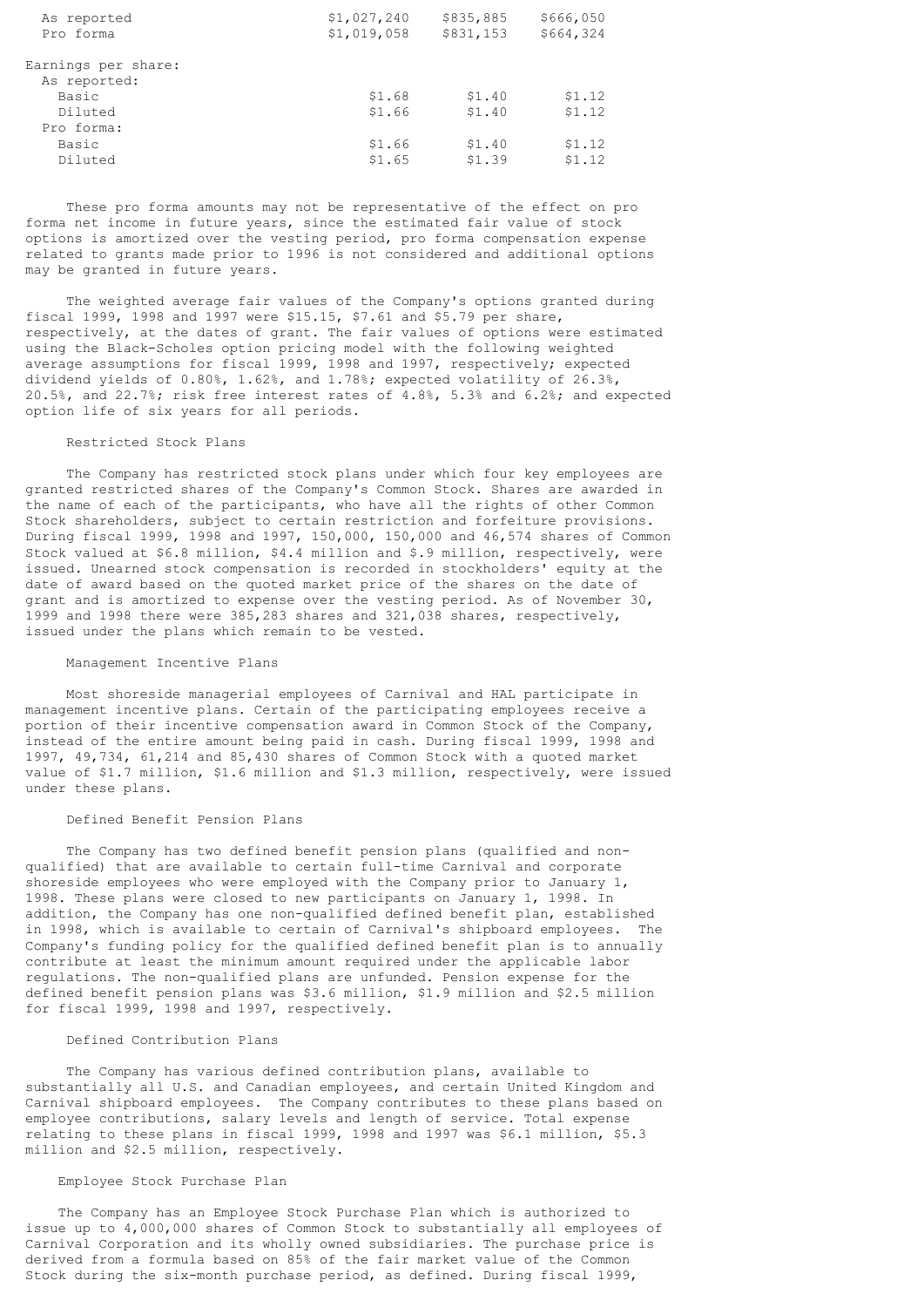1998 and 1997, the Company issued 144,911, 175,971 and 173,776 shares, respectively, at a weighted average share price of \$36.67, \$24.45 and \$14.52, respectively, under this plan.

# NOTE 11 - EARNINGS PER SHARE

 Earnings per share have been computed as follows (in thousands, except per share data):

|                                                    | 1999 — 1999 — 1990 — 1990 — 1990 — 1990 — 1990 — 1990 — 1990 — 1990 — 1990 — 1990 — 1990 — 1990 — 1990 — 1990 — 1990 — 1990 — 1990 — 1990 — 1990 — 1990 — 1990 — 1990 — 1990 — 1990 — 1990 — 1990 — 1990 — 1990 — 1990 — 1990 — | Years Ended November 30,<br>1998 — 1998 — 1998 — 1998 — 1998 — 1998 — 1998 — 1998 — 1998 — 1998 — 1998 — 1998 — 1998 — 1998 — 1998 — 1998 — 199 | 1997      |
|----------------------------------------------------|---------------------------------------------------------------------------------------------------------------------------------------------------------------------------------------------------------------------------------|-------------------------------------------------------------------------------------------------------------------------------------------------|-----------|
| Basic:                                             |                                                                                                                                                                                                                                 |                                                                                                                                                 |           |
| Net income                                         | \$1,027,240                                                                                                                                                                                                                     | \$835,885                                                                                                                                       | \$666,050 |
| Average common shares outstanding                  |                                                                                                                                                                                                                                 | 612,484 595,037                                                                                                                                 | 594,076   |
| Earnings per share                                 |                                                                                                                                                                                                                                 | $$1.68$ $$1.40$                                                                                                                                 | \$1.12    |
| Diluted:                                           |                                                                                                                                                                                                                                 |                                                                                                                                                 |           |
| Net income                                         | \$1,027,240                                                                                                                                                                                                                     | \$835,885                                                                                                                                       | \$666,050 |
| Effect on net income of assumed                    |                                                                                                                                                                                                                                 |                                                                                                                                                 |           |
| issuance of affiliate securities                   | (3, 299)                                                                                                                                                                                                                        |                                                                                                                                                 | (356)     |
| Interest expense related to                        |                                                                                                                                                                                                                                 |                                                                                                                                                 |           |
| convertible notes                                  |                                                                                                                                                                                                                                 |                                                                                                                                                 | 38        |
| Net income available assuming dilution \$1,023,941 |                                                                                                                                                                                                                                 | \$835,885                                                                                                                                       | \$665,732 |
| Average common shares outstanding                  | 612,484                                                                                                                                                                                                                         | 595,037                                                                                                                                         | 594,076   |
| Effect of dilutive securities:                     |                                                                                                                                                                                                                                 |                                                                                                                                                 |           |
| Additional shares issuable upon:                   |                                                                                                                                                                                                                                 |                                                                                                                                                 |           |
| Assumed conversion of                              |                                                                                                                                                                                                                                 |                                                                                                                                                 |           |
| convertible notes                                  |                                                                                                                                                                                                                                 |                                                                                                                                                 | 128       |
| Various stock plans                                | 3,516                                                                                                                                                                                                                           | 3,411                                                                                                                                           | 2,344     |
| Average shares outstanding                         |                                                                                                                                                                                                                                 |                                                                                                                                                 |           |
| assuming dilution                                  | 616,000                                                                                                                                                                                                                         | 598,448                                                                                                                                         | 596,548   |
| Earnings per share                                 | \$1.66                                                                                                                                                                                                                          | \$1.40                                                                                                                                          | \$1.12    |

#### NOTE 12 - ACQUISITION

 On May 28, 1998, the Company and a group of investors acquired the operating assets of Cunard, a cruise company operating five luxury cruise ships, for \$500 million, adjusted for a working capital deficiency and debt assumed. The Company accounted for the acquisition using the purchase accounting method. Simultaneous with the acquisition, Seabourn Cruise Line Limited ("Seabourn Ltd."), a luxury cruise line in which the Company owned a 50% interest, was combined with Cunard. The Company owned approximately 68% of the combined entity, which is named Cunard Line Limited. Commencing on May 28, 1998, the financial results of Cunard Line Limited have been included in the Company's consolidated financial statements. Prior to May 28, 1998, the Company's 50% interest in Seabourn Ltd. was accounted for using the equity method (see Notes 2 and 4). During fiscal 1999 the seller of Cunard adjusted the above Cunard purchase price which resulted in a cash payment to Cunard of approximately \$30 million.

 Had the above transactions occurred on December 1, 1997, the Company's unaudited consolidated revenues for fiscal 1998 would have been approximately \$3.23 billion. The impact on the Company's fiscal 1998 unaudited net income and earnings per share would have been immaterial.

 On November 15, 1999, the Company exercised its purchase option and acquired the remaining 32% minority interest in Cunard Line Limited for approximately 3.2 million shares of its Common Stock and \$76.5 million in cash. Had this transaction occurred on December 1, 1997, the impact on the Company's fiscal 1999 and 1998 unaudited net income and earnings per share would have been immaterial. The Company also accounted for this transaction using the purchase method.

 The preliminary impact on the Company's assets and liabilities related to the 1998 acquisition of Cunard and consolidation of Seabourn was as follows (in millions):

| \$553 |
|-------|
| 191   |
| (157) |
| (199) |
| (122) |
| 266   |
|       |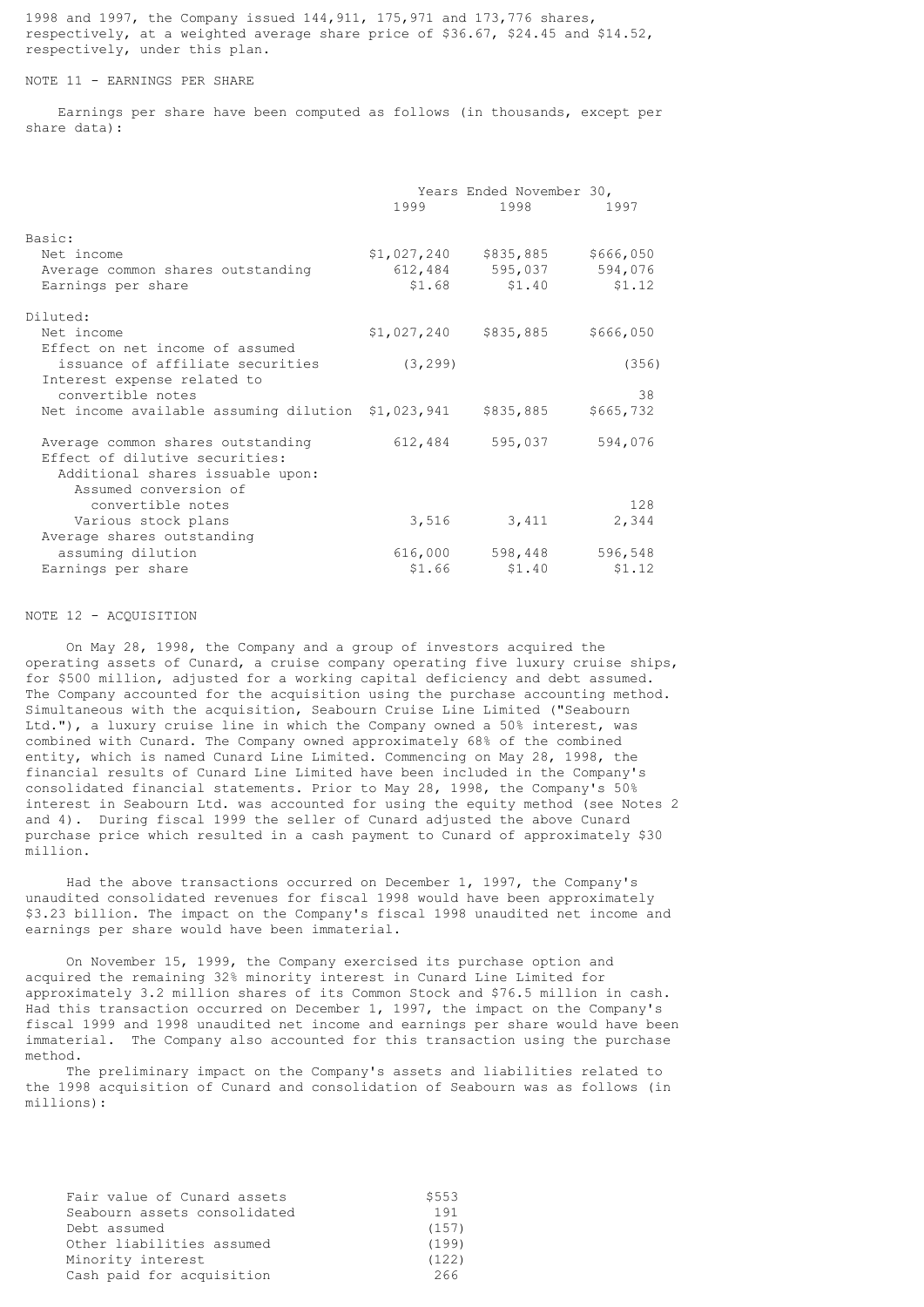| Other adjustments                   | (14)  |
|-------------------------------------|-------|
|                                     | 252   |
| Cash of acquired companies          | (9)   |
| Net cash paid as reflected          |       |
| in the 1998 Statement of Cash Flows | \$243 |

NOTE 13 - SUPPLEMENTAL CASH FLOW INFORMATION

|                                                                                       |           | YEARS ENDED NOVEMBER 30,<br>1999 1998 1997 |          |
|---------------------------------------------------------------------------------------|-----------|--------------------------------------------|----------|
|                                                                                       |           | (in thousands)                             |          |
| Cash paid for:                                                                        |           |                                            |          |
| Interest (net of amount capitalized)                                                  |           | $$49,836$ $$54,572$ $$56,967$              |          |
| Income taxes                                                                          |           | $$3,841$ $$5,144$ $$5,755$                 |          |
| Noncash investing and financing activities:<br>Common Stock issued for acquisition of |           |                                            |          |
| Cunard Line Limited minority interest                                                 | \$127,069 |                                            |          |
| Common Stock issued under various                                                     |           |                                            |          |
| stock plans                                                                           |           | $$8,991$ $$5,975$ $$2,247$                 |          |
| Common Stock issued upon conversion                                                   |           |                                            |          |
| of convertible notes                                                                  |           |                                            | \$39,085 |
| Sale of Rotterdam V                                                                   |           |                                            | \$31,208 |

Note 14 - SUBSEQUENT EVENTS (UNAUDITED)

 On January 23, 2000, the Company entered into a letter of intent to acquire Fairfield Communities, Inc. ("FCI"), one of the largest vacation ownership companies in North America. The agreement calls for each share of FCI common stock to be converted into .3164 shares of Carnival Common Stock. FCI has approximately 48.5 million shares outstanding on a fully diluted basis. It is intended that the transaction will be accounted for as a pooling-of-interests. Completion of the transaction is conditioned upon the receipt of all regulatory and government approvals, FCI stockholder approval and other customary conditions, including the completion of satisfactory due diligence and definitive documentation. No assurance can be given that the foregoing conditions will be satisfied or that the transaction will be consummated.

 On February 2, 2000, the Company entered into an agreement to acquire a 40 percent interest in Arrasas Limited ("Arrasas"), a wholly owned subsidiary of Star Cruises PLC ("Star"). Arrasas was formed by Star to pursue the acquisition of NCL Holding ASA ("NCL"), the parent company of Norwegian Cruise Line and Orient Lines. The cost of this 40 percent interest is anticipated to be approximately equal to 40 percent of the price paid by Arrasas to acquire the NCL shares. If Arrasas is successful in acquiring 100% of NCL, the cost of the Company's investment in Arrasas would be approximately \$470 million. The Company has agreed to loan to Arrasas its pro rata portion of the NCL purchase price, which is expected to be funded in February 2000. The non-interest bearing loan will mature on the earlier of the Company's purchase of the Arrasas shares or termination of the agreement. The purchase by the Company of the Arrasas shares is conditioned upon the receipt of all regulatory and government approvals. The agreement may be terminated by either party if such approvals are not obtained by December 31, 2000 or by the Company if it shall determine that it will be unable to obtain such approvals. No assurance can be given that the foregoing conditions will be satisfied or that the transaction will be consummated. REPORT OF INDEPENDENT CERTIFIED PUBLIC ACCOUNTANTS

To the Board of Directors and Shareholders of Carnival Corporation

 In our opinion, the accompanying consolidated balance sheets and the related consolidated statements of operations, cash flows and shareholders' equity present fairly, in all material respects, the financial position of Carnival Corporation and its subsidiaries at November 30, 1999 and 1998, and the results of their operations and their cash flows for each of the three years in the period ended November 30, 1999 in conformity with accounting principles generally accepted in the United States. These financial statements are the responsibility of the Company's management; our responsibility is to express an opinion on these financial statements based on our audits. We conducted our audits of these statements in accordance with auditing standards generally accepted in the United States, which require that we plan and perform the audit to obtain reasonable assurance about whether the financial statements are free of material misstatement. An audit includes examining, on a test basis, evidence supporting the amounts and disclosures in the financial statements, assessing the accounting principles used and significant estimates made by management, and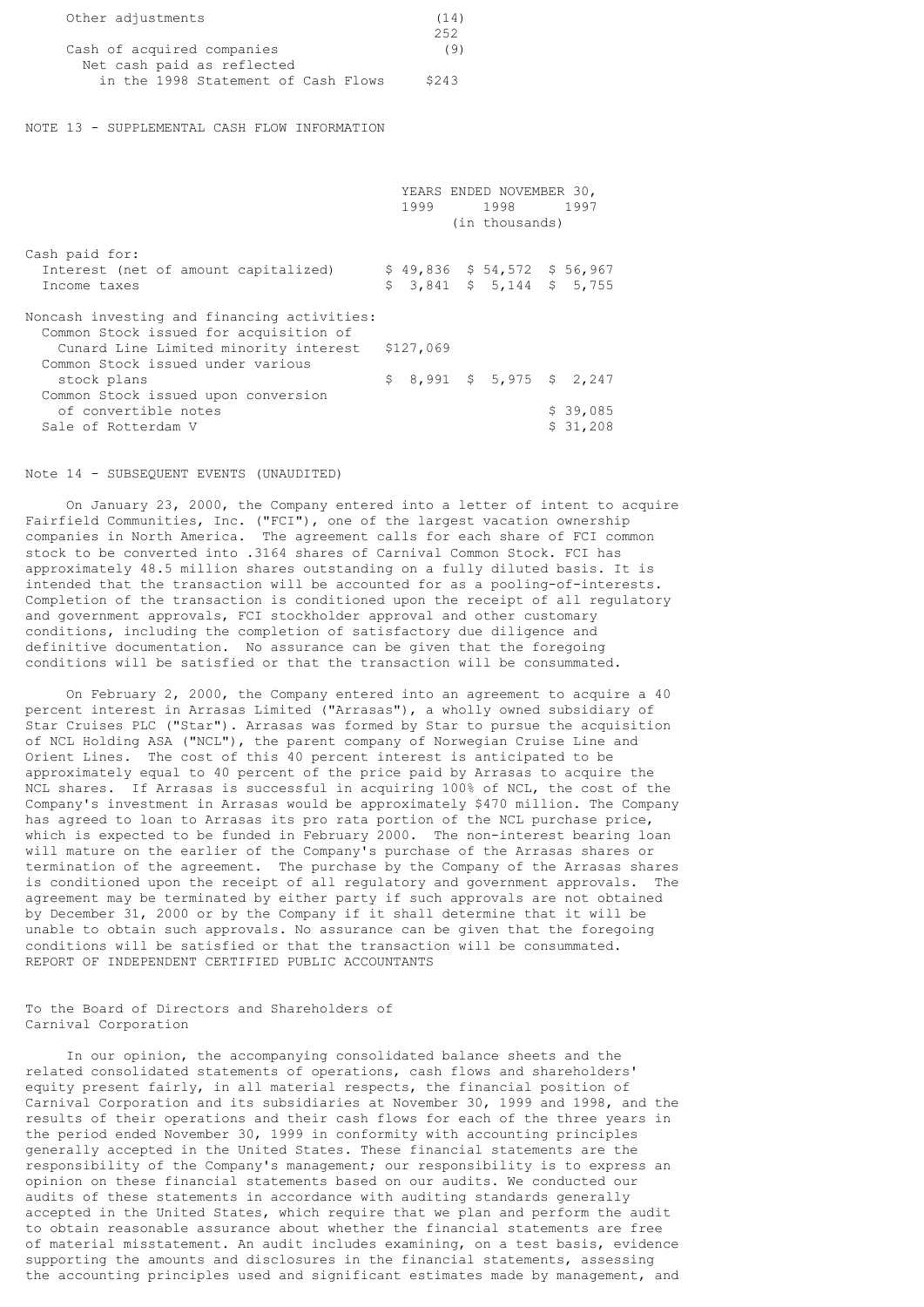evaluating the overall financial statement presentation. We believe that our audits provide a reasonable basis for the opinion expressed above.

# /s/PRICEWATERHOUSECOOPERS LLP

PricewaterhouseCoopers LLP

Miami, Florida January 24, 2000

MANAGEMENT'S DISCUSSION AND ANALYSIS OF FINANCIAL CONDITION AND RESULTS OF OPERATIONS

# RESULTS OF OPERATIONS

 The Company earns its cruise revenues primarily from (i) the sale of passenger tickets, which includes accommodations, meals and most shipboard activities, (ii) the sale of air transportation to and from the cruise ships and (iii) the sale of goods and services on board its cruise ships, such as casino gaming, bar sales, gift shop sales and other related services. The Company also derives revenues from the tour and related operations of Holland America Westours.

 For selected segment information related to the Company's revenues, operating income and other financial information, see Note 9 in the accompanying financial statements. Operations data expressed as a percentage of total revenues and selected statistical information for the periods indicated is as follows:

|                                                                                                                                       | 1999                       | YEARS ENDED NOVEMBER 30,<br>1998        | 1997                       |
|---------------------------------------------------------------------------------------------------------------------------------------|----------------------------|-----------------------------------------|----------------------------|
| Revenues                                                                                                                              | 100%                       | 100%                                    | 100%                       |
| Costs and Expenses:<br>Operating expenses<br>Selling and administrative<br>Depreciation and amortization                              | 53<br>13 <sup>°</sup><br>7 | 54<br>12 <sup>1</sup><br>$\overline{7}$ | 54<br>12<br>$\overline{7}$ |
| Operating Income Before Income<br>From Affiliated Operations                                                                          | 27                         | 27                                      | 27                         |
| Income From Affiliated Operations, Net                                                                                                | $\overline{2}$             | 3                                       | $\mathfrak{D}$             |
| Operating Income                                                                                                                      | 29                         | 30                                      | 29                         |
| Nonoperating Expense                                                                                                                  |                            | (2)                                     | (2)                        |
| Net Income                                                                                                                            | $29$ <sup>8</sup>          | 28%                                     | 27%                        |
| Selected Statistical Information<br>(in thousands):<br>Passengers carried<br>Passenger cruise days (1)<br>Occupancy percentage<br>(2) | 2,366<br>14,947<br>104.3%  | 2,045<br>13,009<br>106.3%               | 1,945<br>11,908<br>108.3%  |

(1) A passenger cruise day is one passenger sailing for a period of one day. For example, one passenger sailing on a one week cruise is seven passenger cruise days.

(2) The Company acquired a majority interest in Cunard Line Limited on May 28, 1998. Since that date, Cunard's revenues and operating results have been included in the Company's operating results. Cunard's ships generally sail with lower occupancy percentages than the Company's other brands.

# GENERAL

 The growth in the Company's revenues during the last three fiscal years has primarily been a function of the expansion of its fleet capacity and its ability to obtain higher net revenue yields (net revenue per available berth) than in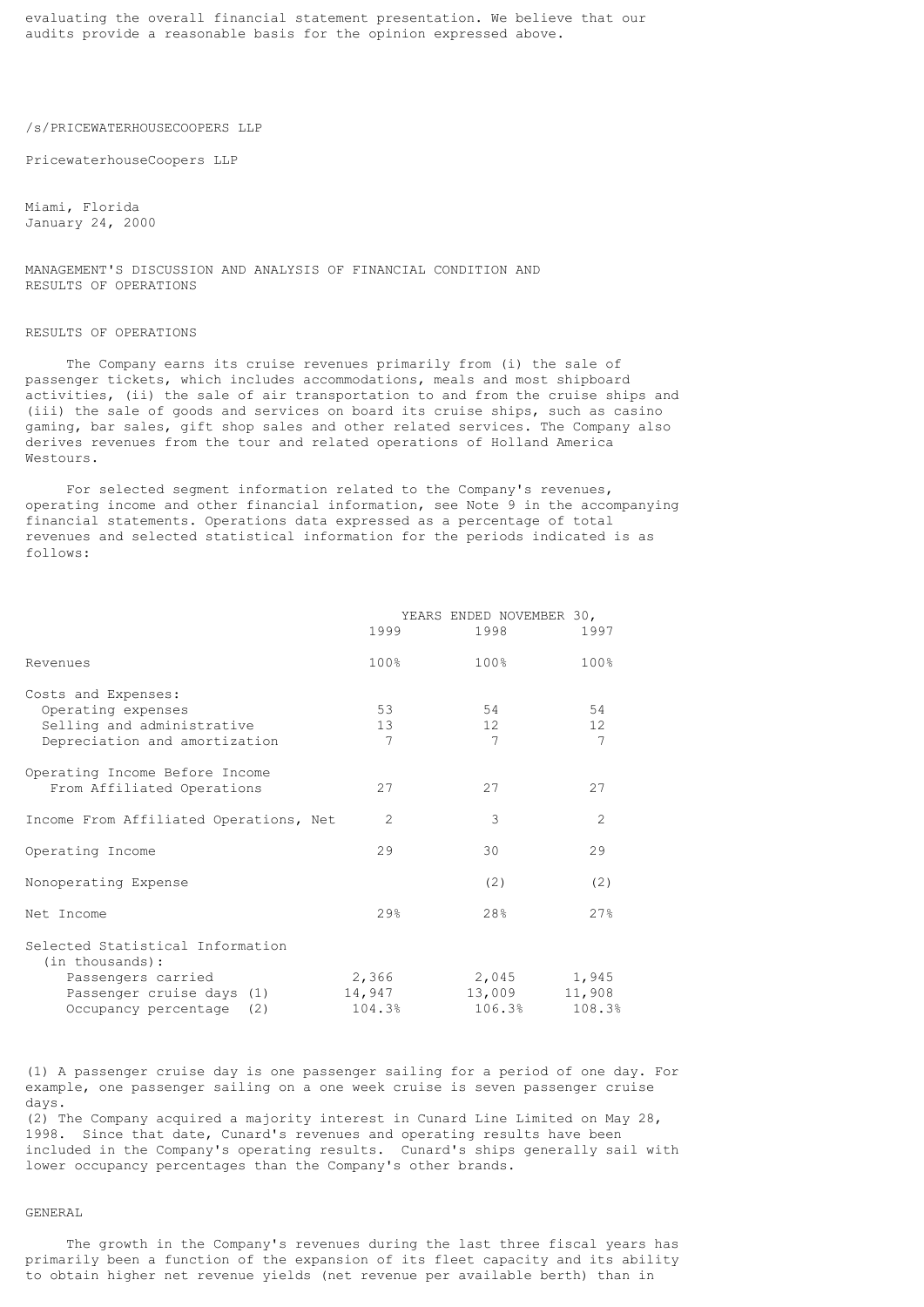The Company's cruise and tour operations experience varying degrees of seasonality. The Company's revenue from the sale of passenger tickets for its cruise operations is moderately seasonal. Historically, demand for cruises has been greatest during the summer months. The Company's tour revenues are highly seasonal with a majority of tour revenues generated during the late spring and summer months in conjunction with the Alaska cruise season.

 The year over year percentage increase in average passenger capacity for the Company's cruise brands is expected to be approximately 11.6% during fiscal 2000 as compared to fiscal 1999. This increase is primarily a result of the introduction into service of the Carnival Triumph in July 1999 and Holland America's Volendam in November 1999 and the expected introduction into service of the Carnival Victory in September 2000 and Holland America's Zaandam in May 2000, partially offset by the expected withdrawal from service of Holland America's Nieuw Amsterdam in October 2000.

 The year over year percentage increase in average passenger capacity resulting from the delivery of vessels currently under contract for construction for fiscal 2001 and 2002, net of the impact of the expected withdrawal from service of Holland America's Nieuw Amsterdam is expected to approximate 10.2% and 7.0%, respectively. The Nieuw Amsterdam has been contracted for sale and is scheduled for closing in October 2000.

 The Company and Airtours, a publicly traded leisure travel company in which the Company holds an approximate 26% interest, each own a 50% interest in Il Ponte, the parent company of Costa, an Italian cruise company. The Company records its interest in Airtours and Il Ponte using the equity method of accounting and records its portion of Airtours' and Il Ponte's consolidated operating results on a two-month lag basis. Airtours' revenues are very seasonal due to the nature of the European leisure travel industry. Costa's revenues are moderately seasonal. Typically, Airtours' and Costa's quarters ending June 30 and September 30 experience higher revenues, with revenues in the quarter ending September 30 being the highest.

#### FISCAL 1999 COMPARED TO FISCAL 1998

#### Revenues

 The increase in total revenues of \$488 million, or 16.2%, was entirely due to a 17.5% increase in cruise revenues. The cruise revenue changes resulted from an increase of approximately 17.2% in passenger capacity and a 2.6% increase in total revenue per passenger cruise day, partially offset by a 2.3% decrease in occupancy rates. The increase in passenger capacity resulted from the acquisition of Cunard Line Limited in late May 1998, which increased 1999 capacity by 5.6%, and the balance of the increase resulted primarily from the introduction into service of Carnival's Elation and Paradise in March and November 1998, respectively, and the Carnival Triumph in July 1999, as well as Carnival's Ecstasy being in service throughout fiscal 1999 (see 1998 Nonoperating Income (Expense)). Both the increase in revenue per passenger cruise day and the decrease in occupancy rates was primarily due to Cunard Line Limited's higher revenue per passenger cruise day and lower occupancy rates than the Company's other brands and, to a lesser extent, an increase in revenue per passenger cruise day for the Carnival and Holland America brands.

 As a result of the 1999 military conflict in the Balkans, the Company's second half Mediterranean cruise revenues were negatively impacted. Although management lessened this impact by, among other things, changing the itineraries of certain of its Mediterranean cruises, offering additional incentives and increasing advertising expenditures, the 1999 Mediterranean cruise results were still lower than originally expected.

#### Costs and Expenses

 Operating expenses increased \$243.3 million, or 15.0%. Cruise operating costs increased by \$250.2 million, or 17.1%, to \$1.71 billion in 1999 from \$1.46 billion in 1998. Cruise operating costs increased in 1999 primarily due to additional costs associated with the increased passenger capacity and increases in airfare and fuel costs. Airfare costs increased primarily due to a higher rate per air passenger partially offset by a lower percentage of passengers electing the Company's air program. Commencing in the fourth quarter of fiscal 1999, the Company began to incur significantly higher fuel costs due to a very large increase in the price of bunker fuel. Assuming fiscal 2000 fuel prices remain at the same levels as the end of the fiscal 1999 fourth quarter, the Company's fuel costs will increase in fiscal 2000 by approximately \$30 million versus fiscal 1999 due to the higher fuel prices. Cruise operating costs as a percentage of cruise revenues were 52% and 52.1% in 1999 and 1998, respectively.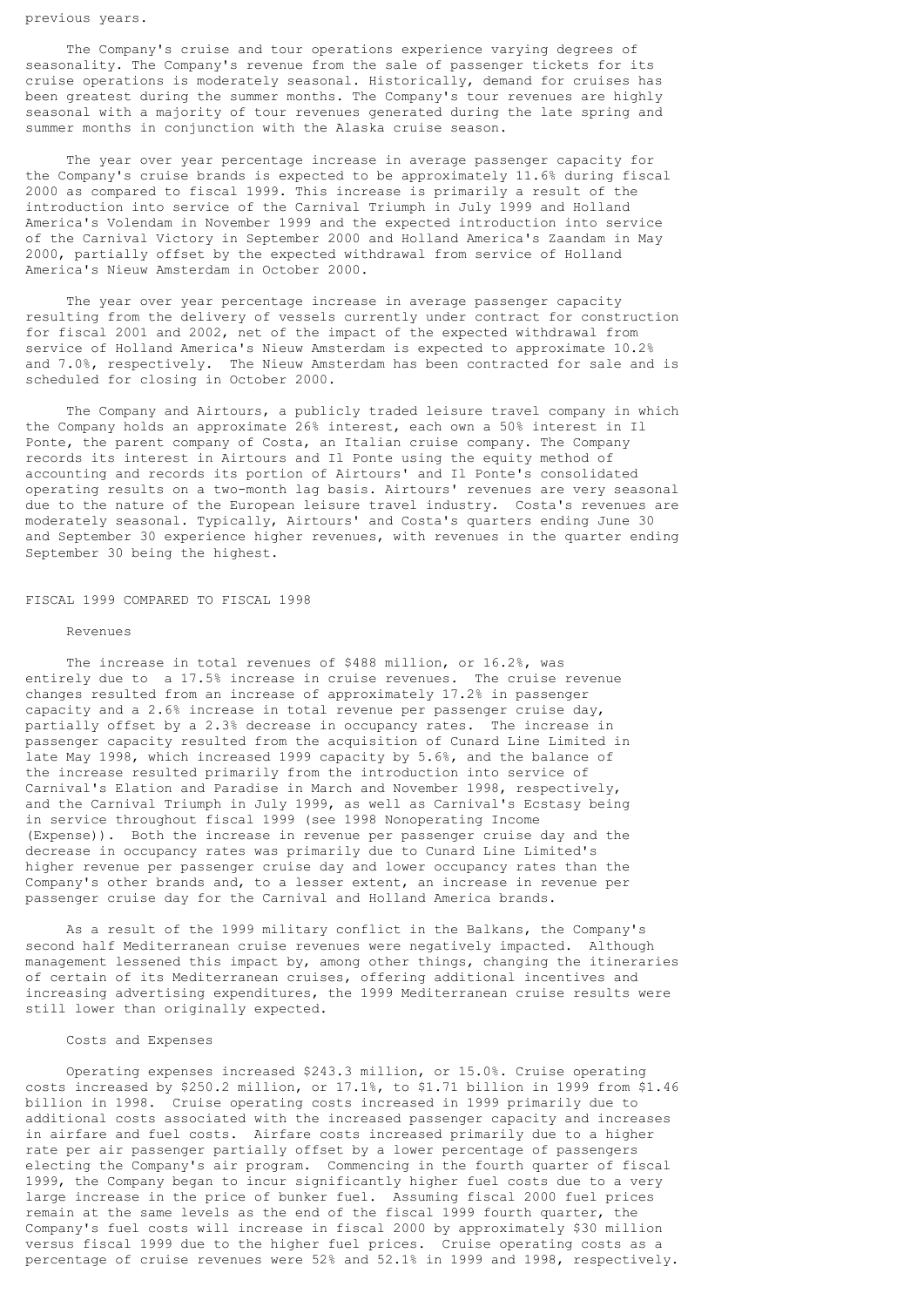Selling and administrative expenses increased \$77.8 million, or 21.0%, primarily due to an increase in advertising and payroll and related costs. Selling and administrative expenses as a percentage of revenues were 12.8% and 12.3%, respectively.

 Cunard Line Limited's cruise operating costs and selling and administrative expenses as a percentage of revenues are higher than the Company's other brands. Accordingly, the Company's expense ratios are higher in 1999 due to the inclusion of Cunard Line Limited's expenses since the third quarter of 1998.

 Depreciation and amortization increased by \$43.0 million, or 21.4%, to \$243.7 million in 1999 from \$200.7 million in 1998 primarily due to the additional depreciation associated with the increase in the size of the fleet and the acquisition and consolidation of Cunard and Seabourn.

# Affiliated Operations

 During 1999, the Company recorded \$75.8 million of income from affiliated operations as compared with \$76.7 million of income in 1998. The Company's portion of Airtours' income decreased \$3.2 million, or 8.1%, to \$36.2 million. The Company recorded income of \$39.9 million during both 1999 and 1998 related to its interest in Il Ponte. The affiliated operations for 1998 include seasonal losses from the first half of 1998 from Seabourn after which its results are included in the Company's consolidated results.

 See the "General" section for a discussion of Airtours' and Costa's seasonality. See Note 4 in the accompanying financial statements for more information regarding the Company's affiliated operations.

#### Nonoperating Income (Expense)

 Interest income increased \$31.7 million in 1999 due primarily to higher average investment balances resulting from the investment of proceeds received by the Company upon the sale of its Common Stock in December 1998 (see Note 6 in the accompanying financial statements).

 Gross interest expense (excluding capitalized interest) decreased slightly to \$87.9 million from \$92.9 million primarily as a result of lower average outstanding debt balances. Capitalized interest increased \$5.8 million during 1999 as compared with 1998 due primarily to higher levels of investments in ship construction projects.

 Other income in 1999 of \$29.4 million primarily relates to \$21.4 million of compensation received from the shipyard related to the late deliveries of the Volendam and Carnival Triumph, net of certain related expenses, collection of \$4.5 million of insurance proceeds, recognition of \$2.3 million of ship lease transaction income and \$13.6 million of other non-recurring gains. In addition, other income was partially reduced for, among other things, an \$8.8 million expense for the writedown of the Company's investment in Wyndham International common stock and \$3.2 million of expenses related to the small engine room fire on the Carnival ship Tropicale.

Minority interest was \$14.0 million in 1999 compared with \$11.1 million in 1998 which represents the minority shareholders' interest in Cunard Line Limited's net income. On November 15,1999, the Company acquired the remaining minority interest in Cunard at which point no further minority interest expense will be incurred by the Company.

# FISCAL 1998 COMPARED TO FISCAL 1997

#### Revenues

 The increase in total revenues of \$561.8 million, or 23.0%, was due primarily to an increase in cruise revenues of \$540.3 million, or 23.9%. Approximately \$281.9 million of the cruise revenue increase is due to the acquisition and consolidation of Cunard and Seabourn and \$258.4 million is due to increased cruise revenues from Carnival, Holland America and Windstar. The increase from Carnival, Holland America and Windstar resulted from an increase of approximately 7.0% in total revenue per passenger cruise day and a 4.8% increase in passenger capacity, offset slightly by a .6% decrease in occupancy rates. Total revenue per passenger cruise day increased primarily due to strong demand for the Company's cruise brands and the introduction of Holland America's new Rotterdam VI in November 1997, which obtained higher pricing. Passenger capacity increased due to the addition of Carnival's Elation in March 1998 and Windstar's Wind Surf in May 1998, partially offset by the Ecstasy being out of service for two months during 1998 (see Nonoperating Income (Expense)). Tour revenues increased \$31.8 million, or 13.1% to \$274.5 million in 1998 from \$242.6 million in 1997 due primarily to an increase in the number of tours sold.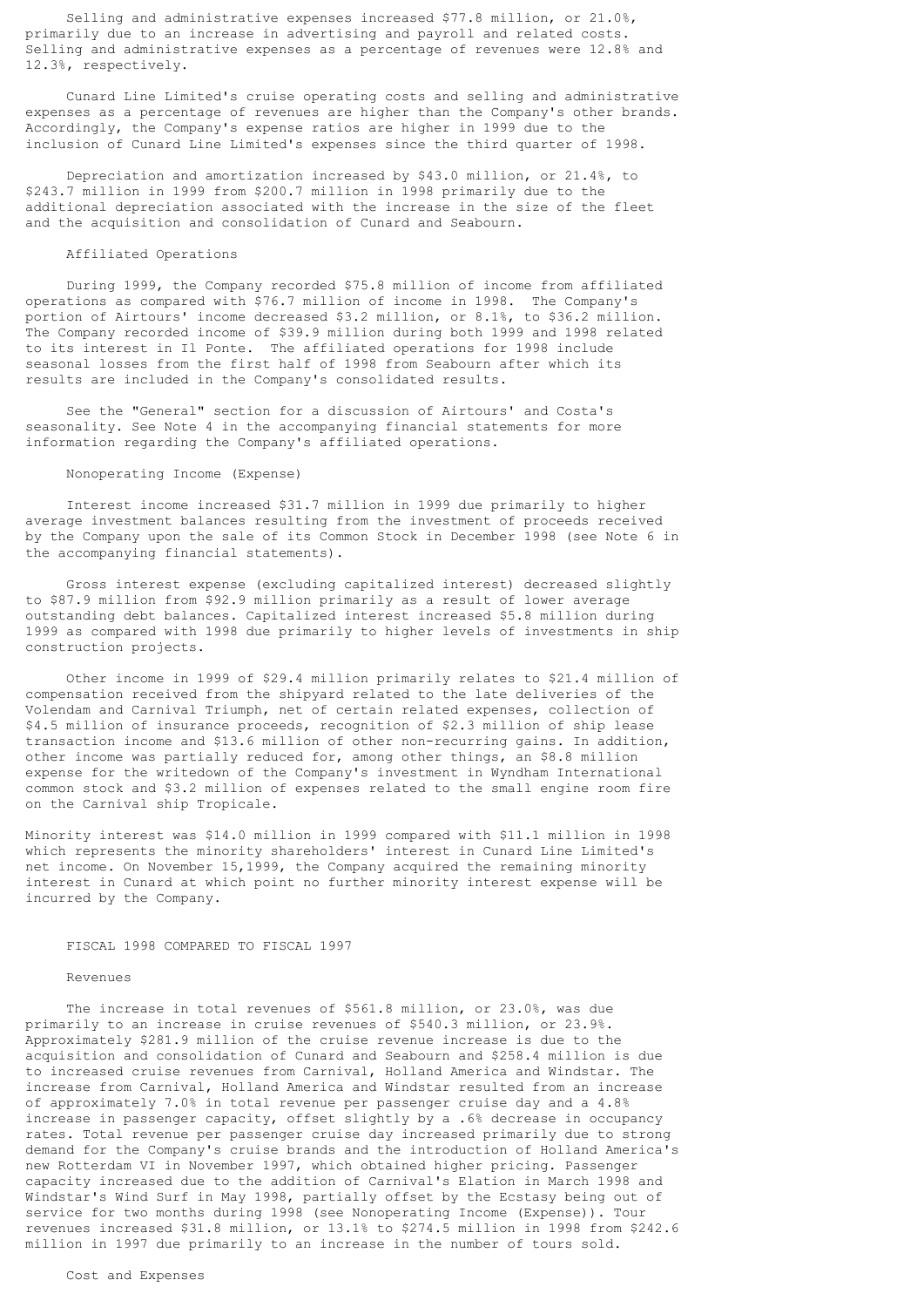Operating expenses increased \$296.7 million, or 22.4%. Cruise operating costs increased by \$274.2 million, or 23.1% in 1998. Approximately \$177.5 million of the cruise operating costs increase is due to the acquisition and consolidation of Cunard and Seabourn. Excluding Cunard and Seabourn, cruise operating costs as a percentage of cruise revenues were 50.9% and 52.5% in 1998 and 1997, respectively. Cruise operating costs, excluding Cunard and Seabourn, increased primarily as a result of increases in passenger capacity and airfare costs, partially offset by lower fuel costs. Airfare costs increased due to a higher rate per air passenger as well as a higher percentage of passengers electing the Company's air program. Tour operating expenses increased \$32.8 million, or 17.2% primarily due to the increase in tour volume and higher expenses incurred primarily as a result of increased tour content.

 Selling and administrative expenses increased \$72.9 million, or 24.6%, of which \$46.8 million, or 15.8%, was due to the acquisition and consolidation of Cunard and Seabourn. Excluding Cunard and Seabourn, selling and administrative expenses as a percentage of revenues were 11.8% and 12.1% in 1998 and 1997, respectively. Selling and administrative expenses, excluding Cunard and Seabourn, increased primarily as a result of increases in advertising and payroll and related costs.

 Depreciation and amortization increased by \$33.4 million, or 20.0%, to \$200.7 million in 1998 from \$167.3 million in 1997 primarily due to the additional depreciation associated with the increase in the size of the fleet and the acquisition and consolidation of Cunard and Seabourn.

# Affiliated Operations

 During 1998, the Company recorded \$76.7 million of income from affiliated operations as compared with \$53.1 million of income in 1997. The Company's portion of Airtours' income increased \$3.7 million to \$39.4 million in 1998. The Company recorded income of \$39.9 million and \$15.5 million during 1998 and 1997, respectively, related to its interest in Il Ponte. The Company did not record earnings from its investment in Il Ponte in the first nine months of 1997 since Il Ponte was acquired in June 1997 and its consolidated operating results are recorded on a two-month lag basis.

### Nonoperating Income (Expense)

 Gross interest expense (excluding capitalized interest) increased \$20.2 million in 1998 primarily as a result of higher average outstanding debt balances, arising from the acquisition and consolidation of Cunard and Seabourn as well as investments in new vessel projects. Capitalized interest increased \$18.3 million due primarily to higher levels of investments in ship construction projects during fiscal 1998 as compared with fiscal 1997.

 Included in other income in 1998 were gains of \$8.4 and \$14.8 million resulting from the closing of the sale of CHC International Inc.'s hotel management division and Airtours' issuances of its common stock, respectively. Additionally, other expense includes \$8.7 million of previously deferred startup costs, which were expensed in 1998 and represent the cumulative effect from the Company changing its policy in connection with its early adoption of SOP 98- 5 (see Notes 2 and 4 in the accompanying financial statements).

 In July 1998, a fire occurred on Carnival Cruise Lines' Ecstasy which damaged the ship's aft section. The time necessary to complete repairs to the Ecstasy resulted in the ship being out of service for approximately two months during 1998. The Ecstasy fire resulted in a reduction in earnings of approximately \$19.3 million in 1998. This reduction was comprised of lost revenue, net of related variable expenses, of \$12.0 million, and costs associated with repairs to the ship, passenger handling and various other costs, net of estimated insurance recoveries, of \$7.3 million. The costs of \$7.3 million were included in other expenses.

 Minority interest was \$11.1 million which represents the minority shareholders' interest in Cunard Line Limited's net income since its acquisition and consolidation by the Company on May 28, 1998.

# LIQUIDITY AND CAPITAL RESOURCES

#### Sources of Cash

 The Company's business provided \$1.33 billion of net cash from operations during fiscal 1999, an increase of 21.8% compared to fiscal 1998. The increase was primarily due to higher net income.

 In December 1998, the Company issued 17 million shares of its Common Stock in a public offering and received net proceeds of approximately \$725 million.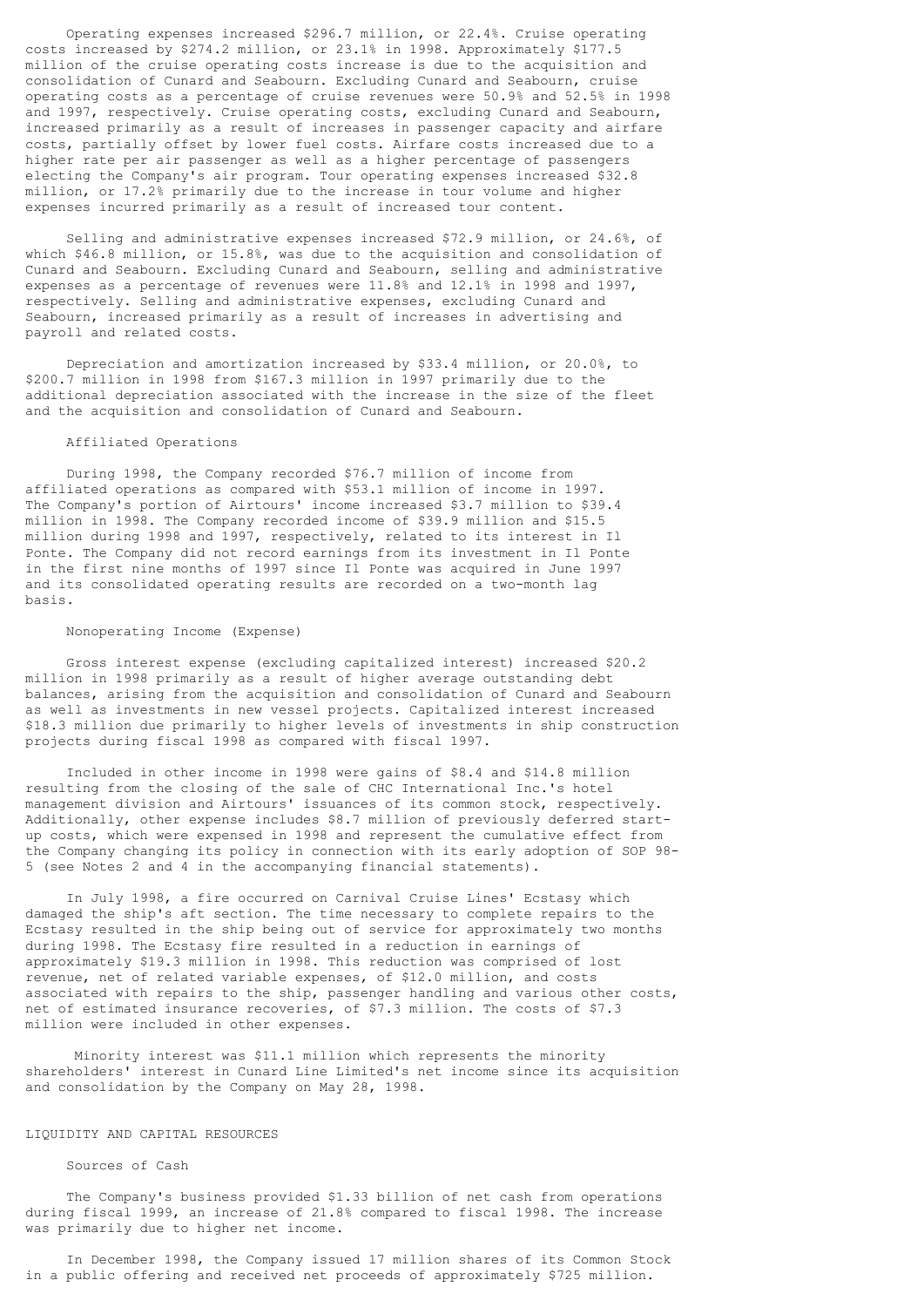The Company issued the stock concurrent with the addition of the Company's Common Stock to the S&P 500 Composite Index.

### Uses of Cash

 During fiscal 1999, the Company made net expenditures of approximately \$873 million on capital projects, of which \$695 million was spent in connection with its ongoing shipbuilding program. The shipbuilding expenditures included the final payments on the Carnival Triumph and Holland America's Volendam, which were delivered to the Company in July and October, respectively. The nonshipbuilding capital expenditures consisted primarily of computer and transportation equipment, vessel refurbishments, tour assets and other equipment.

 The Company paid \$76.5 million related to the acquisition of the minority interest in Cunard (see Note 12 in the accompanying financial statements).

 The Company had net repayments of \$368.7 million under its commercial paper programs and made scheduled principal payments totaling \$67.6 million pursuant to various notes payable. Additionally in late November 1999, the Company prepaid approximately \$124 million of Cunard's notes payable (see Note 5 in the accompanying financial statements). Finally, the Company paid cash dividends of \$219.2 million in fiscal 1999.

#### Future Commitments

 As of February 4, 2000, the Company, excluding Costa, has contracts for the delivery of twelve new vessels over the next five years. The Company's remaining obligation under these contracts is to pay approximately \$800 million during fiscal 2000 relating to the construction and delivery of these new ships and approximately \$3.4 billion thereafter.

 In addition to these ship construction contracts, the Company has entered into one shipbuilding option and is also in various stages of negotiation with shipbuilding yards for additional ships. No assurance can be given that this option or these negotiations will result in additional ship construction contracts.

 At November 30, 1999, the Company had \$1.07 billion of long-term debt of which \$206 million is due in fiscal 2000. See Notes 5, 8 and 14 in the accompanying financial statements for more information regarding the Company's debts and commitments.

## Funding Sources

 At November 30, 1999, the Company had approximately \$545 million in cash, cash equivalents and short-term investments. These funds along with cash from operations are expected to be the Company's principal source of capital to fund its debt service requirements, ship construction costs and its investment in Arrasas (see Note 14). Additionally, the Company may also fund a portion of these cash requirements from borrowings under its revolving credit facilities or commercial paper programs. At November 30, 1999, the Company had approximately \$1.2 billion available for borrowing under its revolving credit facilities.

 To the extent that the Company is required to or chooses to fund future cash requirements from sources other than as discussed above, management believes that it will be able to secure such financing from banks or through the offering of debt and/or equity securities in the public or private markets.

### OTHER MATTERS

### Year 2000

 The Year 2000 computer issue was primarily the result of computer programs using a two-digit format, as opposed to four digits, to indicate the year. Such programs would have been unable to interpret dates beyond the year 1999, which could have caused a system failure or other computer errors and a disruption in the operation of such systems. The Company dedicated significant resources to fix this problem before the end of 1999, and it has successfully transitioned from 1999 to 2000 without any significant issue arising in its business processes. The Company does not believe any subsequent Year 2000 computer issues will have a significant impact on its business.

 The total aggregate expenditures to address Year 2000 issues were approximately \$16 million, of which \$8 million has been charged to expense and \$8 million has been capitalized related to the accelerated replacement of noncompliant systems due to Year 2000 issues.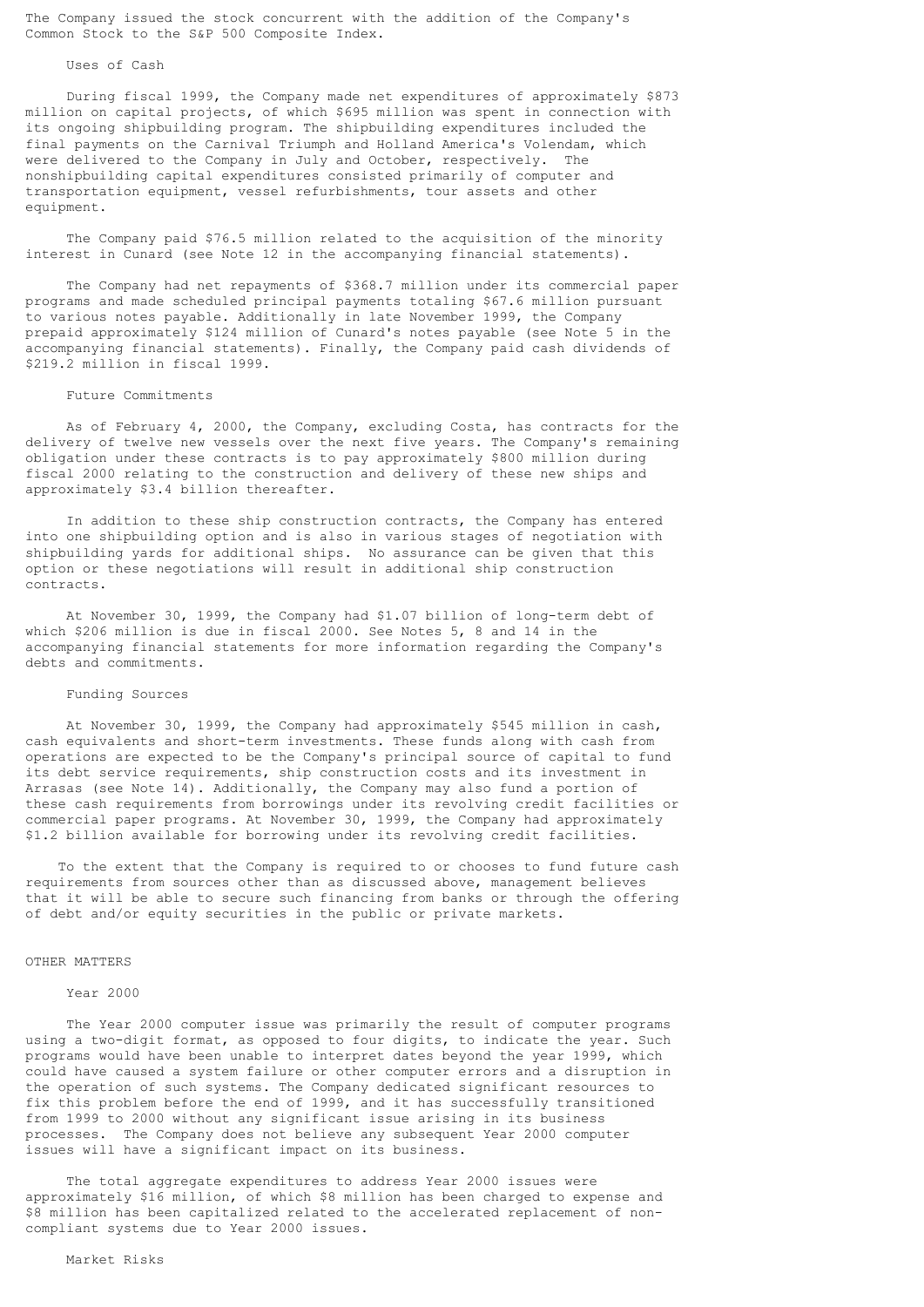The Company is principally exposed to market risks from fluctuations in interest rates, foreign currency exchange rates and fuel and equity prices. The Company seeks to minimize these risks through its regular operating and financing activities, its long-term investment strategy and, when considered appropriate, through the use of derivative financial instruments. The Company's policy is to not use financial instruments for trading or other speculative purposes.

 In order to limit its exposure to interest rate fluctuations, the Company has entered into fixed rate debt instruments for substantially all of its longterm debt. The Company's primary foreign currency exchange risk relates to its outstanding obligations under its foreign currency denominated shipbuilding contracts. The Company manages this risk through the use of foreign currency forward contracts (see Notes 2 and 7 in the accompanying financial statements).

 Additionally, the Company's investments in foreign affiliates subjects it to foreign currency exchange rate and equity price risks. Management considers its investments in foreign affiliates to be denominated in relatively stable currencies and of a long-term nature and, accordingly, does not typically manage its related foreign currency exchange rate and equity price risks through the use of financial instruments.

 Cruise ship expenses are impacted by changes in bunker fuel prices. Bunker fuel consumed over the past five fiscal years represented approximately four to five percent of the Company's operating expenses. The Company endeavors to acquire bunker fuel at the lowest possible prevailing prices given, among other things, its substantial buying power and ability to refuel certain of its ships at ports which offer competitive price advantages.

 The Company has typically not used financial instruments to hedge its exposure to the bunker fuel price market risk. However, management is continuing to monitor this market risk, and may, in the future, decide to use financial instruments to reduce this risk. See costs and expenses for fiscal 1999 compared to fiscal 1998 for further discussion.

 Other market risk exposures to the Company relate to food commodity prices and the selling of certain of its cruises and incurring certain cruise-related expenses in foreign currencies. The Company does not expect changes in food commodity prices and foreign currency denominated cruise revenue and expenses to materially affect its operating results, however, management monitors such items to determine if any actions, including the use of financial instruments, would be warranted to reduce such market risk exposures.

#### Exposure to Interest Rates

 At November 30, 1999, the Company's long-term debt had a carrying value of \$1.074 billion. The fair value of this debt at November 30, 1999 was \$1.021 billion. Based upon a hypothetical 10% decrease or increase in the period end market interest rate, the fair value of this liability would increase or decrease by approximately \$43 million.

 This hypothetical amount is determined by considering the impact of the hypothetical interest rates on the Company's existing debt. This analysis does not consider the effects of the changes in the level of overall economic activity that could exist in such environments. Furthermore, since substantially all of the Company's fixed rate debt cannot be prepaid, it is most likely management would be unable to take any significant steps to mitigate its exposure in the event of a significant decrease in market interest rates.

## Exposure to Exchange Rates

 As a result of the Company having outstanding obligations under ship construction contracts denominated in a foreign currency, it is affected by fluctuations in the value of the U.S. dollar as compared to certain European currencies. Foreign currency forward contracts are used to hedge against this risk. Accordingly, increases and decreases in the fair value of these foreign currency forward contracts are offset by changes in the U.S. dollar value of the net underlying foreign currency denominated ship construction obligations.

 At November 30, 1999, the Company's foreign currency forward contracts which hedge its shipbuilding activities had notional amounts and maturity dates of \$232 million, \$360 million, \$662 million, \$315 million and \$292 million in 2000, 2001, 2002, 2003 and 2004, respectively. The fair value of these contracts was \$1.8 billion at November 30, 1999. Based upon a 10% strengthening or weakening of the U.S. dollar compared to the Euro, assuming no changes in comparative interest rates, the estimated fair value of these contracts would decrease or increase by \$181 million which would be offset by a decrease or increase of \$181 million in the U.S. dollar value of the related foreign currency ship construction obligations.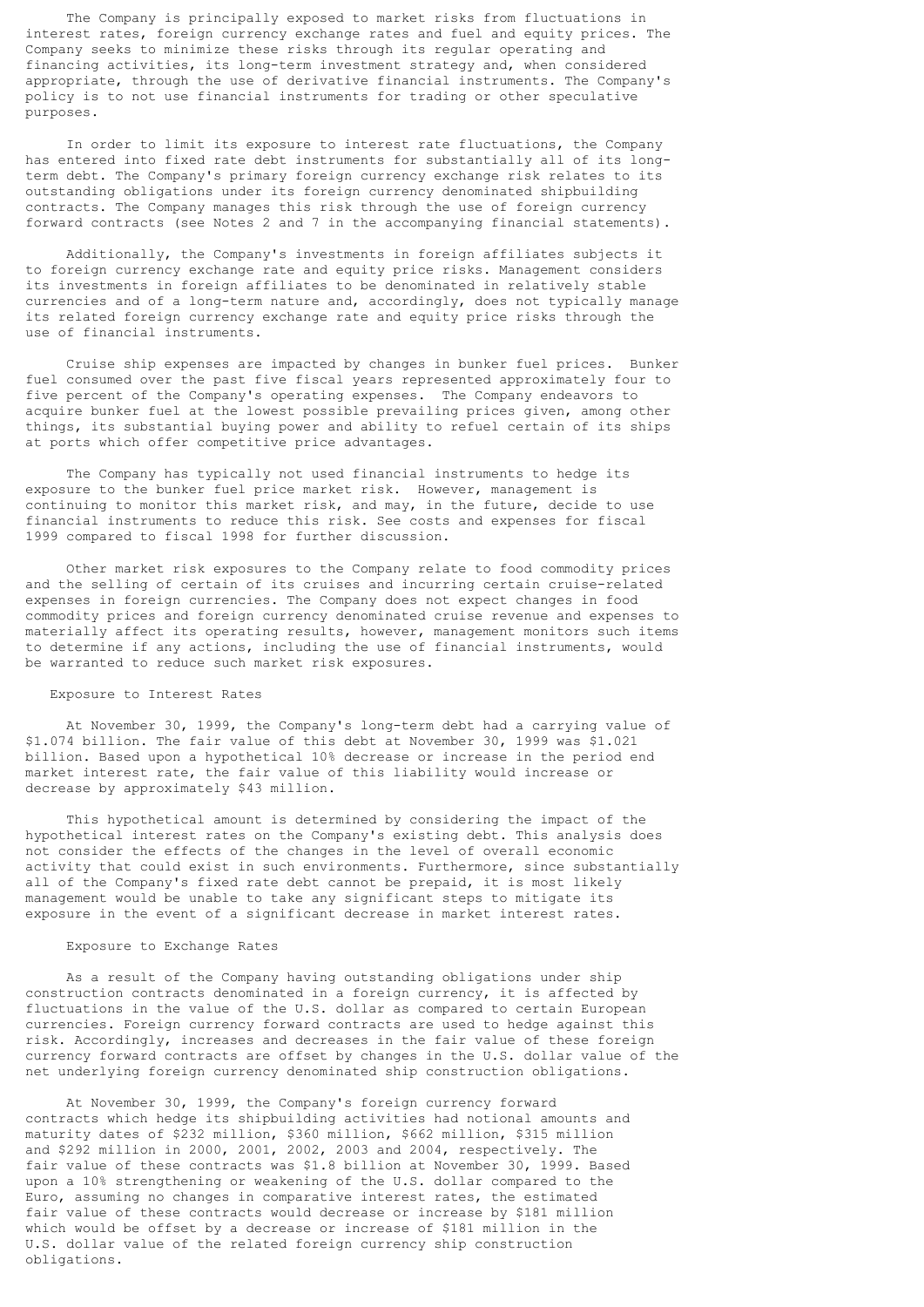The cost of shipbuilding orders which the Company may place in the future may be affected by foreign currency exchange rate fluctuations. Should the U.S. dollar weaken relative to the Euro, future orders for new ship construction in certain European shipyards may be at higher prices.

### SELECTED FINANCIAL DATA

 The selected financial data presented below for the fiscal years 1995 through 1999 and as of the end of each such fiscal year are derived from the financial statements of the Company and should be read in conjunction with such financial statements and the related notes.

|                                                                         | 1999                                                             | 1998 | Years Ended November 30,      | 1997 1996<br>(in thousands, except per share data) | 1995    |
|-------------------------------------------------------------------------|------------------------------------------------------------------|------|-------------------------------|----------------------------------------------------|---------|
| Income Statement Data:                                                  |                                                                  |      |                               |                                                    |         |
| Revenues                                                                | $$3,497,470$ $$3,009,306$ $$2,447,468$ $$2,212,572$ $$1,998,150$ |      |                               |                                                    |         |
| Operating income                                                        |                                                                  |      |                               |                                                    |         |
| before income from                                                      |                                                                  |      |                               |                                                    |         |
| affiliated operations \$943,941 \$819,792 \$660,979 \$551,461 \$490,038 |                                                                  |      |                               |                                                    |         |
| Operating income                                                        | $$1,019,699$ \$ 896,524 \$ 714,070 \$ 597,428 \$ 490,038         |      |                               |                                                    |         |
| Net income                                                              | $$1,027,240$ \$ 835,885 \$ 666,050 \$                            |      |                               | $566,302$ \$                                       | 451,091 |
| Earnings per share $(1)$ :                                              |                                                                  |      |                               |                                                    |         |
| Basic                                                                   |                                                                  |      | $1.68$ \$ $1.40$ \$ $1.12$ \$ | $.98$ \$                                           | .79     |
| Diluted                                                                 |                                                                  |      | $1.66$ \$ $1.40$ \$ $1.12$ \$ | $.96$ \$                                           | .79     |
| Dividends declared                                                      |                                                                  |      |                               |                                                    |         |
| per share (1) $\qquad \qquad$ \$ .375 \$ .315 \$ .240 \$ .190 \$        |                                                                  |      |                               |                                                    | .158    |
| Passenger cruise days                                                   |                                                                  |      | 14,947 13,009 11,908          | 10,583                                             | 9,201   |
| Occupancy percentage (2)                                                | $104.3\%$ $106.3\%$ $108.3\%$ $107.6\%$                          |      |                               |                                                    | 105.0%  |

|                     | As of November 30, |      |                |      |                                                             |  |  |  |
|---------------------|--------------------|------|----------------|------|-------------------------------------------------------------|--|--|--|
|                     | 1999               | 1998 | 1997           | 1996 | 1995                                                        |  |  |  |
|                     |                    |      | (in thousands) |      |                                                             |  |  |  |
| Balance Sheet Data: |                    |      |                |      |                                                             |  |  |  |
| Total assets        |                    |      |                |      | \$8,286,355 \$7,179,323 \$5,426,775 \$5,101,888 \$4,105,487 |  |  |  |
| Long-term debt and  |                    |      |                |      |                                                             |  |  |  |
| convertible notes   |                    |      |                |      | $$867,515$ \$1,563,014 \$1,015,294 \$1,316,632 \$1,150,031  |  |  |  |
| Total shareholders' |                    |      |                |      |                                                             |  |  |  |
| equity              |                    |      |                |      | \$5,931,247 \$4,285,476 \$3,605,098 \$3,030,884 \$2,344,873 |  |  |  |

 (1) All per share amounts have been adjusted to reflect a two-for-one stock split effective June 12, 1998.

 (2) In accordance with cruise industry practice, occupancy percentage is calculated based upon two passengers per cabin even though some cabins can accommodate three or four passengers. The percentages in excess of 100% indicate that more than two passengers occupied some cabins.

# MARKET PRICE FOR COMMON STOCK

 The following table sets forth for the periods indicated the high and low Common Stock sales prices, as adjusted for the June 12, 1998 two-for-one stock split, on the New York Stock Exchange:

|                                      | High     | Low      |
|--------------------------------------|----------|----------|
| Fiscal Year ended November 30, 1999: |          |          |
| First Quarter                        | \$49.125 | \$34.875 |
| Second Ouarter                       | \$53.500 | \$38.500 |
| Third Ouarter                        | \$50.500 | \$39.750 |
| Fourth Ouarter                       | \$51.875 | \$38.125 |
| Fiscal Year ended November 30, 1998: |          |          |
| First Ouarter                        | \$29.500 | \$24.938 |
| Second Ouarter                       | \$38.250 | \$29.531 |
| Third Ouarter                        | \$42.625 | \$28.438 |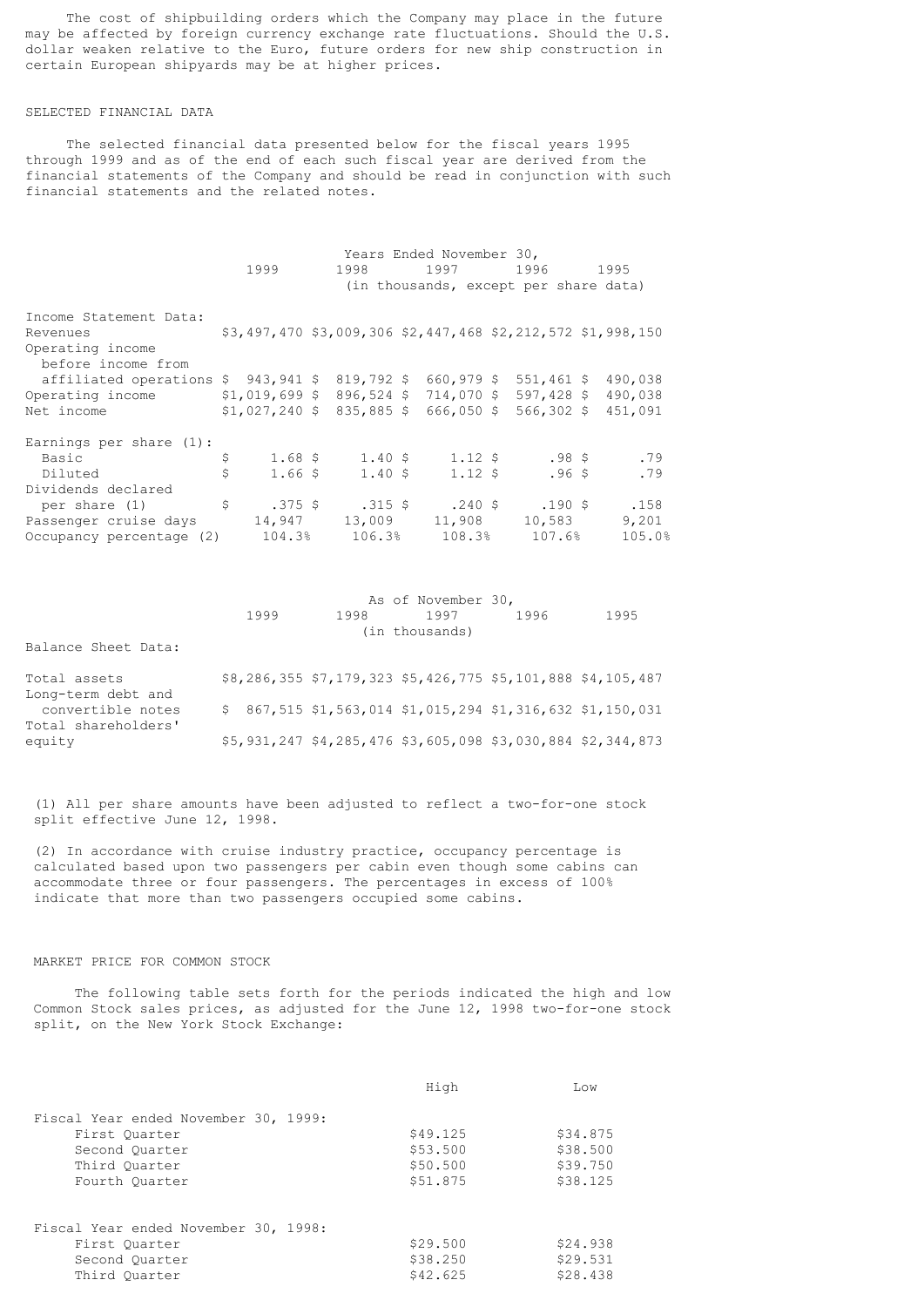As of January 19, 2000, there were approximately 4,579 holders of record of the Company's Common Stock. While no tax treaty currently exists between the Republic of Panama and the United States, under current law, the Company believes that distributions to its shareholders are not subject to taxation under the laws of the Republic of Panama.

SELECTED QUARTERLY FINANCIAL DATA (UNAUDITED)

Quarterly financial results for fiscal 1999 were as follows:

|                                 | Ouarters Ended |     |           |                  |              |                                              |           |      |
|---------------------------------|----------------|-----|-----------|------------------|--------------|----------------------------------------------|-----------|------|
|                                 |                |     |           |                  |              | February 28, May 31, August 31, November 30, |           |      |
|                                 |                |     |           |                  |              | (in thousands, except per share data)        |           |      |
| Revenues                        | \$748,258      |     | \$796,149 |                  |              | \$1,161,821                                  | \$791,242 |      |
| Gross profit                    | \$332,155      |     | \$363,723 |                  |              | \$589,408                                    | \$349,548 |      |
| Operating income before         |                |     |           |                  |              |                                              |           |      |
| income from affiliated          |                |     |           |                  |              |                                              |           |      |
| operations                      | \$163,481      |     | \$199,295 |                  |              | \$416,408                                    | \$164,757 |      |
| Operating income                | \$157,564      |     |           | \$198, 113       |              | \$427,184                                    | \$236,838 |      |
| Net income                      | \$157,761      |     | \$203,342 |                  | \$           | 415,093                                      | \$251,044 |      |
| Earnings per share:             |                |     |           |                  |              |                                              |           |      |
| Basic                           | \$.            | .26 | \$33      |                  | $\mathsf{S}$ | .68                                          | \$        | .41  |
| Diluted                         | Ś              | .26 |           | $\mathsf{S}$ .33 | \$           | .67                                          | \$        | .40  |
| Dividends declared per share \$ |                | .09 | \$        | .09              | \$           | .09                                          | \$        | .105 |

Quarterly financial results for fiscal 1998 were as follows:

|                                                   | Ouarters Ended |                                              |              |           |    |                                                 |  |           |
|---------------------------------------------------|----------------|----------------------------------------------|--------------|-----------|----|-------------------------------------------------|--|-----------|
|                                                   |                | February 28, May 31, August 31, November 30, |              |           |    |                                                 |  |           |
|                                                   |                |                                              |              |           |    | (in thousands, except per share data)           |  |           |
| Revenues                                          |                | \$557,838                                    |              | \$661,358 |    | $$1,061,539$ $$728,571$                         |  |           |
| Gross profit                                      |                | \$250,243                                    |              | \$299,002 |    | $$521,196$ \$319,488                            |  |           |
| Operating income before<br>income from affiliated |                |                                              |              |           |    |                                                 |  |           |
| operations                                        |                | \$128,401                                    |              | \$167,794 | \$ | 365,007                                         |  | \$158,590 |
| Operating income                                  |                | \$117,720                                    |              | \$165,441 |    | $$378,849$ $$234,514$                           |  |           |
| Net income                                        |                | \$109,914                                    |              | \$160,596 | \$ | 344,752                                         |  | \$220,623 |
| Earnings per share $(1)$ :                        |                |                                              |              |           |    |                                                 |  |           |
| Basic                                             | \$             | .18                                          |              |           |    | $$27$ $$58$ $$37$<br>$$58$ $$37$<br>$$58$ $$37$ |  |           |
| Diluted                                           | Ś              | .18                                          |              |           |    | $.58 \quad$ \$                                  |  | .37       |
| Dividends declared                                |                |                                              |              |           |    |                                                 |  |           |
| per share (1)                                     | \$             | .075                                         | $\mathsf{S}$ | $.075$ \$ |    | .075S                                           |  | .09       |

(1) Adjusted for the June 12, 1998 two-for-one stock split.

### FORWARD-LOOKING STATEMENTS

 Certain statements in the Shareholders' Letter and under the headings "Management's Discussion and Analysis of Financial Condition and Results of Operations" and elsewhere in this Annual Report constitute "forwardlooking statements" within the meaning of the Private Securities Litigation Reform Act of 1995. Such forward-looking statements involve known and unknown risks, uncertainties and other factors, which may cause the actual results, performances or achievements of the Company to be materially different from any future results, performances or achievements expressed or implied by such forward-looking statements. Such factors include, among others, the following: general economic and business conditions which may impact levels of disposable income of consumers and pricing and passenger yields for the Company's cruise products; consumer demand for cruises including the effects on consumer demand of armed conflicts, political instability or adverse media publicity; increases in cruise industry capacity; changes in tax laws and regulations; the ability of the Company to implement its shipbuilding program and to expand its business outside the North American market where it has less experience; changes in food and fuel commodity prices; delivery of new vessels on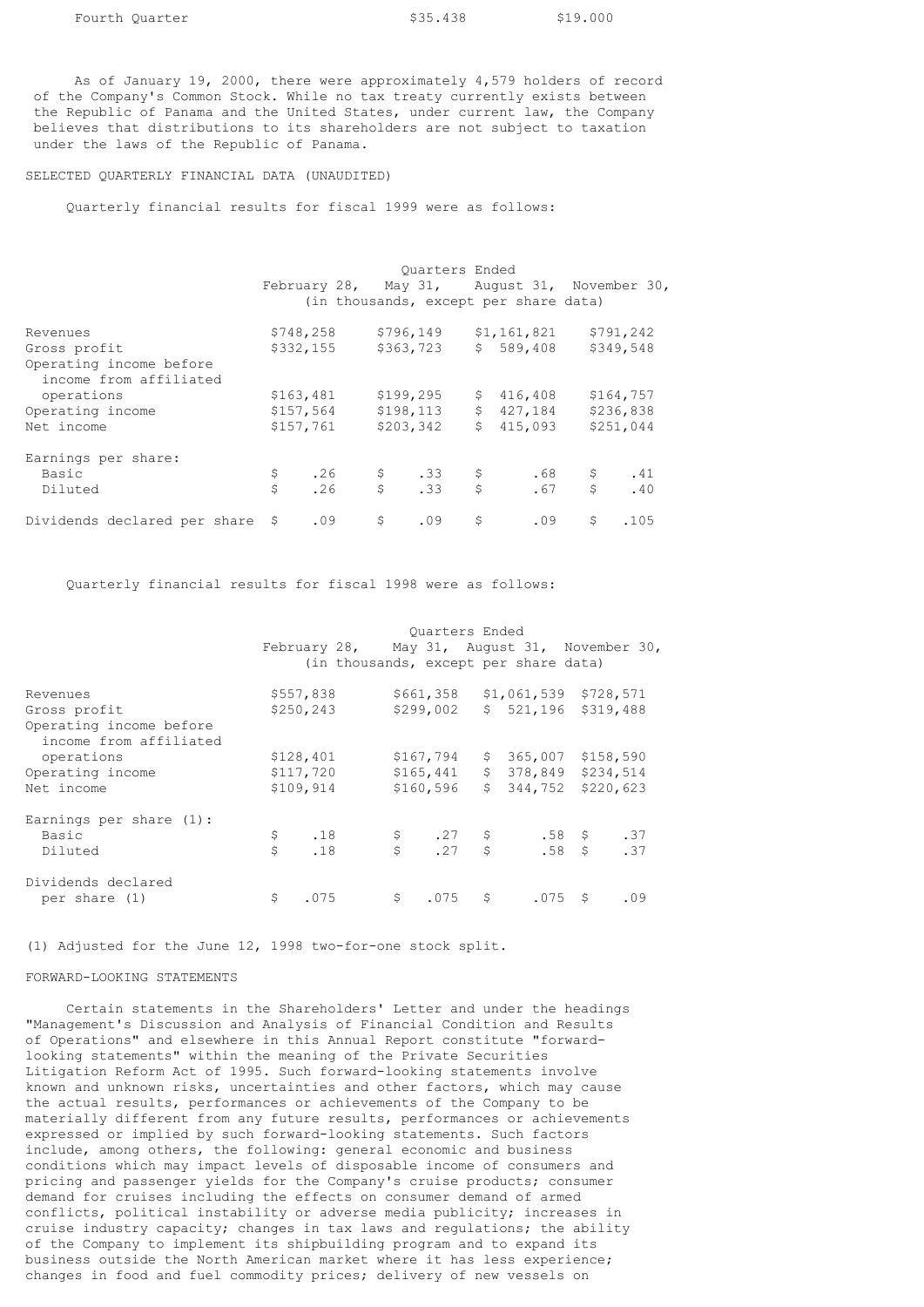schedule and at the contracted price; weather patterns; unscheduled ship repairs and drydocking; incidents involving cruise vessels at sea; changes in foreign currency prices which may impact the income or loss from certain affiliated operations and certain cruise related revenues and expenses; and changes in laws and regulations applicable to the Company.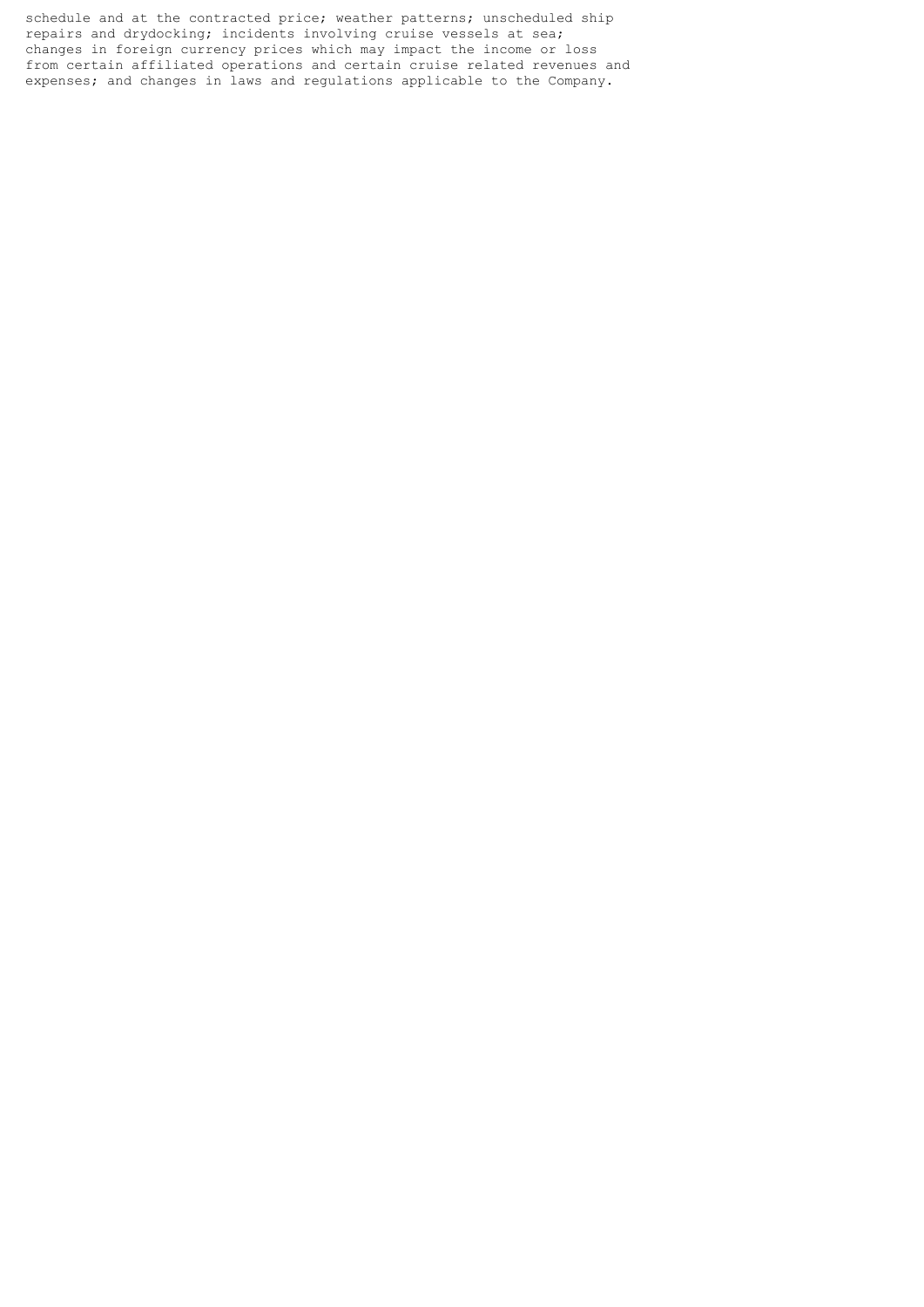Jurisdiction of Incorporation Name of Subsidiary and Subsidiary or Organization

United Kingdom

| (14)         | Airtours plc (25.81% interest)                                                  | United <b>R</b>      |
|--------------|---------------------------------------------------------------------------------|----------------------|
| (9)          | Alaska Overland, Inc.                                                           | Alaska               |
| (5)          | Alaska Travel Center, Inc.                                                      | Washingt             |
|              |                                                                                 |                      |
|              | Carnival Investments Limited                                                    | Bahamas              |
| (15)         | Carnival Investments (UK) Limited                                               | United <b>R</b>      |
| (15)         | Carnival Operations (UK) Limited                                                | United <b>R</b>      |
| (16)         | Carnival Services (UK) Limited                                                  | United <b>R</b>      |
|              | Carnival (UK) plc                                                               | United <b>R</b>      |
|              | Celebration Cruises Inc.                                                        | Liberia              |
|              | Consorcio H (49% interest)                                                      | Mexico               |
| (10)         | Costa Crociere S.p.A.                                                           | Italy                |
|              | Crowne Plaza Holdings, Inc.<br>Cunard Celtic Hotel Services Limited             | Florida              |
| (18)<br>(19) | Cunard Celtic Limited                                                           | Hong Kor<br>Hong Kor |
| (12)         | Cunard Fleet Management Services Limited                                        | Bahamas              |
|              | Cunard Line Limited                                                             | Bermuda              |
| (12)         | Cunard Line Limited AS                                                          | Norway               |
| (12)         | Cunard Seabourn Air Limited                                                     | United <b>R</b>      |
| (17)         | Cunard Seabourn Limited (UK)                                                    | United <b>R</b>      |
| (5)          | Evergreen Trails, Inc.                                                          | Washingt             |
|              | Futura Cruises Inc.                                                             | Panama               |
|              | Gemward Limited                                                                 | Ireland              |
|              | Golden Falcon International S.A.                                                | Panama               |
|              | HAL Antillen N.V.                                                               | Netherla             |
| (1)          | HAL Beheer B.V.                                                                 | Netherla             |
| (1)          | HAL Buitenland B.V.                                                             | Netherla             |
| (1)          | HAL Cruises Limited                                                             | Bahamas              |
| (1)          | HAL Marine N.V.                                                                 | Netherla             |
| (1)          | HAL Maritime Ltd.                                                               | Netherla             |
| (1)          | HAL Nautical N.V.                                                               | Netherla             |
| (1)          | HAL Nederland N.V.                                                              | Netherla             |
| (1)          | HAL Properties Limited                                                          | Bahamas              |
| (1)          | HAL Services B.V.                                                               | Holland              |
| (3)          | Holland America Line Inc.                                                       | Delaware             |
| (1)          | Holland America Line N.V.                                                       | Netherla             |
| (4)          | Holland America Line-Westours Inc.<br>(3) (13) Il Ponte S.p.A. (50.0% interest) | Washingt<br>Italy    |
|              |                                                                                 |                      |
| (5)          | Leisure Corporation                                                             | Alaska               |
| (16)         | Sea Vacations Limited                                                           | United <b>I</b>      |
| (11)         | Sea Vacations UK Limited                                                        | United B             |
| (6)          | Trailways Tours, Inc.                                                           | Washingt             |
|              | Trident Insurance Company Limited                                               | Bermuda              |
|              | Utopia Cruises Inc.                                                             | Panama               |
|              | (5) (7) Westmark Hotels of Canada Limited                                       | Canada               |
| (5)          | Westmark Hotels, Inc.                                                           | Alaska               |
| (8)          | Westmark Kodiak Inc.                                                            | Alaska               |
| (8)          | Westmark Third Avenue Inc.                                                      | Alaska               |
| (5)          | Westours Motor Coaches, Inc.                                                    | Alaska               |
| (5)          | White Pass & Yukon Motorcoaches Inc.                                            | Alaska               |
| (2)          | Wind Spirit Limited                                                             | Bahamas              |
| (2)          | Wind Star Limited                                                               | Bahamas              |
| (1)          | Wind Surf Limited                                                               | Bahamas              |
| (1)          | Windstar Sail Cruises Limited                                                   | Bahamas              |
| (5)          | Worldwide Shore Services Inc.                                                   | Washingt             |
|              |                                                                                 |                      |
| (1)          | Subsidiary of HAL Antillen N.V.                                                 |                      |
| (2)          | Subsidiary of Windstar Sail Cruises Limited                                     |                      |
| (3)          | Subsidiary of HAL Buitenland B.V.                                               |                      |
| (4)          | Subsidiary of Holland America Line Inc.                                         |                      |

Washington Bahamas United Kingdom United Kingdom United Kingdom United Kingdom<br>Liberia Florida Hong Kong Hong Kong Bahamas<br>Bermuda United Kingdom United Kingdom Washington<br>Panama Netherlands Antilles Netherlands Netherlands<br>Bahamas Netherlands Antilles Netherlands Antilles Netherlands Antilles Netherlands Antilles<br>Bahamas Delaware Netherlands Antilles Washington<br>Italv United Kingdom United Kingdom Washington Bermuda Bahamas Bahamas Washington

(5) Subsidiary of Holland America Line-Westours Inc.

- (7) Holland America Line-Westours Inc. owns all of the common stock and noncumulative redeemable preferred stock, while Westmark Hotels, Inc. owns all of the redeemable preferred Class B stock and the redeemable preferred Class C stock
- (8) Subsidiary of Westmark Hotels, Inc.
- (9) Subsidiary of Westours Motor Coaches, Inc.
- (10) Subsidiary of Il Ponte S.p.A.

<sup>(6)</sup> Subsidiary of Evergreen Trails, Inc.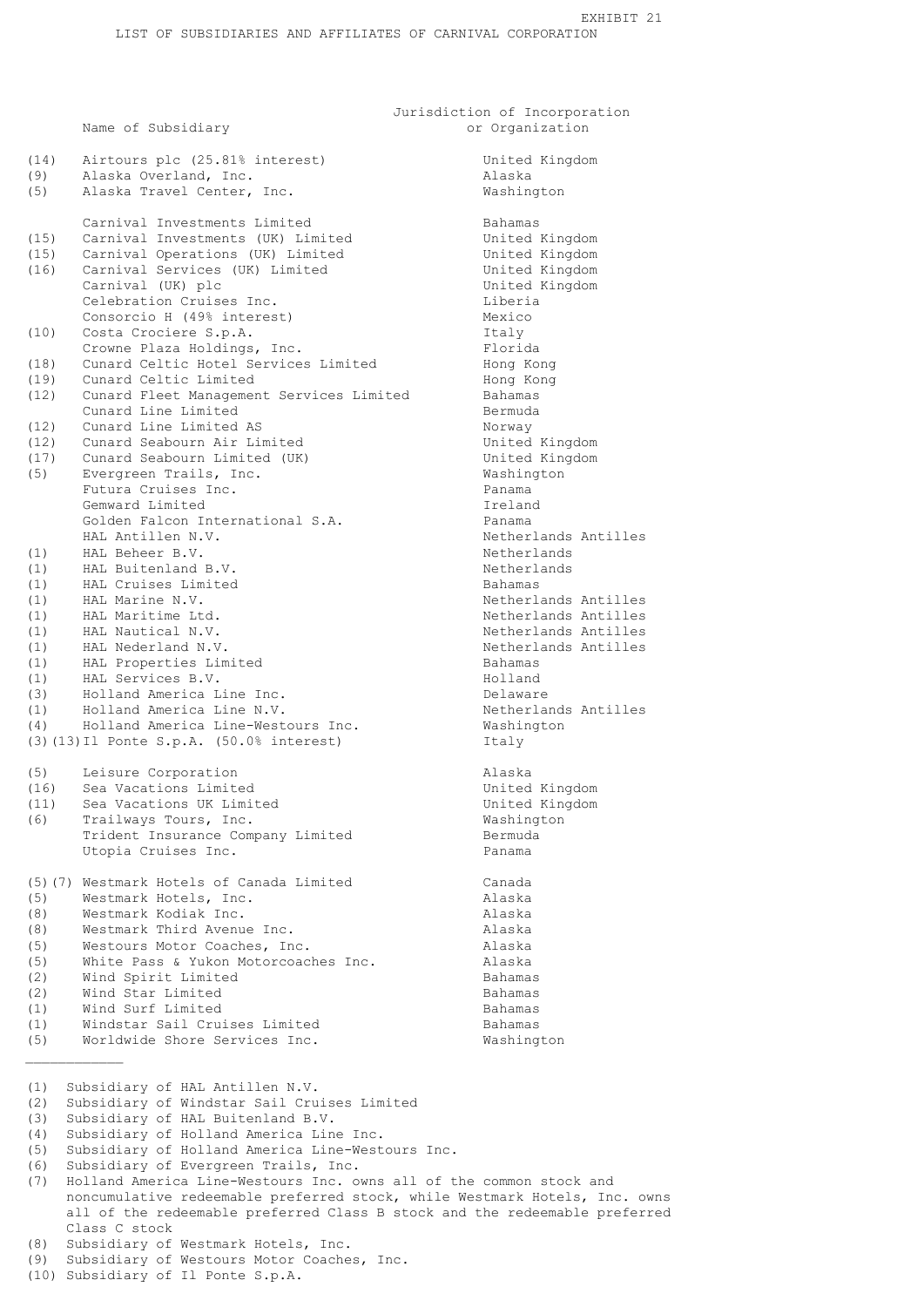(11) Subsidiary of Sea Vacations Limited

(12) Subsidiary of Cunard Line Limited

(13) Owned 50% by Airtours plc

- (14) Airtours plc is an affiliate of Carnival Investments (UK) Limited
- (15) Subsidiary of Carnival (UK) plc
- (16) Subsidiary of Carnival Operations (UK) Limited
- (17) Subsidiary of Cunard Seabourn Air Limited
- (18) Subsidiary of Cunard Celtic Limited
- (19) Subsidiary of Cunard Fleet Management Services Limited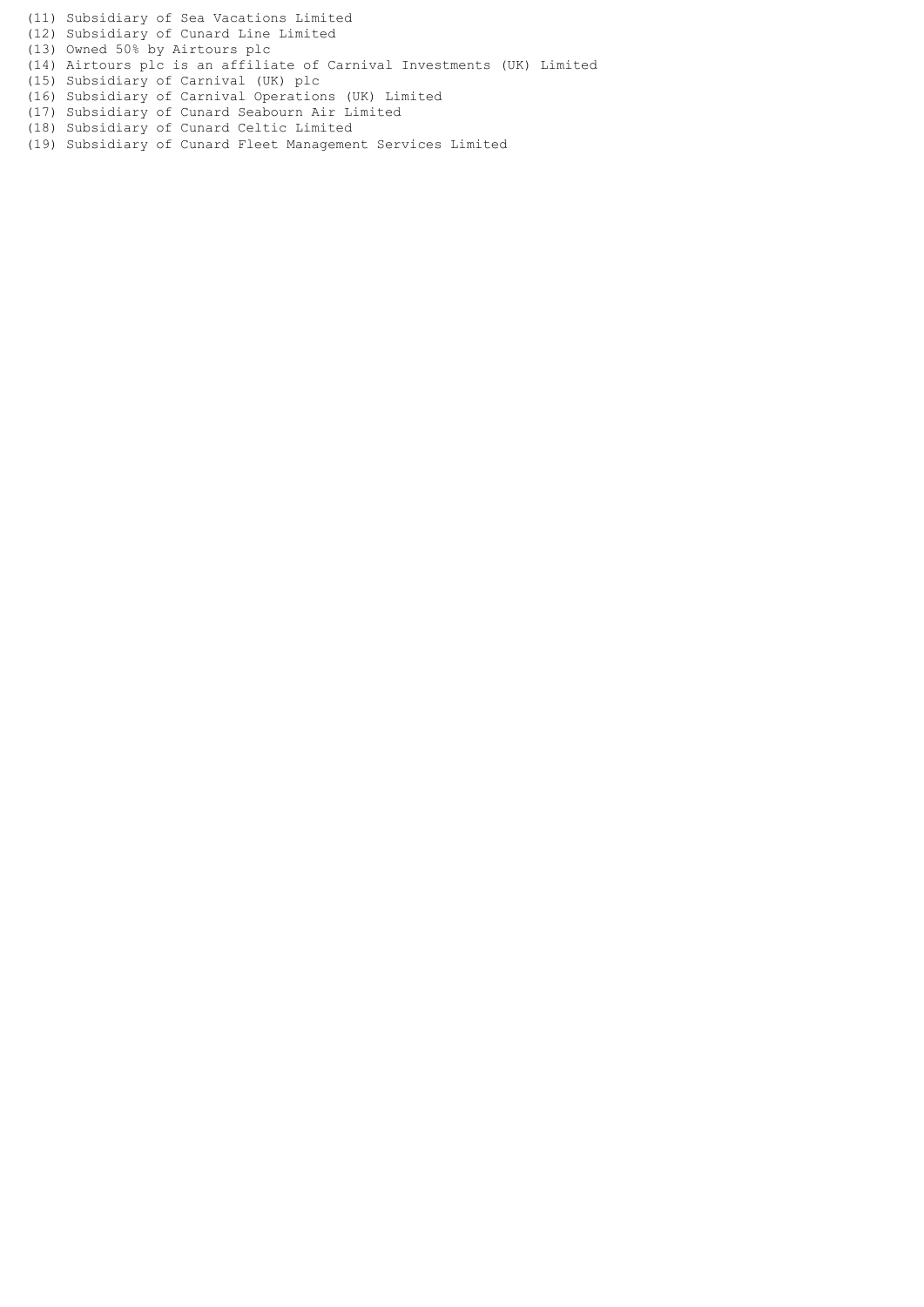Consent of Independent Certified Public Accountants

 We hereby consent to the incorporation by reference in the Registration Statements on Form S-3 (No. 33-63563, No. 333-43269, No. 333-68999 and No. 333- 72729) and Registration Statements on Form S-8 (No. 33-45287, No. 33-45288, No. 33-51195, No. 33-53099 and No. 333-43885) and Registration Statement on Form S-1 (No. 33-14844) of Carnival Corporation of our report dated January 24, 2000 relating to the financial statements, which appears in the Annual Report to Shareholders, which is incorporated in this Annual Report on Form 10-K.

/s/PRICEWATERHOUSECOOPERS LLP

PricewaterhouseCoopers LLP February 23, 2000